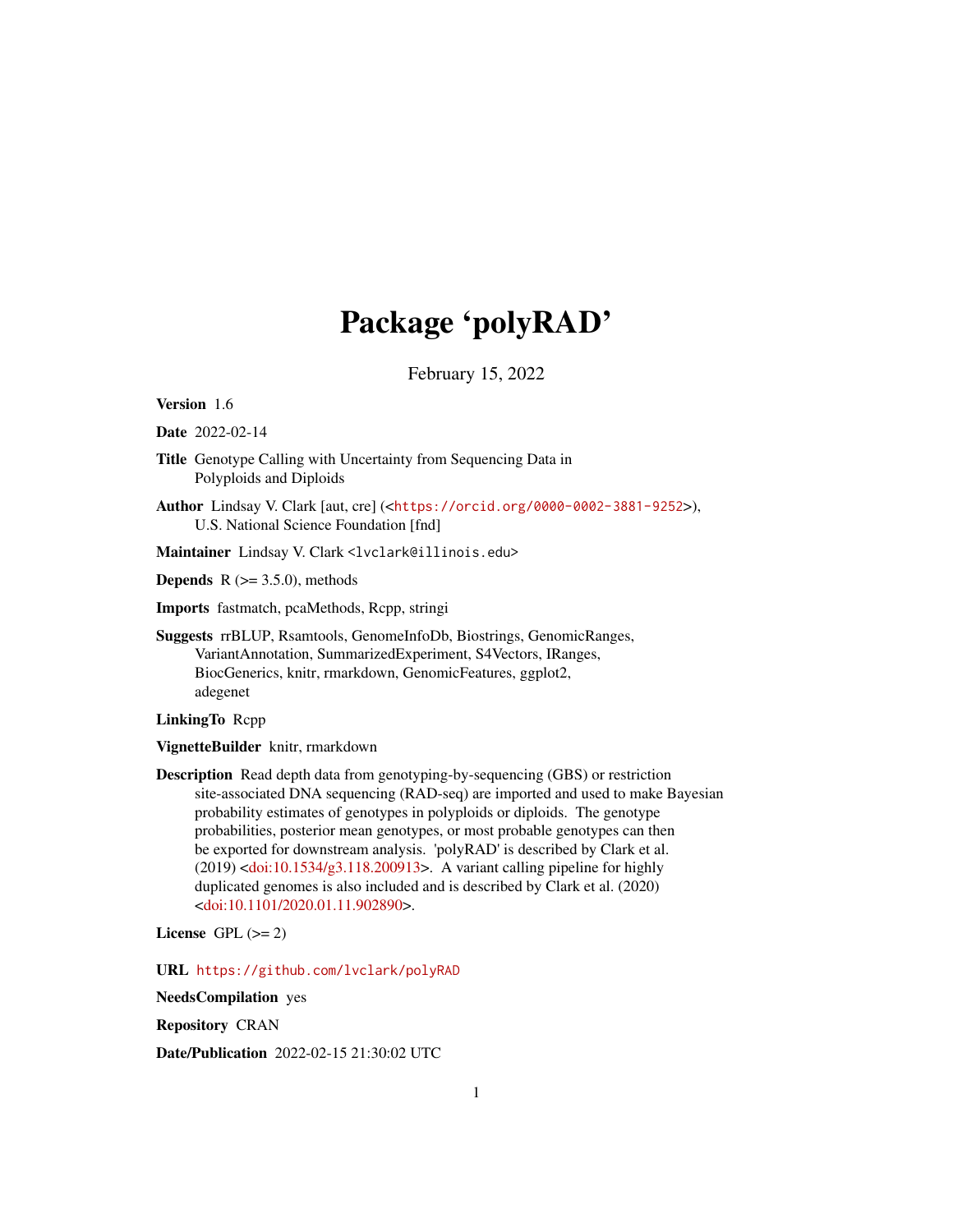# R topics documented:

| 3                     |
|-----------------------|
| $\overline{4}$        |
| 5                     |
| 6                     |
| 8                     |
| 10                    |
| 12                    |
| 13                    |
| 14                    |
| 16                    |
| 18                    |
| 21                    |
| 22                    |
| 23                    |
| 25                    |
| 26                    |
| 27                    |
| 28                    |
| 29                    |
| 31                    |
| 37                    |
| 38                    |
| 41                    |
| 43                    |
| 44                    |
| 47                    |
| 48                    |
| 50                    |
| 51                    |
| 52                    |
| 53                    |
| 54                    |
| 56                    |
| 59                    |
| 61                    |
| readHMC<br>63         |
| 65                    |
| 66                    |
| 67<br>readStacks      |
| readTagDigger<br>69   |
| readTASSELGBSv2<br>71 |
| 73                    |
| 73                    |
| 75                    |
| 76                    |
| 79                    |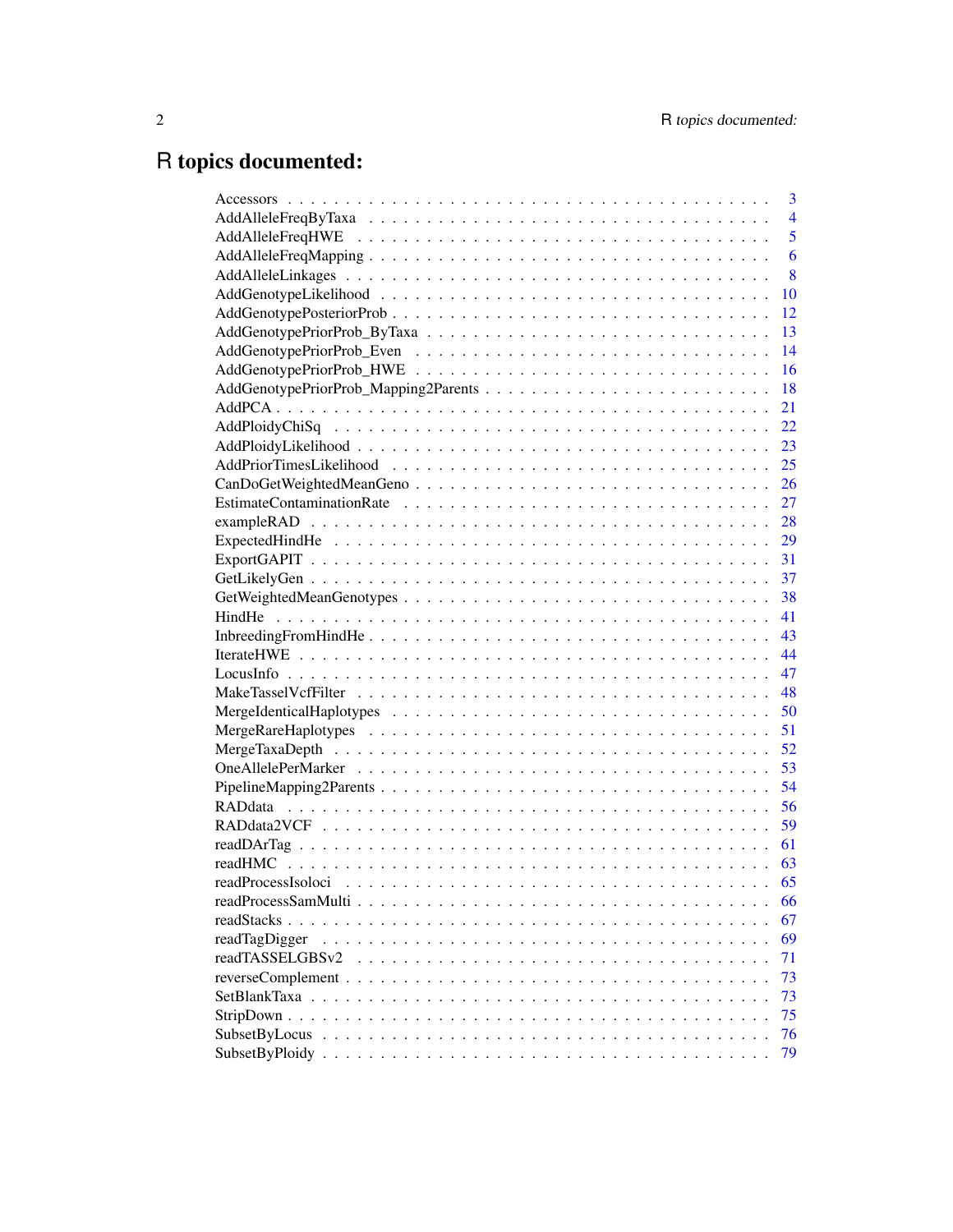#### <span id="page-2-0"></span>Accessors 3

Accessors *Accessor Functions for RADdata Objects*

# <span id="page-2-1"></span>**Description**

These functions can be used for accessing and replacing data within a ["RADdata"](#page-55-1) object. Data slots that do not yet have accessors can be accessed and replaced using the \$ operator or the attr function.

# Usage

```
GetTaxa(object, ...)
GetLoci(object, ...)
GetLocDepth(object, ...)
GetContamRate(object, ...)
SetContamRate(object, value, ...)
nTaxa(object, ...)
nLoci(object, ...)
nAlleles(object, ...)
GetAlleleNames(object, ...)
```
#### Arguments

| object                  | A "RADdata" object.                                                                                                                               |
|-------------------------|---------------------------------------------------------------------------------------------------------------------------------------------------|
| value                   | A value to assign. For SetContamRate, a number generally ranging from zero<br>to 0.01 indicating the expected rate of sample cross-contamination. |
| $\cdot$ $\cdot$ $\cdot$ | Additional arguments (none currently supported).                                                                                                  |

# Value

For GetTaxa and GetLoci, a character vector listing taxa names or loci names, respectively. For GetLocDepth, a named matrix with taxa in rows and loci in columns, giving the total read depth for each taxon and locus. For GetContamRate, a number indicating the expected contamination rate that is stored in the object. For SetContamRate, a "RADdata" object with an updated contamination rate. For nTaxa, the number of taxa in the object. For nLoci, the number of loci in the object. For nAlleles, the number of alleles across all loci in the object. For GetAlleleNames, the names of all alleles.

# Author(s)

Lindsay V. Clark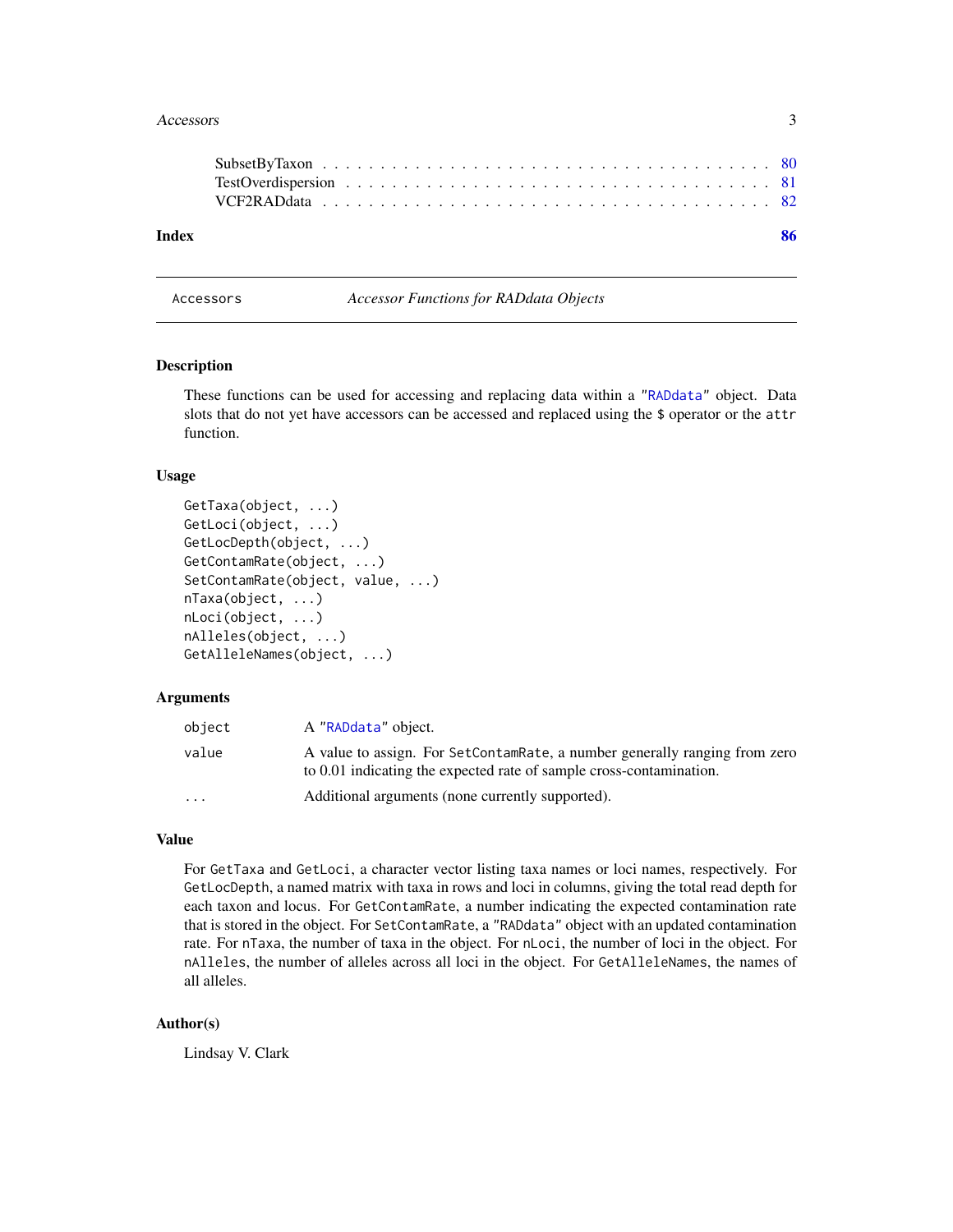# See Also

[SetBlankTaxa](#page-72-1) for functions that assign taxa to particular roles.

# Examples

```
data(exampleRAD)
GetTaxa(exampleRAD)
GetLoci(exampleRAD)
GetLocDepth(exampleRAD)
GetContamRate(exampleRAD)
exampleRAD <- SetContamRate(exampleRAD, 0.0000001)
GetContamRate(exampleRAD)
nTaxa(exampleRAD)
nAlleles(exampleRAD)
GetAlleleNames(exampleRAD)
```
<span id="page-3-1"></span>AddAlleleFreqByTaxa *Estimate Local Allele Frequencies for Each Taxon Based on Population Structure*

# Description

This function estimates allele frequencies per taxon, rather than for the whole population. The best estimated genotypes (either object\$depthRatio or GetWeightedMeanGenotypes(object)) are regressed against principal coordinate axes. The regression coefficients are then in turn used to predict allele frequencies from PC axes. Allele frequencies outside of a user-defined range are then adjusted so that they fall within that range.

# Usage

```
AddAlleleFreqByTaxa(object, ...)
## S3 method for class 'RADdata'
AddAlleleFreqByTaxa(object, minfreq = 0.0001, ...)
```
#### Arguments

| object                  | A "RADdata" object. AddPCA should have already been run.                                                                         |
|-------------------------|----------------------------------------------------------------------------------------------------------------------------------|
| minfreq                 | The minimum allowable allele frequency to be output. The maximum allowable<br>allele frequency will be calculated as 1 -minfreq. |
| $\cdot$ $\cdot$ $\cdot$ | Additional arguments (none implemented).                                                                                         |

# Details

For every allele, all PC axes stored in object\$PCA are used for generating regression coefficients and making predictions, regardless of whether they are significantly associated with the allele.

object\$depthRatio has missing data for loci with no reads; these missing data are omitted on a per-allele basis when calculating regression coefficients. However, allele frequencies are output for all taxa at all alleles, because there are no missing data in the PC axes. The output of

<span id="page-3-0"></span>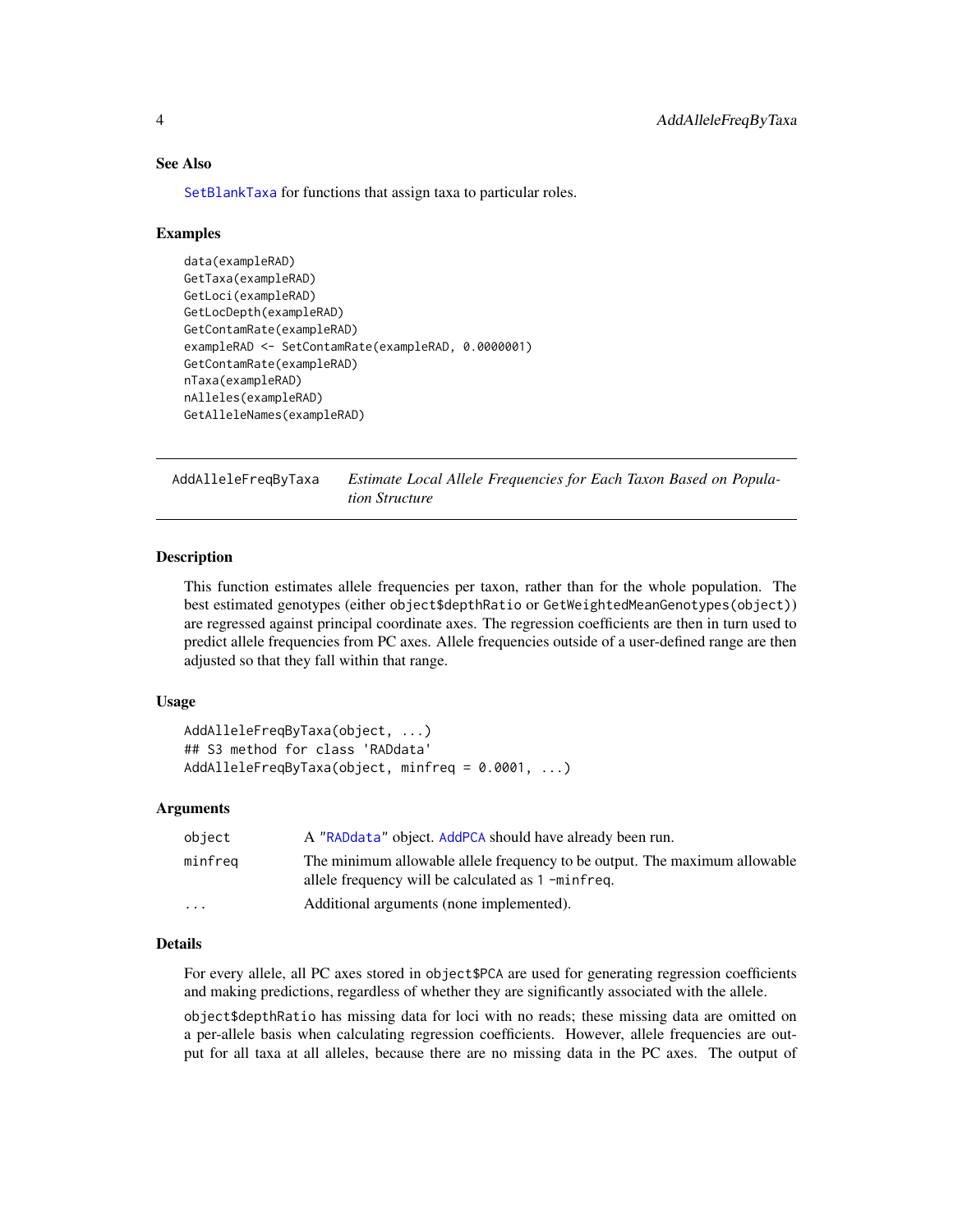# <span id="page-4-0"></span>AddAlleleFreqHWE 5

[GetWeightedMeanGenotypes](#page-37-1) has no missing data, so missing data are not an issue when calculating regression coefficients using that method.

After predicting allele frequencies from the regression coefficients, the function loops through all loci and taxa to adjust allele frequencies if necessary. This is needed because otherwise some allele frequencies will be below zero or above one (typically in subpopulations where alleles are near fixation), which interferes with prior genotype probability estimation. For a given taxon and locus, any allele frequencies below minfreq are adjusted to be equal to minfreq, and any allele frequencies above 1 -minfreq are adjusted to be 1 -minfreq. Remaining allele frequencies are adjusted so that all allele frequencies for the taxon and locus sum to one.

# Value

A "RADdata" object identical to the one passed to the function, but with a matrix of allele frequencies added to the \$alleleFreqByTaxa slot. Taxa are in rows and alleles in columns.

#### Author(s)

Lindsay V. Clark

# See Also

[AddGenotypePriorProb\\_ByTaxa](#page-12-1)

#### Examples

```
# load data
data(exampleRAD)
# do PCA
exampleRAD <- AddPCA(exampleRAD, nPcsInit = 3)
# get allele frequencies
exampleRAD <- AddAlleleFreqByTaxa(exampleRAD)
```
exampleRAD\$alleleFreqByTaxa[1:10,]

<span id="page-4-1"></span>AddAlleleFreqHWE *Estimate Allele Frequencies in a RADdata Object Assuming Hardy-Weinberg Equilibrium*

# **Description**

Allele frequencies are estimated based on the best parameters available. object\$alleleFreqByTaxa is used if available. If object\$alleleFreqByTaxa is null, [GetWeightedMeanGenotypes](#page-37-1) is used, and if that isn't possible object\$depthRatio is used. From whichever of the three options is used, column means are taken, the output of which is stored as object\$alleleFreq.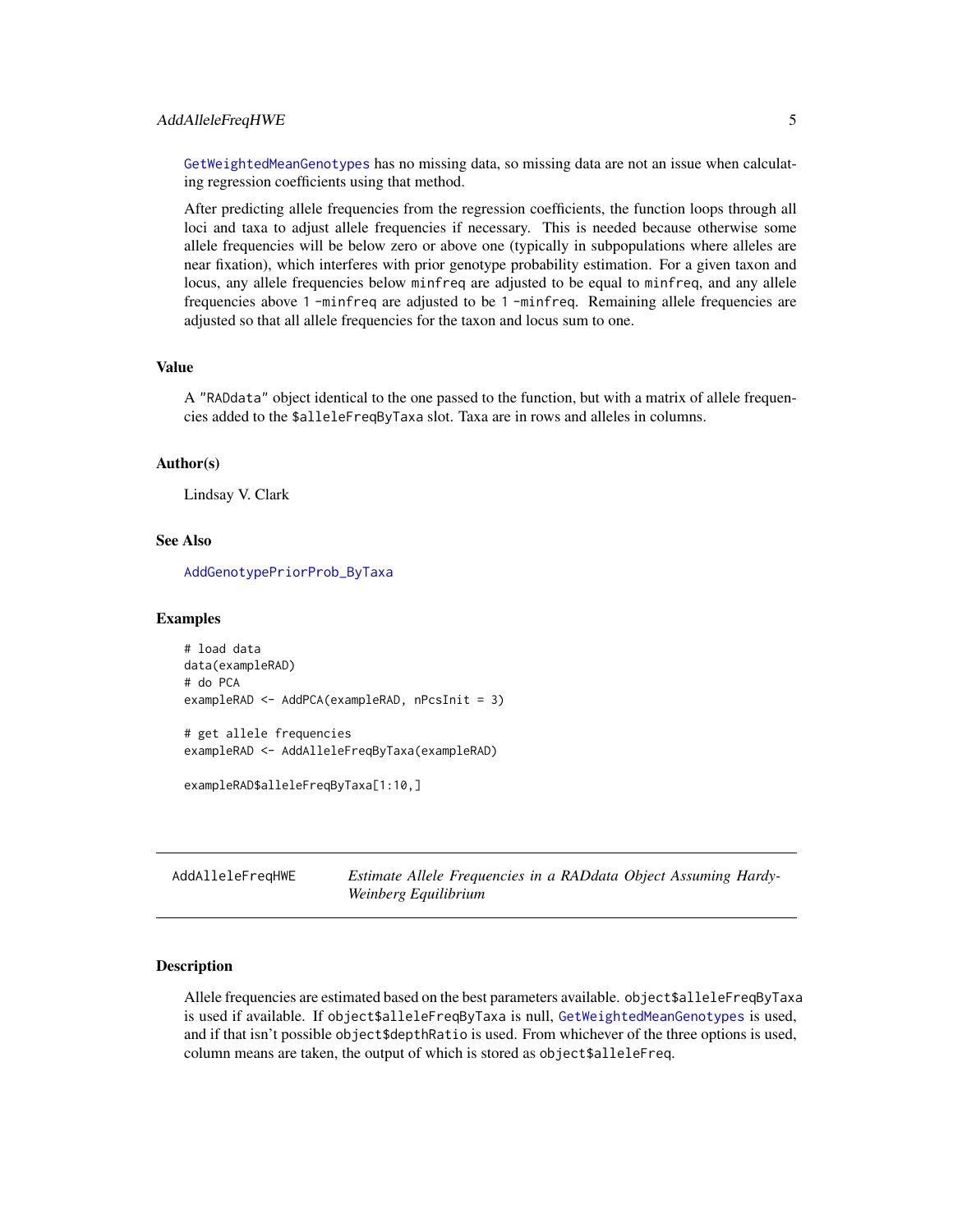# <span id="page-5-0"></span>Usage

```
AddAlleleFreqHWE(object, ...)
## S3 method for class 'RADdata'
AddAlleleFreqHWE(object, excludeTaxa = GetBlankTaxa(object), ...)
```
# Arguments

| object      | A "RADdata" object.                                                                  |
|-------------|--------------------------------------------------------------------------------------|
| excludeTaxa | A character vector indicating taxa that should be excluded from the calculation.     |
| $\cdot$     | Included to allow more arguments in the future, although none are currently<br>used. |

# Value

A "RADdata" object identical to the one passed to the function, but with allele frequencies added to object\$alleleFreq, and "HWE" as the value for the "alleleFreqType" attribute.

# Author(s)

Lindsay V. Clark

# See Also

[AddAlleleFreqMapping](#page-5-1), [AddGenotypePriorProb\\_HWE](#page-15-1)

# Examples

```
# load in an example dataset
data(exampleRAD)
exampleRAD
```
# add allele frequencies exampleRAD <- AddAlleleFreqHWE(exampleRAD) exampleRAD\$alleleFreq

<span id="page-5-1"></span>AddAlleleFreqMapping *Estimate Allele Frequencies in a Mapping Population*

# Description

Estimate allele frequencies using data from a mapping population, assuming a fixed set of allele frequencies are possible.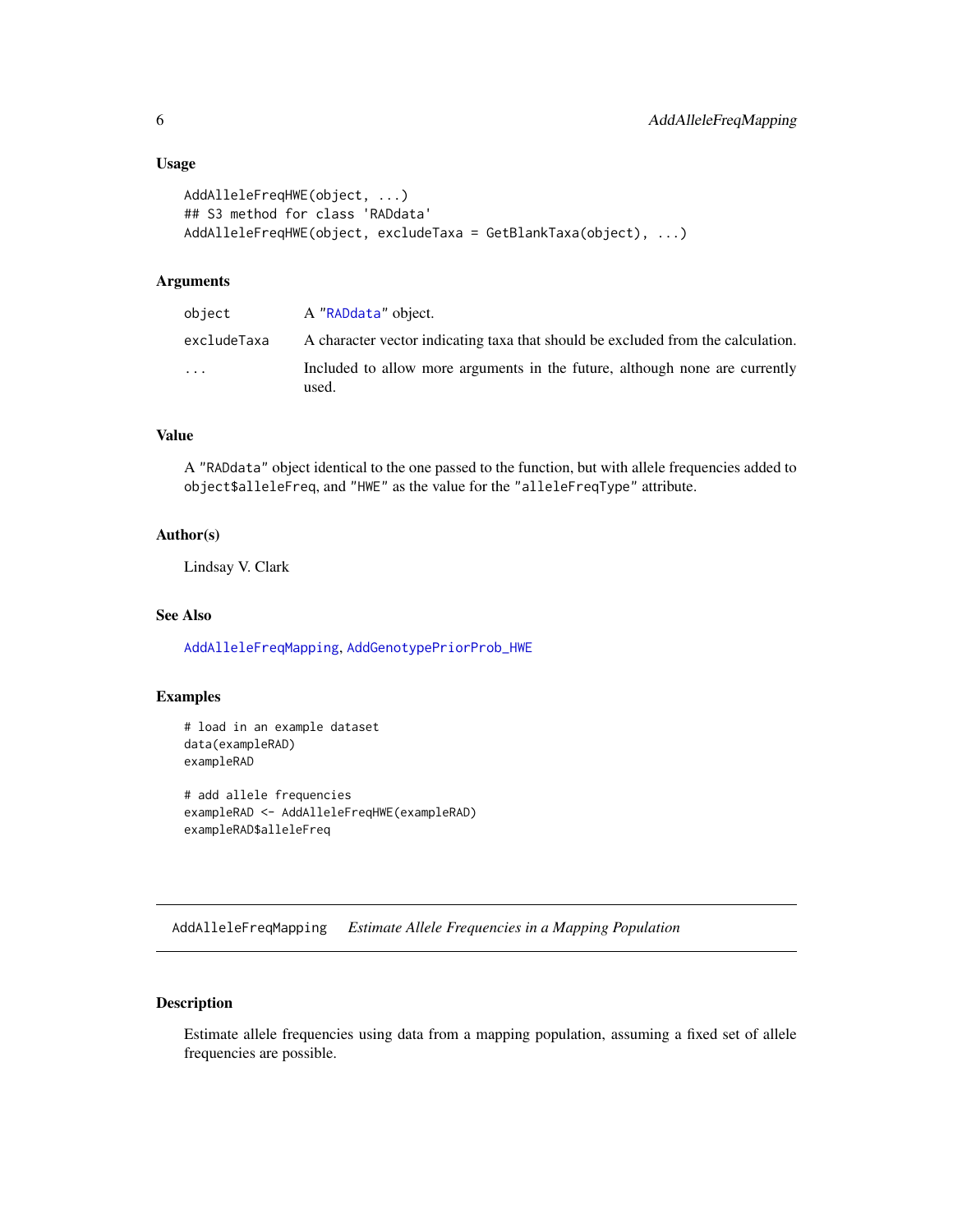# Usage

```
AddAlleleFreqMapping(object, ...)
## S3 method for class 'RADdata'
AddAlleleFreqMapping(object, expectedFreqs = seq(0, 1, 0.25),
                     allowedDeviation = 0.05,
                     excludeTaxa = c(GetDonorParent(object),
                                     GetRecurrentParent(object),
                                     GetBlankTaxa(object)), ...)
```
# Arguments

| object           | A "RADdata" object. The donor and recurrent parent should have been assigned<br>with SetDonorParent and SetRecurrentParent, respectively. If this is not a<br>backcross population, it does not matter which is the donor or recurrent parent. |
|------------------|------------------------------------------------------------------------------------------------------------------------------------------------------------------------------------------------------------------------------------------------|
| expectedFregs    | A numeric vector listing all expected allele frequencies in the mapping popula-<br>tion.                                                                                                                                                       |
| allowedDeviation |                                                                                                                                                                                                                                                |
|                  | A value indicating how far an observed allele frequency can deviate from an<br>expected allele frequency and still be categorized as that allele frequency. Must<br>be no more than half the smallest interval seen in expected Freqs.         |
| excludeTaxa      | A character vector indicating taxa that should be excluded from the allele fre-<br>quency estimate.                                                                                                                                            |
| $\ddotsc$        | Arguments to be passed to the method for "RADdata".                                                                                                                                                                                            |

#### Details

Allele frequencies are first estimated as the column means of object\$depthRatio (unless posterior genotype probabilities and ploidy chi-squared values have already been calculated, in which case [GetWeightedMeanGenotypes](#page-37-1) is run and the column means of its output are taken), excluding any taxa listed in excludeTaxa. These are then categorized based on which, if any, expected allele frequency they match with, based on the intervals described by expectedFreqs and allowedDeviation. If an allele frequency does not fall within any of these intervals it is classified as NA; otherwise it is converted to the matching value in expectedFreqs.

# Value

A "RADdata" object identical to the one passed to the function, but with allele frequencies added to object\$alleleFreq, and "mapping" as the "alleleFreqType" attribute.

# Author(s)

Lindsay V. Clark

# See Also

[AddAlleleFreqHWE](#page-4-1)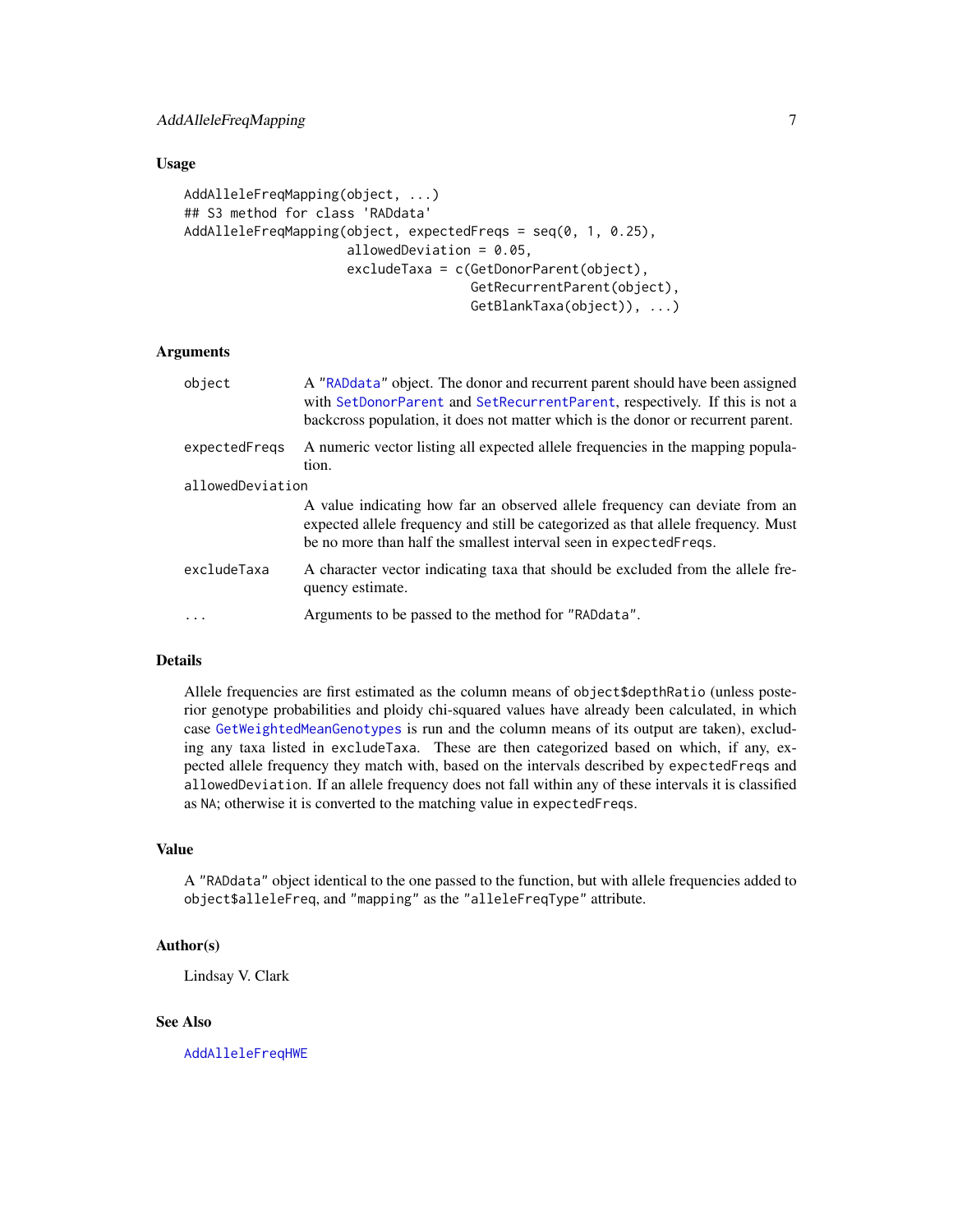# Examples

```
# load example dataset
data(exampleRAD_mapping)
exampleRAD_mapping
# specify parents
exampleRAD_mapping <- SetDonorParent(exampleRAD_mapping, "parent1")
exampleRAD_mapping <- SetRecurrentParent(exampleRAD_mapping, "parent2")
# estimate allele frequencies in diploid BC1 population
exampleRAD_mapping <- AddAlleleFreqMapping(exampleRAD_mapping,
                        expectedFreqs = c(0.25, 0.75),
                        allowedDeviation = 0.08)
exampleRAD_mapping$alleleFreq
```
AddAlleleLinkages *Identify and Utilize Linked Alleles for Estimating Genotype Priors*

# **Description**

AddAlleleLinkages finds alleles, if any, in linkage disequilibrium with each allele in a [RADdata](#page-55-1) object, and computes a correlation coefficient representing the strength of the linkage. AddGenotypePriorProb\_LD adds a second set of prior genotype probabilities to a RADdata object based on the genotype posterior probabilities at linked alleles.

# Usage

```
AddAlleleLinkages(object, ...)
## S3 method for class 'RADdata'
AddAlleleLinkages(object, type, linkageDist, minCorr,
                  excludeTaxa = character(0), ...AddGenotypePriorProb_LD(object, ...)
```

```
## S3 method for class 'RADdata'
AddGenotypePriorProb_LD(object, type, ...)
```
# Arguments

| object      | A RADdata object with genomic alignment data stored in object\$locTable\$Chr<br>and object\$locTable\$pos.                                         |
|-------------|----------------------------------------------------------------------------------------------------------------------------------------------------|
| type        | A character string, either "mapping", "hwe", or "popstruct", to indicate the type<br>of population being analyzed.                                 |
| linkageDist | A number, indicating the distance in basepairs from a locus within which to<br>search for linked alleles.                                          |
| minCorr     | A number ranging from zero to one indicating the minimum correlation needed<br>for an allele to be used for genotype prediction at another allele. |

<span id="page-7-0"></span>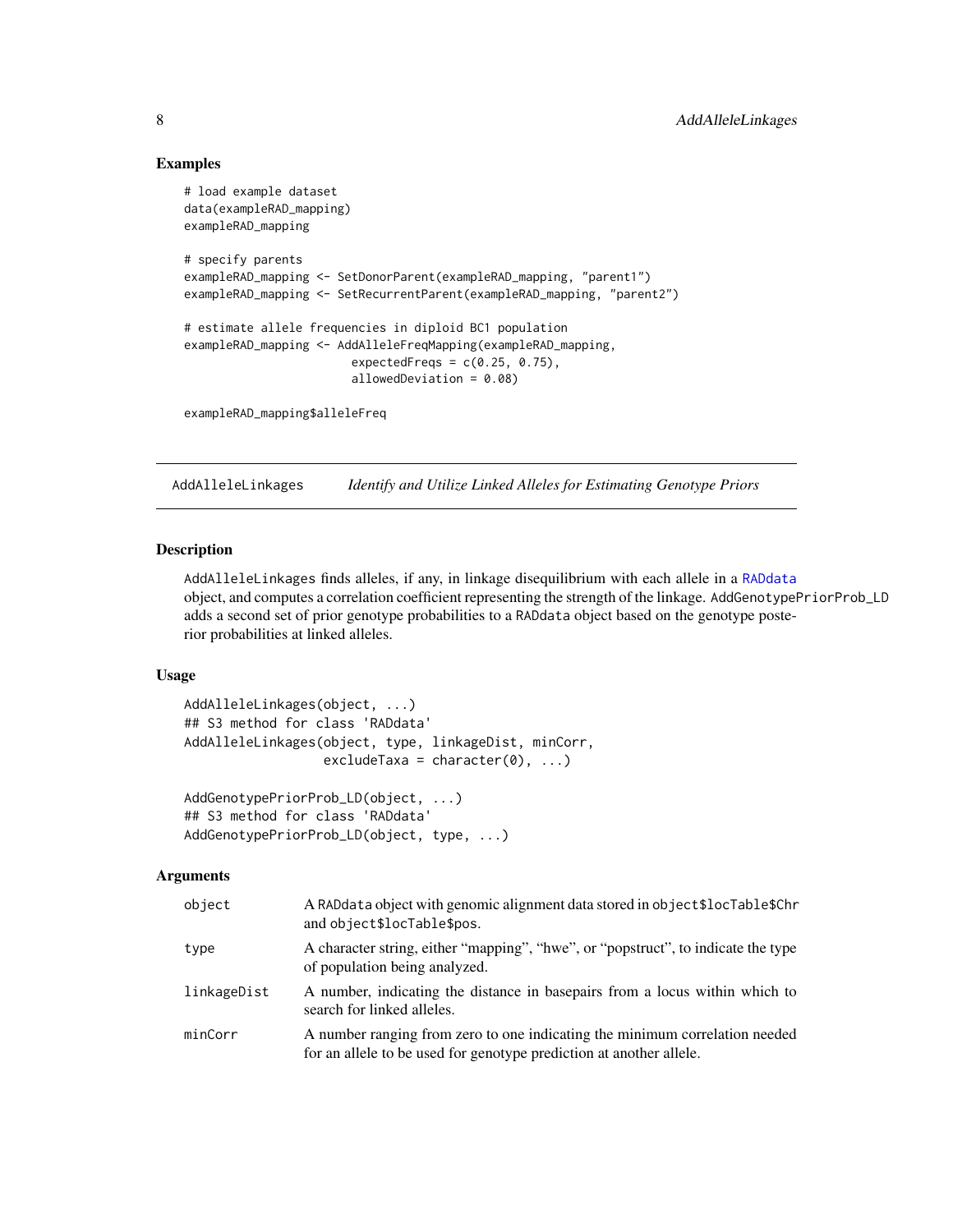| excludeTaxa | A character vector listing taxa to be excluded from correlation estimates. |
|-------------|----------------------------------------------------------------------------|
| .           | Additional arguments (none implemented).                                   |

#### Details

These functions are primarily designed to be used internally by the [pipeline](#page-43-1) functions.

AddAlleleLinkages obtains genotypic values using GetWeightedMeanGenotypes, then regresses those values for a given allele against those values for nearby alleles to obtain correlation coefficients. For the population structure model, the genotypic values for an allele are first regressed on the PC axes from object\$PCA, then the residuals are regressed on the genotypic values at nearby alleles to obtain correlation coefficients.

AddGenotypePriorProb\_LD makes a second set of priors in addition to object\$priorProb. This second set of priors has one value per inheritance mode per taxon per allele per possible allele copy number. Where K is the ploidy, with allele copy number c ranging from 0 to K, i is an allele, j is a linked allele at a different locus out of J total alleles linked to i,  $r_{ij}$  is the correlation coefficient between those alleles, t is a taxon,  $post_{cit}$  is the posterior probability of a given allele copy number for a given allele in a given taxon, and  $prior_{cit}$  is the prior probability for a given allele copy number for a given allele in a given taxon based on linkage alone:

$$
prior_{cit} = \frac{\prod_{j=1}^{J} post_{cjt} * r_{ij} + (1 - r_{ij})/(K + 1)}{\sum_{c=0}^{K} \prod_{j=1}^{J} post_{cjt} * r_{ij} + (1 - r_{ij})/(K + 1)}
$$

For mapping populations, AddGenotypePriorProb\_LD uses the above formula when each allele only has two possible genotypes (i.e. test-cross segregation). When more genotypes are possible, AddGenotypePriorProb\_LD instead estimates prior probabilities as fitted values when the posterior probabilities for a given allele are regressed on the posterior probabilities for a linked allele. This allows loci with different segregation patterns to be informative for predicting genotypes, and for cases where two alleles are in phase for some but not all parental copies.

# Value

A RADdata object is returned. For AddAlleleLinkages, it has a new slot called \$alleleLinkages that is a list, with one item in the list for each allele in the dataset. Each item is a data frame, with indices for linked alleles in the first column, and correlation coefficients in the second column.

For AddGenotypePriorProb\_LD, the object has a new slot called \$priorProbLD. This is a list much like \$posteriorProb, with one list item per inheritance mode, and each item being an array with allele copy number in the first dimension, taxa in the second dimension, and alleles in the third dimension. Values indicate genotype prior probabilities based on linked alleles alone.

# Author(s)

Lindsay V. Clark

#### See Also

[AddGenotypePriorProb\\_HWE](#page-15-1)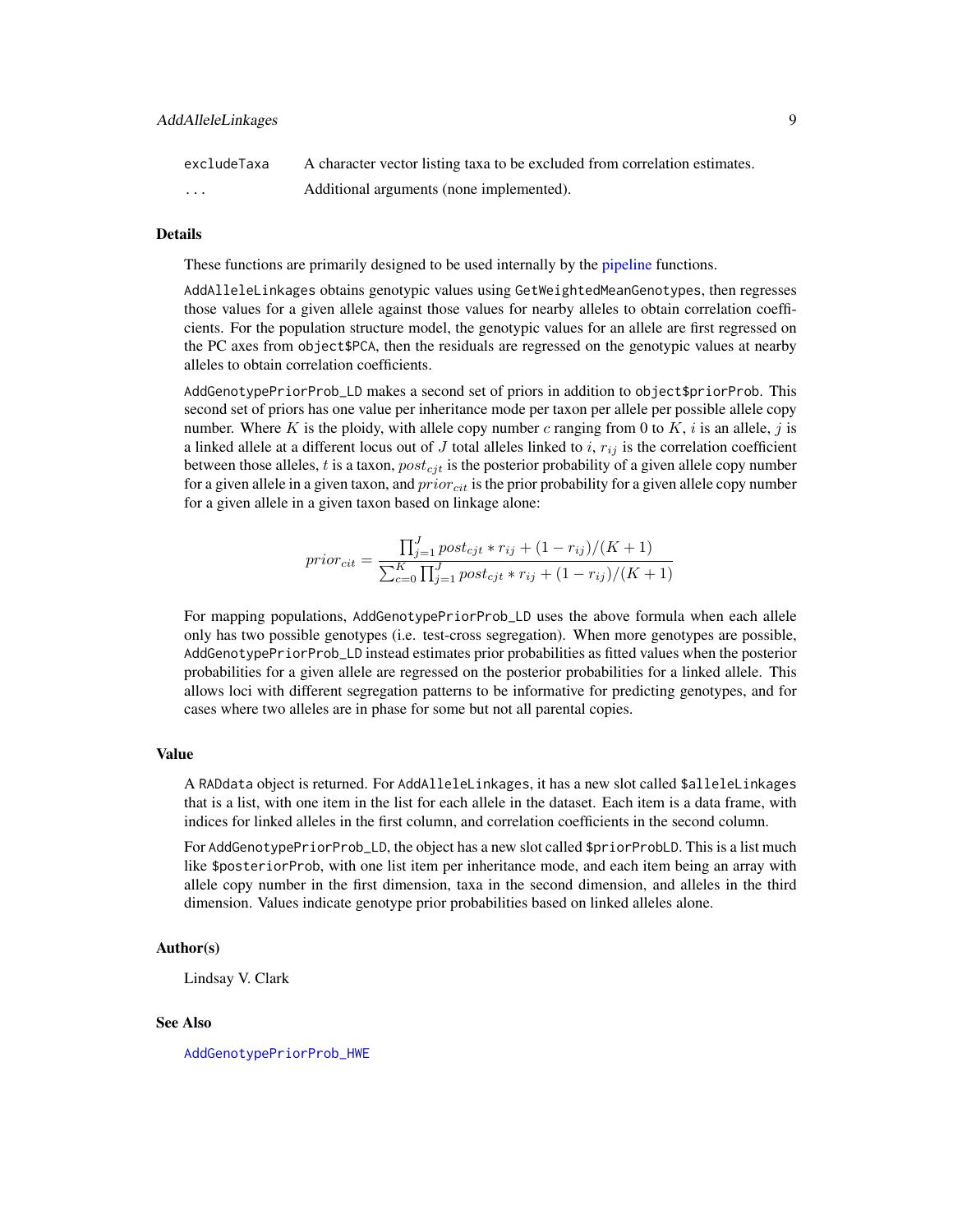# Examples

```
# load example dataset
data(Msi01genes)
# Run non-LD pop structure pipeline
Msi01genes <- IteratePopStruct(Msi01genes, tol = 0.01, nPcsInit = 10)
# Add linkages
Msi01genes <- AddAlleleLinkages(Msi01genes, "popstruct", 1e4, 0.05)
# Get new posterior probabilities based on those linkages
Msi01genes <- AddGenotypePriorProb_LD(Msi01genes, "popstruct")
# Preview results
Msi01genes$priorProbLD[[1]][,1:10,1:10]
```
<span id="page-9-1"></span>AddGenotypeLikelihood *Estimate Genotype Likelihoods in a RADdata object*

### Description

For each possible allele copy number across each possible ploidy in each taxon, AddGenotypeLikelihood estimates the probability of observing the distribution of read counts that are recorded for that taxon and locus. AddDepthSamplingPermutations is called by AddGenotypeLikelihood the first time it is run, so that part of the likelihood calcluation is stored in the RADdata object and doesn't need to be re-run on each iteration of the [pipeline](#page-43-1) functions.

# Usage

```
AddGenotypeLikelihood(object, ...)
## S3 method for class 'RADdata'
AddGenotypeLikelihood(object, overdispersion = 9, ...)
```

```
AddDepthSamplingPermutations(object, ...)
```
# Arguments

| object   | A "RADdata" object.                                                                                                                                                                                                                                                                                          |
|----------|--------------------------------------------------------------------------------------------------------------------------------------------------------------------------------------------------------------------------------------------------------------------------------------------------------------|
|          | overdispersion An overdispersion parameter. Higher values will cause the expected read depth<br>distribution to more resemble the binomial distribution. Lower values indicate<br>more overdispersion, <i>i.e.</i> sample-to-sample variance in the probability of ob-<br>serving reads from a given allele. |
| $\cdots$ | Other arguments; none are currently used.                                                                                                                                                                                                                                                                    |

<span id="page-9-0"></span>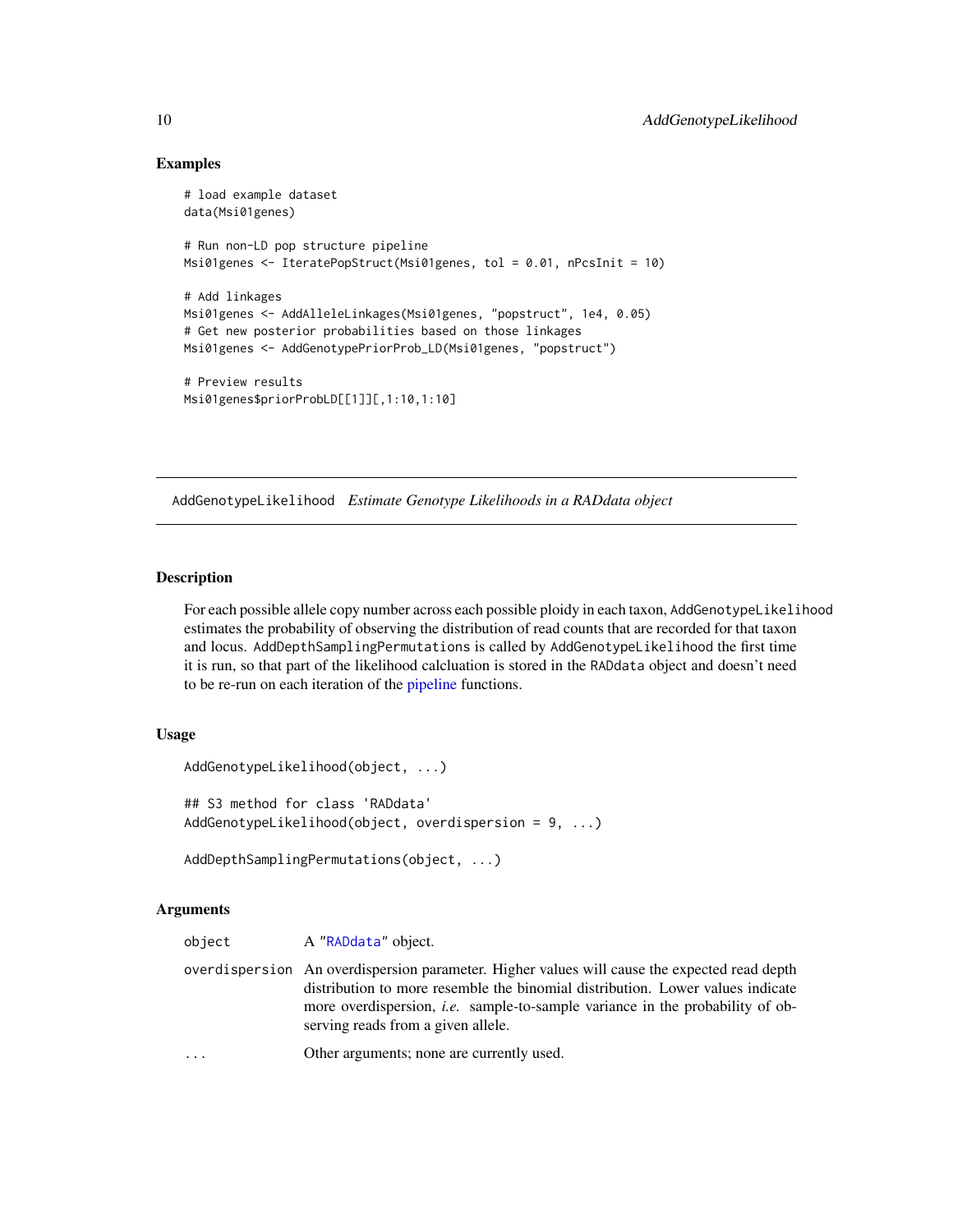#### Details

If allele frequencies are not already recorded in object, they will be added using [AddAlleleFreqHWE](#page-4-1). Allele frequencies are then used for estimating the probability of sampling an allele from a genotype due to sample contamination. Given a known genotype with x copies of allele i, ploidy  $k$ , allele frequency  $p_i$  in the population used for making sequencing libraries, and contamination rate  $c$ , the probabiity of sampling a read  $r_i$  from that locus corresponding to that allele is

$$
P(r_i|x) = \frac{x}{k} * (1 - c) + p_i * c
$$

To estimate the genotype likelihood, where  $nr_i$  is the number of reads corresponding to allele i for a given taxon and locus and  $nr_j$  is the number of reads corresponding to all other alleles for that taxon and locus:

$$
P(nr_i, nr_j|x) = {nr_i + nr_j \choose nr_i} * \frac{B[P(r_i|x) * d + nr_i, [1 - P(r_i|x)] * d + nr_j]]}{B[P(r_i|x) * d, [1 - P(r_i|x)] * d]}
$$

where

$$
\binom{nr_i + nr_j}{nr_i} = \frac{(nr_i + nr_j)!}{nr_i! * nr_j!}
$$

B is the beta function, and d is the overdispersion parameter set by overdispersion.  $\binom{nr_i+nr_j}{nr_i}$  is calculated by AddDepthSamplingPermutations.

#### Value

A "RADdata" object identical to that passed to the function, but with genotype likelihoods stored in object\$genotypeLikelihood. This item is a list, with one item for each possible ploidy, ignoring differences between autopolyploids and allopolyploids. For each ploidy there is a three-dimensional array with number of allele copies in the first dimension, taxa in the second dimension, and alleles in the third dimension.

#### Author(s)

Lindsay V. Clark

#### See Also

[AddAlleleFreqMapping](#page-5-1)

### Examples

```
# load example dataset and add allele frequency
data(exampleRAD)
exampleRAD <- AddAlleleFreqHWE(exampleRAD)
```
# estimate genotype likelihoods exampleRAD <- AddGenotypeLikelihood(exampleRAD)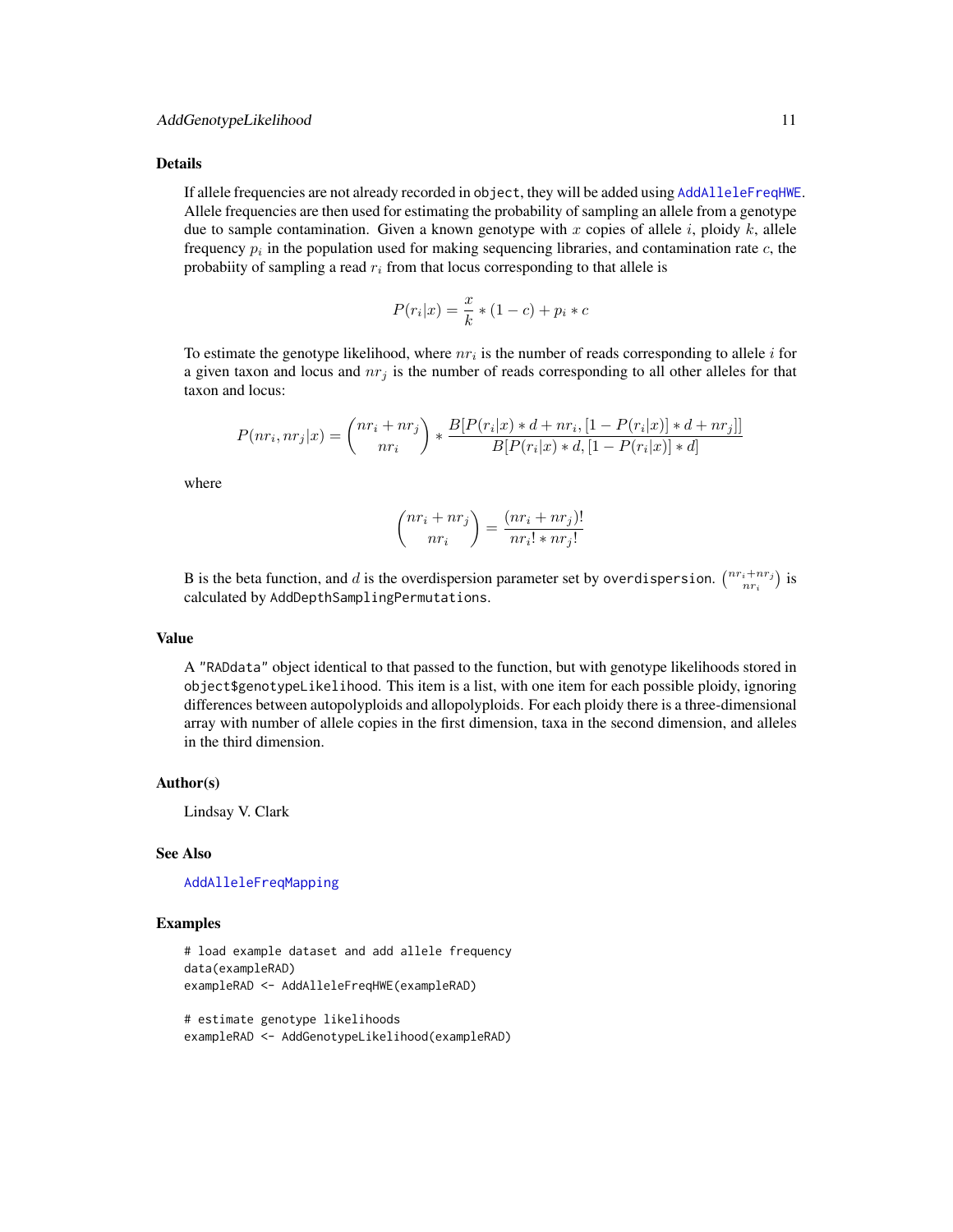```
# inspect the results
# the first ten individuals and first two alleles, assuming diploidy
exampleRAD$alleleDepth[1:10,1:2]
exampleRAD$genotypeLikelihood[[1]][,1:10,1:2]
# assuming tetraploidy
exampleRAD$genotypeLikelihood[[2]][,1:10,1:2]
```
<span id="page-11-1"></span>AddGenotypePosteriorProb

*Estimate Posterior Probabilities of Genotypes*

# Description

Given a ["RADdata"](#page-55-1) object containing genotype prior probabilities and genotype likelihoods, this function estimates genotype posterior probabilities and adds them to the \$posteriorProb slot of the object.

# Usage

```
AddGenotypePosteriorProb(object, ...)
```
# Arguments

| object   | A "RADdata" object. Prior genotype probabilities and genotype likelihood should |
|----------|---------------------------------------------------------------------------------|
|          | have already been added.                                                        |
| $\cdots$ | Potential future arguments (none currently in use).                             |

# Details

If [AddPriorTimesLikelihood](#page-24-1) has not already been run on the object, it will be run by AddGenotypePosteriorProb in order to perform the necessary calculations.

# Value

A "RADdata" object identical to that passed to the function, but with a list added to the \$posteriorProb slot. Each item of the list is a three dimensional array, with allele copy number in the first dimension, taxa in the second dimension, and alleles in the third dimension. For each allele and taxa, posterior probabilities will sum to one across all potential allele copy numbers. There will be one such array for each possible ploidy, corresponding to object\$priorProb.

# Author(s)

Lindsay V. Clark

# See Also

[AddGenotypeLikelihood](#page-9-1), [AddGenotypePriorProb\\_Mapping2Parents](#page-17-1)

<span id="page-11-0"></span>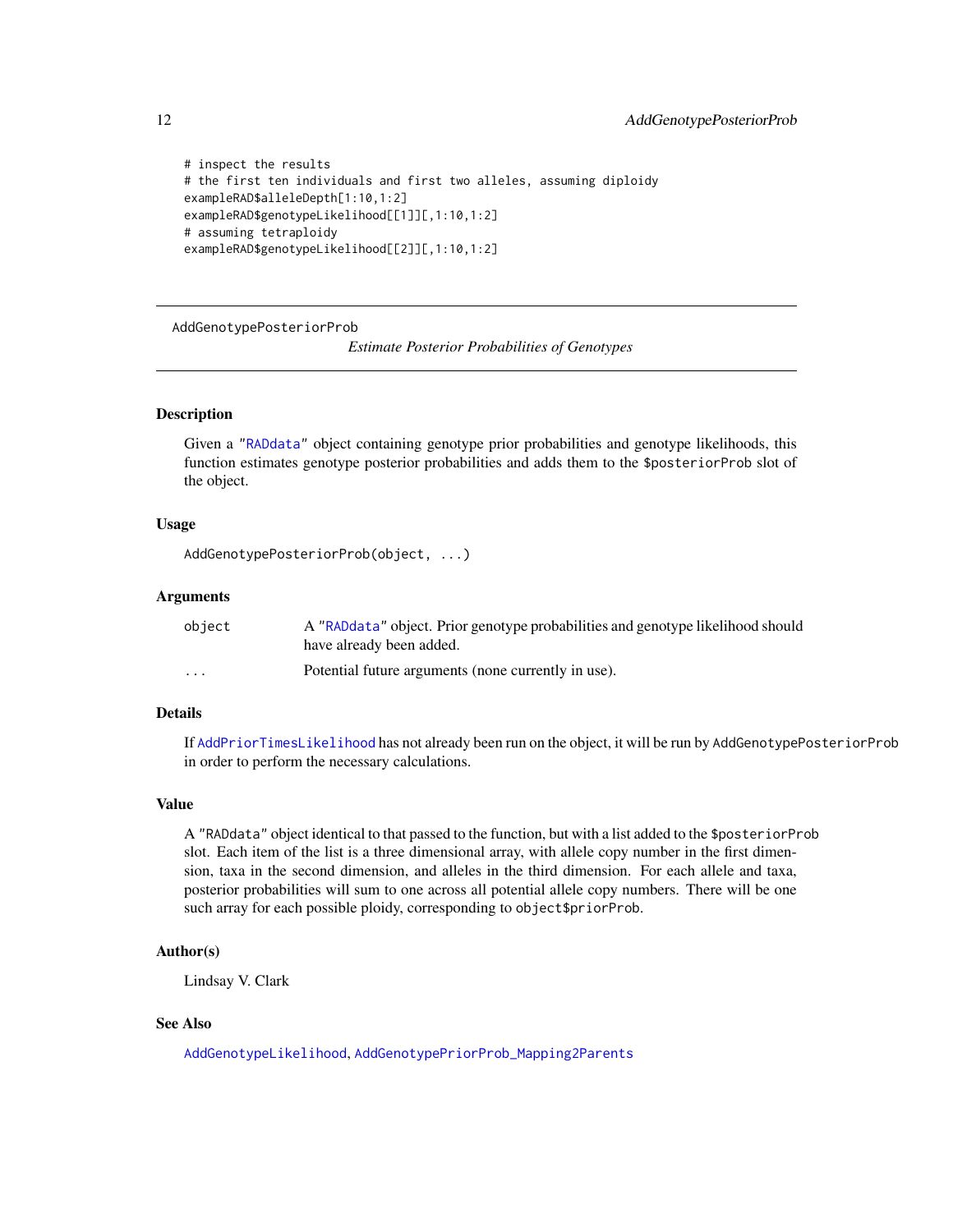# <span id="page-12-0"></span>Examples

```
# load dataset and set some parameters
data(exampleRAD_mapping)
exampleRAD_mapping <- SetDonorParent(exampleRAD_mapping, "parent1")
exampleRAD_mapping <- SetRecurrentParent(exampleRAD_mapping, "parent2")
exampleRAD_mapping <- AddAlleleFreqMapping(exampleRAD_mapping,
                                           expectedFreqs = c(0.25, 0.75),
                                           allowedDeviation = 0.08)
exampleRAD_mapping <- AddGenotypeLikelihood(exampleRAD_mapping)
exampleRAD_mapping <- AddGenotypePriorProb_Mapping2Parents(exampleRAD_mapping,
                                                      n.gen.backcrossing = 1)
# estimate posterior probabilities
exampleRAD_mapping <- AddGenotypePosteriorProb(exampleRAD_mapping)
# examine the results
exampleRAD_mapping$posteriorProb[[1]][,3,]
```
<span id="page-12-1"></span>AddGenotypePriorProb\_ByTaxa

*Estimate Prior Genotype Probabilities on a Per-Taxon Basis*

#### **Description**

Using local allele frequencies estimated by [AddAlleleFreqByTaxa](#page-3-1) and assuming Hardy-Weinberg Equilibruim or inbreeding on a local scale, AddGenotypePriorProb\_ByTaxa estimates prior genotype probabilities at each taxon, allele, and possible ploidy. These are then stored in the \$priorProb slot of the ["RADdata"](#page-55-1) object.

# Usage

```
AddGenotypePriorProb_ByTaxa(object, ...)
## S3 method for class 'RADdata'
AddGenotypePriorProb_ByTaxa(object, selfing.rate = 0, ...)
```
#### Arguments

| object       | A "RADdata" object. AddAlleleFreqByTaxa should have already been run.                               |
|--------------|-----------------------------------------------------------------------------------------------------|
| selfing.rate | A number ranging from zero to one indicating the frequency of self-fertilization<br>in the species. |
| $\cdot$      | Additional arguments (none implemented).                                                            |

#### Value

A "RADdata" object identical to that passed to the function, but with a list added to the \$priorProb slot. Each item in the list corresponds to one ploidy in object\$possiblePloidies, and is a threedimensional array with allele copy number in the first dimension, taxa in the second dimension, and alleles in the third dimension. The values in the array are prior genotype probabilities. Additionally, object\$possiblePloidies is copied to object\$priorProbPloidies, and "taxon" is recorded in the "priorType" attribute.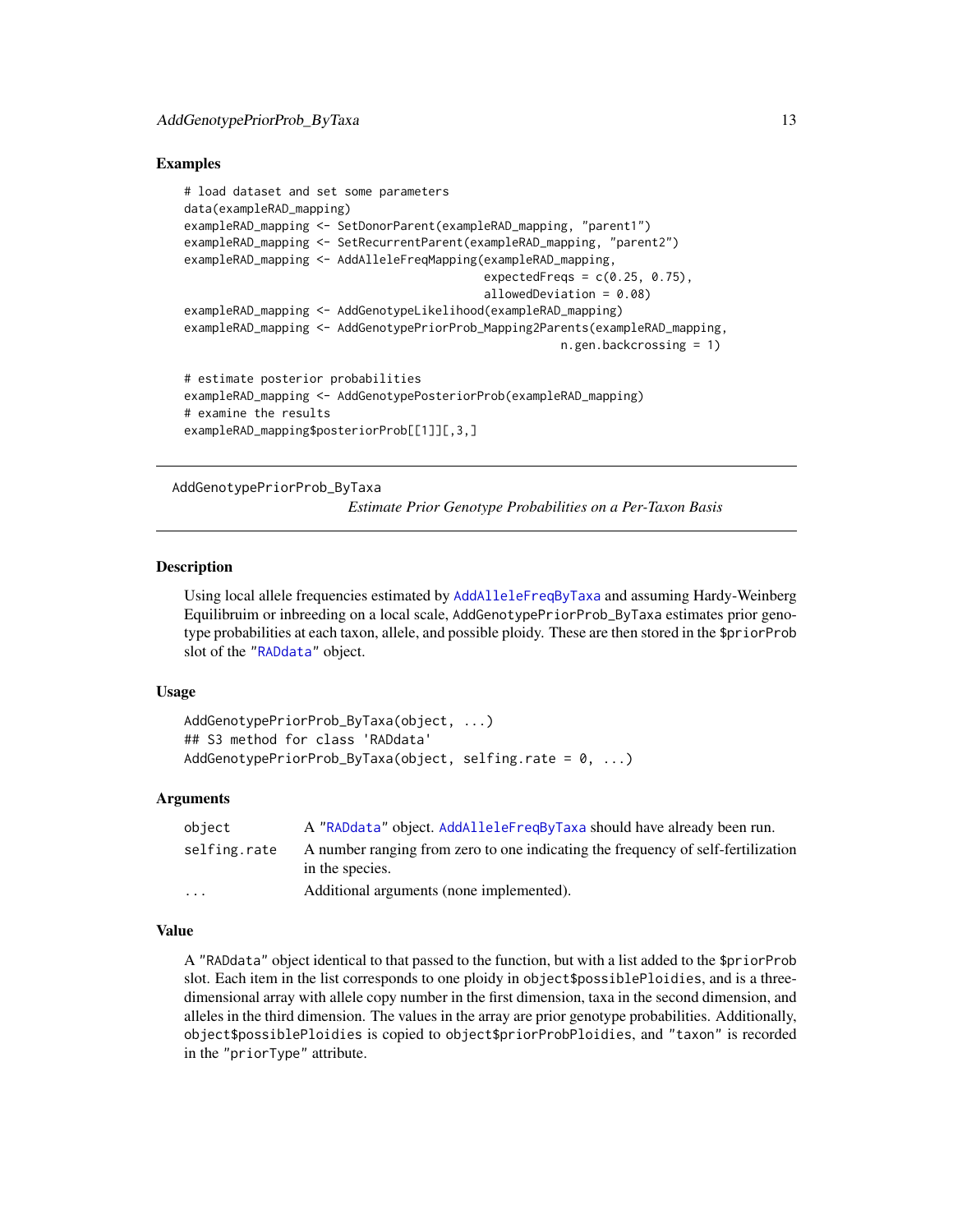# <span id="page-13-0"></span>Author(s)

Lindsay V. Clark

#### See Also

[AddGenotypePriorProb\\_HWE](#page-15-1) for equations used for genotype prior probability estimation. [AddGenotypePriorProb\\_Mapping2Parents](#page-17-1), [AddGenotypeLikelihood](#page-9-1)

#### Examples

```
# load data
data(exampleRAD)
# do PCA
exampleRAD <- AddPCA(exampleRAD, nPcsInit = 3)
# get allele frequencies
exampleRAD <- AddAlleleFreqByTaxa(exampleRAD)
# add prior probabilities
exampleRAD <- AddGenotypePriorProb_ByTaxa(exampleRAD)
exampleRAD$priorProb[[1]][,1,]
exampleRAD$priorProb[[2]][,1,]
exampleRAD$priorProb[[1]][,2,]
exampleRAD$priorProb[[2]][,2,]
# try it with inbreeding
exampleRAD <- AddGenotypePriorProb_ByTaxa(exampleRAD, selfing.rate = 0.5)
exampleRAD$priorProb[[1]][,1,]
```
AddGenotypePriorProb\_Even *Add Uniform Priors to a RADdata Object*

# Description

To estimate genotype posterior probabilities based on read depth alone, without taking any population parameters into account, this function can be used to set a uniform prior probability on all possible genotypes. This function is not part of any pipeline but can be used for very rough and quick genotype estimates, when followed by [AddGenotypeLikelihood](#page-9-1), [AddGenotypePosteriorProb](#page-11-1), [AddPloidyChiSq](#page-21-1), and [GetWeightedMeanGenotypes](#page-37-1) or [GetProbableGenotypes](#page-37-2).

#### Usage

AddGenotypePriorProb\_Even(object, ...)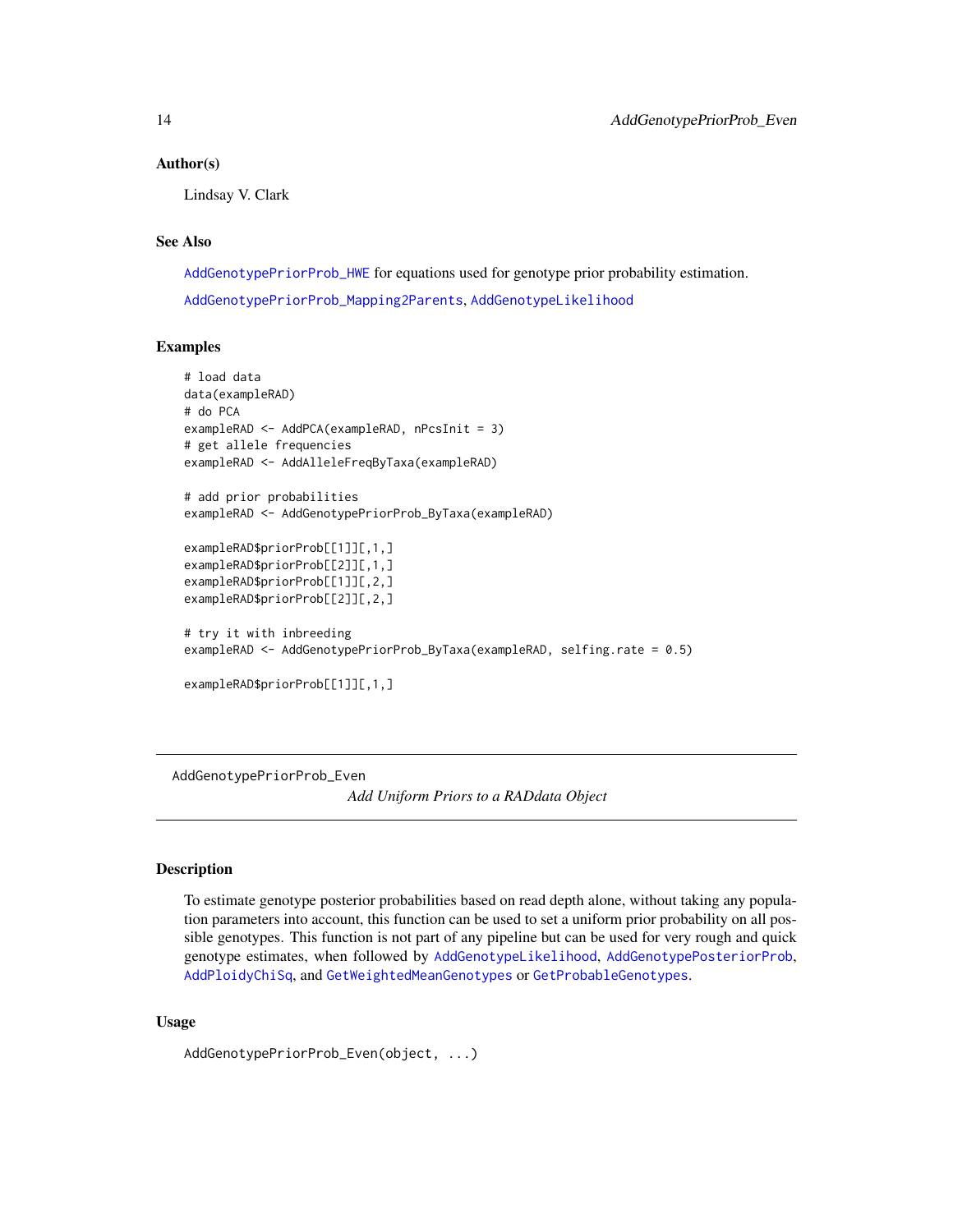#### Arguments

| object   | A RADdata object.                        |
|----------|------------------------------------------|
| $\cdots$ | Additional arguments (none implemented). |

# Value

| A "RADdata" object identical that passed to the function, but with data stored in two new slots: |  |  |
|--------------------------------------------------------------------------------------------------|--|--|
|--------------------------------------------------------------------------------------------------|--|--|

priorProb A list of matrices, with one matrix per possible ploidy. For each matrix, allele copy number (from zero to the total ploidy) is in rows, and alleles are in columns. Each value is  $1/(ploidy + 1)$ .

#### priorProbPloidies

A list identical to object\$possiblePloidies. It is in the same order as \$priorProb, with each item indicating the inheritance mode for the corresponding prior probability matrix.

# Note

Values in object\$ploidyChiSq may not be particularly meaningful under uniform priors.

#### Author(s)

Lindsay V. Clark

# See Also

[AddGenotypePriorProb\\_HWE](#page-15-1)

#### Examples

data(exampleRAD)

exampleRAD <- AddGenotypePriorProb\_Even(exampleRAD) exampleRAD\$priorProb

# finish protocol to get genotypes exampleRAD <- AddGenotypeLikelihood(exampleRAD) exampleRAD <- AddPloidyChiSq(exampleRAD) exampleRAD <- AddGenotypePosteriorProb(exampleRAD)

```
genmat <- GetWeightedMeanGenotypes(exampleRAD)
genmat
```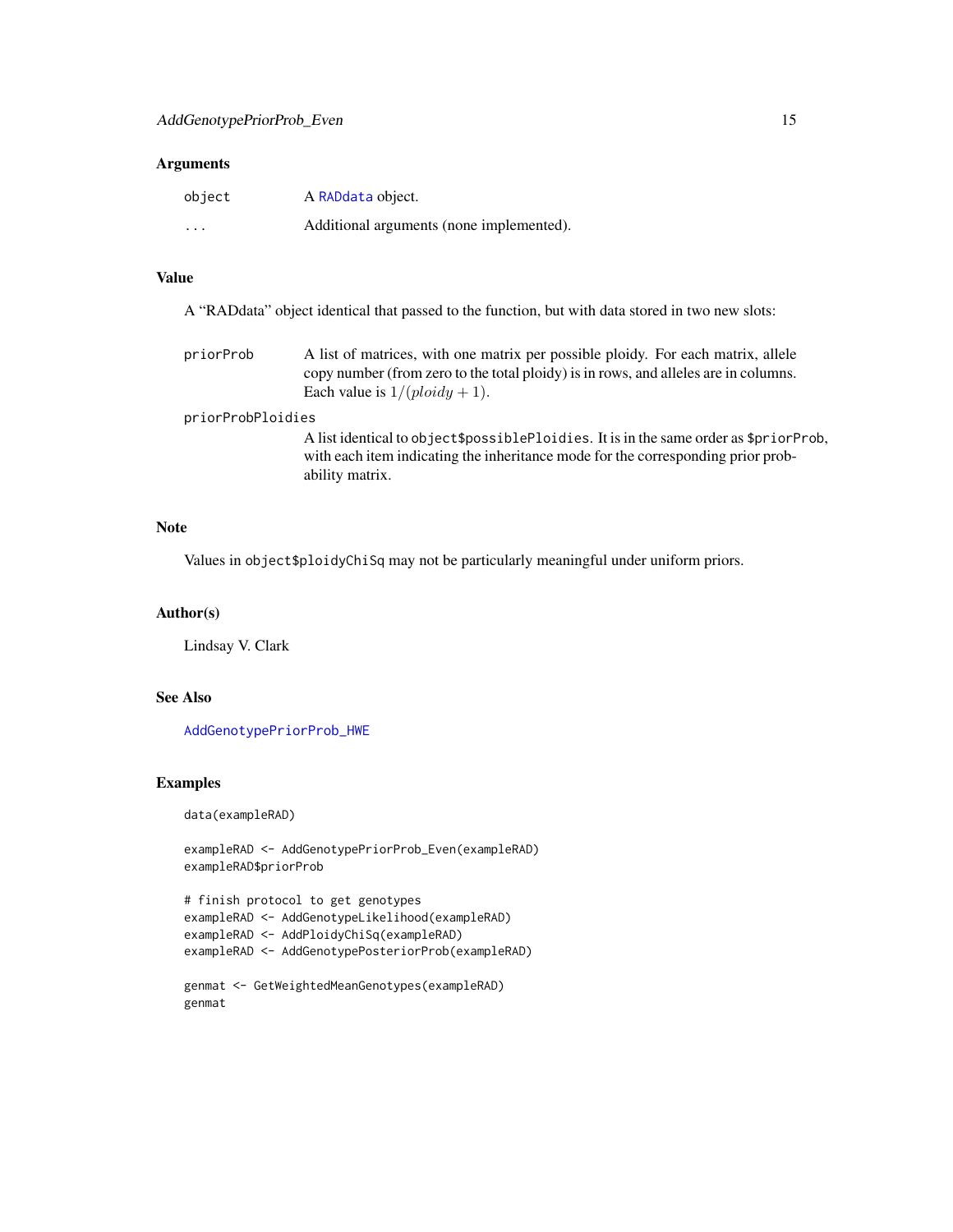<span id="page-15-1"></span><span id="page-15-0"></span>AddGenotypePriorProb\_HWE

*Estimate Genotype Prior Probabilities In the Absence of Population Structure*

# **Description**

Assuming Hardy-Weinberg Equilibrium, this function uses allele frequencies and possible ploi-dies stored in a ["RADdata"](#page-55-1) object to estimate genotype frequencies in the population, then stores these genotype frequencies in the \$priorProb slot. Inbreeding can also be simulated using the selfing.rate argument.

#### Usage

AddGenotypePriorProb\_HWE(object, ...) ## S3 method for class 'RADdata' AddGenotypePriorProb\_HWE(object, selfing.rate = 0, ...)

# Arguments

| object       | A "RADdata" object that has had allele frequencies added with AddAlleleFreqHWE.                     |
|--------------|-----------------------------------------------------------------------------------------------------|
| selfing.rate | A number ranging from zero to one indicating the frequency of self-fertilization<br>in the species. |
| $\cdots$     | Additional arguments (none currently implemented).                                                  |

# Details

For an autopolyploid, or within one subgenome of an allopolyploid, genotype prior probabilities are estimated as:

$$
P(G_i) = {k \choose i} p^i * (1-p)^{k-i}
$$

where  $k$  is the ploidy,  $i$  is the copy number of a given allele, and  $p$  is the allele frequency in the population.

If the selfing rate is above zero, genotype prior probabilities are adjusted according to Equation 6 of de Silva et al. (2005):

$$
P(G_{self}) = (1 - s)(I - sA)^{-1}P(G)
$$

where s is the selfing rate. A is a  $k + 1 \times k + 1$  matrix, with each column representing the allele copy number from 0 to  $k$  of a parental genotype, and each row representing the allele copy number from 0 to  $k$  of a progeny genotype, and matrix elements representing the frequencies of progeny after self-fertilization (each column summing to one).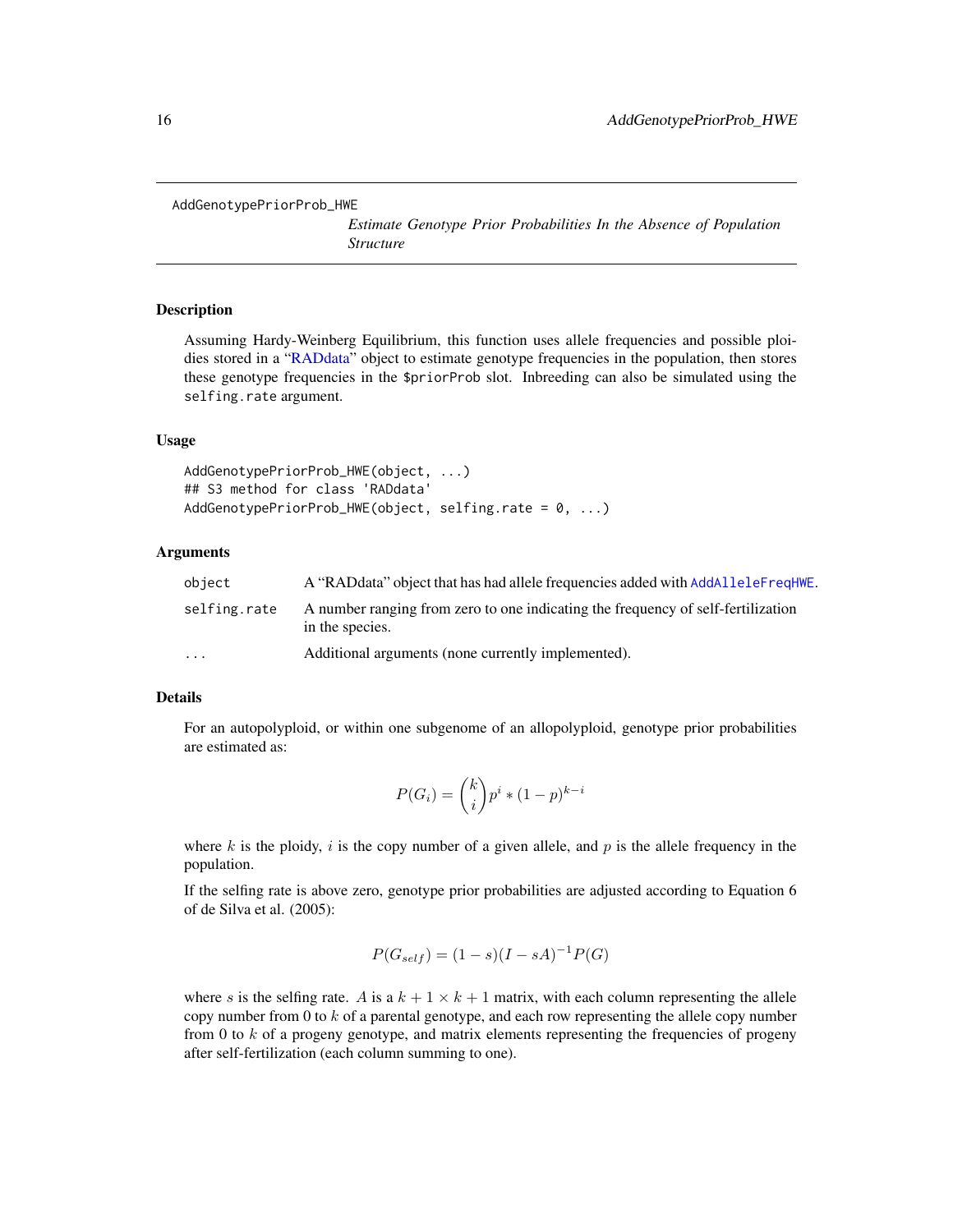# Value

A "RADdata" object identical that passed to the function, but with data stored in two new slots:

priorProb A list of matrices, with one matrix per possible ploidy. For each matrix, allele copy number (from zero to the total ploidy) is in rows, and alleles are in columns. Each value is the probability of sampling an individual with that allele copy number from the population.

#### priorProbPloidies

A list identical to object\$possiblePloidies. It is in the same order as \$priorProb, with each item indicating the inheritance mode for the corresponding prior probability matrix.

# Author(s)

Lindsay V. Clark

# References

De Silva, H. N., Hall, A. J., Rikkerink, E., and Fraser, L. G. (2005) Estimation of allele frequencies in polyploids under certain patterns of inheritance. *Heredity* 95, 327–334. doi: [10.1038/](https://doi.org/10.1038/sj.hdy.6800728) [sj.hdy.6800728](https://doi.org/10.1038/sj.hdy.6800728)

# See Also

[AddGenotypePriorProb\\_Mapping2Parents](#page-17-1), [AddGenotypeLikelihood](#page-9-1), [AddGenotypePriorProb\\_ByTaxa](#page-12-1)

# Examples

```
# load in an example dataset
data(exampleRAD)
# add allele frequencies
exampleRAD <- AddAlleleFreqHWE(exampleRAD)
# add inheritance modes
exampleRAD$possiblePloidies <- list(2L, 4L, c(2L, 2L))
# estimate genotype prior probabilities
exampleRAD <- AddGenotypePriorProb_HWE(exampleRAD)
# examine results
exampleRAD$alleleFreq
exampleRAD$priorProb
# try it with inbreeding
exampleRAD2 <- AddGenotypePriorProb_HWE(exampleRAD, selfing.rate = 0.5)
exampleRAD2$priorProb
```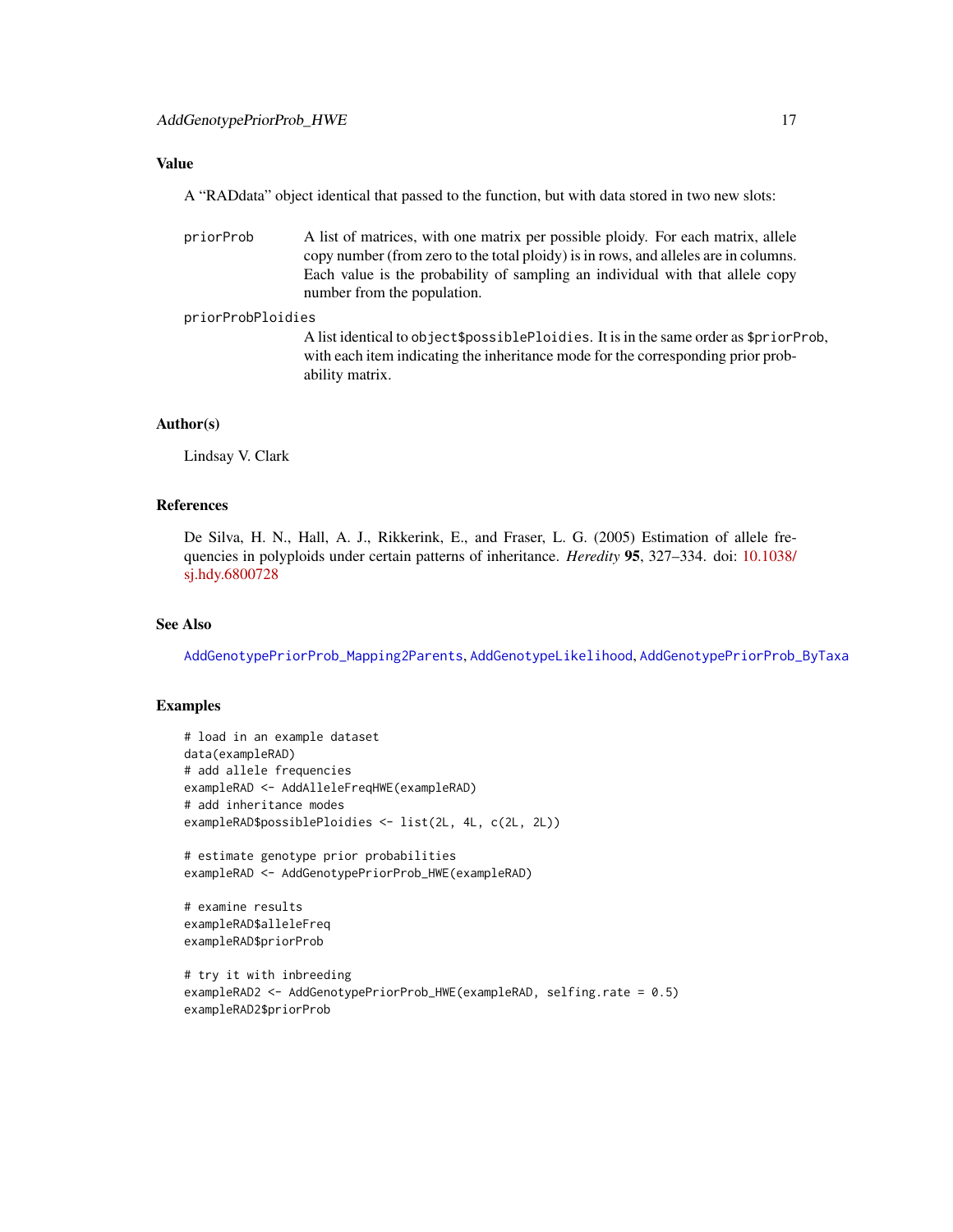<span id="page-17-1"></span><span id="page-17-0"></span>AddGenotypePriorProb\_Mapping2Parents

*Expected Genotype Frequencies in Mapping Populations*

# **Description**

EstimateParentalGenotypes estimates the most likely genotypes of two parent taxa. Using those parental genotypes, AddGenotypePriorProb\_Mapping2Parents estimates expected genotype frequencies for a population of progeny, which are added to the ["RADdata"](#page-55-1) object in the \$priorProb slot.

#### Usage

```
AddGenotypePriorProb_Mapping2Parents(object, ...)
## S3 method for class 'RADdata'
AddGenotypePriorProb_Mapping2Parents(object,
    donorParent = GetDonorParent(object),
    recurrentParent = GetRecurrentParent(object),
    n.gen.backcrossing = 0, n.gen.intermating = 0, n.gen.selfing = 0,
    donorParentPloidies = object$possiblePloidies,
    recurrentParentPloidies = object$possiblePloidies,
    minLikelihoodRatio = 10, ...)
EstimateParentalGenotypes(object, ...)
## S3 method for class 'RADdata'
EstimateParentalGenotypes(object,
    donorParent = GetDonorParent(object),
    recurrentParent = GetRecurrentParent(object),
    n.gen.backcrossing = 0, n.gen.intermating = 0, n.gen.selfing = 0.
    donorParentPloidies = object$possiblePloidies,
    recurrentParentPloidies = object$possiblePloidies,
```

```
minLikelihoodRatio = 10, ...)
```
#### Arguments

| object             | A "RADdata" object. Ideally this should be set up as a mapping population using<br>SetDonorParent, SetRecurrentParent, and AddAlleleFreqMapping.                 |  |
|--------------------|------------------------------------------------------------------------------------------------------------------------------------------------------------------|--|
| $\ddots$           | Additional arguments, listed below, to be passed to the method for "RADdata"<br>objects.                                                                         |  |
| donorParent        | A character string indicating which taxon is the donor parent. If backcrossing<br>was not performed, it does not matter which was the donor or recurrent parent. |  |
| recurrentParent    |                                                                                                                                                                  |  |
|                    | A character string indicating which taxon is the recurrent parent.                                                                                               |  |
| n.gen.backcrossing |                                                                                                                                                                  |  |
|                    | An integer, zero or greater, indicating how many generations of backcrossing to                                                                                  |  |
|                    | the recurrent parent were performed.                                                                                                                             |  |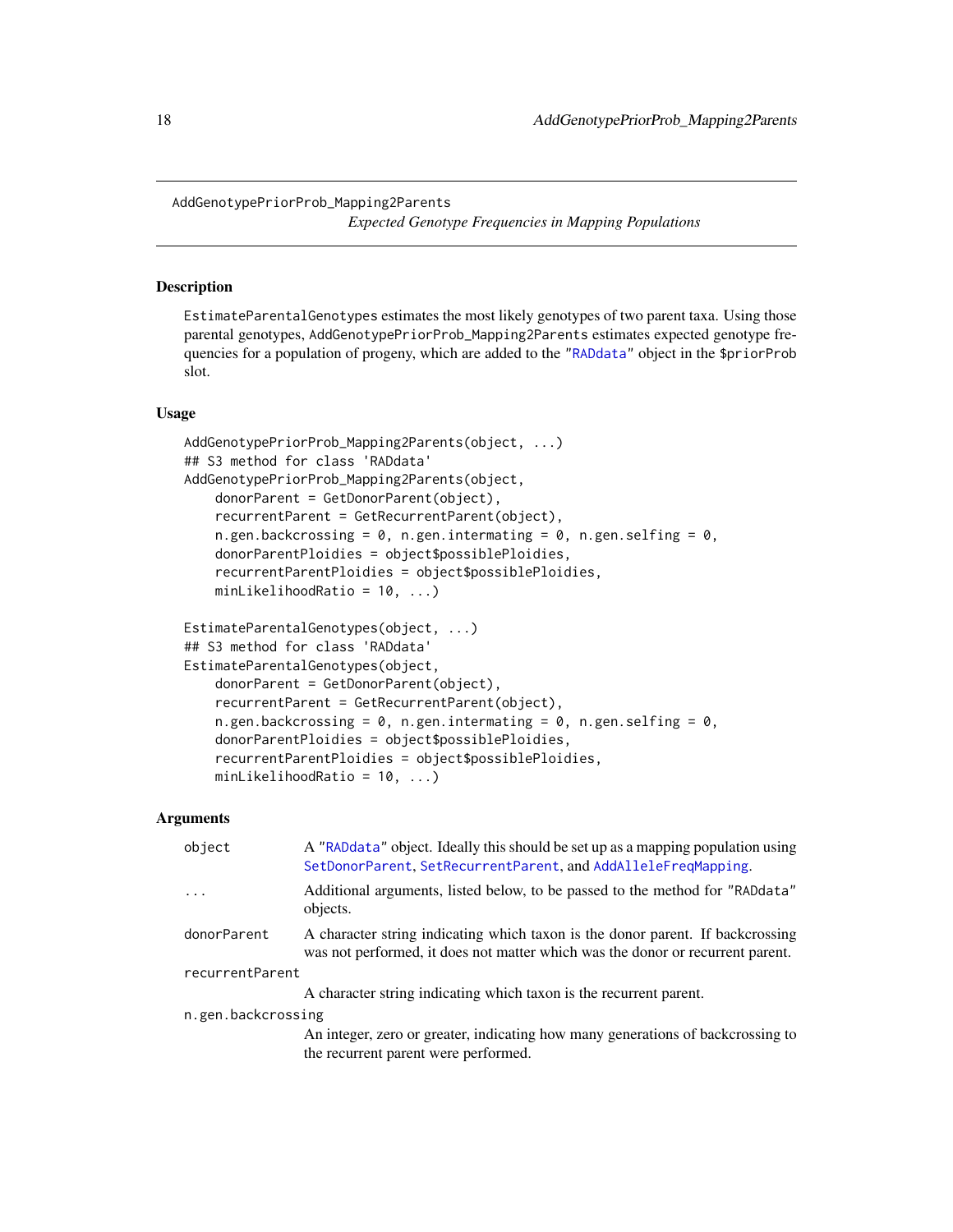#### n.gen.intermating

An integer, zero or greater, indicating how many generations of intermating within the population were performed. (Values above one should not have an effect on the genotype priors that are output, *i.e.* genotype probabilities after one generation of random mating are identical to genotype probabilities after >1 generation of random mating, assuming no genetic drift or selection).

n.gen.selfing An integer, zero or greater, indicating how many generations of selfing were performed.

#### donorParentPloidies

A list, where each item in the list is an integer vector indicating a potential inheritance mode that could be observed among loci in the donor parent. 2 indicates diploid, 4 indicates autotetraploid, c(2,2) indicates allotetraploid, *etc.*

#### recurrentParentPloidies

A list in the same format as donorParentPloidies indicating inheritance modes that could be observed among loci in the recurrent parent.

#### minLikelihoodRatio

The minimum likelihood ratio for determining parental genotypes with confidence, to be passed to [GetLikelyGen](#page-36-1) for both parental taxa.

# Details

AddGenotypePriorProb\_Mapping2Parents first calls EstimateParentalGenotypes internally to determine which combinations of inheritance modes from the two parents should be examined in the progeny. The expected progeny ploidy must be in object\$possiblePloidies for a given combination to be examined.

The most likely genotypes for the two parents are estimated by EstimateParentalGenotypes using [GetLikelyGen](#page-36-1). If parental gentoypes don't match progeny allele frequencies, the function attempts to correct the parental genotypes to the most likely combination that matches the allele frequency.

For each ploidy being examined, F1 genotype probabilities are then calculated by AddGenotypePriorProb\_Mapping2Parent Genotype probabilities are updated for each backcrossing generation, then each intermating generation, then each selfing generation.

The default, with n.gen.backcrossing =  $0$ , n.gen.intermating =  $0$  and n.gen.selfing =  $0$ , will simulate an F1 population. A BC1F2 population, for example, would have n.gen.backcrossing  $= 1, n$ .gen.intermating  $= 0$  and n.gen.selfing  $= 1$ . A typical F2 population would have n.gen.selfing = 1 and the other two parameters set to zero. However, in a self-incompatible species where many F1 are intermated to produce the F2, one would instead use n.gen. intermating  $= 1$  and set the other parameters to zero.

#### Value

A "RADdata" object identical to that passed to the function, but with data stored in six new slots:

priorProb A list of matrices, with one matrix per possible ploidy of offspring. For each matrix, allele copy number (from zero to the total ploidy) is in rows, and alleles are in columns. Each value is the probability of sampling an individual with that allele copy number from the population.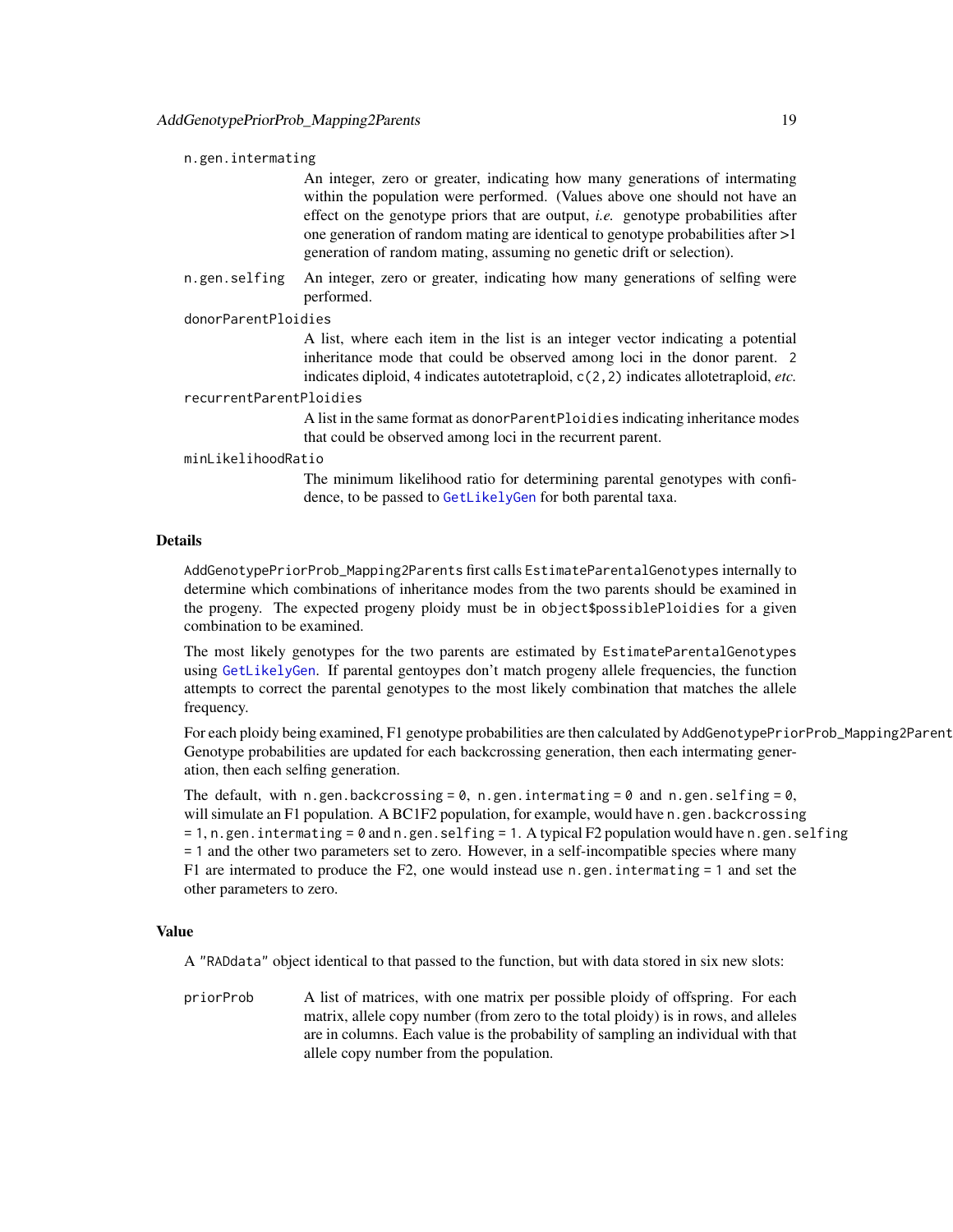| priorProbPloidies    |                                                                                                                                                                                                                                   |  |
|----------------------|-----------------------------------------------------------------------------------------------------------------------------------------------------------------------------------------------------------------------------------|--|
|                      | A list in the same format as object \$possible Ploidies, and the same length as<br>object \$ prior Prob. Each item in the list is a vector indicating the inheritance<br>mode for the corresponding matrix in object \$priorProb. |  |
| donorPloidies        | A list in the same format as object \$possible Ploidies, with one item corre-<br>sponding to each in object\$priorProbPloidies, indicating the donor parent ploidy<br>for that progeny ploidy.                                    |  |
| recurrentPloidies    |                                                                                                                                                                                                                                   |  |
|                      | A list in the same format as object\$possiblePloidies, with one item corre-<br>sponding to each in object \$priorProbPloidies, indicating the recurrent par-<br>ent ploidy for that progeny ploidy.                               |  |
| likelyGeno_donor     |                                                                                                                                                                                                                                   |  |
|                      | A matrix of the donor parent genotypes that were used for estimating genotype<br>prior probabilities. Formatted like the output of GetLikelyGen.                                                                                  |  |
| likelyGeno_recurrent |                                                                                                                                                                                                                                   |  |
|                      | A matrix of the recurrent parent genotypes that were use for estimating gentoype<br>prior probabilities.                                                                                                                          |  |
|                      |                                                                                                                                                                                                                                   |  |

# Note

For the time being, in allopolyploids it is assumed that copies of an allele are distributed among as few isoloci as possible. For example, if an autotetraploid genotype had two copies of allele A and two copies of allele B, it is assumed to be AA BB rather than AB AB. This may be remedied in the future by examining distribution of genotype likelihoods.

# Author(s)

Lindsay V. Clark

# See Also

[AddGenotypeLikelihood](#page-9-1), [AddGenotypePriorProb\\_HWE](#page-15-1)

#### Examples

```
# load dataset and set some parameters
data(exampleRAD_mapping)
exampleRAD_mapping <- SetDonorParent(exampleRAD_mapping, "parent1")
exampleRAD_mapping <- SetRecurrentParent(exampleRAD_mapping, "parent2")
exampleRAD_mapping <- AddAlleleFreqMapping(exampleRAD_mapping,
                                           expectedFreqs = c(0.25, 0.75),
                                           allowedDeviation = 0.08)
exampleRAD_mapping <- AddGenotypeLikelihood(exampleRAD_mapping)
# examine the dataset
exampleRAD_mapping
exampleRAD_mapping$alleleFreq
```
# estimate genotype priors for a BC1 population exampleRAD\_mapping <- AddGenotypePriorProb\_Mapping2Parents(exampleRAD\_mapping,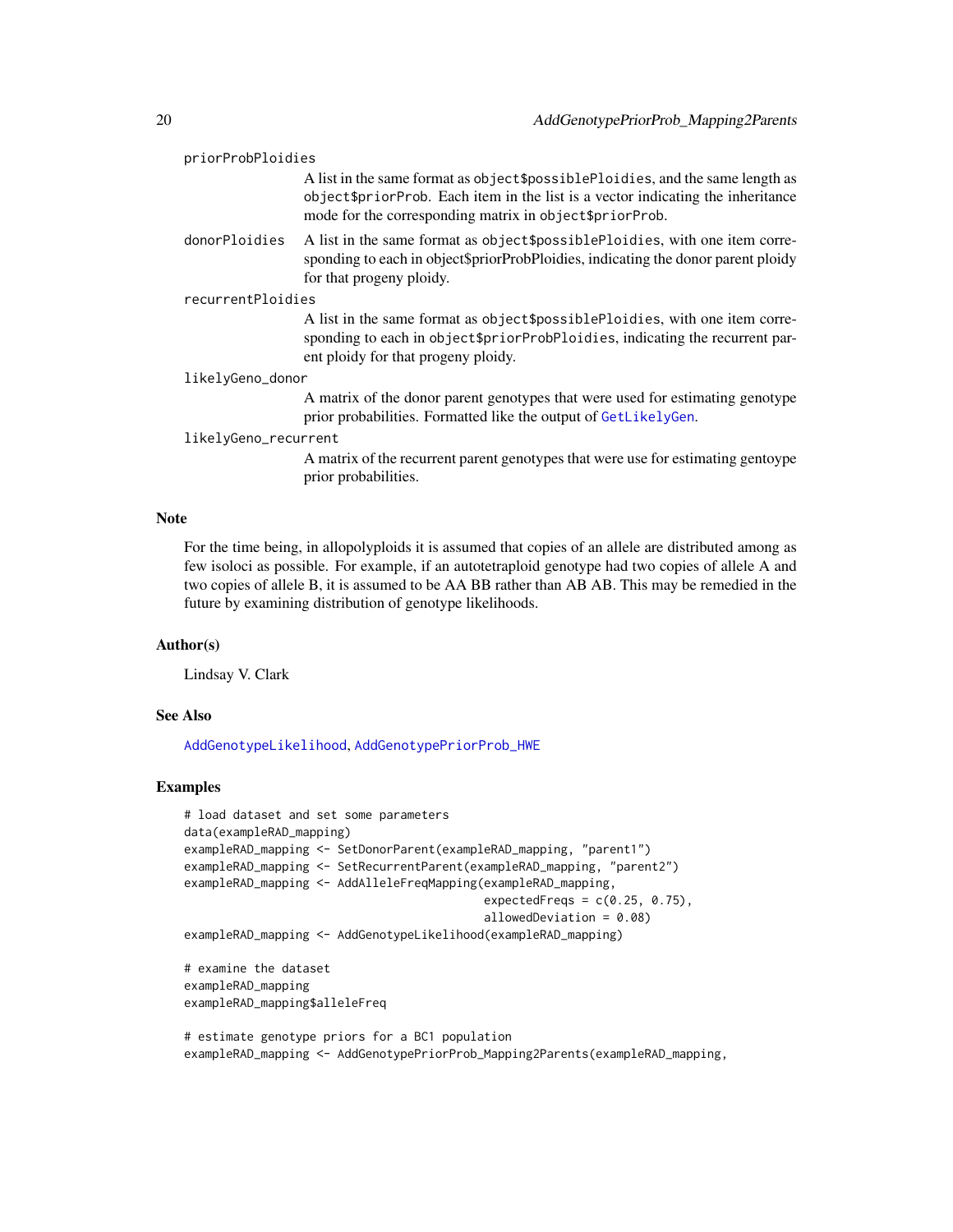n.gen.backcrossing = 1)

<span id="page-20-0"></span>exampleRAD\_mapping\$priorProb

<span id="page-20-1"></span>AddPCA *Perform Principal Components Analysis on "RADdata" Object*

# Description

This function uses read depth ratios or posterior genotype probabilities (the latter preferentially) as input data for principal components analysis. The PCA scores are then stored in the \$PCA slot of the ["RADdata"](#page-55-1) object.

# Usage

```
AddPCA(object, ...)
## S3 method for class 'RADdata'
AddPCA(object, nPcsInit = 10, maxR2changeratio = 0.05,
                         minPcsOut = 1, ...
```
# Arguments

| object           | A "RADdata" object.                                                                                                                                                                                                                                                                                                                                                    |
|------------------|------------------------------------------------------------------------------------------------------------------------------------------------------------------------------------------------------------------------------------------------------------------------------------------------------------------------------------------------------------------------|
| nPcsInit         | The number of principal component axes to initially calculate.                                                                                                                                                                                                                                                                                                         |
| maxR2changeratio |                                                                                                                                                                                                                                                                                                                                                                        |
|                  | This number determines how many principal component axes are retained. The<br>difference in $R^2$ values between the first and second axes is multiplied by maxR2changeratio.<br>The last axis retained is the first axis after which the $R^2$ value changes by less<br>than this value. Lower values of maxR2changeratio will result in more axes<br>being retained. |
| minPcsOut        | The minimum number of PC axes to output, which can override maxR2changeratio.                                                                                                                                                                                                                                                                                          |
| $\cdots$         | Additional arguments to be passed to the pca function from the <b>pcaMethods</b><br>BioConductor package.                                                                                                                                                                                                                                                              |

# Details

The PPCA (probabalistic PCA) method from **pcaMethods** is used, due to the high missing data rate that is typical of genotyping-by-sequencing datasets.

# Value

A "RADdata" object identical to the one passed to the function, but with a matrix added to the \$PCA slot. This matrix contains PCA scores, with taxa in rows, and PC axes in columns.

# Note

If you see the error

Error in if (rel\_ch < threshold & count > 5) { : missing value where TRUE/FALSE needed try lowering nPcsInit.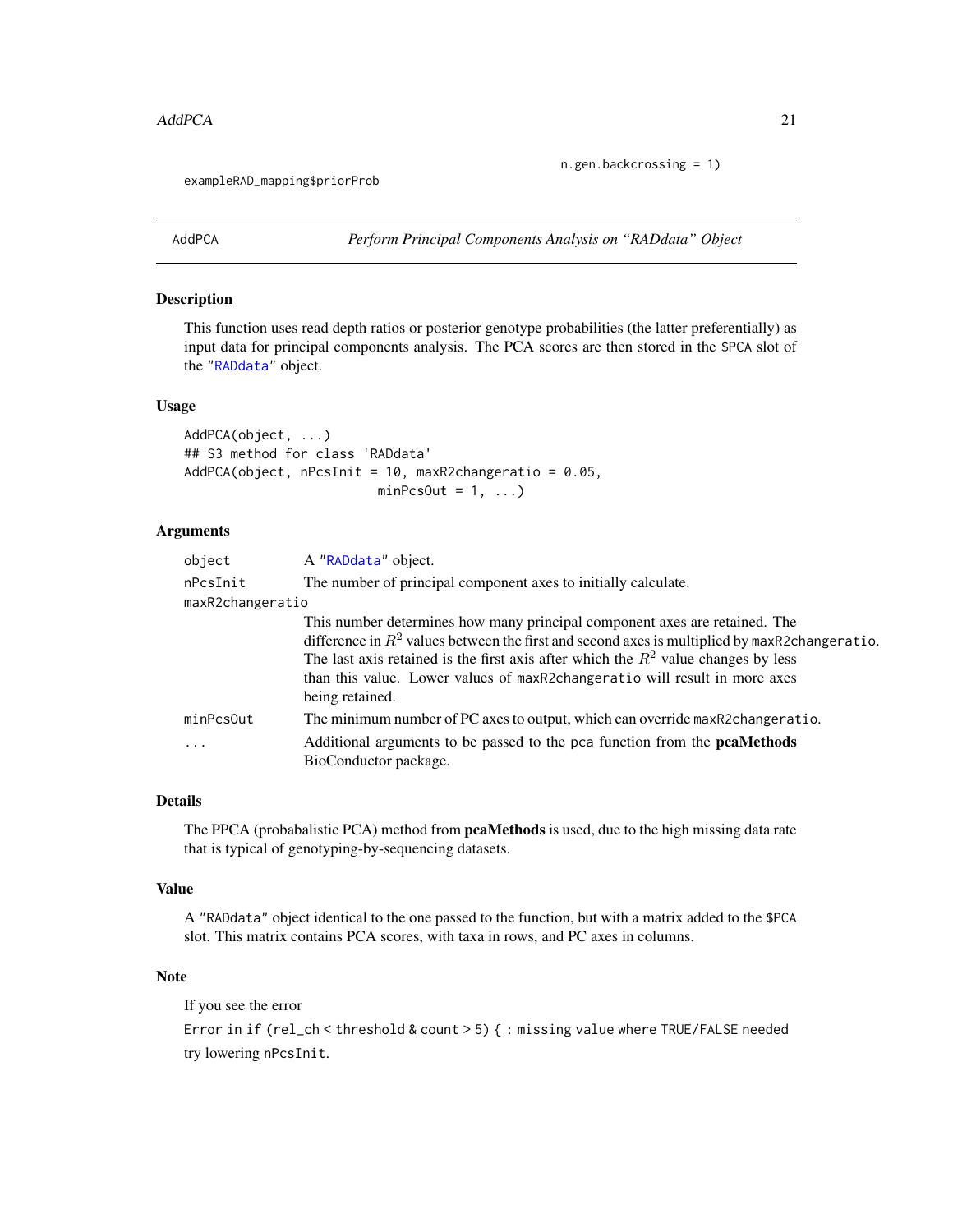#### Author(s)

Lindsay V. Clark

# See Also

[AddAlleleFreqByTaxa](#page-3-1)

# Examples

```
# load data
data(exampleRAD)
# do PCA
exampleRAD <- AddPCA(exampleRAD, nPcsInit = 3)
plot(exampleRAD$PCA[,1], exampleRAD$PCA[,2])
```
<span id="page-21-1"></span>AddPloidyChiSq *Chi-Square Test on Genotype Likelihood Distributions*

# Description

This function is intended to help identify the correct inheritance mode for each locus in a ["RADdata"](#page-55-1) object. Expected genotype frequencies are taken from object\$priorProb. Observed genotype frequencies are estimated from object\$genotypeLikelihood, where each taxon has a partial assignment to each genotype, proportional to genotype likelihoods. A  $\chi^2$  statistic is then estimated.

#### Usage

```
AddPloidyChiSq(object, ...)
## S3 method for class 'RADdata'
AddPloidyChiSq(object, excludeTaxa = GetBlankTaxa(object),
               ...)
```
# Arguments

| object      | A "RADdata" object. Genotype prior probabilities and likelihoods should have<br>been added. |
|-------------|---------------------------------------------------------------------------------------------|
| excludeTaxa | A character vector indicating names of taxa to exclude from calculations.                   |
| .           | Additional arguments to be passed to other methods (none currently in use).                 |

# Details

Parents (in mapping populations) and blank taxa are automatically excluded from calculations.

Genotypes with zero prior probability would result in an infinite A  $\chi^2$  statistic and therefore are excluded from the calculation. However, the total number of observations (total number of taxa) remains the same, so that if there are many taxa with high likelihood for a genotype with zero prior probability,  $\chi^2$  will be high.

<span id="page-21-0"></span>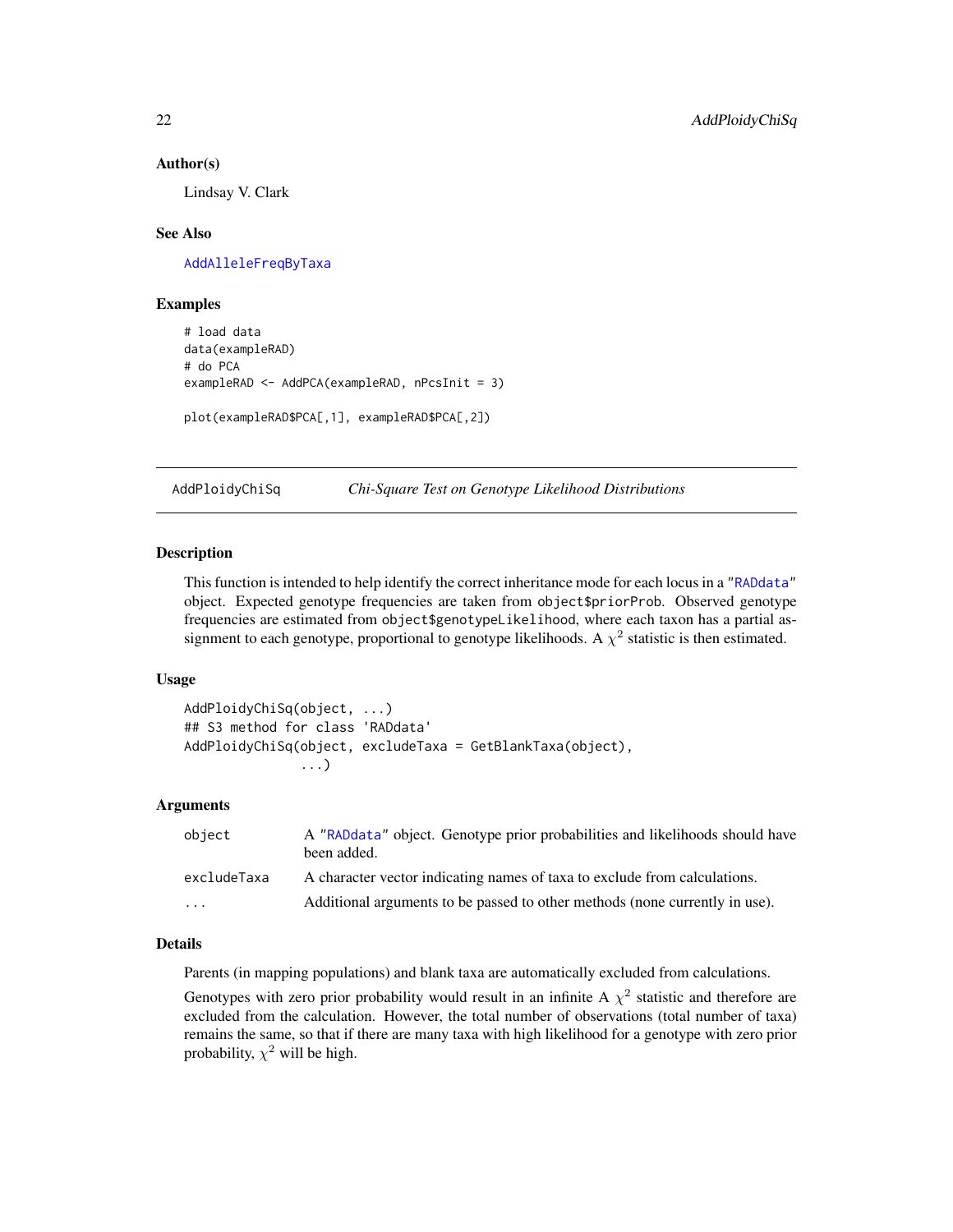# <span id="page-22-0"></span>Value

A "RADdata" object identical to the one passed to the function, but with matrices added to the \$ploidyChiSq and \$ploidyChiSqP slots. Both matrices have ploidies (matching object\$priorProb) in rows and alleles in columns. object\$ploidyChiSq contains the  $\chi^2$  values. object\$ploidyChiSqP contains p-values, *i.e.* the probability of genotype distributions deviating that far from expectations if the expectations are correct. These p-values may be relatively low due to genotype uncertainty.

# Author(s)

Lindsay V. Clark

# See Also

[AddGenotypeLikelihood](#page-9-1), [AddPloidyLikelihood](#page-22-1)

# Examples

```
# load dataset and set some parameters
data(exampleRAD_mapping)
exampleRAD_mapping <- SetDonorParent(exampleRAD_mapping, "parent1")
exampleRAD_mapping <- SetRecurrentParent(exampleRAD_mapping, "parent2")
exampleRAD_mapping <- AddAlleleFreqMapping(exampleRAD_mapping,
                                           expectedFreqs = c(0.25, 0.75),
                                           allowedDeviation = 0.08)
exampleRAD_mapping <- AddGenotypeLikelihood(exampleRAD_mapping)
exampleRAD_mapping <- AddGenotypePriorProb_Mapping2Parents(exampleRAD_mapping,
                                                      n.gen.backcrossing = 1)
# get chi-squared values
exampleRAD_mapping <- AddPloidyChiSq(exampleRAD_mapping)
# view chi-squared and p-values (diploid only)
exampleRAD_mapping$ploidyChiSq
exampleRAD_mapping$ploidyChiSqP
```
<span id="page-22-1"></span>AddPloidyLikelihood *Likelihoods for Possible Ploidies Based on Genotype Distributions*

# Description

Given prior genotype probabilities, and a set of high-confidence genotypes estimated with [GetLikelyGen](#page-36-1), this function estimates the probability of observing that distribution of genotypes and stores the probability in the \$ploidyLikelihood slot of the "RADdata" object.

# Usage

```
AddPloidyLikelihood(object, ...)
## S3 method for class 'RADdata'
AddPloidyLikelihood(object, excludeTaxa = GetBlankTaxa(object),
                            minLikelihoodRatio = 50, ...)
```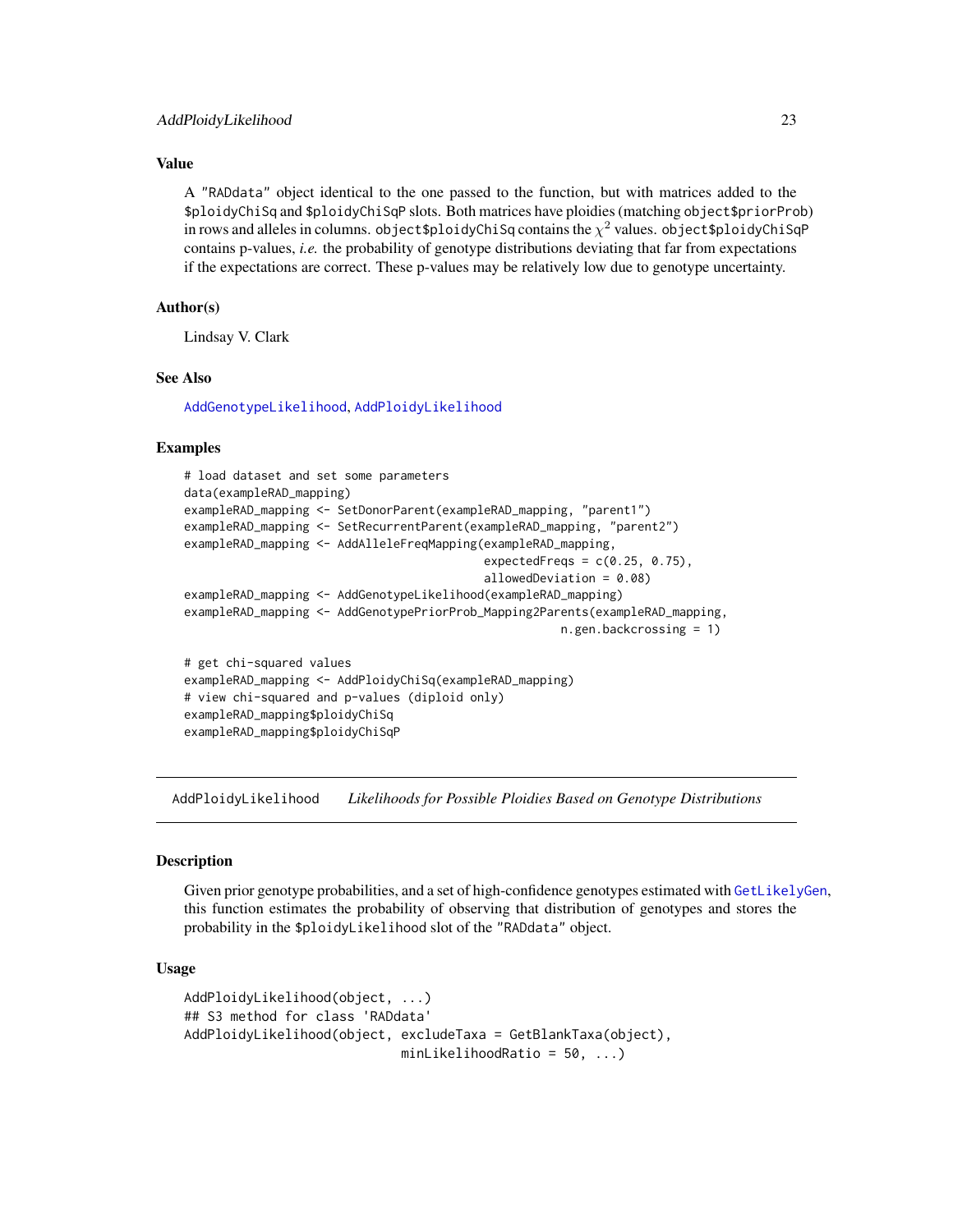# Arguments

| object             | A "RADdata" object. Prior genotype probabilities and genotype likelihoods<br>should have already been added using the appropriate functions. |
|--------------------|----------------------------------------------------------------------------------------------------------------------------------------------|
| $\cdots$           | Additional arguments to be passed to the method for "RADdata".                                                                               |
| excludeTaxa        | A character vector indicating taxa that should be excluded from calculations.                                                                |
| minLikelihoodRatio |                                                                                                                                              |
|                    | A number, one or higher, to be passed to GetLikelyGen.                                                                                       |

#### Details

The purpose of this function is to estimate the correct inheritance mode for each locus. This function may be deleted in the future in favor of better alternatives.

# Value

A "RADdata" object identical to that passed to the function, but with results added to the \$ploidyLikelihood slot. This has one row for each possible ploidy (each ploidy with data in \$priorProb), and one column for each allele. Each element of the matrix is the multinomial probability of seeing that distribution of genotypes given the prior probabilities.

#### Author(s)

Lindsay V. Clark

# See Also

[AddPloidyChiSq](#page-21-1)

# Examples

```
##---- Should be DIRECTLY executable !! ----
##-- ==> Define data, use random,
##--or do help(data=index) for the standard data sets.
## The function is currently defined as
function (object, ...)
{
    UseMethod("AddPloidyLikelihood", object)
  }
```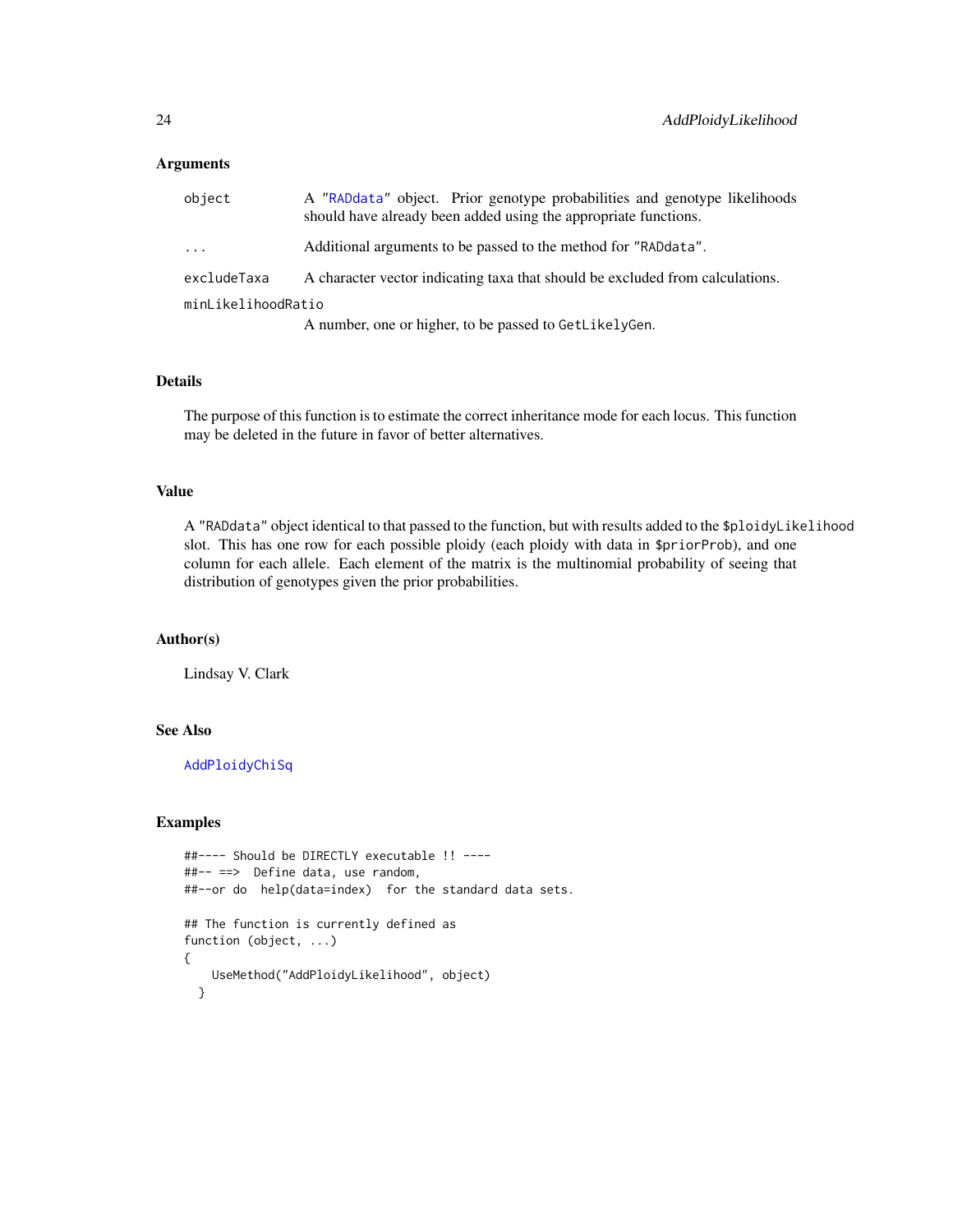<span id="page-24-1"></span><span id="page-24-0"></span>AddPriorTimesLikelihood

*Multiply Genotype Prior Probabilities by Genotype Likelihoods*

# Description

In preparation for calculations to be done by other functions, the genotype likelihoods for each taxon, allele, and ploidy are multiplied by the corresponding genotype prior probabilities, then stored back in the "RADdata" object in the \$priorTimesLikelihood slot.

#### Usage

```
AddPriorTimesLikelihood(object, ...)
```
# Arguments

| object   | A "RADdata" object. Prior genotype probabilities and genotype likelihood should<br>have already been added. |
|----------|-------------------------------------------------------------------------------------------------------------|
| $\cdots$ | Potential future arguments (none currently in use).                                                         |

# Value

A "RADdata" object identical to that passed to the function, but with the \$priorTimesLikelihood slot added. This slot contains a list. Each element in the list corresponds to an element in object\$priorProbs. Each element is an array, with allele copy number in the first dimension, taxa in the second dimension, and alleles in the third dimension.

# Author(s)

Lindsay V. Clark

#### See Also

[AddGenotypeLikelihood](#page-9-1), [AddGenotypePriorProb\\_Mapping2Parents](#page-17-1)

# Examples

```
# load dataset and set some parameters
data(exampleRAD_mapping)
exampleRAD_mapping <- SetDonorParent(exampleRAD_mapping, "parent1")
exampleRAD_mapping <- SetRecurrentParent(exampleRAD_mapping, "parent2")
exampleRAD_mapping <- AddAlleleFreqMapping(exampleRAD_mapping,
                                           expectedFreqs = c(0.25, 0.75),
                                           allowedDeviation = 0.08)
exampleRAD_mapping <- AddGenotypeLikelihood(exampleRAD_mapping)
exampleRAD_mapping <- AddGenotypePriorProb_Mapping2Parents(exampleRAD_mapping,
                                                      n.gen.backcrossing = 1)
```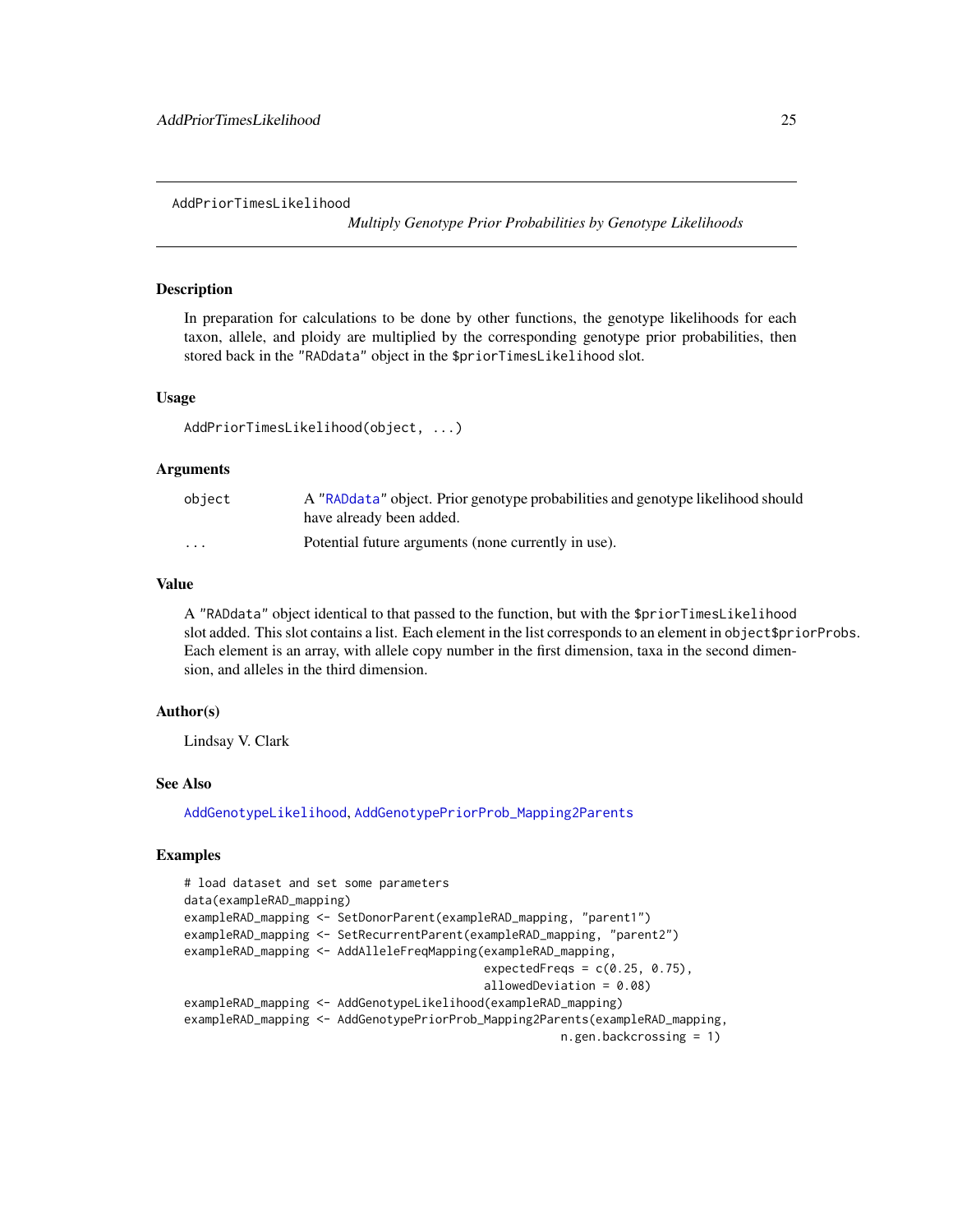```
# perform the multiplication
exampleRAD_mapping <- AddPriorTimesLikelihood(exampleRAD_mapping)
# examine the results
exampleRAD_mapping$priorTimesLikelihood[[1]][,50,] # for one progeny
exampleRAD_mapping$priorTimesLikelihood[[1]][,1,]
# --> for the donor parent; not a good idea to use since the priors
 # aren't appropriate
```
CanDoGetWeightedMeanGeno

*Check Whether* GetWeightedMeanGenotypes *Can Be Run*

### Description

This function is used internally by [AddPCA](#page-20-1), [AddAlleleFreqByTaxa](#page-3-1), and the internal function .alleleFreq to test whether [GetWeightedMeanGenotypes](#page-37-1) can be run on a ["RADdata"](#page-55-1) object.

#### Usage

CanDoGetWeightedMeanGeno(object, ...)

#### Arguments

| object   | A "RADdata" object.                      |
|----------|------------------------------------------|
| $\cdots$ | Additional arguments (none implemented). |

# Value

A single Boolean value. To be TRUE, object\$posteriorProb must be non-null, and either there must be only one possible ploidy, or object\$ploidyChiSq must be non-null.

#### Author(s)

Lindsay V. Clark

#### See Also

[AddGenotypePosteriorProb](#page-11-1), [AddPloidyChiSq](#page-21-1)

# Examples

data(exampleRAD)

CanDoGetWeightedMeanGeno(exampleRAD)

exampleRAD <- AddAlleleFreqHWE(exampleRAD) exampleRAD <- AddGenotypePriorProb\_HWE(exampleRAD) exampleRAD <- AddGenotypeLikelihood(exampleRAD) exampleRAD <- AddPloidyChiSq(exampleRAD)

<span id="page-25-0"></span>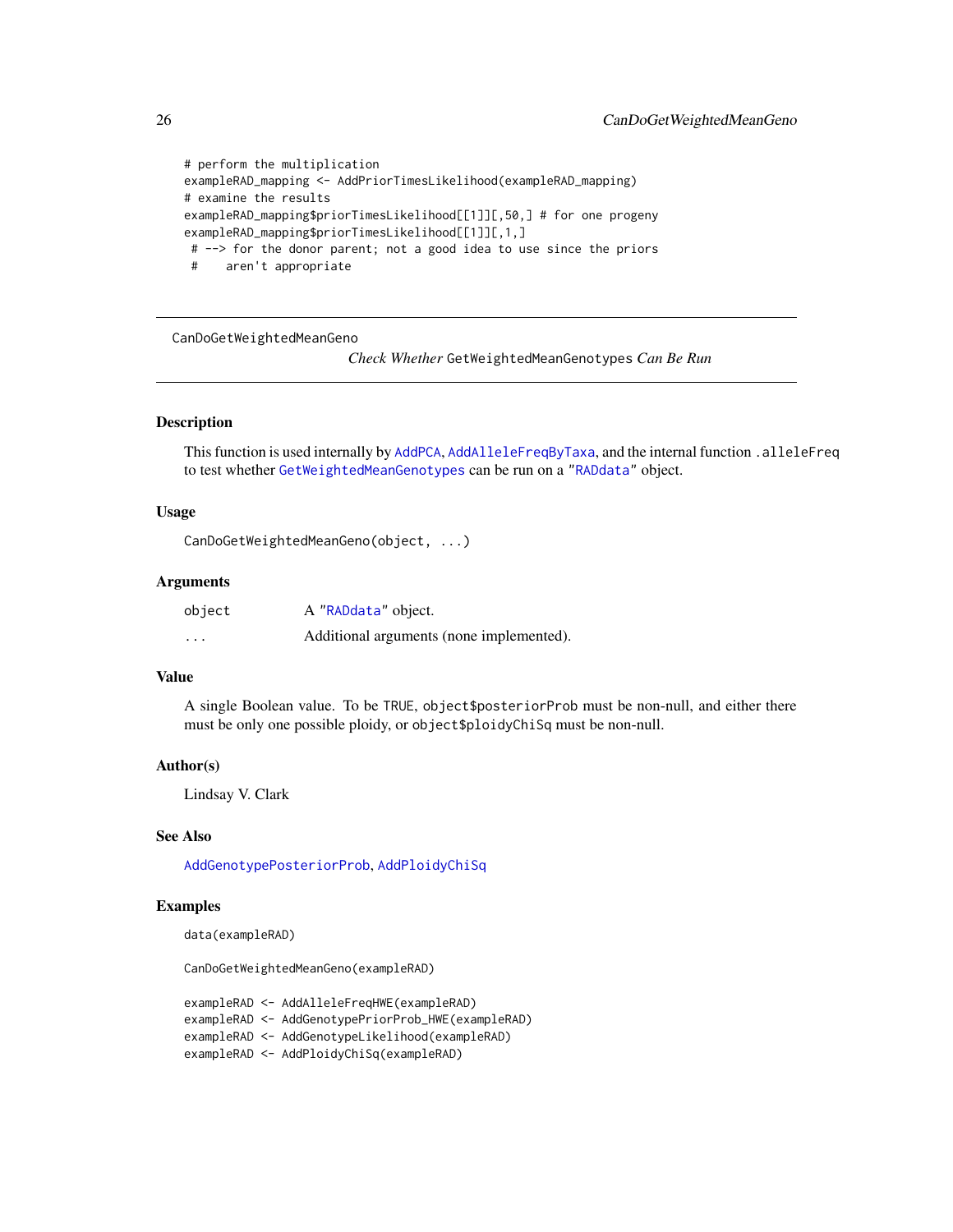<span id="page-26-0"></span>exampleRAD <- AddGenotypePosteriorProb(exampleRAD)

CanDoGetWeightedMeanGeno(exampleRAD)

#### EstimateContaminationRate

*Estimate Sample Contamination Using Blanks*

# Description

Based on mean read depth at blank and non-blank taxa, estimate sample cross-contamination and add that information to the ["RADdata"](#page-55-1) object.

# Usage

```
EstimateContaminationRate(object, ...)
## S3 method for class 'RADdata'
EstimateContaminationRate(object, multiplier = 1, ...)
```
# Arguments

| object     | A "RADdata" object where SetBlankTaxa has already been used to assign one<br>or more taxa as blanks.                                                                                                                                                                      |
|------------|---------------------------------------------------------------------------------------------------------------------------------------------------------------------------------------------------------------------------------------------------------------------------|
| multiplier | A single numeric value, or a named numeric vector with one value per blank<br>taxon in object, with names matching the blank taxa names. Read depth at<br>blank taxa will be multiplied by this number when estimating sample cross-<br>contamination. See example below. |
| .          | Additional arguments (none implemented).                                                                                                                                                                                                                                  |

# Details

This function estimates sample cross-contamination assuming that the only source of contamination is from adapter or sample spill-over between wells during library preparation, or contamination among the libraries themselves. If you anticipate a higher rate of contamination during DNA extraction before library preparation, you may wish to increase the value using [SetContamRate](#page-2-1).

It is important to set the contamination rate to a reasonably accurate value (*i.e.* the right order of magnitude) in order for **polyRAD** to be able to identify homozygotes that may otherwise appear heterozygous due to contamination.

# Value

A "RADdata" object identical to object but with the "contamRate" attribute adjusted.

# Author(s)

Lindsay V. Clark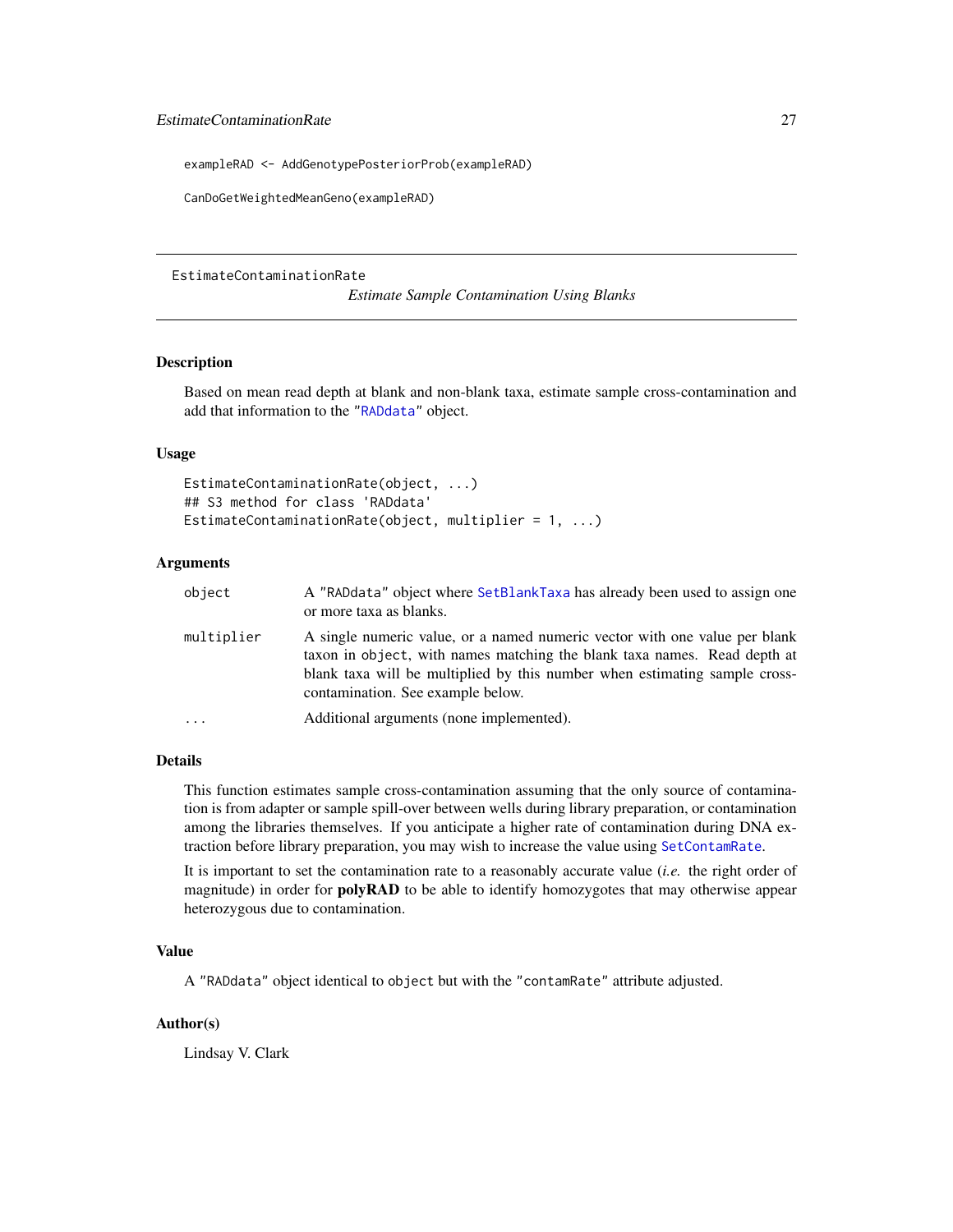# Examples

```
# dataset for this example
data(Msi01genes)
# give the name of the taxon that is blank
Msi01genes <- SetBlankTaxa(Msi01genes, "blank")
# Fifteen libraries were done; blank is pooled over all of them, and
# most other samples are pooled over two libraries.
mymult <-2/15# estimate the contamination rate
Msi01genes <- EstimateContaminationRate(Msi01genes, multiplier = mymult)
```
exampleRAD *Miniature Datasets for Testing polyRAD Functions*

# Description

exampleRAD and exampleRAD\_mapping are two very small simulated ["RADdata"](#page-55-1) datasets for testing polyRAD functions. Each has four loci. exampleRAD is a natural population of 100 individuals with a mix of diploid and tetraploid loci. exampleRAD\_mapping is a diploid BC1 mapping population with two parents and 100 progeny. Msi01genes is a "RADdata" object with 585 taxa and 24 loci, containing real data from *Miscanthus sinensis*, obtained by using [VCF2RADdata](#page-81-1) on the file Msi01genes.vcf.

# Usage

```
data(exampleRAD)
data(exampleRAD_mapping)
data(Msi01genes)
```
# Format

See the format described in ["RADdata"](#page-55-1).

#### Source

Randomly generated using a script available in polyRAD/extdata/simulate\_rad\_data.R.

*M. sinensis*sequencing data available at <https://www.ncbi.nlm.nih.gov//bioproject/PRJNA207721>.

# Examples

```
data(exampleRAD)
exampleRAD
data(exampleRAD_mapping)
exampleRAD_mapping
data(Msi01genes)
Msi01genes
```
<span id="page-27-0"></span>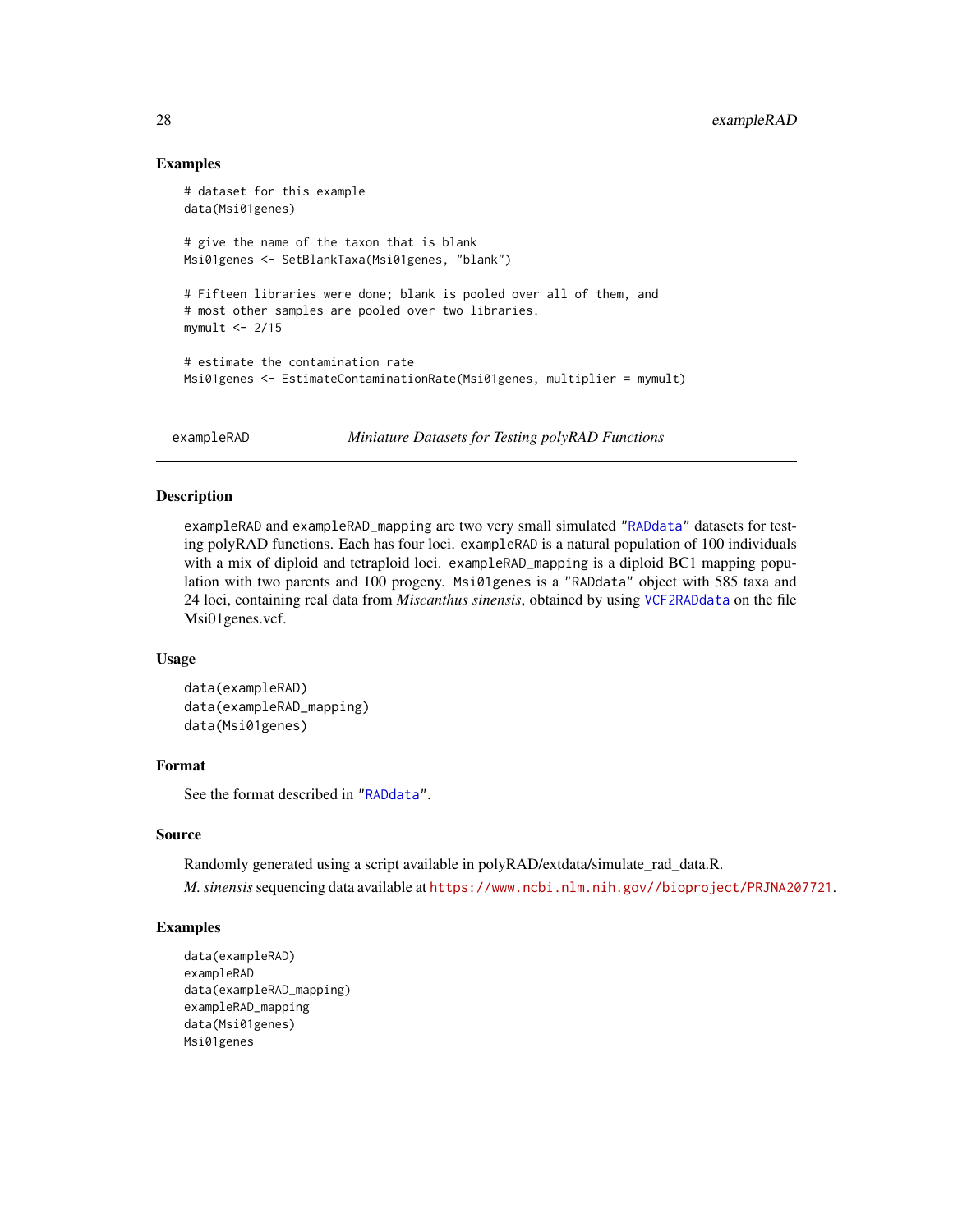#### <span id="page-28-0"></span>**Description**

These functions were created to help users determine an appropriate cutoff for filtering loci based on  $H_{ind}/H_E$  after running [HindHe](#page-40-1) and [InbreedingFromHindHe](#page-42-1). ExpectedHindHe takes allele frequencies, sample size, and read depths from a [RADdata](#page-55-1) object, simulates genotypes and allelic read depths from these assuming Mendelian inheritance, and then estimates  $H_{ind}/H_E$  for each simulated locus. ExpectedHindHeMapping performs similar simulation and estimation, but in mapping populations based on parental genotypes and expected distribution of progeny genotypes. SimGenotypes, SimGenotypesMapping, and SimAlleleDepth are internal functions used by ExpectedHindHe and ExpectedHindHeMapping but are provided at the user level since they may be more broadly useful.

#### Usage

```
ExpectedHindHe(object, ploidy = object$possiblePloidies[[1]], inbreeding = 0,
               overdispersion = 20, contamRate = 0, errorRate = 0.001,
               reps = ceiling(5000/nLoci(object)),
               quiet = FALSE, plot = TRUE)
ExpectedHindHeMapping(object, ploidy = object$possiblePloidies[[1]],
                      n.gen.backcrossing = 0, n.gen.selfing = 0,
                      overdispersion = 20, contamRate = 0, errorRate = 0.001,
                      freqAllowedDeviation = 0.05,
                   minLikelihoodRatio = 10, reps = ceiling(5000/nLoci(object)),
                      quiet = FALSE, plot = TRUE)
SimGenotypes(alleleFreq, alleles2loc, nsam, inbreeding, ploidy)
```
SimGenotypesMapping(donorGen, recurGen, alleles2loc, nsam, ploidy, n.gen.backcrossing, n.gen.selfing)

```
SimAlleleDepth(locDepth, genotypes, alleles2loc, overdispersion = 20,
              contamRate = 0, errorRate = 0.001)
```
# Arguments

| object     | A RADdata object.                                                                                                                                                                                                              |
|------------|--------------------------------------------------------------------------------------------------------------------------------------------------------------------------------------------------------------------------------|
| ploidy     | A single integer indicating the ploidy to use for genotype simulation.                                                                                                                                                         |
| inbreeding | A number ranging from 0 to 1 indicating the amount of inbreeding $(F)$ . This<br>represents inbreeding from all sources (population structure, self-fertilization,<br>etc.) and can be estimated with Inbreeding From Hind He. |
|            | overdispersion Overdispersion parameter as described in AddGenotypeLikelihood. Lower<br>values will cause allelic read depth distributions to deviate further from expec-<br>tations based on allele copy number.              |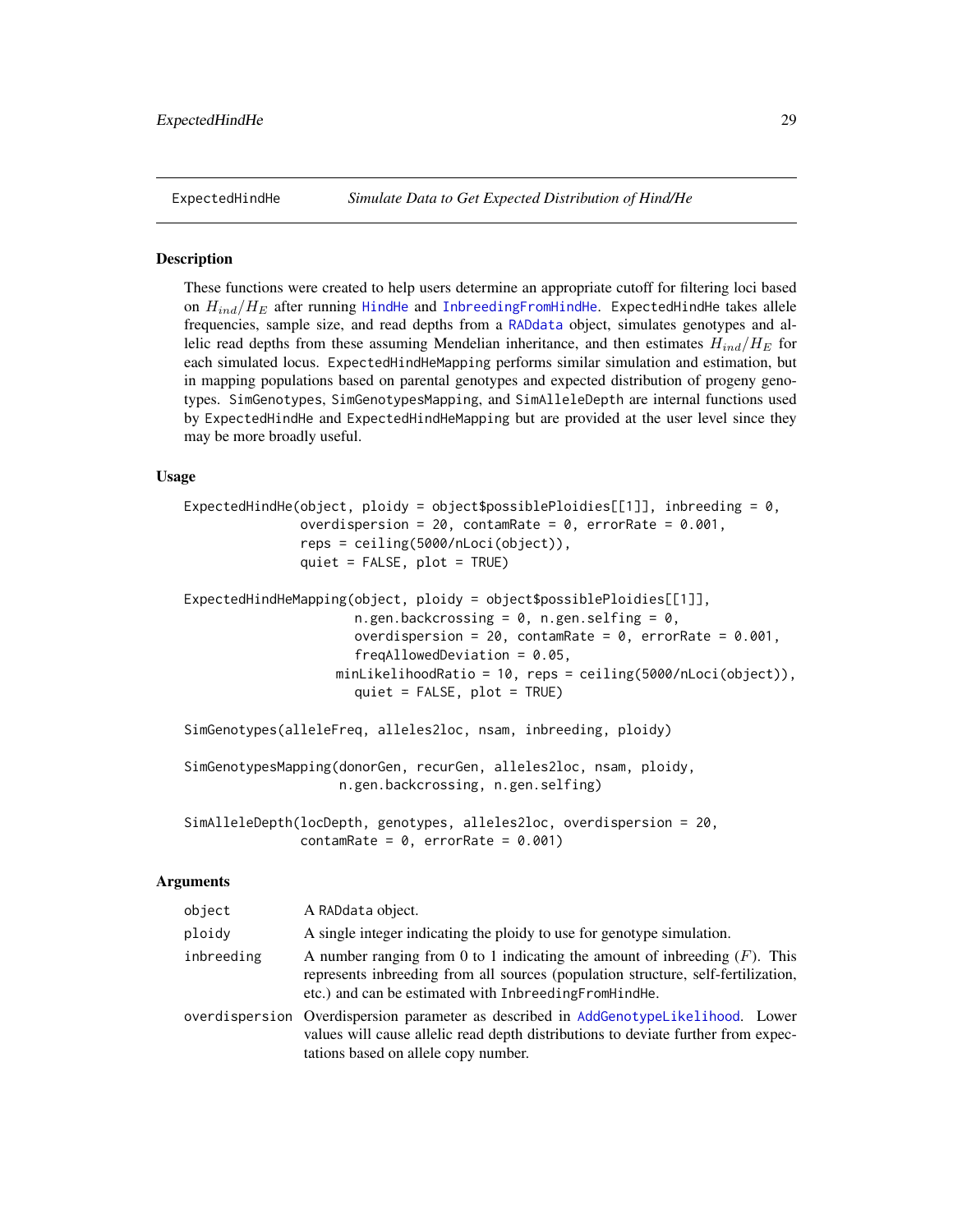| contamRate                            | Sample cross-contamination rate to simulate. Although 0 is the default, 0.001 is<br>also reasonable.                                                                                                                                                |
|---------------------------------------|-----------------------------------------------------------------------------------------------------------------------------------------------------------------------------------------------------------------------------------------------------|
| errorRate                             | Sequencing error rate to simulate. For Illumina reads, 0.001 is a reasonable<br>value. An error is assumed to have an equal chance of converting an allele to<br>any other allele at the locus, although this is somewhat of an oversimplification. |
| reps                                  | The number of times to simulate the data and estimate $H_{ind}/H_E$ . This can<br>generally be left at the default, but set it higher than 1 if you want to see within-<br>locus variance in the estimate.                                          |
| quiet                                 | Boolean indicating whether to suppress messages and results printed to console.                                                                                                                                                                     |
| plot                                  | Boolean indicating whether to plot a histogram of $H_{ind}/H_E$ values.                                                                                                                                                                             |
| n.gen.backcrossing                    |                                                                                                                                                                                                                                                     |
|                                       | An integer indicating the number of generations of backcrossing.                                                                                                                                                                                    |
| n.gen.selfing<br>freqAllowedDeviation | An integer indicating the number of generations of self-fertilization.                                                                                                                                                                              |
|                                       | The amount by which allele frequencies are allowed to deviate from expected<br>allele frequencies. See AddAlleleFreqMapping.                                                                                                                        |
| minLikelihoodRatio                    |                                                                                                                                                                                                                                                     |
|                                       | Minimum likelihood ratio for determining the most likely parental genotypes.<br>See GetLikelyGen.                                                                                                                                                   |
| alleleFreq                            | A vector of allele frequencies, as can be found in the \$alleleFreq slot of a<br>RADdata object after running AddAlleleFreqHWE.                                                                                                                     |
| alleles2loc                           | An integer vector assigning alleles to loci, as can be found in the \$alleles2loc<br>slot of a RADdata object.                                                                                                                                      |
| nsam                                  | An integer indicating the number of samples (number of taxa) to simulate.                                                                                                                                                                           |
| donorGen                              | A vector indicating genotypes of the donor parent (which can be either parent if<br>backcrossing was not performed), with one value for each allele in the dataset,<br>and numbers indicating the copy number of each allele.                       |
| recurGen                              | A vector indicating genotypes of the recurrent parent, as with donorGen.                                                                                                                                                                            |
| locDepth                              | An integer matrix indicating read depth at each taxon and locus. Formatted as<br>the \$locDepth slot of a RADdata object, notably with columns named by locus<br>number rather than locus name.                                                     |
| genotypes                             | A numeric matrix, formatted as the output of GetProbableGenotypes or SimGenotypes,<br>indicating genotypes as allele copy number.                                                                                                                   |

# Details

To prevent highly inflated values in the output, ExpectedHindHe filters loci with minor allele frequencies below five times the sequencing error rate.

# Value

ExpectedHindHe and ExpectedHindHeMapping invisibly return a matrix, with loci in rows and reps in columns, containing  $H_{ind}/H_E$  from the simulated loci.

SimGenotypes and SimGenotypesMapping return a numeric matrix of allele copy number, with samples in rows and alleles in columns, similar to that produced by [GetProbableGenotypes](#page-37-2).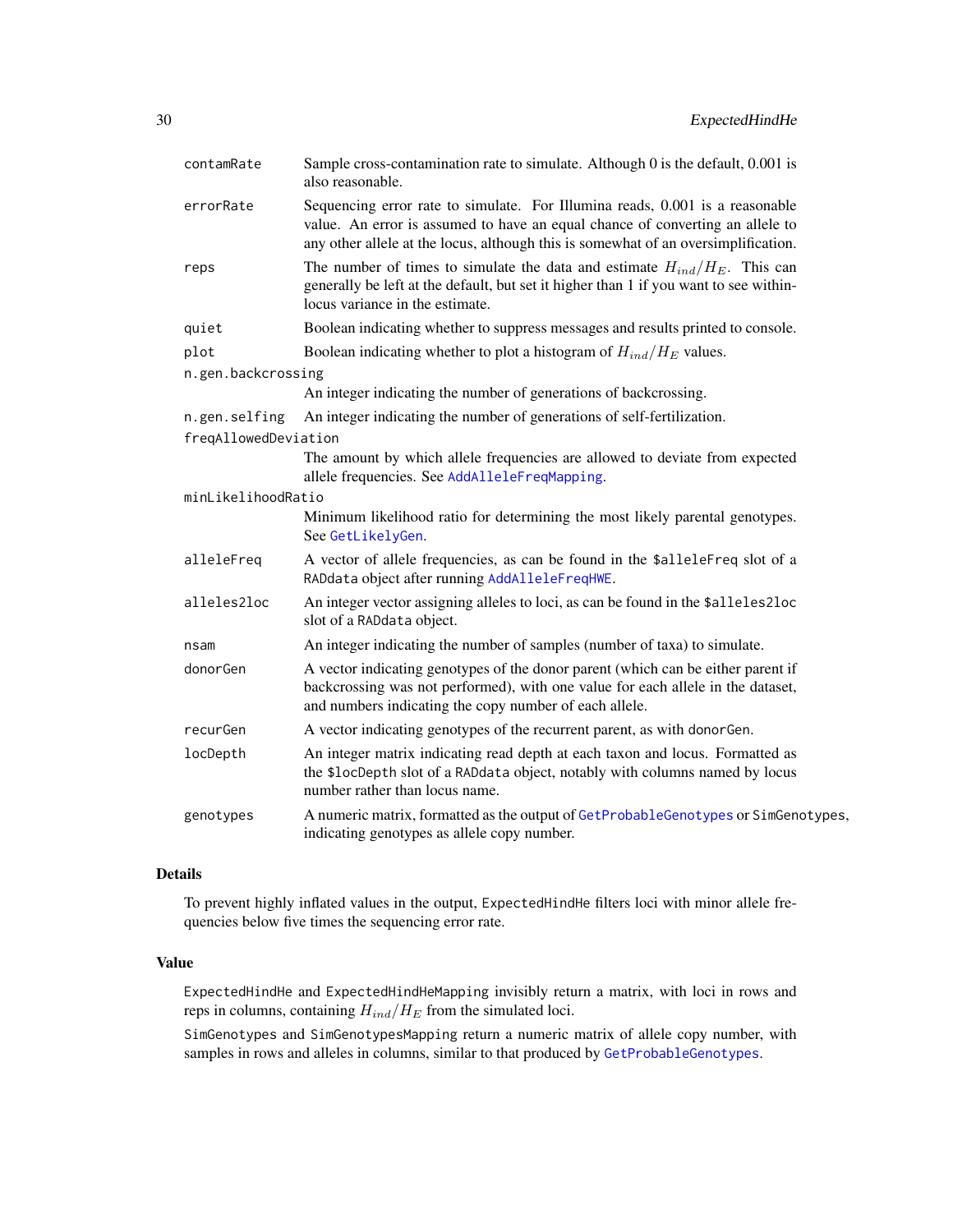# <span id="page-30-0"></span>ExportGAPIT 31

SimAlleleDepth returns an integer matrix of allelic read depth, with samples in rows and alleles in columns, similar to the \$alleleDepth slot of a RADdata object.

#### Author(s)

Lindsay V. Clark

# Examples

```
# Load dataset for the example
data(exampleRAD)
exampleRAD <- AddAlleleFreqHWE(exampleRAD)
# Simulate genotypes
simgeno <- SimGenotypes(exampleRAD$alleleFreq, exampleRAD$alleles2loc, 10, 0.2, 2)
# Simulate reads
simreads <- SimAlleleDepth(exampleRAD$locDepth[1:10,], simgeno, exampleRAD$alleles2loc)
# Get expected Hind/He distribution if all loci in exampleRAD were well-behaved
ExpectedHindHe(exampleRAD, reps = 10)
# Mapping population example
data(exampleRAD_mapping)
exampleRAD_mapping <- SetDonorParent(exampleRAD_mapping, "parent1")
exampleRAD_mapping <- SetRecurrentParent(exampleRAD_mapping, "parent2")
exampleRAD_mapping <- AddAlleleFreqMapping(exampleRAD_mapping,
                                            expectedFreqs = c(0.25, 0.75),
                                            allowedDeviation = 0.08)
exampleRAD_mapping <- AddGenotypeLikelihood(exampleRAD_mapping)
exampleRAD_mapping <- EstimateParentalGenotypes(exampleRAD_mapping,
                                                 n.gen.backcrossing = 1)
simgenomap <- SimGenotypesMapping(exampleRAD_mapping$likelyGeno_donor[1,],
                                   exampleRAD_mapping$likelyGeno_recurrent[1,],
                                   exampleRAD_mapping$alleles2loc,
                                   nsam = 10, ploidy = 2,
                                  n.gen.backcrossing = 1,
                                  n.gen.selfing = <math>\emptyset</math>)
```
ExpectedHindHeMapping(exampleRAD\_mapping, n.gen.backcrossing = 1, reps = 10)

ExportGAPIT *Export RADdata Object for Use by Other R Packages*

#### Description

After a ["RADdata"](#page-55-1) object has been run through a pipeline such as [IteratePopStruct](#page-43-2), these functions can be used to export the genotypes to R packages and other software that can perform genome-wide association and genomic prediction. ExportGAPIT, Export\_rrBLUP\_Amat,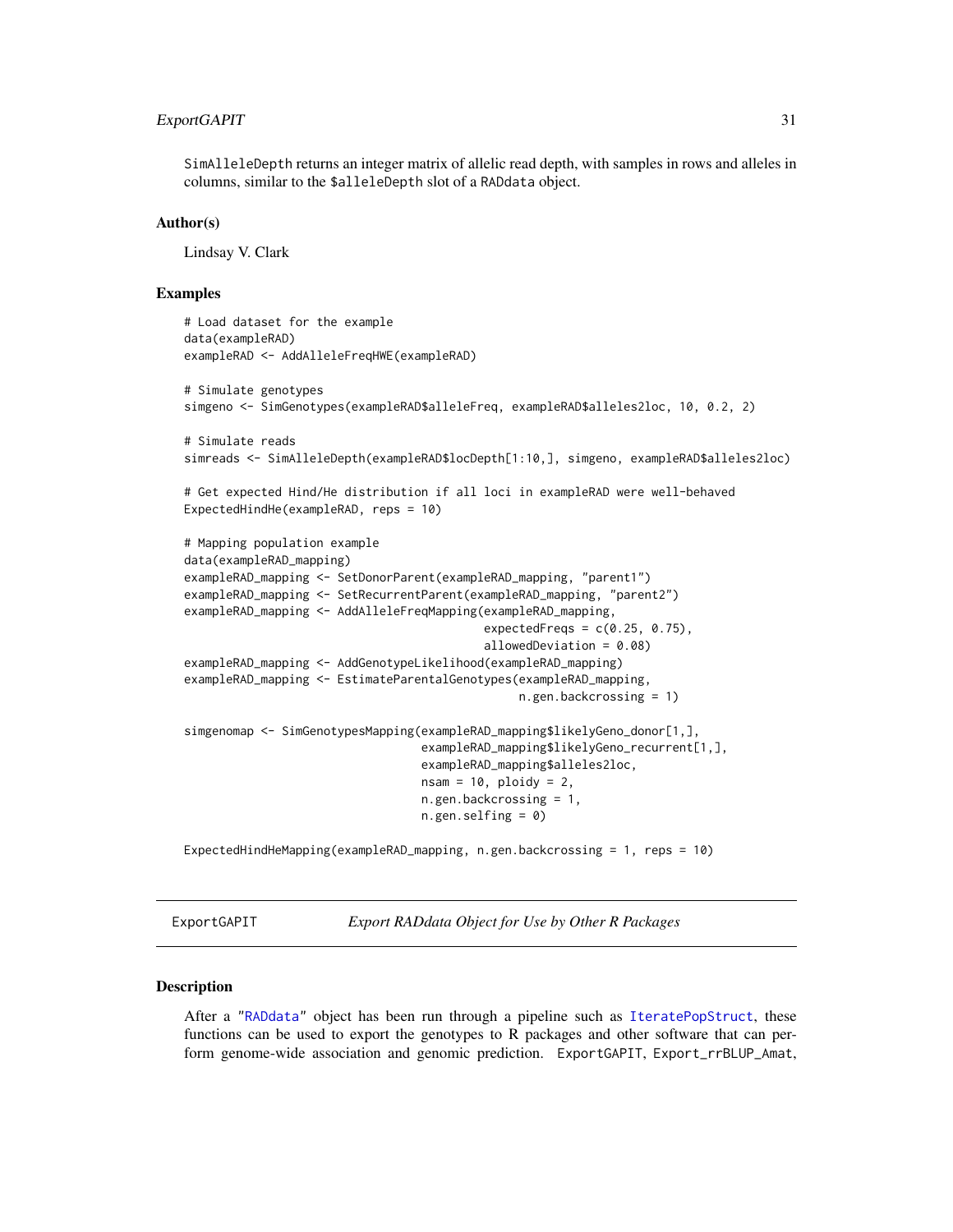# 32 ExportGAPIT

Export\_rrBLUP\_GWAS, Export\_GWASpoly, and Export\_TASSEL\_Numeric all export continuous numerical genotypes generated by [GetWeightedMeanGenotypes](#page-37-1). Export\_polymapR, Export\_Structure, and Export\_adegenet\_genind use [GetProbableGenotypes](#page-37-2) to export discrete genotypes. Export\_MAPpoly and Export\_polymapR\_probs export genotype posterior probabilities.

# Usage

```
ExportGAPIT(object, onePloidyPerAllele = FALSE)
Export_rrBLUP_Amat(object, naIfZeroReads = FALSE,
                   onePloidyPerAllele = FALSE)
Export_rrBLUP_GWAS(object, naIfZeroReads = FALSE,
                   onePloidyPerAllele = FALSE)
Export_TASSEL_Numeric(object, file, naIfZeroReads = FALSE,
                      onePloidyPerAllele = FALSE)
Export_polymapR(object, naIfZeroReads = TRUE,
                progeny = GetTaxa(object)[!GetTaxa(object) %in%
                  c(GetDonorParent(object), GetRecurrentParent(object),
                    GetBlankTaxa(object))])
Export_polymapR_probs(object, maxPcutoff = 0.9,
                      correctParentalGenos = TRUE,
                      multiallelic = "correct")
Export_MAPpoly(object, file, pheno = NULL, ploidyIndex = 1,
               progeny = GetTaxa(object)[!GetTaxa(object) %in%
                 c(GetDonorParent(object), GetRecurrentParent(object),
                   GetBlankTaxa(object))],
               digits = 3)
Export_GWASpoly(object, file, naIfZeroReads = TRUE, postmean = TRUE, digits = 3)
Export_Structure(object, file, includeDistances = FALSE, extraCols = NULL,
                 missingIfZeroReads = TRUE)
```
Export\_adegenet\_genind(object, ploidyIndex = 1)

#### Arguments

object A "RADdata" object with posterior genotype probabilities already estimated. onePloidyPerAllele

> Logical. If TRUE, for each allele the inheritance mode with the lowest  $\chi^2$  value is selected and is assumed to be the true inheritance mode. If FALSE, inheritance modes are weighted by inverse  $\chi^2$  values for each allele, and mean genotypes that have been weighted across inheritance modes are returned.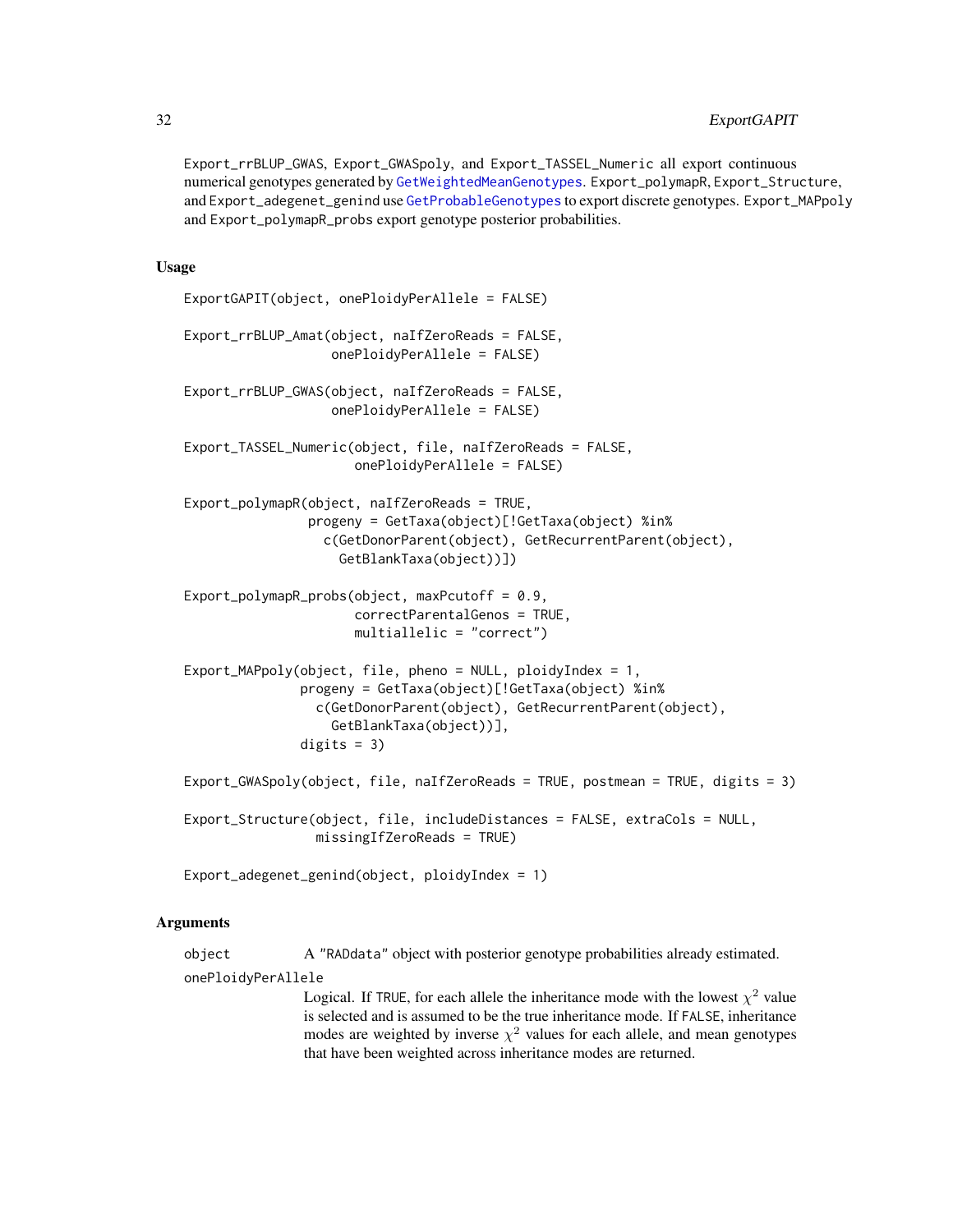| naIfZeroReads | A logical indicating whether NA should be inserted into the output matrix for  |
|---------------|--------------------------------------------------------------------------------|
|               | any taxa and loci where the total read depth for the locus is zero. If FALSE,  |
|               | the output for these genotypes is essentially the mode (for Export_polymapR)   |
|               | and Export_GWASpoly) or mean (for others) across prior genotype probabilities, |
|               | since prior and posterior genotype probabilities are equal when there are no   |
|               | reads.                                                                         |

| file | A character string indicating a file path to which to write. |  |  |  |
|------|--------------------------------------------------------------|--|--|--|
|      |                                                              |  |  |  |

pheno A data frame or matrix of phenotypic values, with progeny in rows and traits in columns. Columns should be named.

ploidyIndex Index, within object\$priorProbPloidies, of the ploidy to be exported.

progeny A character vector indicating which individuals to export as progeny of the cross.

maxPcutoff A cutoff for posterior probabilities, below which genotypes will be reported as 'NA' in the 'geno' column.

correctParentalGenos

Passed to [GetProbableGenotypes](#page-37-2). If TRUE, parental genotypes are corrected based on progeny allele frequencies.

- multiallelic Passed to [GetProbableGenotypes](#page-37-2). Under the default, genotypes at multiallelic loci will be corrected to sum to the ploidy.
- digits Number of decimal places to which to round genotype probabilities or posterior mean genotypes in the output file.
- postmean Logical. If TRUE, posterior mean genotypes will be output. If FALSE, discrete genotypes will be output.

includeDistances

Logical. If TRUE, the second row of the Structure file will contain distances between markers, which can be used by the linkage model in Structure.

extraCols An optional data frame, with one row per taxon, containing columns of data to output to the left of the genotypes in the Structure file.

missingIfZeroReads

See naIfZeroReads. If TRUE, a value of -9 will be output for any genotypes with zero reads, indicating that those genotypes are missing.

# Details

GAPIT, FarmCPU, rrBLUP, TASSEL, and GWASpoly allow genotypes to be a continuous numeric variable. MAPpoly and polymapR allow for import of genotype probabilities. GAPIT does not allow missing data, hence there is no naIfZeroReads argument for ExportGAPIT. Genotypes are exported on a scale of -1 to 1 for **rrBLUP**, on a scale of 0 to 2 for **GAPIT** and **FarmCPU**, and on a scale of 0 to 1 for TASSEL.

For all functions except Export\_Structure and Export\_adegenet\_genind, one allele per marker is dropped. Export\_MAPpoly also drops alleles where one or both parental genotypes could not be determined, and where both parents are homozygotes.

For ExportGAPIT and Export\_rrBLUP\_GWAS, chromosome and position are filled with dummy data if they do not exist in object\$locTable. For Export\_TASSEL\_Numeric, allele names are exported, but no chromosome or position information per se.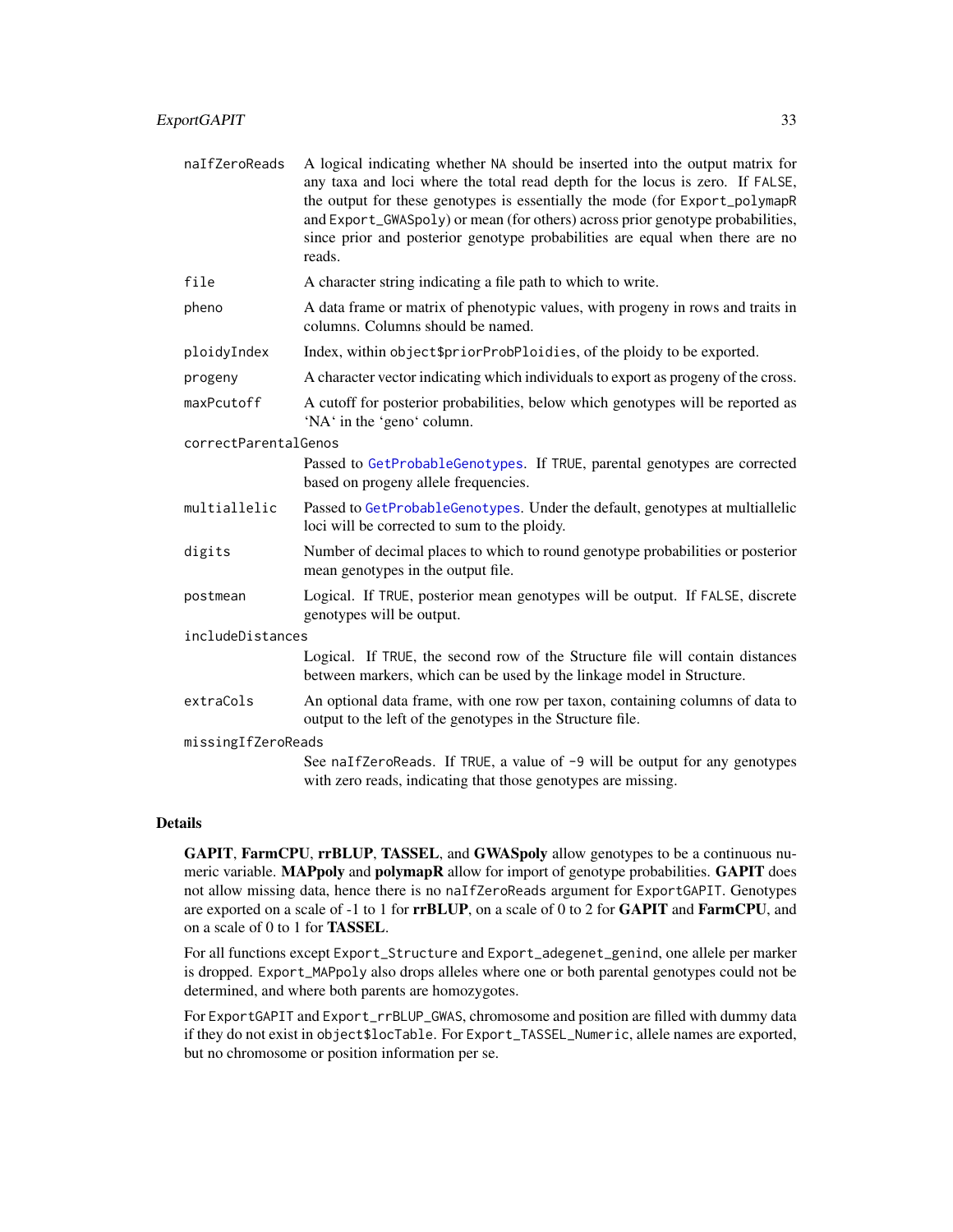If the chromosomes in object\$locTable are in character format, ExportGAPIT, Export\_MAPpoly, and Export\_GWASpoly will attempt to extract chromosome numbers.

Because **polymapR** allows only one ploidy, there must only be one possible ploidy for the progeny in the RADdata object (possibly with different ploidies for the parents, *e.g.*  $4x \times 2x = 3x$ ). **MAPpoly** also only allows one ploidy, but Export\_MAPpoly allows the user to select which ploidy from the RADdata object to use. (This is due to how internal **polyRAD** functions are coded.)

#### Value

For ExportGAPIT, a list:

| GD | A data frame with taxa in the first column and alleles (markers) in subsequent |  |  |  |  |
|----|--------------------------------------------------------------------------------|--|--|--|--|
|    | columns, containing the genotypes. To be passed to the GD argument for GAPIT   |  |  |  |  |
|    | or FarmCPU.                                                                    |  |  |  |  |
|    |                                                                                |  |  |  |  |

GM A data frame with the name, chromosome number, and position of every allele (marker). To be passed to the GM argument for GAPIT or FarmCPU.

For Export\_rrBLUP\_Amat, a matrix with taxa in rows and alleles (markers) in columns, containing genotype data. This can be passed to A.mat in rrBLUP.

For Export\_rrBLUP\_GWAS, a data frame with alleles (markers) in rows. The first three columns contain the marker names, chromosomes, and positions, and the remaining columns each represent one taxon and contain the genotype data. This can be passed to the GWAS function in **rrBLUP**.

Export\_TASSEL\_Numeric and Export\_MAPpoly write a file but does not return an object.

For Export\_polymapR, a matrix of integers indicating the most probable allele copy number, with markers in rows and individuals in columns. The parents are listed first, followed by all progeny.

For Export\_polymapR\_probs, a data frame suitable to pass to the probgeno\_df argument of [checkF1.](#page-0-0) Note that under default parameters, in some cases the maxP, maxgeno, and geno columns may not actually reflect the maximum posterior probability if genotype correction was performed.

For Export\_adegenet\_genind, a ["genind"](#page-0-0) object.

Export\_MAPpoly, Export\_GWASpoly, and Export\_Structure write files but do not return an object. Files output by Export\_GWASpoly are comma delimited and in numeric format. Sample and locus names are included in the file output by Export\_Structure, and the number of rows for each sample is equal to the highest ploidy output by GetProbableGenotypes.

#### **Note**

rrBLUP and polymapR are available through CRAN, and GAPIT and FarmCPU must be downloaded from the Zhang lab website. MAPpoly is available on GitHub but not yet on CRAN. GWASpoly is available from GitHub.

In my experience with **TASSEL 5**, numerical genotype files that are too large do not load/display properly. If you run into this problem I recommend using [SplitByChromosome](#page-75-1) to split your RADdata object into multiple smaller objects, which can then be exported to separate files using Export\_TASSEL\_Numeric. If performing GWAS, you may also need to compute a kinship matrix using separate software such as rrBLUP.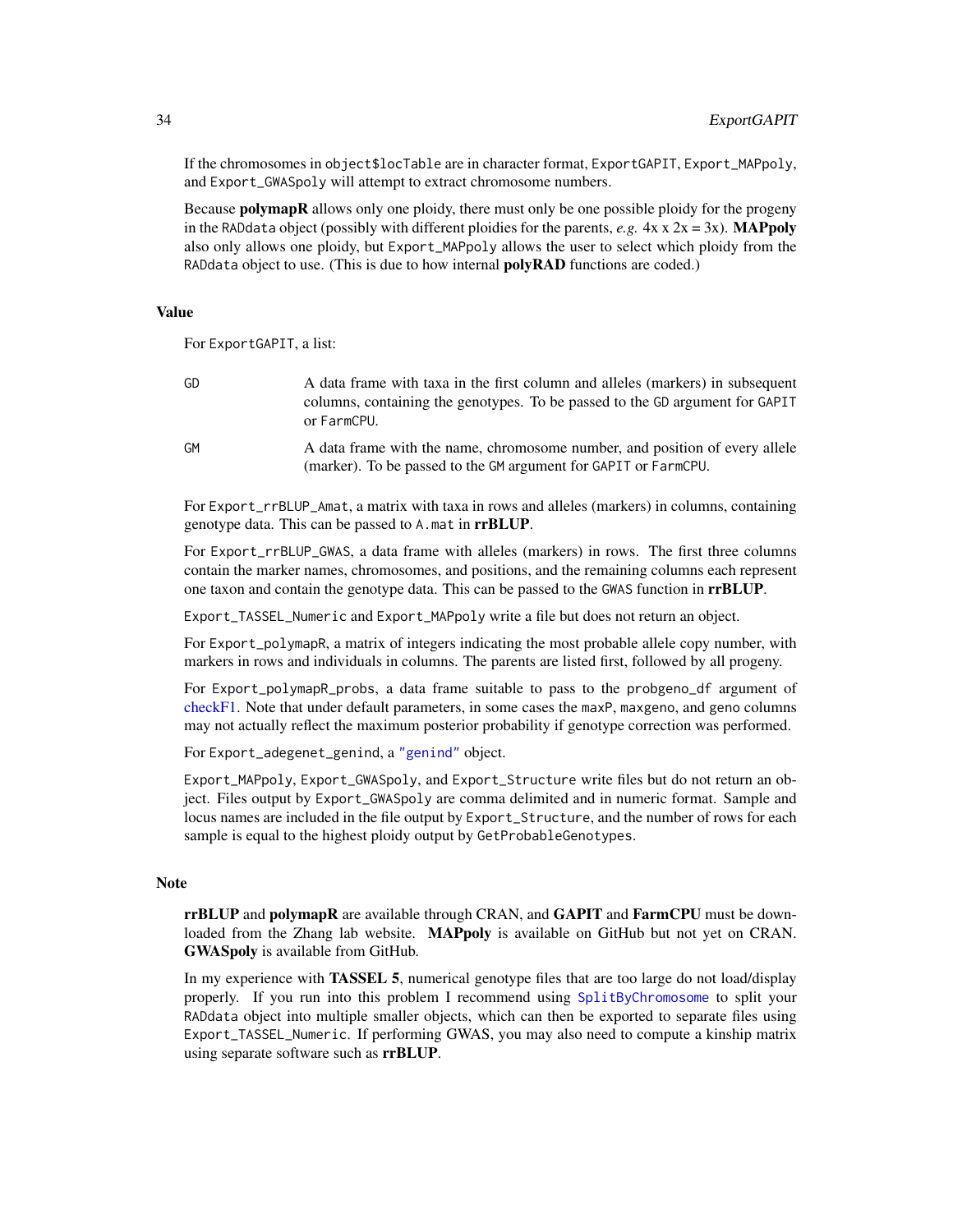#### ExportGAPIT 35

#### Author(s)

Lindsay V. Clark

# References

#### GAPIT and FarmCPU:

#### <https://zzlab.net/GAPIT/>

Lipka, A. E., Tian, F., Wang, Q., Peiffer, J., Li, M., Bradbury, P. J., Gore, M. A., Buckler, E. S. and Zhang, Z. (2012) GAPIT: genome association and prediction integrated tool. *Bioinformatics* 28, 2397–2399.

#### <https://zzlab.net/FarmCPU/>

Liu, X., Huang, M., Fan, B., Buckler, E. S., Zhang, Z. (2016) Iterative usage of fixed and random effects models for powerful and efficient genome-wide association studies. *PLoS Genetics* 12, e1005767.

#### rrBLUP:

Endelman, J.B. (2011) Ridge Regression and Other Kernels for Genomic Selection with R Package rrBLUP. *The Plant Genome* 4, 250–255.

# TASSEL:

#### <https://www.maizegenetics.net/tassel>

Bradbury, P. J., Zhang, Z., Kroon, D. E., Casstevens, T. M., Ramdoss, Y. and Buckler, E. S. (2007) TASSEL: Software for association mapping of complex traits in diverse samples. *Bioinformatics* 23, 2633–2635.

# polymapR:

Bourke, P., van Geest, G., Voorrips, R. E., Jansen, J., Kranenberg, T., Shahin, A., Visser, R. G. F., Arens, P., Smulders, M. J. M. and Maliepaard, C. (2018) polymapR: linkage analysis and genetic map construction from F1 populations of outcrossing polyploids. *Bioinformatics* 34, 3496–3502.

#### MAPpoly:

# <https://github.com/mmollina/MAPpoly>

Mollinari, M. and Garcia, A. A. F. (2018) Linkage analysis and haplotype phasing in experimental autopolyploid populations with high ploidy level using hidden Markov models. *bioRxiv* doi: https://doi.org/10.1101/415232.

#### GWASpoly:

#### <https://github.com/jendelman/GWASpoly>

Rosyara, U. R., De Jong, W. S., Douches, D. S., and Endelman, J. B. (2016) Software for Genome-Wide Association Studies in Autopolyploids and Its Application to Potato. *Plant Genome* 9.

#### Structure:

<https://web.stanford.edu/group/pritchardlab/structure.html>

Hubisz, M. J., Falush, D., Stephens, M. and Pritchard, J. K. (2009) Inferring weak population structure with the assistance of sample group information. *Molecular Ecology Resources* 9, 1322– 1332.

Falush, D., Stephens, M. and Pritchard, J. K. (2007) Inferences of population structure using multilocus genotype data: dominant markers and null alleles. *Molecular Ecology Notes* 7, 574–578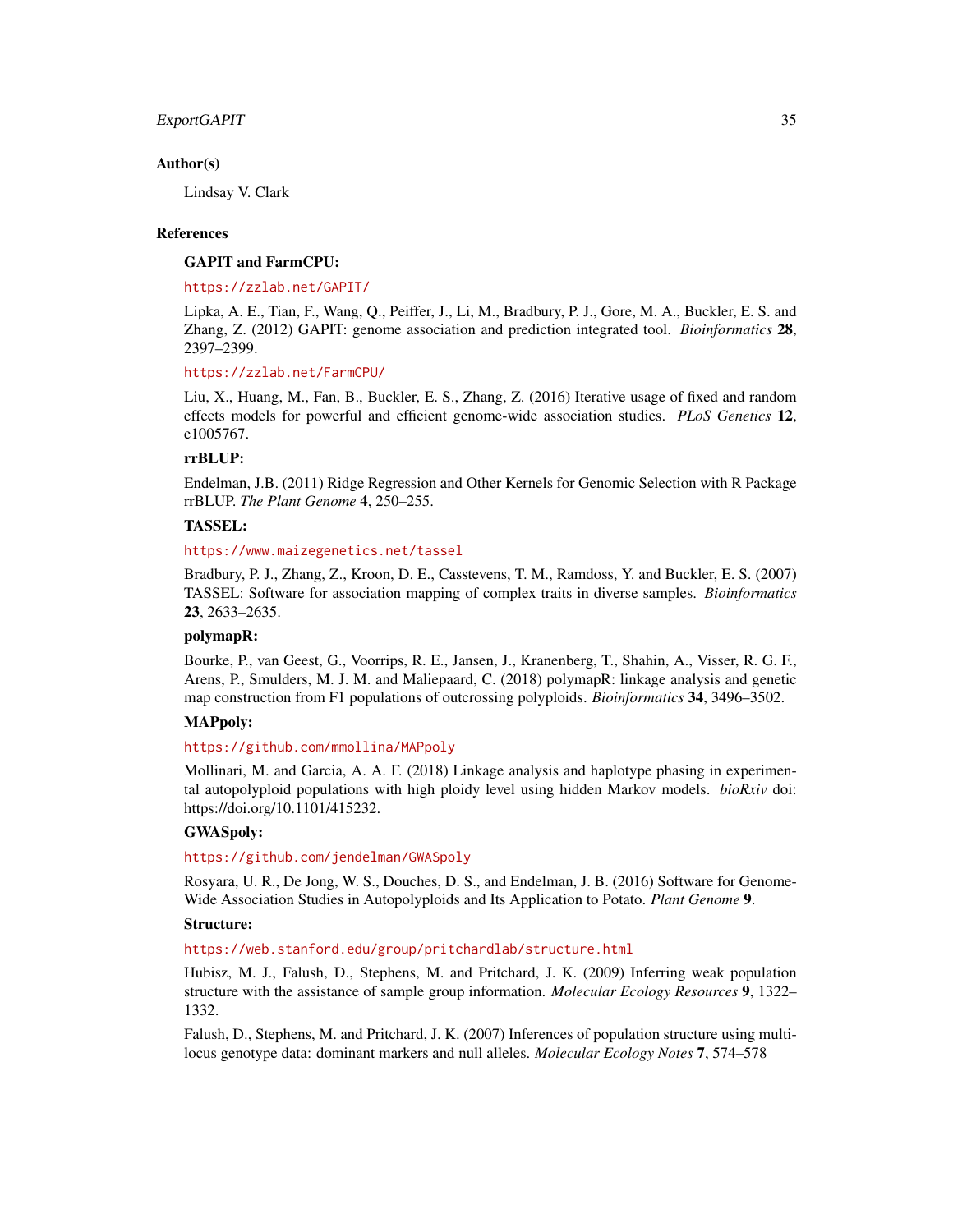Falush, D., Stephens, M. and Pritchard, J. K. (2003) Inferences of population structure using multilocus genotype data: linked loci and correlated allele frequencies. *Genetics* 164, 1567–1587.

Pritchard, J. K., Stephens, M. and Donnelly, P. (2000) Inference of population structure using multilocus genotype data. *Genetics* 155, 945–959.

#### See Also

[GetWeightedMeanGenotypes](#page-37-1), [RADdata2VCF](#page-58-1)

#### Examples

```
# load example dataset
data(exampleRAD)
# get genotype posterior probabilities
exampleRAD <- IterateHWE(exampleRAD)
# export to GAPIT
exampleGAPIT <- ExportGAPIT(exampleRAD)
# export to rrBLUP
example_rrBLUP_A <- Export_rrBLUP_Amat(exampleRAD)
example_rrBLUP_GWAS <- Export_rrBLUP_GWAS(exampleRAD)
# export to TASSEL
outfile <- tempfile() # temporary file for example
Export_TASSEL_Numeric(exampleRAD, outfile)
# for mapping populations
data(exampleRAD_mapping)
# specify donor and recurrent parents
exampleRAD_mapping <- SetDonorParent(exampleRAD_mapping, "parent1")
exampleRAD_mapping <- SetRecurrentParent(exampleRAD_mapping, "parent2")
# run the pipeline
exampleRAD_mapping <- PipelineMapping2Parents(exampleRAD_mapping)
# convert to polymapR format
examplePMR <- Export_polymapR(exampleRAD_mapping)
examplePMR2 <- Export_polymapR_probs(exampleRAD_mapping)
# export to MAPpoly
outfile2 <- tempfile() # temporary file for example
# generate a dummy phenotype matrix containing random numbers
mypheno \leq matrix(rnorm(200), nrow = 100, ncol = 2,
                  dimnames = list(GetTaxa(exampleRAD_mapping)[-(1:2)],
                                  c("Height", "Yield")))
Export_MAPpoly(exampleRAD_mapping, file = outfile2, pheno = mypheno)
# load data into MAPpoly
# require(mappoly) # can uncomment once mappoly is on CRAN
```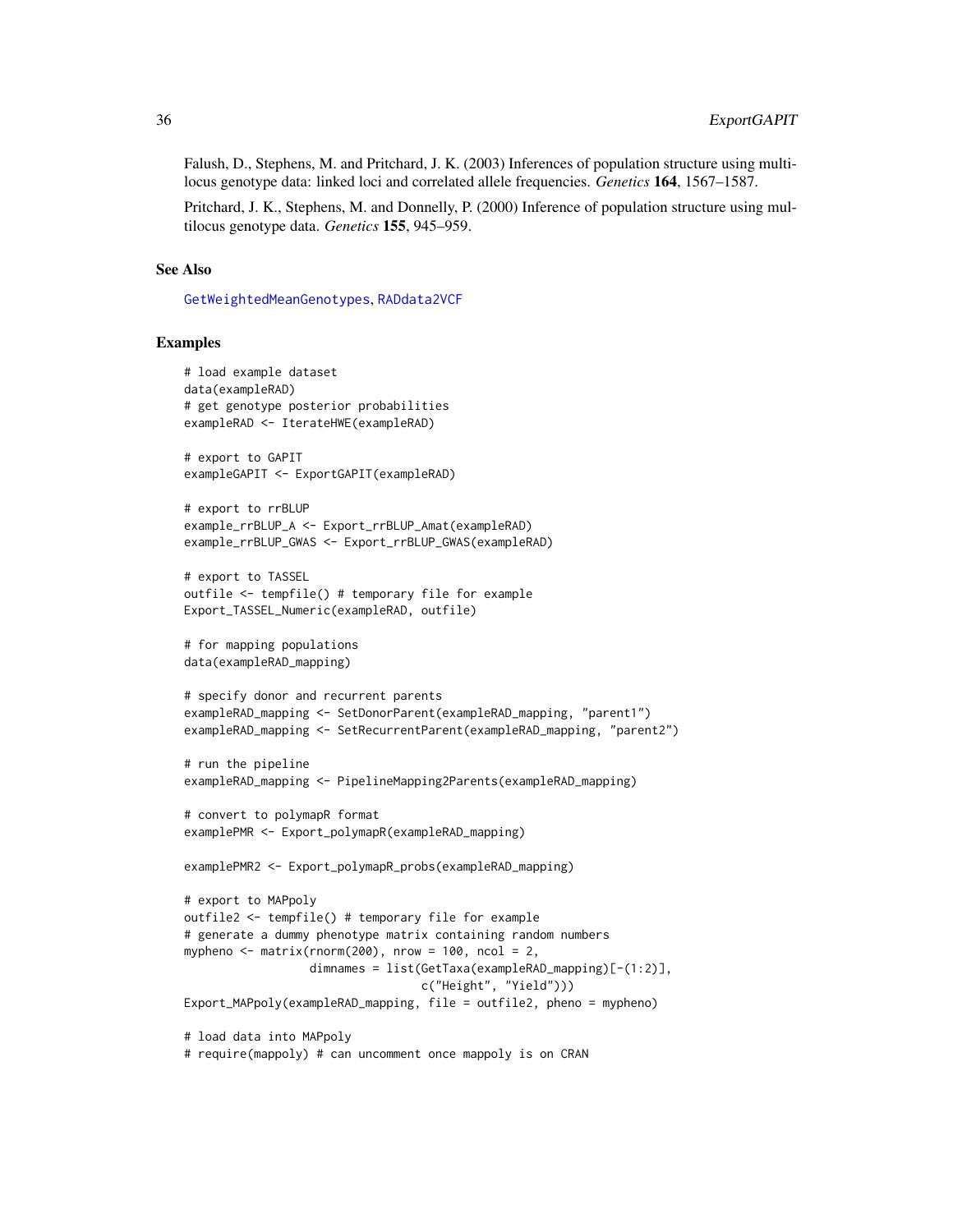#### GetLikelyGen 37

```
# mydata <- read_geno_dist(outfile2)
# export to GWASpoly
outfile3 <- tempfile() # temporary file for example
Export_GWASpoly(exampleRAD, outfile3)
# export to Structure
outfile4 <- tempfile() # temporary file for example
Export_Structure(exampleRAD, outfile4)
# export to adegenet
if(requireNamespace("adegenet", quiet = TRUE)){
 mygenind <- Export_adegenet_genind(exampleRAD)
}
```
<span id="page-36-0"></span>GetLikelyGen *Output the Most Likely Genotype*

#### Description

For a single taxon in a ["RADdata"](#page-55-0) object, GetLikelyGen returns the most likely genotype (expressed in allele copy number) for each allele and each possible ploidy. The likelihoods used for determining genotypes are those stored in object\$genotypeLikelihood.

#### Usage

GetLikelyGen(object, taxon, minLikelihoodRatio = 10)

#### Arguments

object A "RADdata" object.

taxon A character string indicating the taxon for which genotypes should be returned. minLikelihoodRatio

> A number indicating the minimum ratio of the likelihood of the most likely genotype to the likelihood of the second-most likely genotype for any genotype to be output for a given allele. If this number is one or less, all of the most likely genotypes will be output regardless of likelihood ratio. Where filtering is required so that only high confidence genotypes are retained, this number should be increased.

# Value

A matrix with ploidies in rows (named with ploidies converted to character format) and alleles in columns. Each value indicates the most likely number of copies of that allele that the taxon has, assuming that ploidy.

## Author(s)

Lindsay V. Clark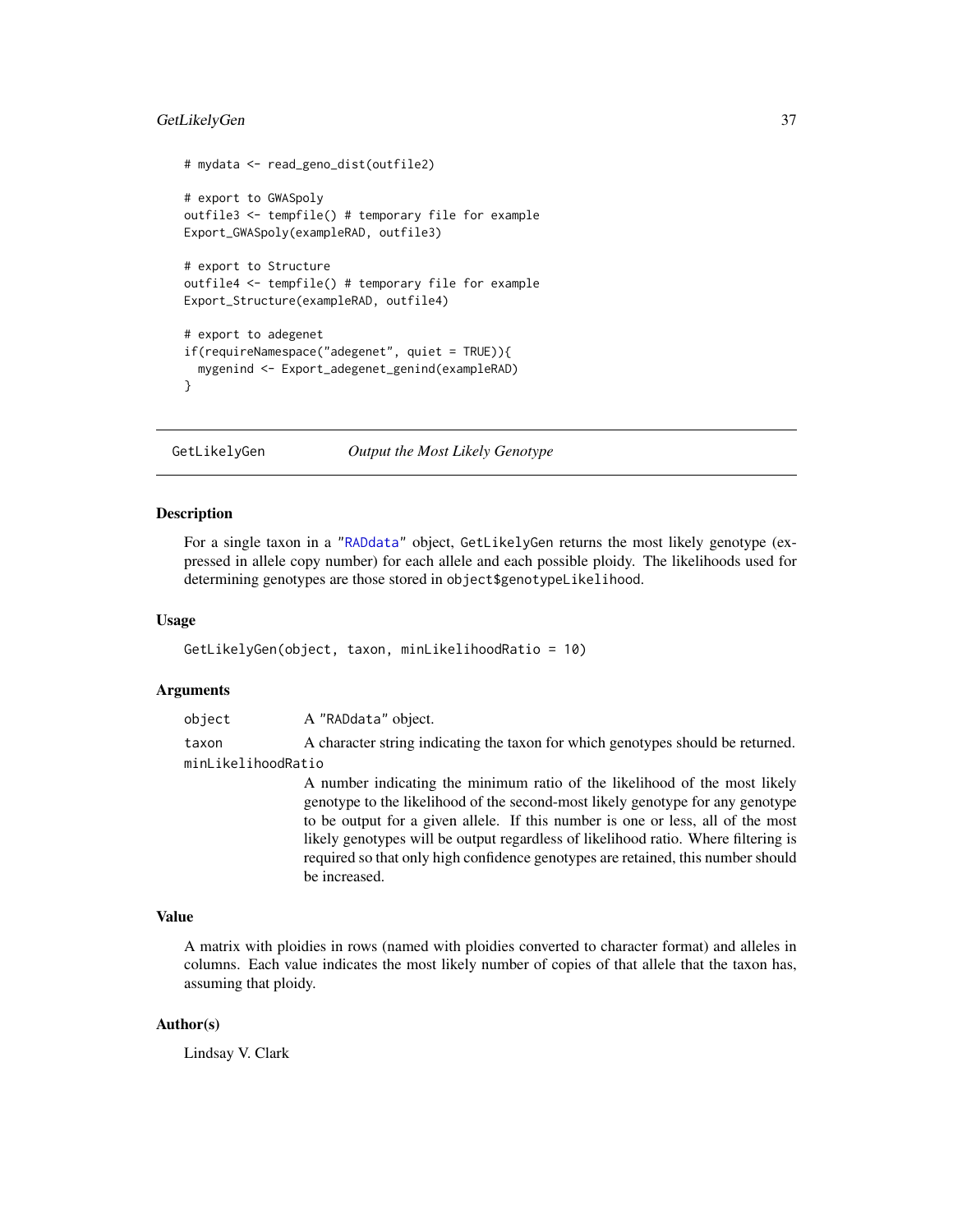# See Also

[AddGenotypeLikelihood](#page-9-0)

#### Examples

```
# load dataset for this example
data(exampleRAD)
# add allele frequencies and genotype likelihoods
exampleRAD <- AddAlleleFreqHWE(exampleRAD)
exampleRAD <- AddGenotypeLikelihood(exampleRAD)
# get most likely genotypes
GetLikelyGen(exampleRAD, "sample001")
GetLikelyGen(exampleRAD, "sample002")
```

```
# try different filtering
GetLikelyGen(exampleRAD, "sample001", minLikelihoodRatio = 1)
GetLikelyGen(exampleRAD, "sample001", minLikelihoodRatio = 100)
```
<span id="page-37-0"></span>GetWeightedMeanGenotypes

*Export Numeric Genotype Values from Posterior Probabilities*

#### <span id="page-37-1"></span>Description

These functions calculate numerical genotype values using posterior probabilities in a ["RADdata"](#page-55-0) object, and output those values as a matrix of taxa by alleles. GetWeightedMeanGenotypes returns continuous genotype values, weighted by posterior genotype probabilities (*i.e.* posterior mean genotypes). GetProbableGenotypes returns discrete genotype values indicating the most probable genotype. If the ["RADdata"](#page-55-0) object includes more than one possible inheritance mode, the \$ploidyChiSq slot is used for selecting or weighting inheritance modes for each allele.

### Usage

```
GetWeightedMeanGenotypes(object, ...)
## S3 method for class 'RADdata'
GetWeightedMeanGenotypes(object, minval = 0, maxval = 1,
                         omit1allelePerLocus = TRUE,
                         omitCommonAllele = TRUE,
                         naIfZeroReads = FALSE,
                         onePloidyPerAllele = FALSE, ...)
GetProbableGenotypes(object, ...)
## S3 method for class 'RADdata'
GetProbableGenotypes(object, omit1allelePerLocus = TRUE,
                     omitCommonAllele = TRUE,
                     naIfZeroReads = FALSE,
                     correctParentalGenos = TRUE,
                     multiallelic = "correct", \ldots)
```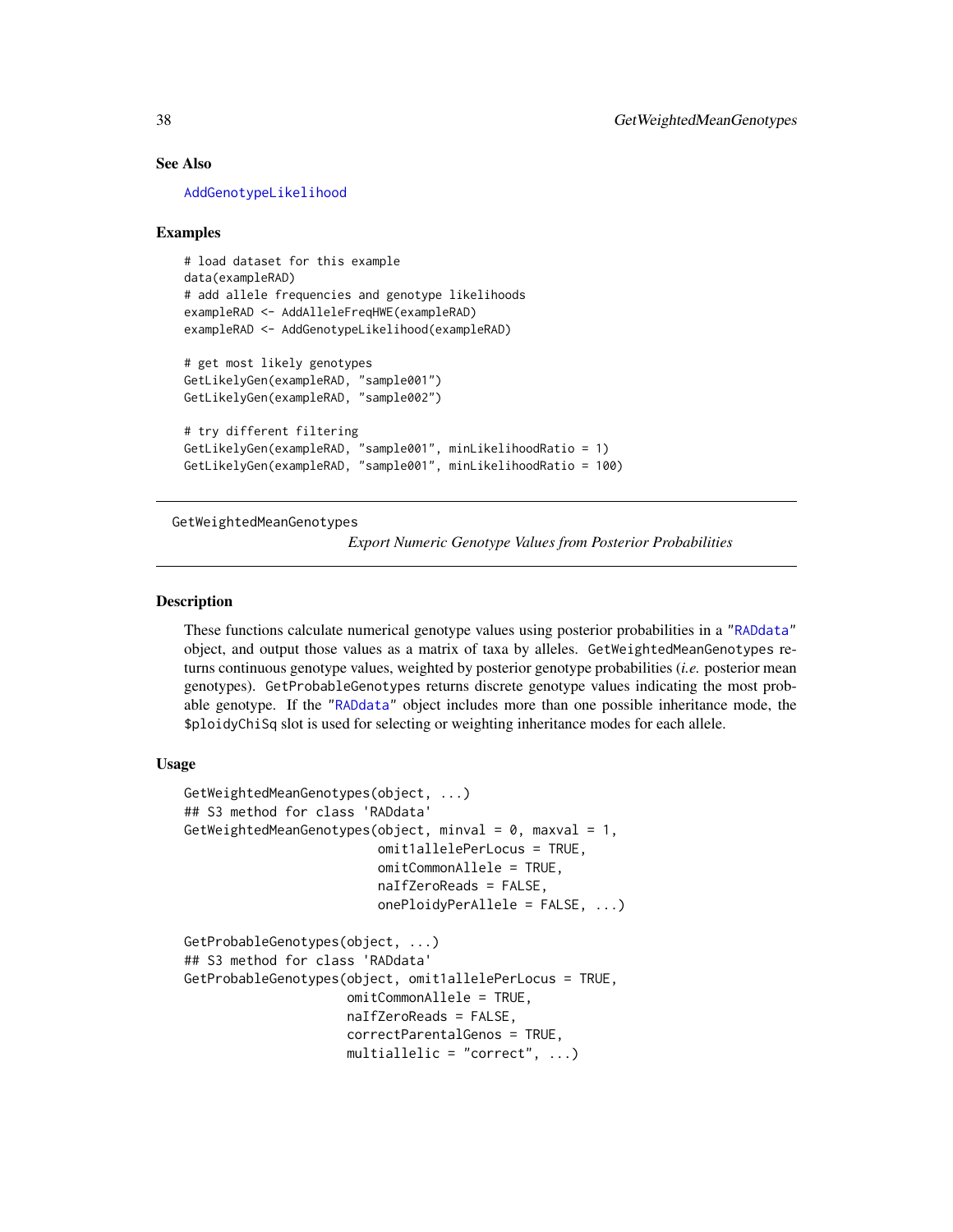# Arguments

| object               | A "RADdata" object. Posterior genotype probabilities should have been added<br>with AddGenotypePosteriorProb, and if there is more than one possible ploidy,<br>ploidy chi-squared values should have been added with AddPloidyChiSq.                                                                                                                                                                                                                                                                                                            |  |  |
|----------------------|--------------------------------------------------------------------------------------------------------------------------------------------------------------------------------------------------------------------------------------------------------------------------------------------------------------------------------------------------------------------------------------------------------------------------------------------------------------------------------------------------------------------------------------------------|--|--|
|                      | Additional arguments, listed below, to be passed to the method for "RADdata".                                                                                                                                                                                                                                                                                                                                                                                                                                                                    |  |  |
| minval               | The number that should be used for indicating that a taxon has zero copies of an<br>allele.                                                                                                                                                                                                                                                                                                                                                                                                                                                      |  |  |
| maxval               | The number that should be used for indicating that a taxon has the maximum<br>copies of an allele (equal to the ploidy of the locus).                                                                                                                                                                                                                                                                                                                                                                                                            |  |  |
| omit1allelePerLocus  |                                                                                                                                                                                                                                                                                                                                                                                                                                                                                                                                                  |  |  |
|                      | A logical indicating whether one allele per locus should be omitted from the<br>output, in order to reduce the number of variables and prevent singularities for<br>genome-wide association and genomic prediction. The value for one allele can<br>be predicted from the values from all other alleles at its locus.                                                                                                                                                                                                                            |  |  |
| omitCommonAllele     |                                                                                                                                                                                                                                                                                                                                                                                                                                                                                                                                                  |  |  |
|                      | A logical, passed to the commonAllele argument of OneAllelePerMarker, in-<br>dicating whether the most common allele for each locus should be omitted (as<br>opposed to simply the first allele for each locus). Ignored if omit1allelePerLocus<br>$=$ FALSE.                                                                                                                                                                                                                                                                                    |  |  |
| naIfZeroReads        | A logical indicating whether NA should be inserted into the output matrix for any<br>taxa and loci where the total read depth for the locus is zero. If FALSE, the output<br>for these genotypes is essentially calculated using prior genotype probabilities,<br>since prior and posterior genotype probabilities are equal when there are no<br>reads.                                                                                                                                                                                         |  |  |
| onePloidyPerAllele   |                                                                                                                                                                                                                                                                                                                                                                                                                                                                                                                                                  |  |  |
|                      | Logical. If TRUE, for each allele the inheritance mode with the lowest $\chi^2$ value<br>is selected and is assumed to be the true inheritance mode. If FALSE, inheritance<br>modes are weighted by inverse $\chi^2$ values for each allele, and mean genotypes<br>that have been weighted across inheritance modes are returned.                                                                                                                                                                                                                |  |  |
| correctParentalGenos |                                                                                                                                                                                                                                                                                                                                                                                                                                                                                                                                                  |  |  |
|                      | Logical. If TRUE and if the dataset was processed with PipelineMapping2Parents,<br>the parental genotypes that are output are corrected according to the progeny<br>allele frequencies, using the likelyGeno_donor and likelyGeno_recurrent<br>slots in object. For the ploidy of the marker, the appropriate ploidy for the<br>parents is selected using the donorPloidies and recurrentPloidies slots.                                                                                                                                         |  |  |
| multiallelic         | A string indicating how to handle cases where allele copy number across all<br>alleles at a locus does not sum to the ploidy. To retain the most probable copy<br>number for each allele, even if they don't sum to the ploidy across all alleles,<br>use "ignore". To be conservative and convert these allele copy numbers to<br>NA, use "na". To adjust allele copy numbers to match the ploidy (maximizing<br>the product of posterior probabilities across alleles, within the space of possible<br>multiallelic genotypes), use "correct". |  |  |

# Details

For each inheritance mode  $m$ , taxon  $t$ , allele  $a$ , allele copy number  $i$ , total ploidy  $k$ , and posterior genotype probability  $p_{i,t,a,m}$ , posterior mean genotype  $g_{t,a,m}$  is estimated by GetWeightedMeanGenotypes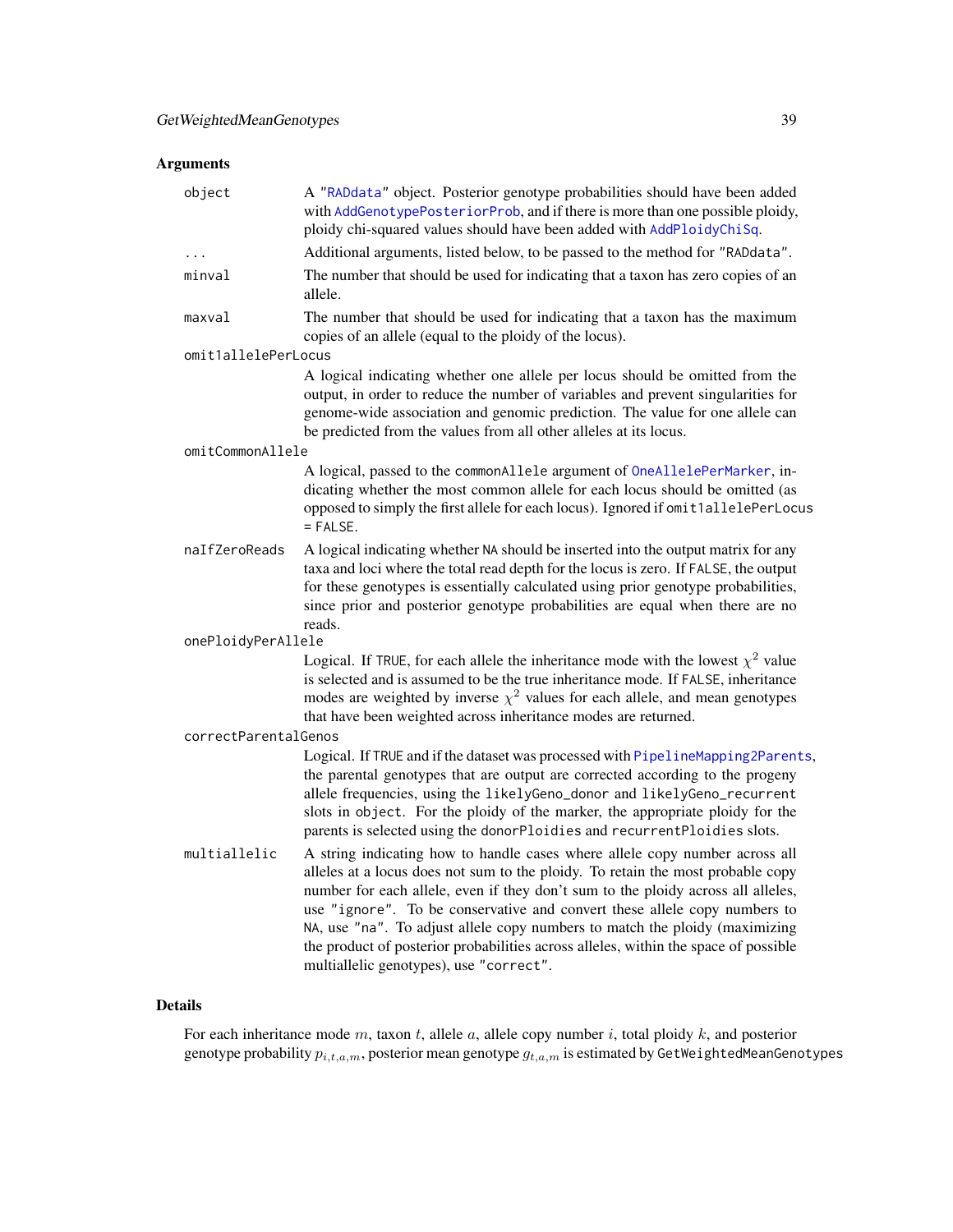as:

$$
g_{t,a,m} = \sum_{i=0}^{k} p_{i,t,a,m} * \frac{i}{k}
$$

For GetProbableGenotypes, the genotype is the one with the maximum posterior probability:

$$
g_{t,a,m} = i \big| \max_{i=0}^k p_{i,t,a,m}
$$

When there are multiple inheritance modes and onePloidyPerAllele = FALSE, the weighted genotype is estimated by GetWeightedMeanGenotypes as:

$$
g_{t,a} = \sum_{m} [g_{t,a,m} * \frac{1}{\chi^2_{m,a}} / \sum_{m} \frac{1}{\chi^2_{m,a}}]
$$

In GetProbableGenotypes, or GetWeightedMeanGenotypes when there are multiple inheritance modes and onePloidyPerAllele = TRUE, the genotype is simply the one corresponding to the inheritance mode with the minimum  $\chi^2$  value:

$$
g_{t,a} = g_{t,a,m} |\min_m \chi^2_{m,a}
$$

### Value

For GetWeightedMeanGenotypes, a named matrix, with taxa in rows and alleles in columns, and values ranging from minval to maxval. These values can be treated as continuous genotypes.

For GetProbableGenotypes, a list:

- genotypes A named integer matrix, with taxa in rows and alleles in columns, and values ranging from zero to the maximum ploidy for each allele. These values can be treated as discrete genotypes.
- ploidy\_index A vector with one value per allele. It contains the index of the most likely inheritance mode of that allele in object\$priorProbPloidies.

### Author(s)

Lindsay V. Clark

#### Examples

```
# load dataset
data(exampleRAD_mapping)
```

```
# run a genotype calling pipeline;
# substitute with any pipeline and parameters
exampleRAD_mapping <- SetDonorParent(exampleRAD_mapping, "parent1")
exampleRAD_mapping <- SetRecurrentParent(exampleRAD_mapping, "parent2")
exampleRAD_mapping <- PipelineMapping2Parents(exampleRAD_mapping,
```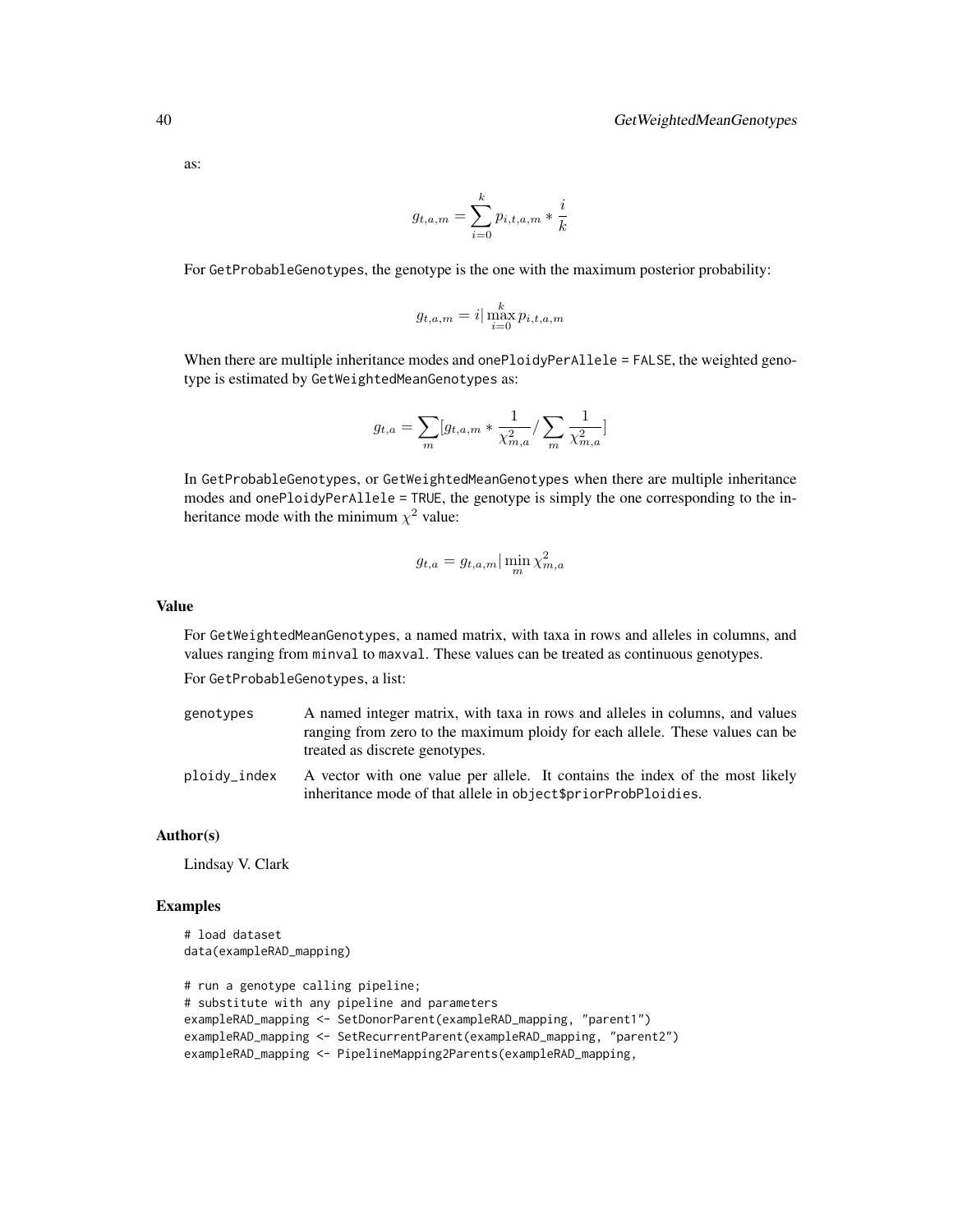### HindHe 41

```
# get weighted mean genotypes
wmg <- GetWeightedMeanGenotypes(exampleRAD_mapping)
# examine the results
wmg[1:10,]
# get most probable genotypes
pg <- GetProbableGenotypes(exampleRAD_mapping, naIfZeroReads = TRUE)
# examine the results
```
pg\$genotypes[1:10,]

<span id="page-40-0"></span>HindHe *Identify Non-Mendelian Loci and Taxa that Deviate from Ploidy Expectations*

n.gen.backcrossing = 1, useLinkage = FALSE)

#### Description

HindHe and HindHeMapping both generate a matrix of values, with taxa in rows and loci in columns. The mean value of the matrix is expected to be a certain value depending on the ploidy and, in the case of natural populations and diversity panels, the inbreeding coefficient. colMeans of the matrix can be used to filter non-Mendelian loci from the dataset. rowMeans of the matrix can be used to identify taxa that are not the expected ploidy, are interspecific hybrids, or are a mix of multiple samples.

#### Usage

```
HindHe(object, ...)
## S3 method for class 'RADdata'
HindHe(object, omitTaxa = GetBlankTaxa(object), ...)
HindHeMapping(object, ...)
## S3 method for class 'RADdata'
HindHeMapping(object, n.gen.backcrossing = 0, n.gen.intermating = 0,
              n.gen.selfing = 0, ploidy = object$possiblePloidies[[1]],
              minLikelihoodRatio = 10,
              omitTaxa = c(GetDonorParent(object), GetRecurrentParent(object),
                           GetBlankTaxa(object)), ...)
```
## Arguments

object A [RADdata](#page-55-0) object. Genotype calling does not need to have been performed yet. If the population is a mapping population, [SetDonorParent](#page-72-0) and [SetRecurrentParent](#page-72-0) should have been run already.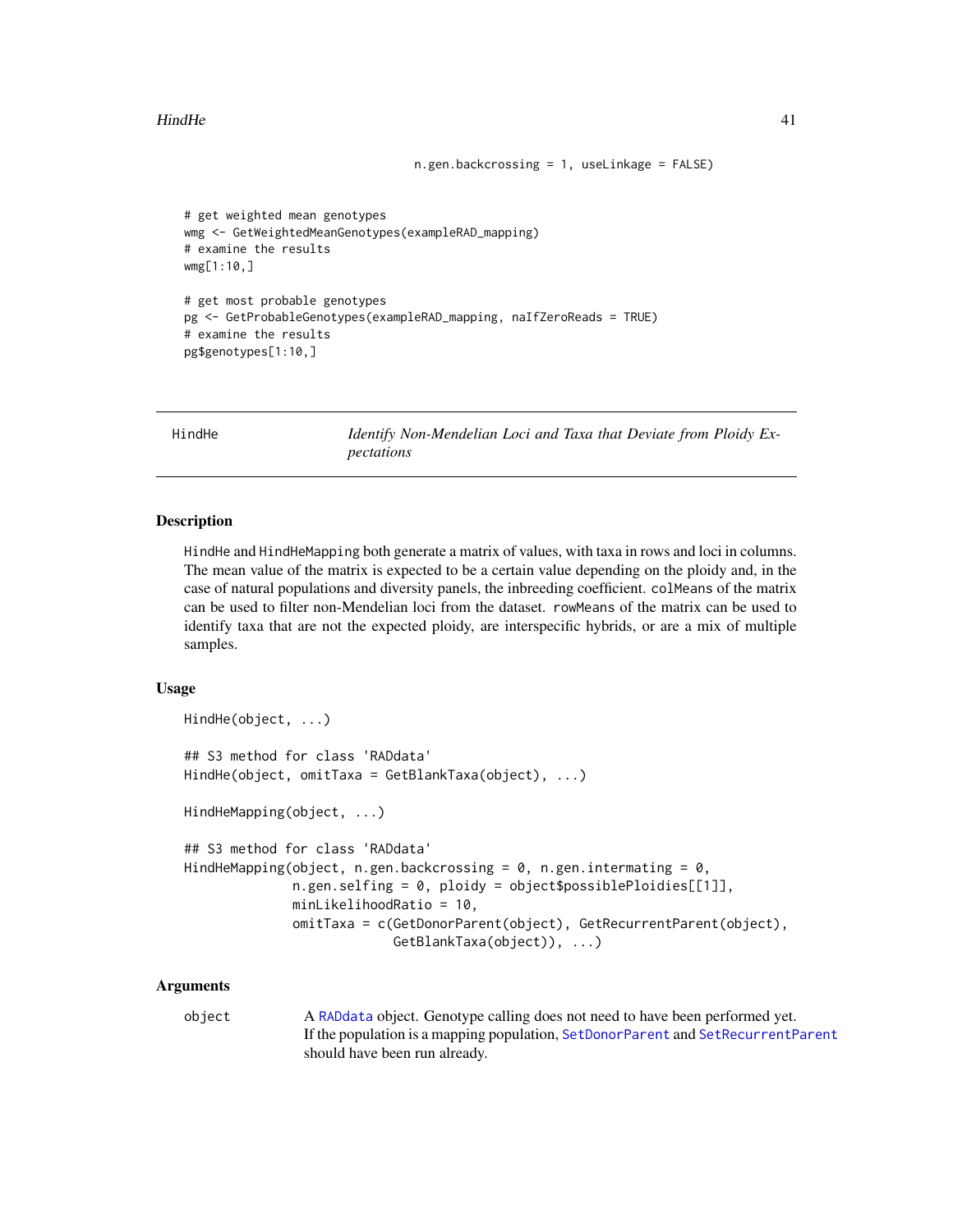| omitTaxa           | A character vector indicating names of taxa not to be included in the output. For                                                                                                                                                                                                                                                                       |
|--------------------|---------------------------------------------------------------------------------------------------------------------------------------------------------------------------------------------------------------------------------------------------------------------------------------------------------------------------------------------------------|
|                    | Hindhe, these taxa will also be omitted from allele frequency estimations.                                                                                                                                                                                                                                                                              |
| n.gen.backcrossing |                                                                                                                                                                                                                                                                                                                                                         |
|                    | The number of generations of backcrossing performed in a mapping population.                                                                                                                                                                                                                                                                            |
| n.gen.intermating  |                                                                                                                                                                                                                                                                                                                                                         |
|                    | The number of generations of intermating performed in a mapping population.<br>Included for consistency with PipelineMapping2Parents, but currently will<br>give an error if set to any value other than zero. If the most recent generation<br>in your mapping population was random mating among all progeny, use HindHe<br>instead of HindHeMapping. |
| n.gen.selfing      | The number of generations of self-fertilization performed in a mapping popula-<br>tion.                                                                                                                                                                                                                                                                 |
| ploidy             | A single value indicating the assumed ploidy to test. Currently, only autopoly-<br>ploid and diploid inheritance modes are supported.                                                                                                                                                                                                                   |
| minLikelihoodRatio |                                                                                                                                                                                                                                                                                                                                                         |
|                    | Used internally by EstimateParentalGenotypes as a threshold for certainty of<br>parental genotypes. Decrease this value if too many markers are being discarded<br>from the calculation.                                                                                                                                                                |
|                    | Additional arguments (none implemented).                                                                                                                                                                                                                                                                                                                |

# Details

These functions are especially useful for highly duplicated genomes, in which RAD tag alignments may have been incorrect, resulting in groups of alleles that do not represent true Mendelian loci. The statistic that is calculated is based on the principle that observed heterozygosity will be higher than expected heterozygosity if a "locus" actually represents two or more collapsed paralogs. However, the statistic uses read depth in place of genotypes, eliminating the need to perform genotype calling before filtering.

For a given taxon  $*$  locus,  $H_{ind}$  is the probability that two sequencing reads, sampled without replacement, are different alleles (RAD tags).

In HindHe,  $H_E$  is the expected heterozygosity, estimated from allele frequencies by taking the column means of object\$depthRatios. This is also the estimated probability that if two alleles were sampled at random from the population at a given locus, they would be different alleles.

In HindHeMapping,  $H_E$  is the average probability that in a random progeny, two alleles sampled without replacement would be different. The number of generations of backcrossing and selffertilization, along with the ploidy and estimated parental genotypes, are needed to make this calculation. The function essentially simulates the mapping population based on parental genotypes to determine  $H_E$ .

The expectation is that

$$
H_{ind}/H_E = \frac{ploidy - 1}{ploidy} * (1 - F)
$$

in a diversity panel, where  $F$  is the inbreeding coefficient, and

$$
H_{ind}/H_E = \frac{ploidy - 1}{ploidy}
$$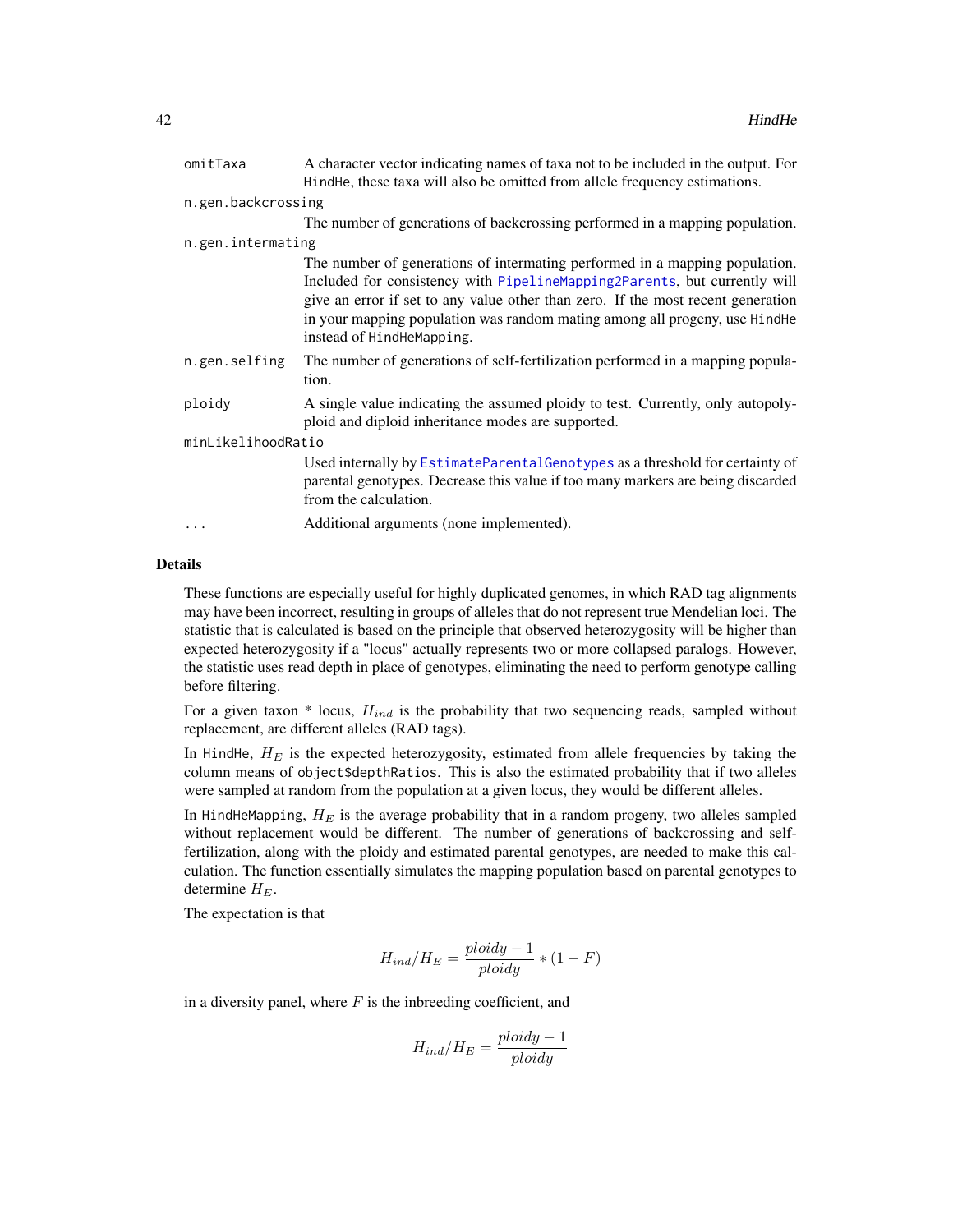### InbreedingFromHindHe 43

in a mapping population. Loci that have much higher average values likely represent collapsed paralogs that should be removed from the dataset. Taxa with much higher average values may be higher ploidy than expected, interspecific hybrids, or multiple samples mixed together.

#### Value

A named matrix, with taxa in rows and loci in columns. For HindHeMapping, loci are omitted if consistent parental genotypes could not be determined across alleles.

#### Author(s)

Lindsay V. Clark

# References

Clark, L. V., Mays, W., Lipka, A. E. and Sacks, E. J. (2020) A population-level statistic for assessing Mendelian behavior of genotyping-by-sequencing data from highly duplicated genomes. *bioRxiv* doi:10.1101/2020.01.11.902890.

A seminar describing  $H_{ind}/H_E$  is available at https://youtu.be/Z2xwLQYc80A?t=1678.

#### See Also

[InbreedingFromHindHe](#page-42-0), [ExpectedHindHe](#page-28-0)

#### Examples

```
data(exampleRAD)
hhmat <- HindHe(exampleRAD)
colMeans(hhmat, na.rm = TRUE) # near 0.5 for diploid loci, 0.75 for tetraploid loci
data(exampleRAD_mapping)
exampleRAD_mapping <- SetDonorParent(exampleRAD_mapping, "parent1")
exampleRAD_mapping <- SetRecurrentParent(exampleRAD_mapping, "parent2")
hhmat2 <- HindHeMapping(exampleRAD_mapping, n.gen.backcrossing = 1)
colMeans(hhmat2, na.rm = TRUE) # near 0.5; all loci diploid
```
<span id="page-42-0"></span>InbreedingFromHindHe *Estimate Inbreeding from Hind/He for a Given Ploidy*

#### Description

After running [HindHe](#page-40-0) and examining the distribution of values across taxa and loci, InbreedingFromHindHe can be used to estimate the inbreeding statistic F from the median or mode value of  $H_{ind}/H_E$ . The statistic estimated encompasses inbreeding from all sources, including population structure, selffertilization, and preferential mating among relatives. It is intended to be used as input to the process\_isoloci.py script.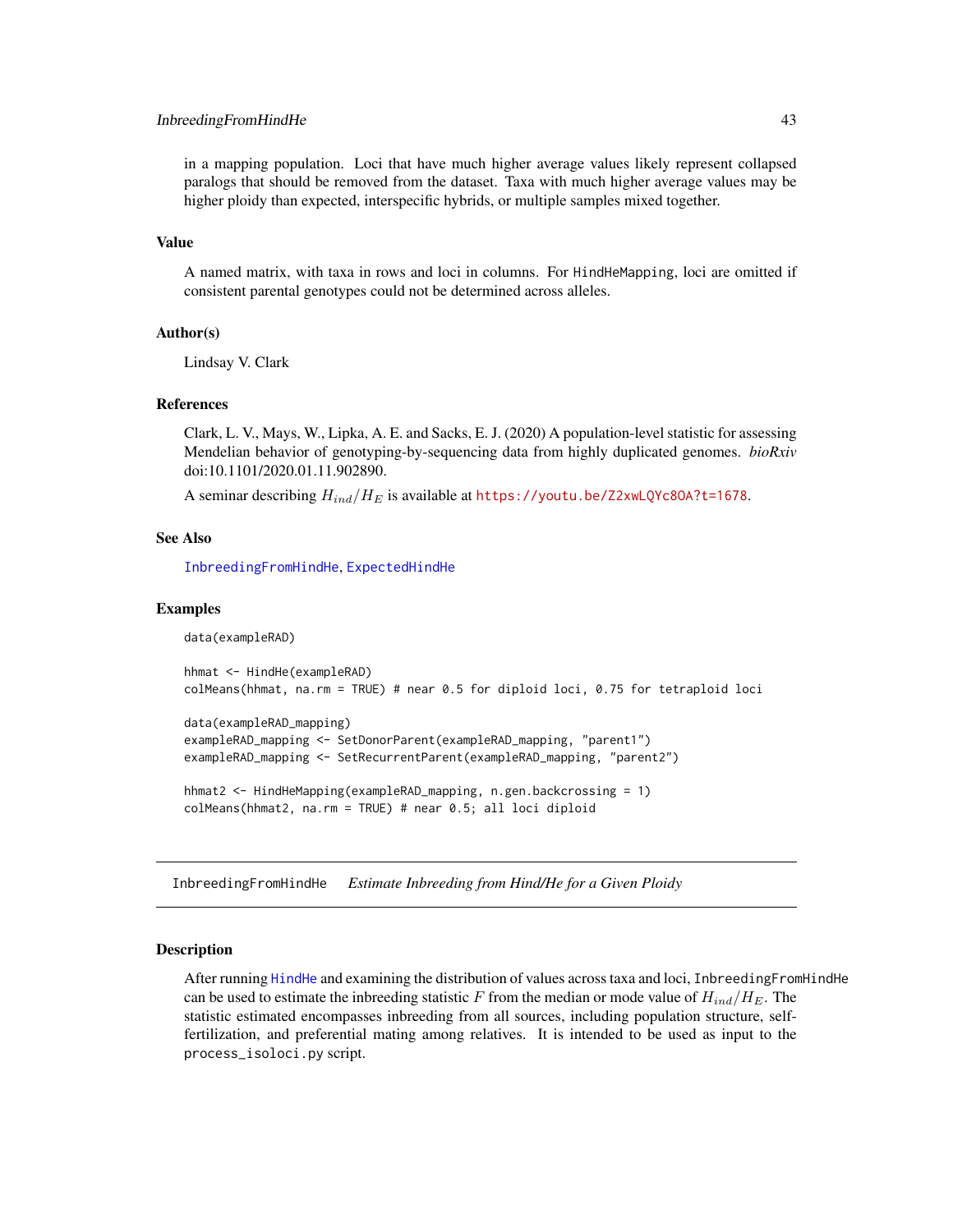#### Usage

InbreedingFromHindHe(hindhe, ploidy)

### Arguments

| hindhe | A value for $H_{ind}/H_E$ . It should generally range from zero to one. |
|--------|-------------------------------------------------------------------------|
| ploidy | A single integer indicating the ploidy of the population.               |

### Value

A number indicating the inbreeding statistic  $F$ . This is calculated as:

```
1 - hindhe * ploidy/(ploidy - 1)
```
# Author(s)

Lindsay V. Clark

# See Also

[HindHe](#page-40-0), [ExpectedHindHe](#page-28-0), [readProcessSamMulti](#page-65-0), [readProcessIsoloci](#page-64-0)

# Examples

InbreedingFromHindHe(0.5, 2) InbreedingFromHindHe(0.4, 2) InbreedingFromHindHe(0.5, 4)

<span id="page-43-0"></span>IterateHWE *Iteratively Estimate Population Parameters and Genotypes In a Diversity Panel*

# <span id="page-43-1"></span>Description

These are wrapper function that iteratively run other **polyRAD** functions until allele frequencies stabilize to within a user-defined threshold. Genotype posterior probabilities can then be exported for downstream analysis.

#### Usage

```
IterateHWE(object, selfing.rate = 0, tol = 1e-05,
           excludeTaxa = GetBlankTaxa(object),
           overdispersion = 9)
IterateHWE_LD(object, selfing.rate = 0, tol = 1e-05,
              excludeTaxa = GetBlankTaxa(object),
              LDdist = 1e4, minLDcorr = 0.2,
```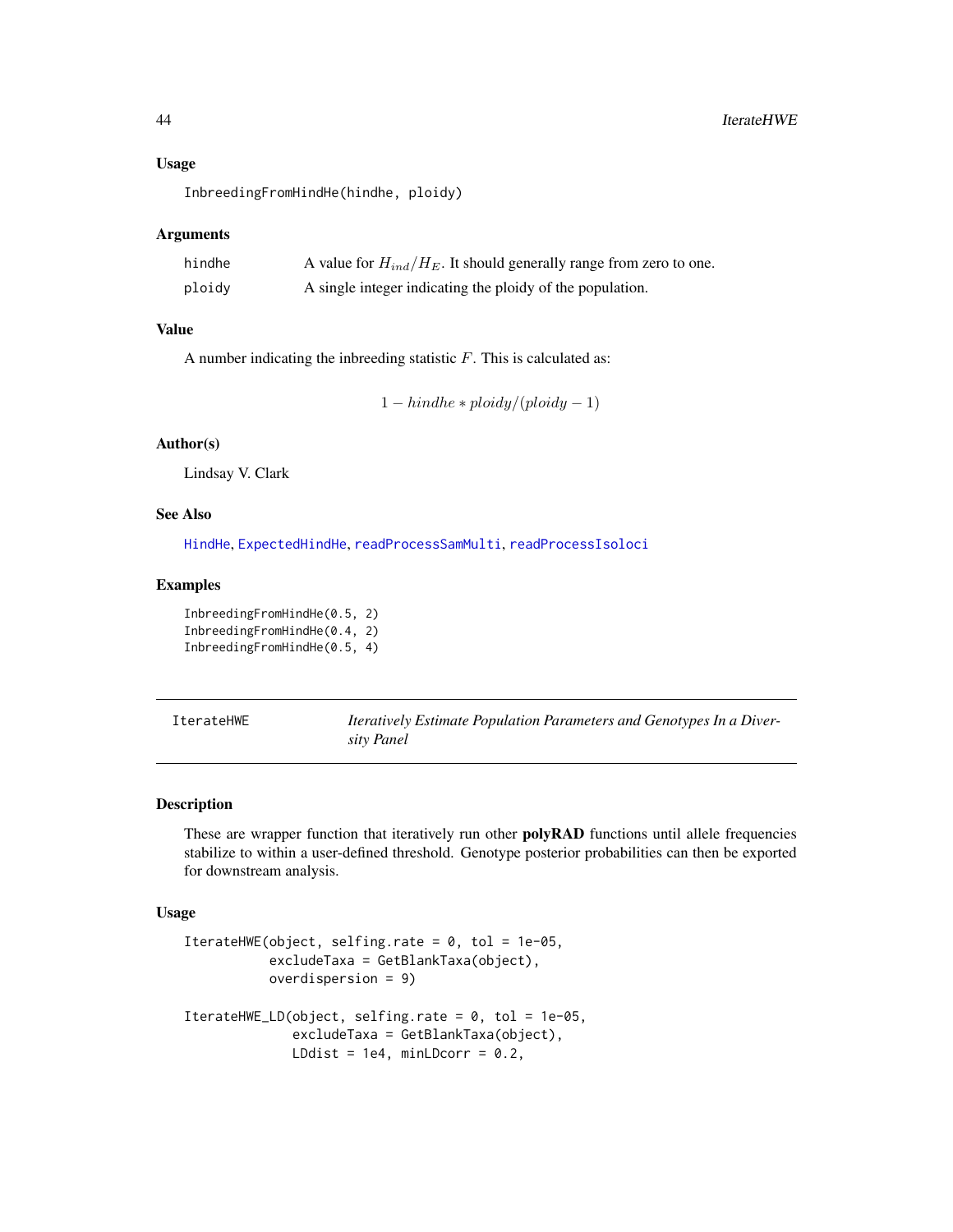### IterateHWE 45

```
overdispersion = 9)
```

```
IteratePopStruct(object, selfing.rate = 0, tol = 1e-03,
                 excludeTaxa = GetBlankTaxa(object),
                 nPcsInit = 10, minfreq = 0.0001,
                 overdispersion = 9)
```

```
IteratePopStructLD(object, selfing.rate = 0, tol = 1e-03,
                   excludeTaxa = GetBlankTaxa(object),
                   nPcsInit = 10, minfreq = 0.0001, LDdist = 1e4,
                   minLDcorr = 0.2,
                   overdispersion = 9)
```
# Arguments

| object       | A "RADdata" object.                                                                                                                                                                                         |
|--------------|-------------------------------------------------------------------------------------------------------------------------------------------------------------------------------------------------------------|
| selfing.rate | A number ranging from zero to one indicating the frequency of self-fertilization<br>in the species.                                                                                                         |
| tol          | A number indicating when the iteration should end. It indicates the maximum<br>mean difference in allele frequencies between iterations that is tolerated. Larger<br>numbers will lead to fewer iterations. |
| excludeTaxa  | A character vector indicating names of taxa that should be excluded from allele<br>frequency estimates and chi-squared estimates.                                                                           |
| nPcsInit     | An integer indicating the number of principal component axes to initially esti-<br>mate from object\$depthRatio. Passed to AddPCA.                                                                          |
| minfreq      | A number indicating the minimum allele frequency allowed. Passed to AddAlleleFreqByTaxa.                                                                                                                    |
| LDdist       | The distance, in basepairs, within which to search for alleles that may be in<br>linkage disequilibrium with a given allele.                                                                                |
| minLDcorr    | The minimum correlation coefficient between two alleles for linkage disequilib-<br>rium between those alleles to be used by the pipeline for genotype estimation;<br>see AddAlleleLinkages.                 |
|              | overdispersion Overdispersion parameter; see AddGenotypeLikelihood.                                                                                                                                         |

#### Details

For IterateHWE, the following functions are run iteratively, assuming no population structure: [AddAlleleFreqHWE](#page-4-0), [AddGenotypePriorProb\\_HWE](#page-15-0), [AddGenotypeLikelihood](#page-9-0), [AddPloidyChiSq](#page-21-0), and [AddGenotypePosteriorProb](#page-11-0).

IterateHWE\_LD runs each of the functions listed for IterateHWE once, then runs [AddAlleleLinkages](#page-7-0). It then runs [AddAlleleFreqHWE](#page-4-0), [AddGenotypePriorProb\\_HWE](#page-15-0), [AddGenotypePriorProb\\_LD](#page-7-1), [AddGenotypeLikelihood](#page-9-0), [AddPloidyChiSq](#page-21-0), and [AddGenotypePosteriorProb](#page-11-0) iteratively until allele frequencies converge.

For IteratePopStruct, the following functions are run iteratively, modeling population structure: [AddPCA](#page-20-0), [AddAlleleFreqByTaxa](#page-3-0), [AddAlleleFreqHWE](#page-4-0), [AddGenotypePriorProb\\_ByTaxa](#page-12-0), [AddGenotypeLikelihood](#page-9-0), [AddPloidyChiSq](#page-21-0), and [AddGenotypePosteriorProb](#page-11-0). After the first PCA analysis, the number of principal component axes is not allowed to decrease, and can only increase by one from one round to the next, in order to help the algorithm converge.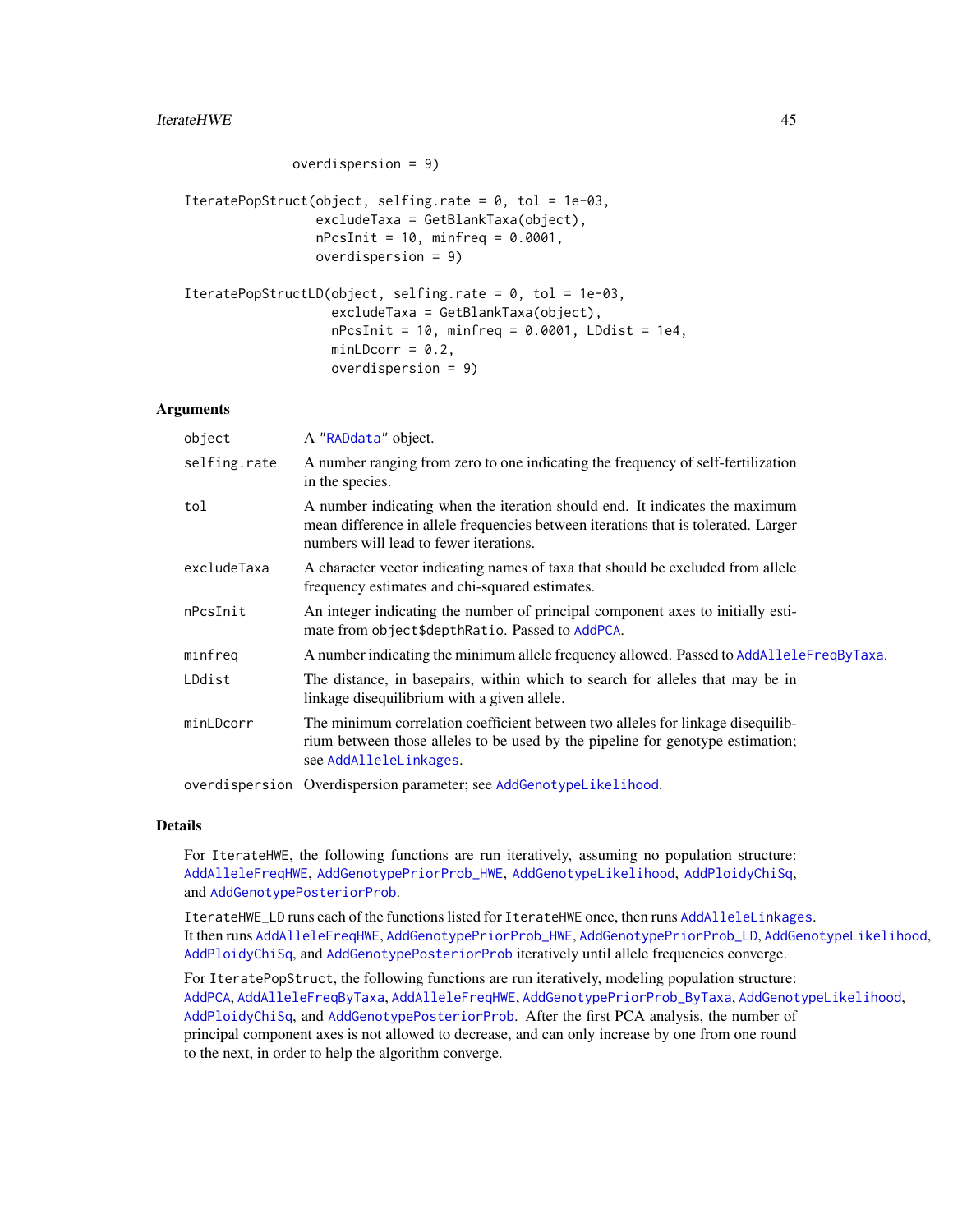#### 46 IterateHWE

IteratePopStructLD runs each of the functions listed for IteratePopStruct once, then runs [AddAlleleLinkages](#page-7-0). It then runs [AddAlleleFreqHWE](#page-4-0), [AddGenotypePriorProb\\_ByTaxa](#page-12-0), [AddGenotypePriorProb\\_LD](#page-7-1), [AddGenotypeLikelihood](#page-9-0), [AddPloidyChiSq](#page-21-0), [AddGenotypePosteriorProb](#page-11-0), [AddPCA](#page-20-0), and [AddAlleleFreqByTaxa](#page-3-0) iteratively until convergence of allele frequencies.

#### Value

A "RADdata" object identical to that passed to the function, but with \$alleleFreq, \$priorProb, \$genotypeLikelihood, \$ploidyChiSq, and \$posteriorProb slots added. For IteratePopStruct and IteratePopStructLD, \$alleleFreqByTaxa and \$PCA are also added. For IteratePopStructLD and IterateHWE\_LD, \$alleleLinkages and \$priorProbLD are also added.

# Note

If you see the error

Error in if (rel\_ch < threshold & count > 5) { : missing value where TRUE/FALSE needed try lowering nPcsInit.

# Author(s)

Lindsay V. Clark

#### See Also

[GetWeightedMeanGenotypes](#page-37-0) for outputting genotypes in a useful format after iteration is completed.

[StripDown](#page-74-0) to remove memory-hogging slots that are no longer needed after the pipeline has been run.

[PipelineMapping2Parents](#page-53-0) for mapping populations.

# **Examples**

```
# load dataset
data(exampleRAD)
```
# iteratively estimate parameters exampleRAD <- IterateHWE(exampleRAD)

```
# export results
GetWeightedMeanGenotypes(exampleRAD)
```

```
# re-load to run pipeline assuming population structure
data(exampleRAD)
```

```
# run pipeline
exampleRAD <- IteratePopStruct(exampleRAD, nPcsInit = 3)
```

```
# export results
GetWeightedMeanGenotypes(exampleRAD)
```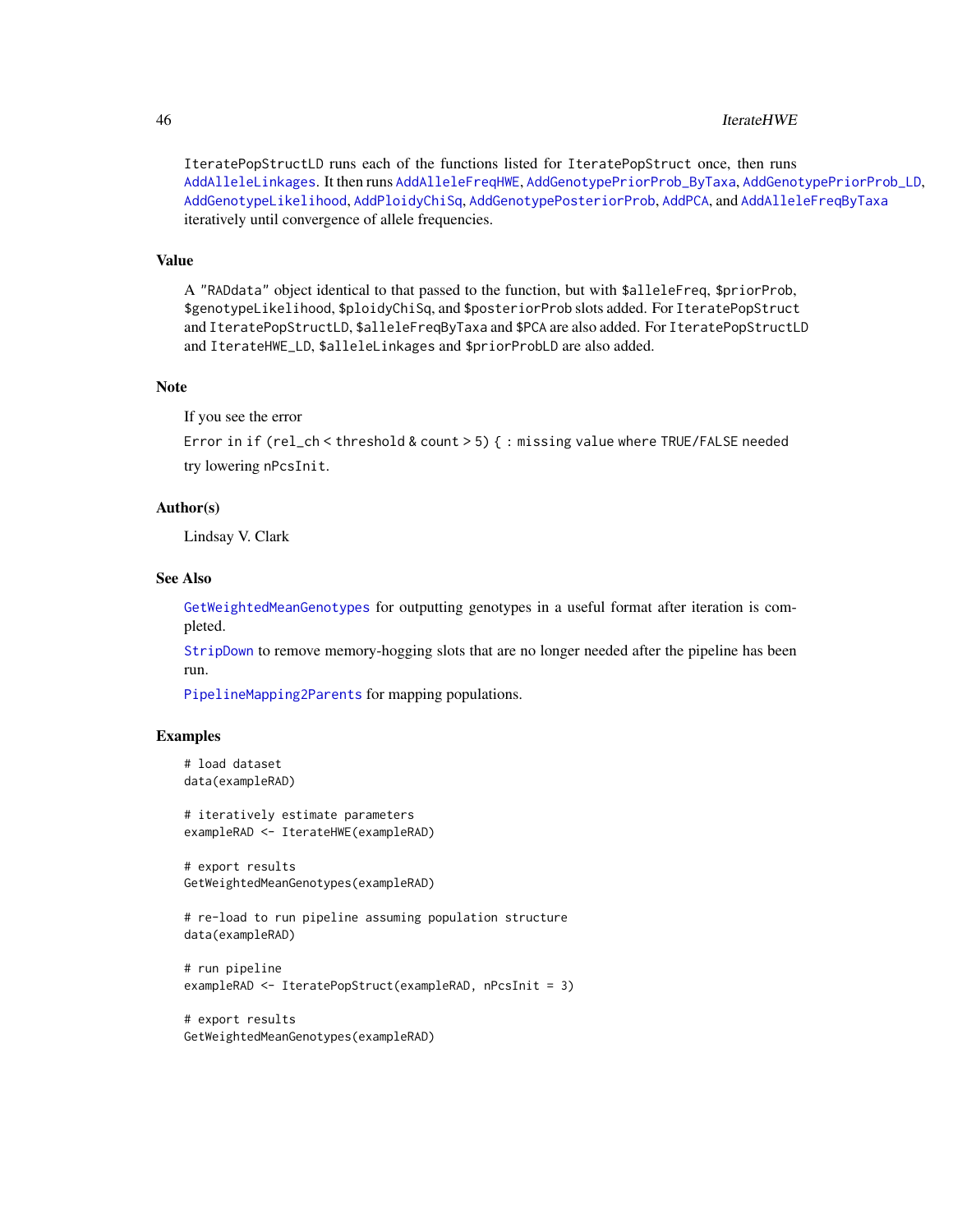#### LocusInfo 47

```
# dataset for LD pipeline
data(Msi01genes)
# run HWE + LD pipeline
mydata1 <- IterateHWE_LD(Msi01genes)
# run pop. struct + LD pipeline
# (tolerance raised to make example run faster)
mydata2 <- IteratePopStructLD(Msi01genes, tol = 0.01)
```
LocusInfo *Get Information about a Single Locus*

### **Description**

This function returns, and optionally prints, information about a single locus with a [RADdata](#page-55-0) object, including alignment position, allele sequences, and genes overlapping the site.

#### Usage

```
LocusInfo(object, ...)
## S3 method for class 'RADdata'
LocusInfo(object, locus, genome = NULL,
          annotation = NULL, verbose = TRUE, ...)
```
### Arguments

| object     | A RADdata object.                                                                                                                                                                               |  |
|------------|-------------------------------------------------------------------------------------------------------------------------------------------------------------------------------------------------|--|
| locus      | A character string indicating the name of the locus to display. Alternatively, a<br>character string indicating the name of an allele, for which the corresponding<br>locus will be identified. |  |
| genome     | An optional FaFile or BSgenome object containing the reference genome se-<br>quence.                                                                                                            |  |
| annotation | An optional TxDb object containing the genome annotation.                                                                                                                                       |  |
| verbose    | If TRUE, results will be printed to the console.                                                                                                                                                |  |
| $\ddotsc$  | Additional arguments (none implemented).                                                                                                                                                        |  |

### Details

The locus name, allele names, and allele sequences are always returned (although allele names are not printed with verbose). If the chromosome and position are known, those are also returned and printed. If annotation is provided, the function will return and print genes that overlap the locus. If annotation and genome are provided, the function will attempt to identify any amino acid changes caused by the alleles, using [predictCoding](#page-0-0) internally. Identification of amino acid changes will work if the RADdata object was created with VCF2RADdata using the refgenome argument to fill in non-variable sites, and/or if the alleles are only one nucleotide long.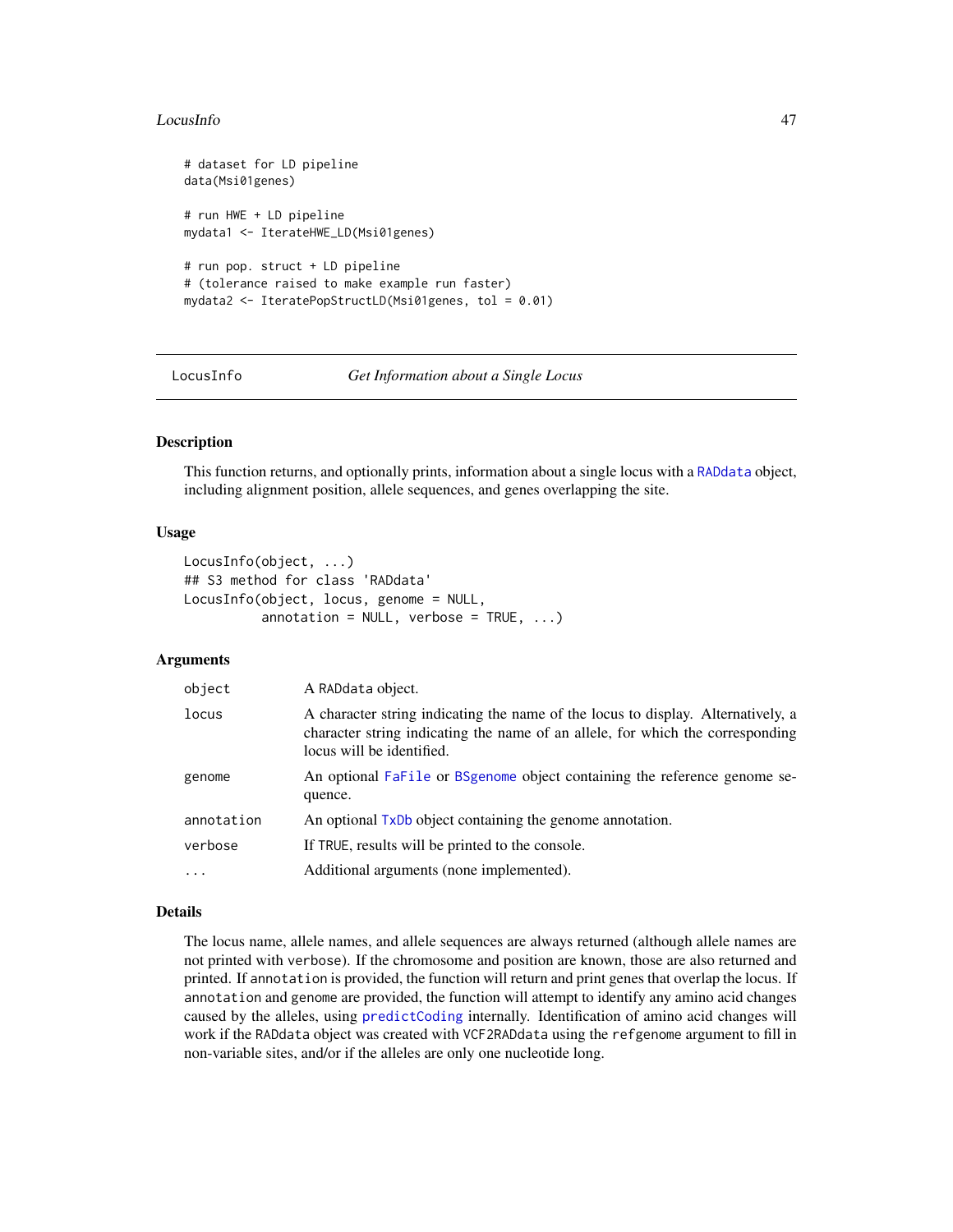# Value

A list containing:

| Locus         | The name of the locus.                                                                                                    |
|---------------|---------------------------------------------------------------------------------------------------------------------------|
| Chromosome    | The chromosome name, if present.                                                                                          |
| Position      | The position in base pairs on the chromosome, if present.                                                                 |
| Alleles       | Allele names for the locus.                                                                                               |
| Haplotypes    | Allele sequences for the locus, in the same order.                                                                        |
| Frequencies   | Allele frequencies, if present, in the same order.                                                                        |
| Transcripts   | Transcripts overlapping the locus, if an annotation was provided but it wasn't<br>possible to predict amino acid changes. |
| PredictCoding | The output of predict Coding, if it was run.                                                                              |

### Author(s)

Lindsay V. Clark

# See Also

[makeTxDbFromGFF](#page-0-0), [GetLoci](#page-2-0)

# Examples

```
data(exampleRAD)
exampleRAD <- AddAlleleFreqHWE(exampleRAD)
loc2info <- LocusInfo(exampleRAD, "loc2")
```
MakeTasselVcfFilter *Filter Lines of a VCF File By Call Rate and Allele Frequency*

#### Description

This function creates another function that can be used as a prefilter by the function filterVcf in the package VariantAnnotation. The user can set a minimum number of indiviuals with reads and a minimum number of individuals with the minor allele (either the alternative or reference allele). The filter can be used to generate a smaller VCF file before reading with [VCF2RADdata](#page-81-0).

# Usage

```
MakeTasselVcfFilter(min.ind.with.reads = 200, min.ind.with.minor.allele = 10)
```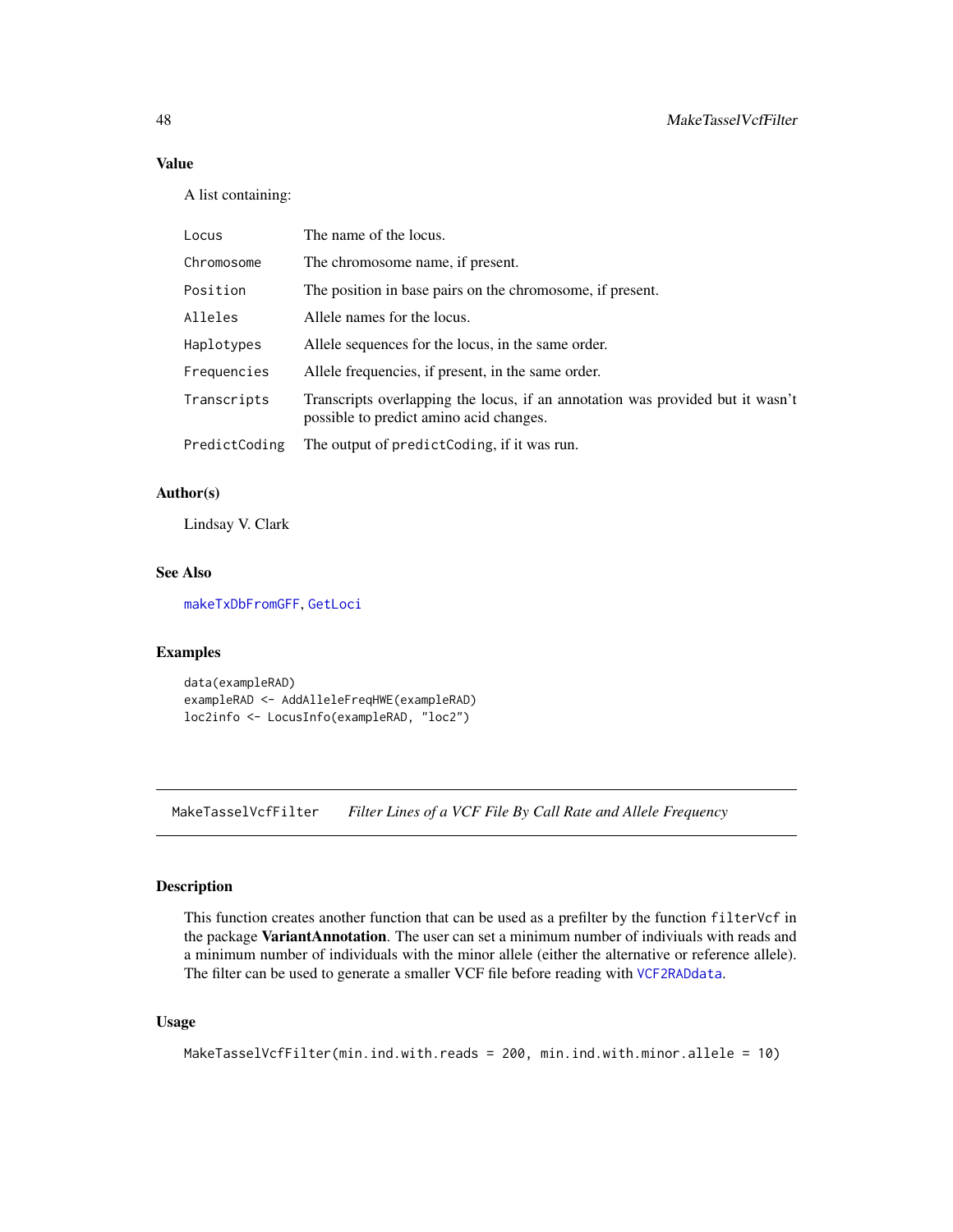#### **Arguments**

min.ind.with.reads

An integer indicating the minimum number of individuals that must have reads in order for a marker to be retained.

min.ind.with.minor.allele

An integer indicating the minimum number of individuals that must have the minor allele in order for a marker to be retained.

# Details

This function assumes the VCF file was output by the TASSEL GBSv2 pipeline. This means that each genotype field begins with two digits ranging from zero to three separated by a forward slash to indicate the called genotype, followed by a colon.

### Value

A function is returned. The function takes as its only argument a character vector representing a set of lines from a VCF file, with each line representing one SNP. The function returns a logical vector the same length as the character vector, with TRUE if the SNP meets the threshold for call rate and minor allele frequency, and FALSE if it does not.

#### Author(s)

Lindsay V. Clark

### References

<https://bitbucket.org/tasseladmin/tassel-5-source/wiki/Tassel5GBSv2Pipeline>

# Examples

```
# make the filtering function
filterfun <- MakeTasselVcfFilter(300, 15)
# Executable code excluded from CRAN testing for taking >10 s:
require(VariantAnnotation)
# get the example VCF installed with polyRAD
exampleVCF <- system.file("extdata", "Msi01genes.vcf", package = "polyRAD")
exampleBGZ <- paste(exampleVCF, "bgz", sep = ".")
# zip and index the file using Tabix (if not done already)
if(!file.exists(exampleBGZ)){
 exampleBGZ <- bgzip(exampleVCF)
 indexTabix(exampleBGZ, format = "vcf")
}
# make a temporary file
# (for package checks; you don't need to do this in your own code)
outfile <- tempfile(fileext = ".vcf")
```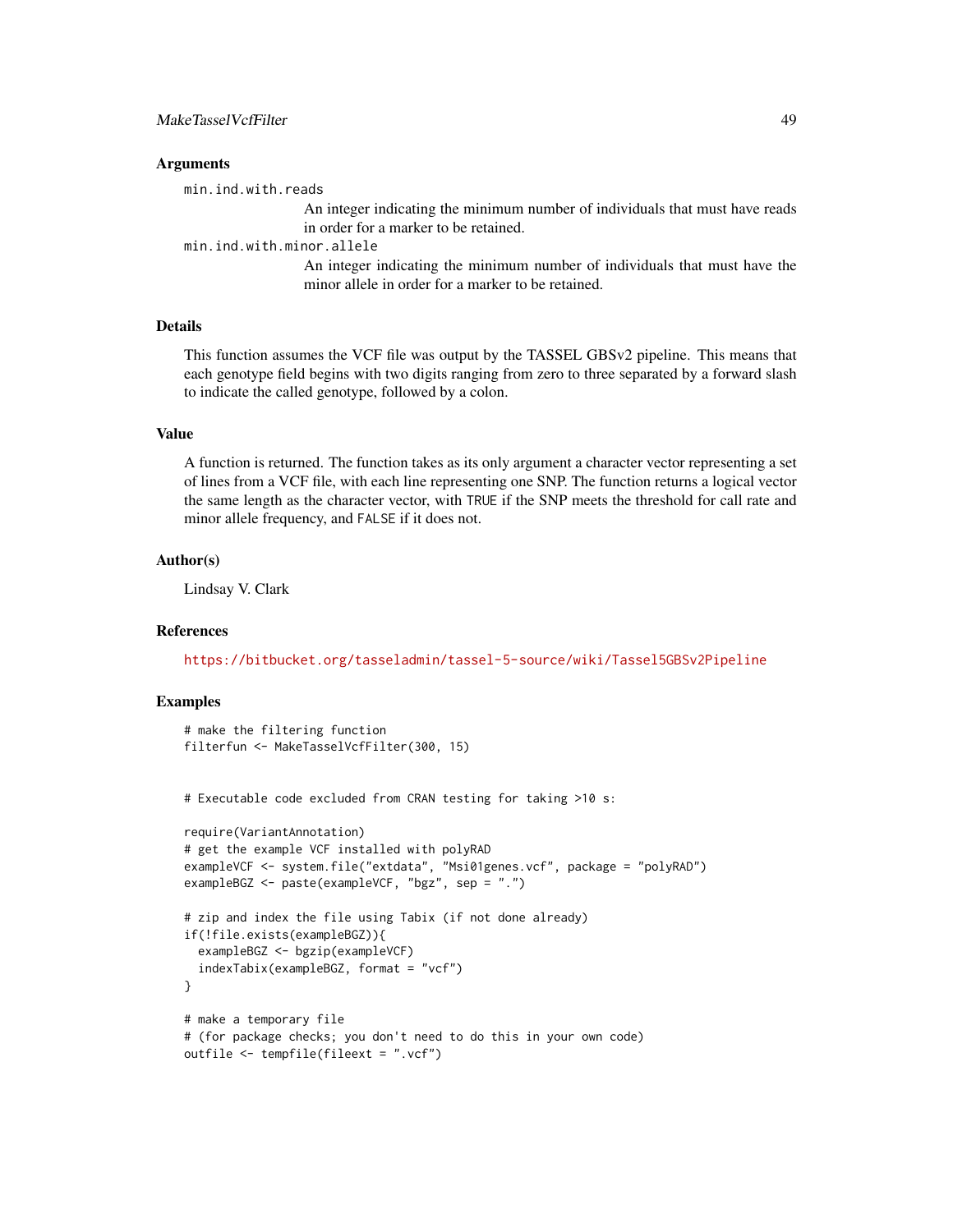```
# filter to a new file
filterVcf(exampleBGZ, destination = outfile,
          prefilters = FilterRules(list(filterfun)))
```
<span id="page-49-0"></span>MergeIdenticalHaplotypes

*Merge Alleles with Identical DNA Sequences*

#### Description

If any alleles within a locus have identical alleleNucleotides values, this function merges those alleles, summing their read depths. This function is primarily intended to be used internally in cases where tags vary in length within a locus, resulting in truncated alleleNucleotides.

# Usage

```
MergeIdenticalHaplotypes(object, ...)
```
### Arguments

| object   | A RADdata object.                        |
|----------|------------------------------------------|
| $\cdots$ | Additional arguments (none implemented). |

## Value

A RADdata object identical to object, but with alleles merged.

### Author(s)

Lindsay V. Clark

# See Also

[MergeRareHaplotypes](#page-50-0), [readProcessIsoloci](#page-64-0)

### Examples

```
data(exampleRAD)
# change a haplotype for this example
exampleRAD$alleleNucleotides[5] <- "GC"
```

```
nAlleles(exampleRAD)
exampleRAD <- MergeIdenticalHaplotypes(exampleRAD)
nAlleles(exampleRAD)
```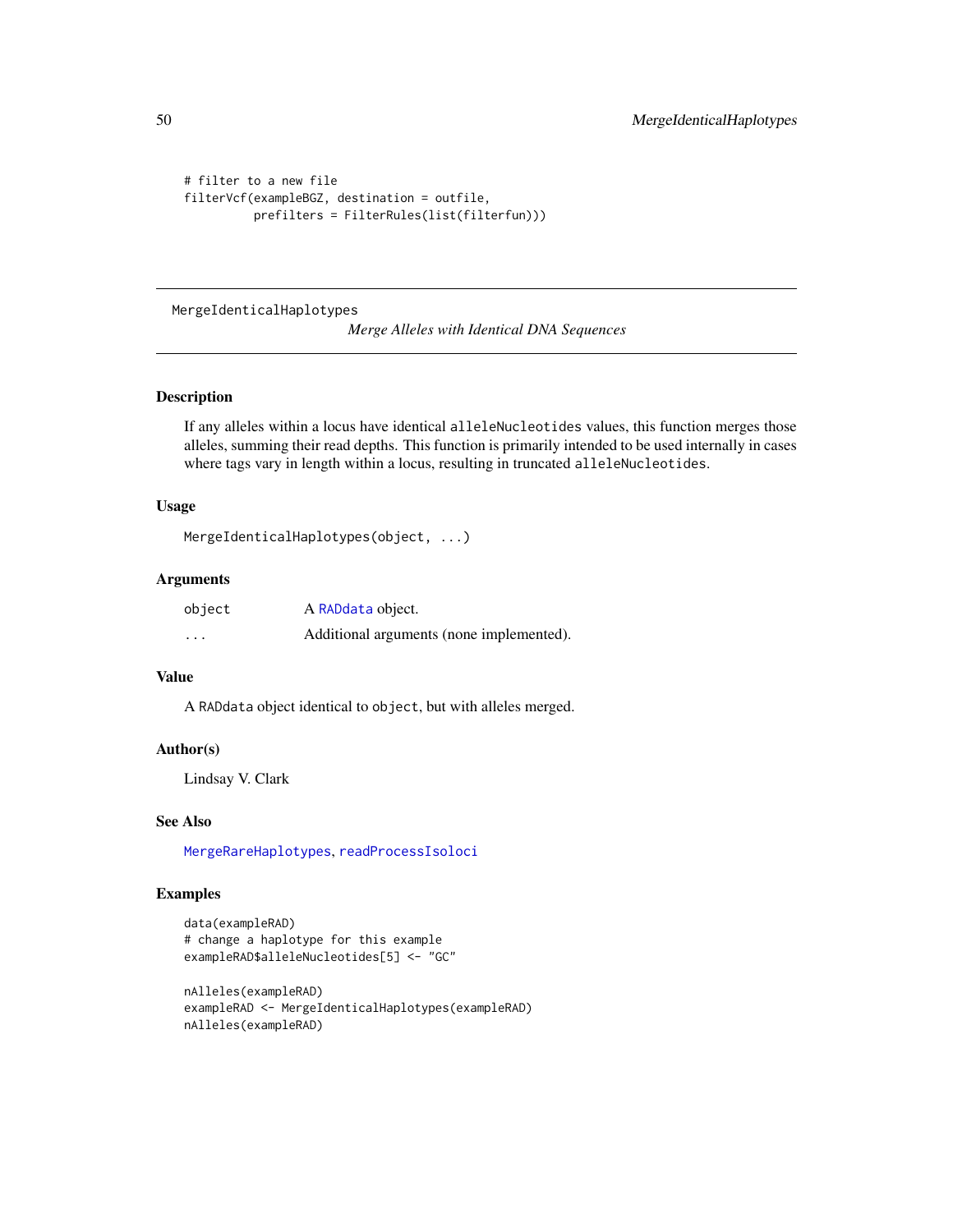<span id="page-50-0"></span>MergeRareHaplotypes *Consolidate Reads from Rare Alleles*

# **Description**

MergeRareHaplotypes searches for rare alleles in a ["RADdata"](#page-55-0) object, and merges them into the most similar allele at the same locus based on nucleotide sequence (or the most common allele if multiple are equally similar). Read depth is summed across merged alleles, and the alleleNucleotides slot of the "RADdata" object contains IUPAC ambiguity codes to indicate nucleotide differences across merged alleles. This function is designed to be used immediately after data import.

#### Usage

```
MergeRareHaplotypes(object, ...)
## S3 method for class 'RADdata'
MergeRareHaplotypes(object, min.ind.with.haplotype = 10, ...)
```
### **Arguments**

| object                 | A "RADdata" object.                                                                              |
|------------------------|--------------------------------------------------------------------------------------------------|
| min.ind.with.haplotype |                                                                                                  |
|                        | The minimum number of taxa having reads from a given allele for that allele to<br>not be merged. |
| $\cdots$               | Additional arguments; none implemented.                                                          |

# Details

Alleles with zero reads across the entire dataset are removed by MergeRareHaplotypes without merging nucleotide sequences. After merging, at least one allele is left, even if it has fewer than min.ind.with.haplotype taxa with reads, as long as it has more than zero taxa with reads.

### Value

A "RADdata" object identical to object, but with its \$alleleDepth, \$antiAlleleDepth, \$depthRatio, \$depthSamplingPermutations, \$alleleNucleotides, and \$alleles2loc arguments adjusted after merging alleles.

# Author(s)

Lindsay V. Clark

## See Also

[SubsetByLocus](#page-75-0), [VCF2RADdata](#page-81-0), [readStacks](#page-66-0)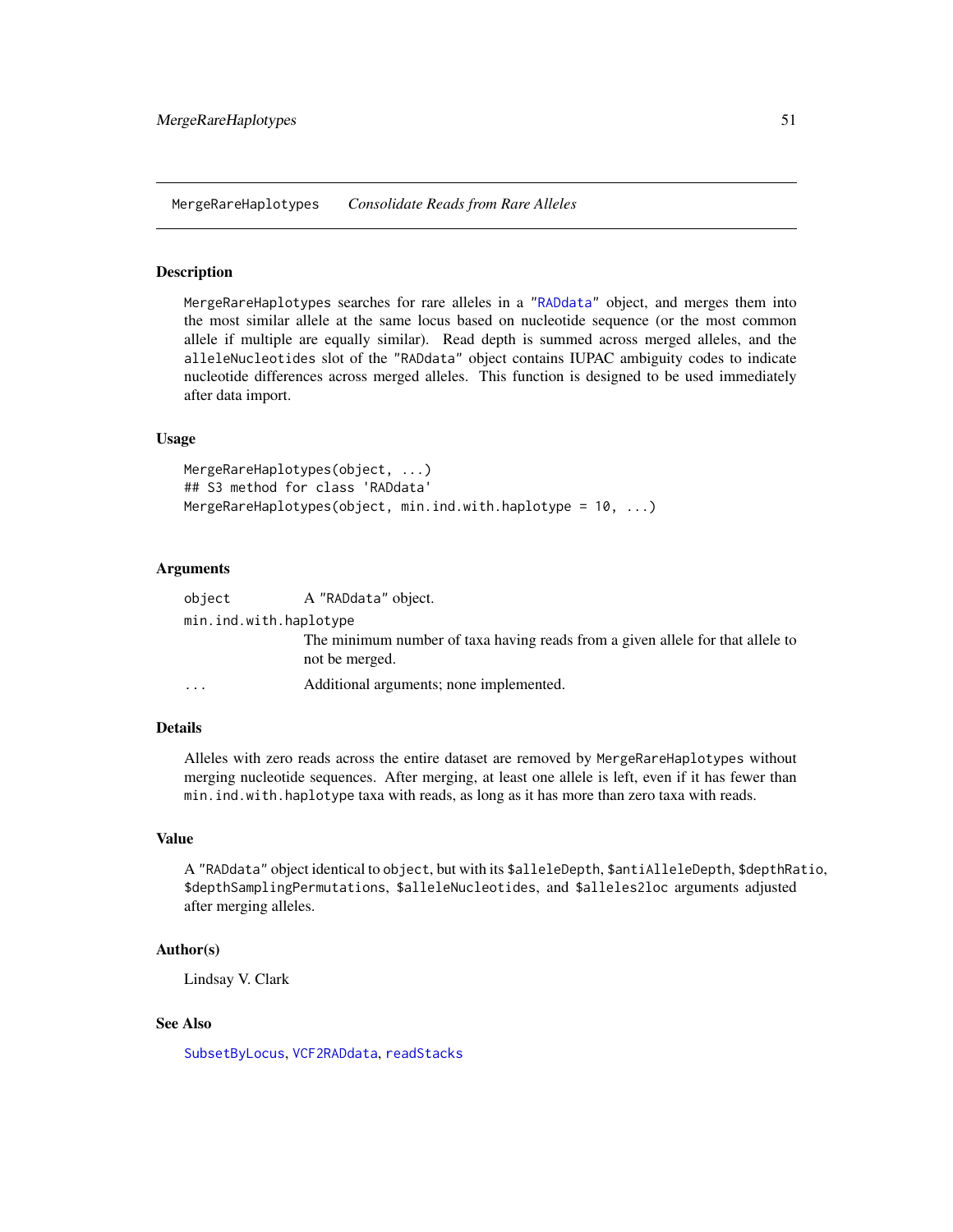# Examples

```
data(exampleRAD)
exampleRAD2 <- MergeRareHaplotypes(exampleRAD,
                                   min.ind.with.haplotype = 12)
exampleRAD$alleleDepth[21:30,3:5]
exampleRAD2$alleleDepth[21:30,3:4]
exampleRAD$alleleNucleotides
exampleRAD2$alleleNucleotides
```
MergeTaxaDepth *Combine Read Depths from Multiple Taxa into One Taxon*

# Description

This function should be used in situations where data that were imported as separate taxa should be merged into a single taxon. The function should be used before any of the pipeline functions for genotype calling. Read depths are summed across duplicate taxa and output as a single taxon.

#### Usage

```
MergeTaxaDepth(object, ...)
```
## S3 method for class 'RADdata' MergeTaxaDepth(object, taxa, ...)

### Arguments

| object                  | A RADdata object.                                                                                                                        |
|-------------------------|------------------------------------------------------------------------------------------------------------------------------------------|
| taxa                    | A character vector indicating taxa to be merged. The first taxon in the vector<br>will be used to name the combined taxon in the output. |
| $\cdot$ $\cdot$ $\cdot$ | Additional arguments (none implemented).                                                                                                 |

# Details

Examples of reasons to use this function:

- Duplicate samples across different libraries were given different names so that preliminary analysis could confirm that they were truly the same (*i.e.* no mix-ups) before combining them.
- Typos in the key file for the SNP mining software (TASSEL, Stacks, etc.) caused duplicate samples to have different names when they really should have had the same name.

To merge multiple sets of taxa into multiple combined taxa, this function can be run multiple times or in a loop.

## Value

A RADdata object derived from object. The alleleDepth, antiAlleleDepth, locDepth, depthRatio, and depthSamplingPermutation slots, and "taxa" and "nTaxa" attributes, have been changed accordingly to reflect the merge.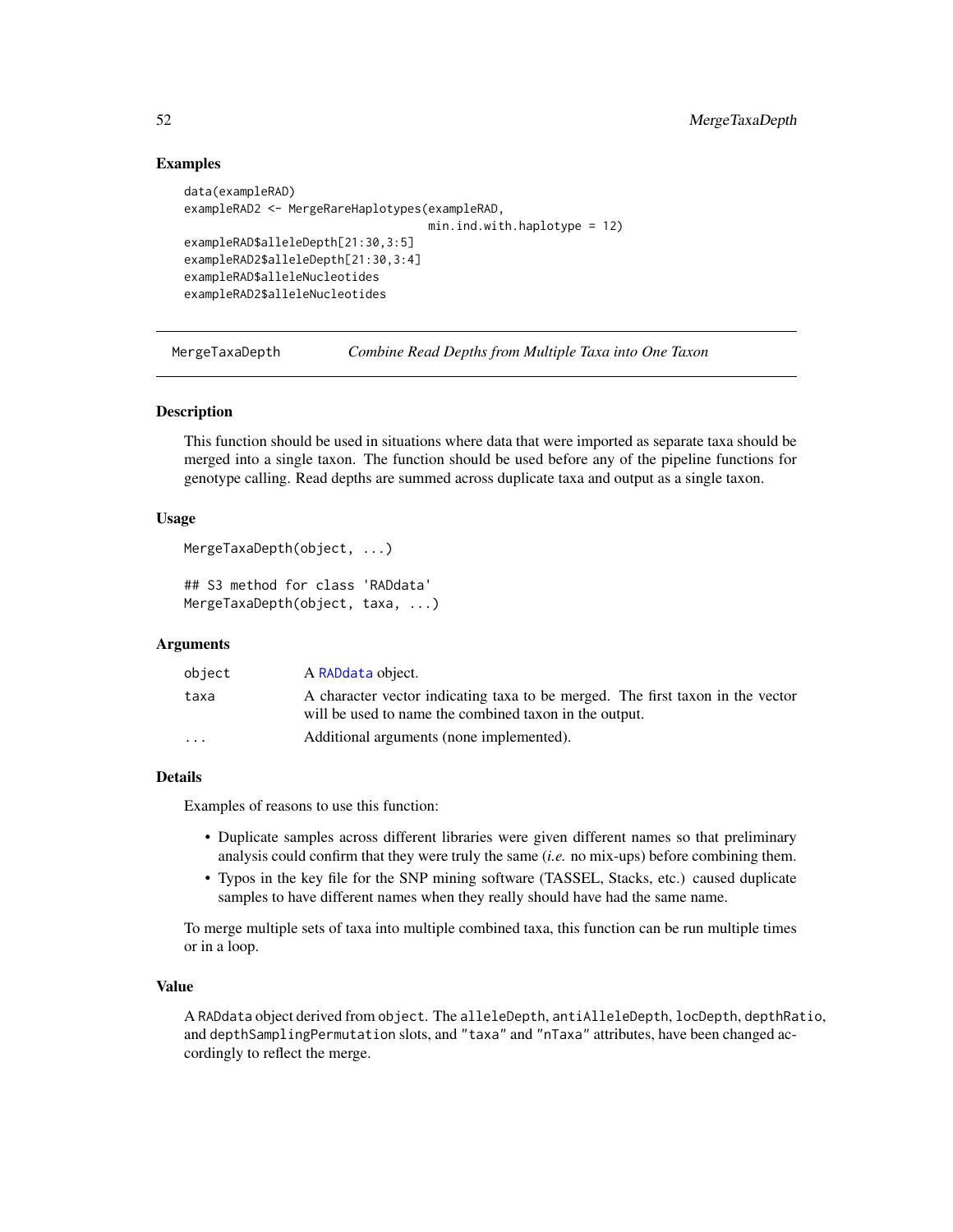# OneAllelePerMarker 53

#### Author(s)

Lindsay V. Clark

# See Also

[SubsetByTaxon](#page-79-0)

# Examples

```
# dataset for this example
data(exampleRAD)
# merge the first three taxa into one
exampleRADm <- MergeTaxaDepth(exampleRAD, c("sample001", "sample002", "sample003"))
# inspect read depth
exampleRAD$alleleDepth[1:3,]
exampleRADm$alleleDepth[1:3,]
```
<span id="page-52-0"></span>OneAllelePerMarker *Return the Index of One Allele for Each Locus*

# Description

This function exists primarily to be called by functions such as [AddPCA](#page-20-0) and [GetWeightedMeanGenotypes](#page-37-0) that may need to exclude one allele per locus to avoid mathematical singularities. For a ["RADdata"](#page-55-0) object, it returns the indices of one allele per locus.

### Usage

```
OneAllelePerMarker(object, ...)
## S3 method for class 'RADdata'
OneAllelePerMarker(object, commonAllele = FALSE, ...)
```
### Arguments

| object       | A "RADdata" object.                                                                                                                                                                   |
|--------------|---------------------------------------------------------------------------------------------------------------------------------------------------------------------------------------|
| commonAllele | If TRUE, the index of the most common allele for each locus is returned, accord-<br>ing to object\$alleleFreq. If FALSE, the index of the first allele for each locus<br>is returned. |
| $\cdots$     | Additional arguments (none implemented).                                                                                                                                              |

#### Value

An integer vector indicating the index of one allele for each locus in object.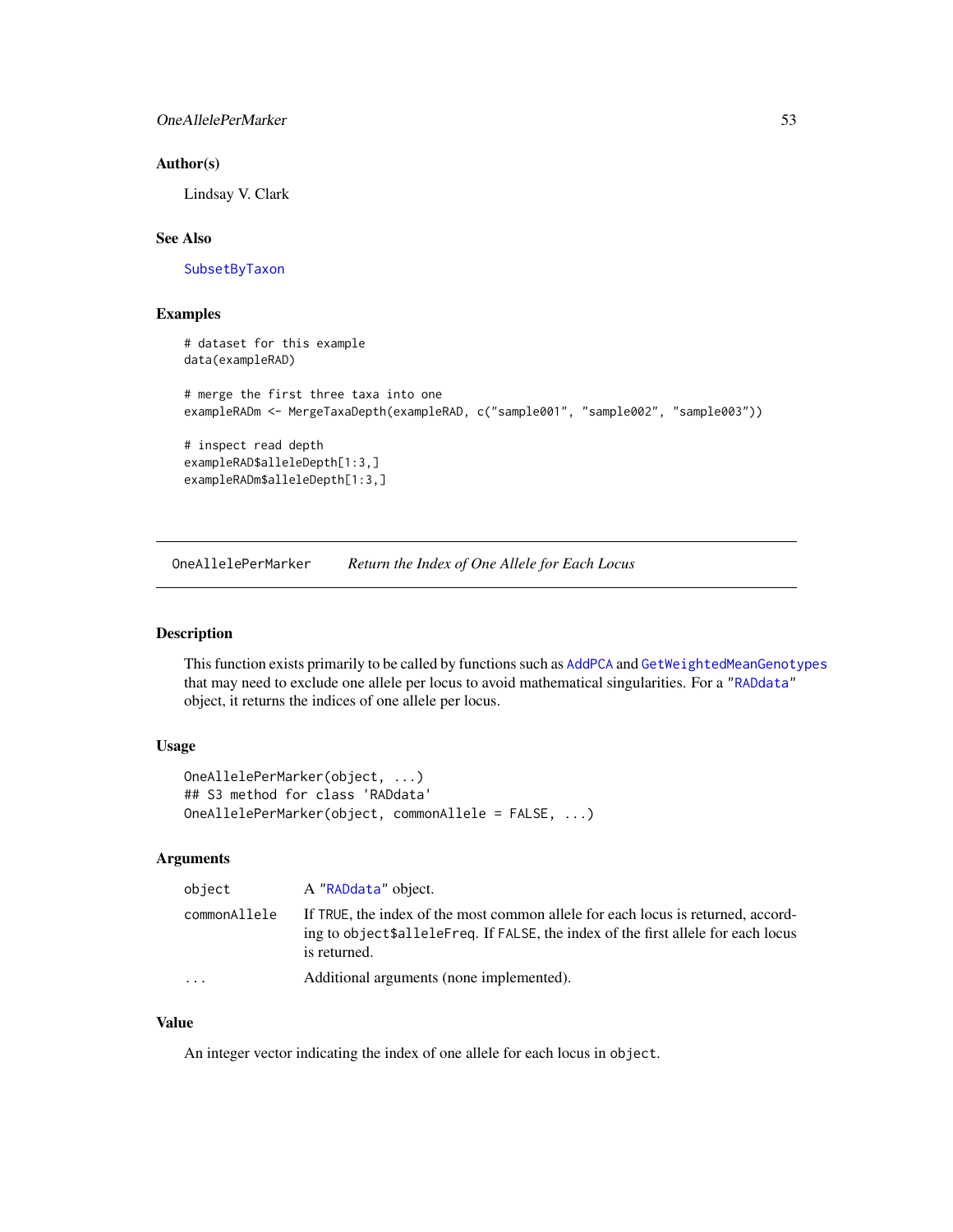#### Author(s)

Lindsay V. Clark

## See Also

[GetTaxa](#page-2-0) for a list of accessors.

#### Examples

data(exampleRAD)

OneAllelePerMarker(exampleRAD)

OneAllelePerMarker(exampleRAD, commonAllele = TRUE)

<span id="page-53-0"></span>PipelineMapping2Parents

*Run polyRAD Pipeline on a Mapping Population*

# Description

This function is a wrapper for [AddAlleleFreqMapping](#page-5-0), [AddGenotypeLikelihood](#page-9-0), AddGenotypePriorProb\_Mapping2Pare [AddPloidyChiSq](#page-21-0), and [AddGenotypePosteriorProb](#page-11-0). It covers the full pipeline for estimating genotype posterior probabilities from read depth in a ["RADdata"](#page-55-0) object containing data from a mapping population.

### Usage

```
PipelineMapping2Parents(object, n.gen.backcrossing = 0,
                        n.gen.intermating = 0, n.gen.selfing = 0,
                        donorParentPloidies = object$possiblePloidies,
                        recurrentParentPloidies = object$possiblePloidies,
                        minLikelihoodRatio = 10, freqAllowedDeviation = 0.05,
                        freqExcludeTaxa = c(GetDonorParent(object),
                                            GetRecurrentParent(object),
                                            GetBlankTaxa(object)),
                        useLinkage = TRUE, linkageDist = 1e7,
                        minLinkageCorr = 0.5, overdispersion = 9)
```
#### Arguments

|  | A "RADdata" object. |
|--|---------------------|

n.gen.backcrossing

An integer, zero or greater, indicating how many generations of backcrossing to the recurrent parent were performed.

n.gen.intermating

An integer, zero or greater, indicating how many generations of intermating within the population were performed.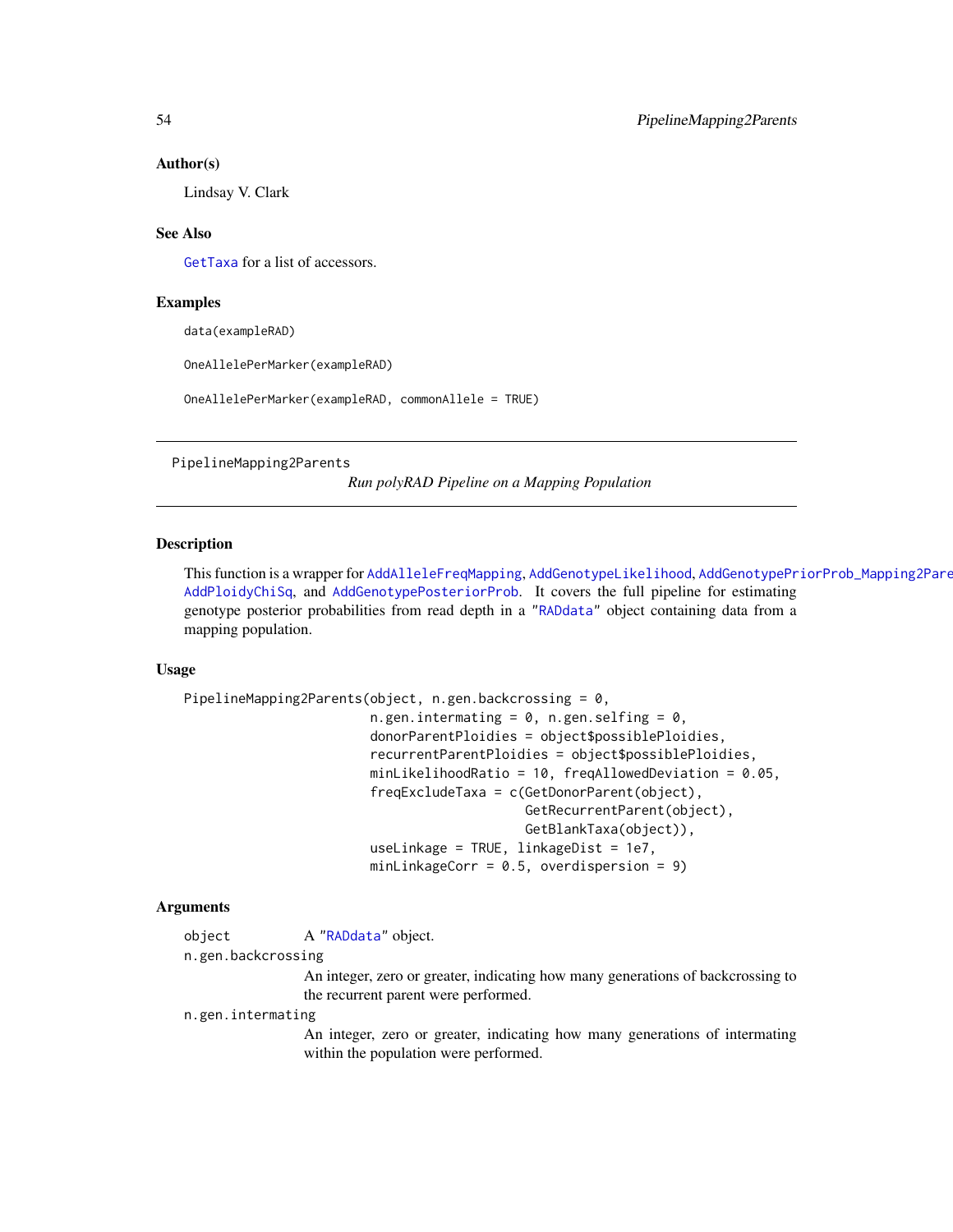n.gen.selfing An integer, zero or greater, indicating how many generations of selfing were performed.

#### donorParentPloidies

A list, where each item in the list is an integer vector indicating a potential inheritance mode that could be observed among loci in the donor parent. 2 indicates diploid, 4 indicates autotetraploid, c(2,2) indicates, allotetraploid, *etc*.

#### recurrentParentPloidies

A list in the same format as donorParentPloidies indicating inheritance modes that could be observed among loci in the recurrent parent.

#### minLikelihoodRatio

The minimum likelihood ratio for determining parental genotypes with confidence, to be passed to [GetLikelyGen](#page-36-0) for both parental taxa.

#### freqAllowedDeviation

For [AddAlleleFreqMapping](#page-5-0), the amount by which an allele frequency can deviate from an expected allele frequency in order to be counted as that allele frequency.

#### freqExcludeTaxa

A character vector indicating taxa to exclude from allele frequency estimates and ploidy  $\chi^2$  estimates.

- useLinkage Boolean. Should genotypes at nearby loci (according to genomic alignment data) be used for updating genotype priors?
- linkageDist A number, in basepairs, indicating the maximum distance for linked loci. Ignored if useLinkage = FALSE.
- minLinkageCorr A number ranging from zero to one. Indicates the minimum correlation coeffienct between weighted mean genotypes at two alleles in order for linkage data to be used for updating genotype priors. Ignored if useLinkage = FALSE.

overdispersion Overdispersion parameter; see [AddGenotypeLikelihood](#page-9-0).

### Details

Unlike [IterateHWE](#page-43-0) and [IteratePopStruct](#page-43-1), PipelineMapping2Parents only runs through each function once, rather than iteratively until convergence.

### Value

A "RADdata" object identical to that passed to the function, with the following slots added: \$alleleFreq, \$genotypeLikelihood, \$priorProb, \$priorProbPloidies, \$ploidyChiSq, \$ploidyChiSqP, and \$posteriorProb. See the documentation for the functions listed in the description for more details on the data contained in these slots.

#### Author(s)

Lindsay V. Clark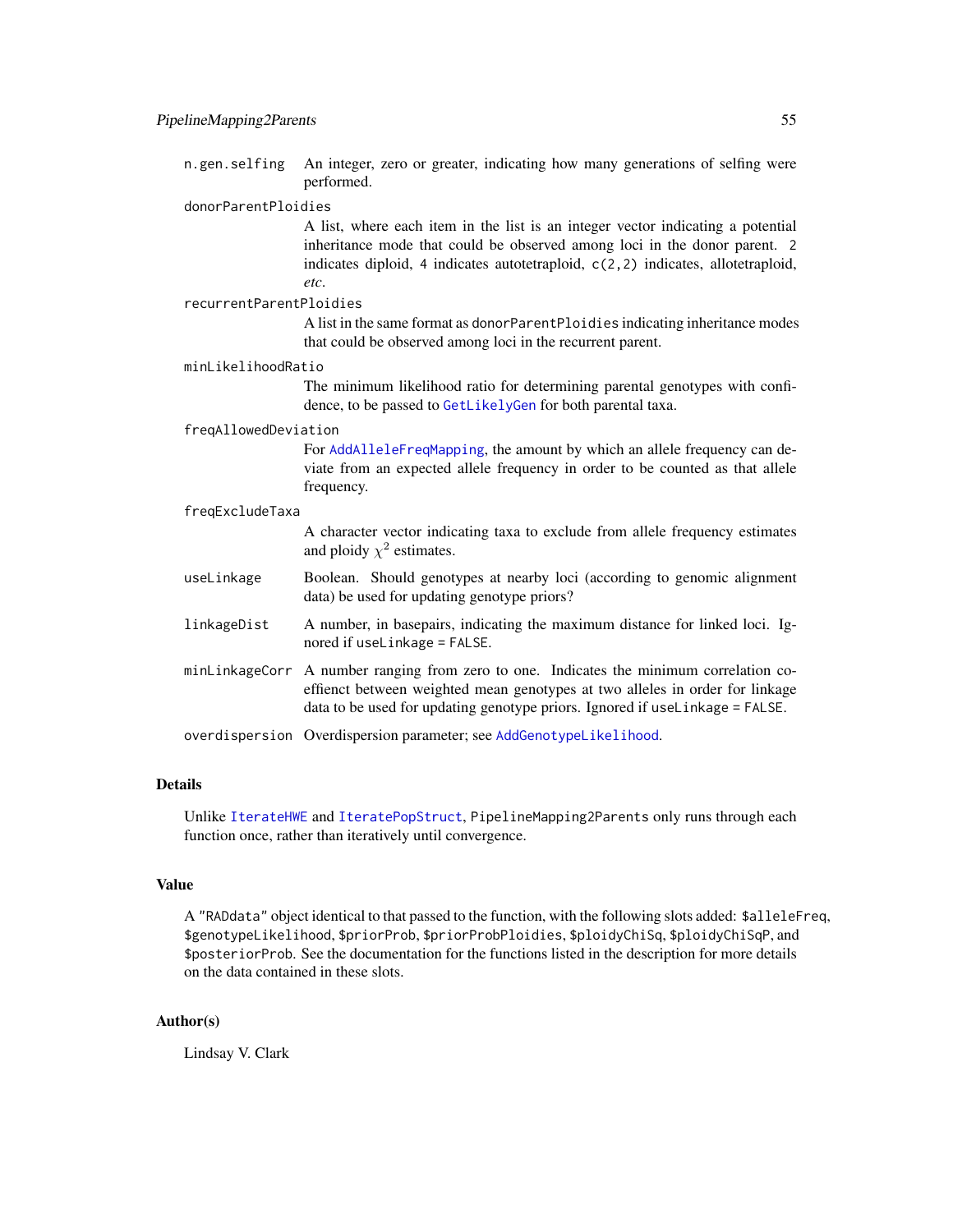# See Also

[SetDonorParent](#page-72-0) and SetRecurrentParent to indicate which individuals are the parents before running the function.

[GetWeightedMeanGenotypes](#page-37-0) or [Export\\_polymapR](#page-30-0) for exporting genotypes from the resulting object.

[StripDown](#page-74-0) to remove memory-hogging slots that are no longer needed after the pipeline has been run.

### Examples

```
# load data for the example
data(exampleRAD_mapping)
# specify donor and recurrent parents
exampleRAD_mapping <- SetDonorParent(exampleRAD_mapping, "parent1")
exampleRAD_mapping <- SetRecurrentParent(exampleRAD_mapping, "parent2")
# run the pipeline
exampleRAD_mapping <- PipelineMapping2Parents(exampleRAD_mapping,
                                 n.gen.backcrossing = 1)
# export results
wmgeno <- GetWeightedMeanGenotypes(exampleRAD_mapping)[-(1:2),]
wmgeno
```
<span id="page-55-0"></span>RADdata *RADdata object constructor*

# **Description**

RADdata is used internally to generate objects of the S3 class "RADdata" by **polyRAD** functions for importing read depth data. It is also available at the user level for cases where the data for import are not already in a format supported by **polyRAD**.

#### Usage

```
RADdata(alleleDepth, alleles2loc, locTable, possiblePloidies, contamRate,
       alleleNucleotides)
```
## S3 method for class 'RADdata'  $plot(x, \ldots)$ 

# **Arguments**

alleleDepth An integer matrix, with taxa in rows and alleles in columns. Taxa names should be included as row names. Each value indicates the number of reads for a given allele in a given taxon. There should be no NA values; use zero to indicate no reads.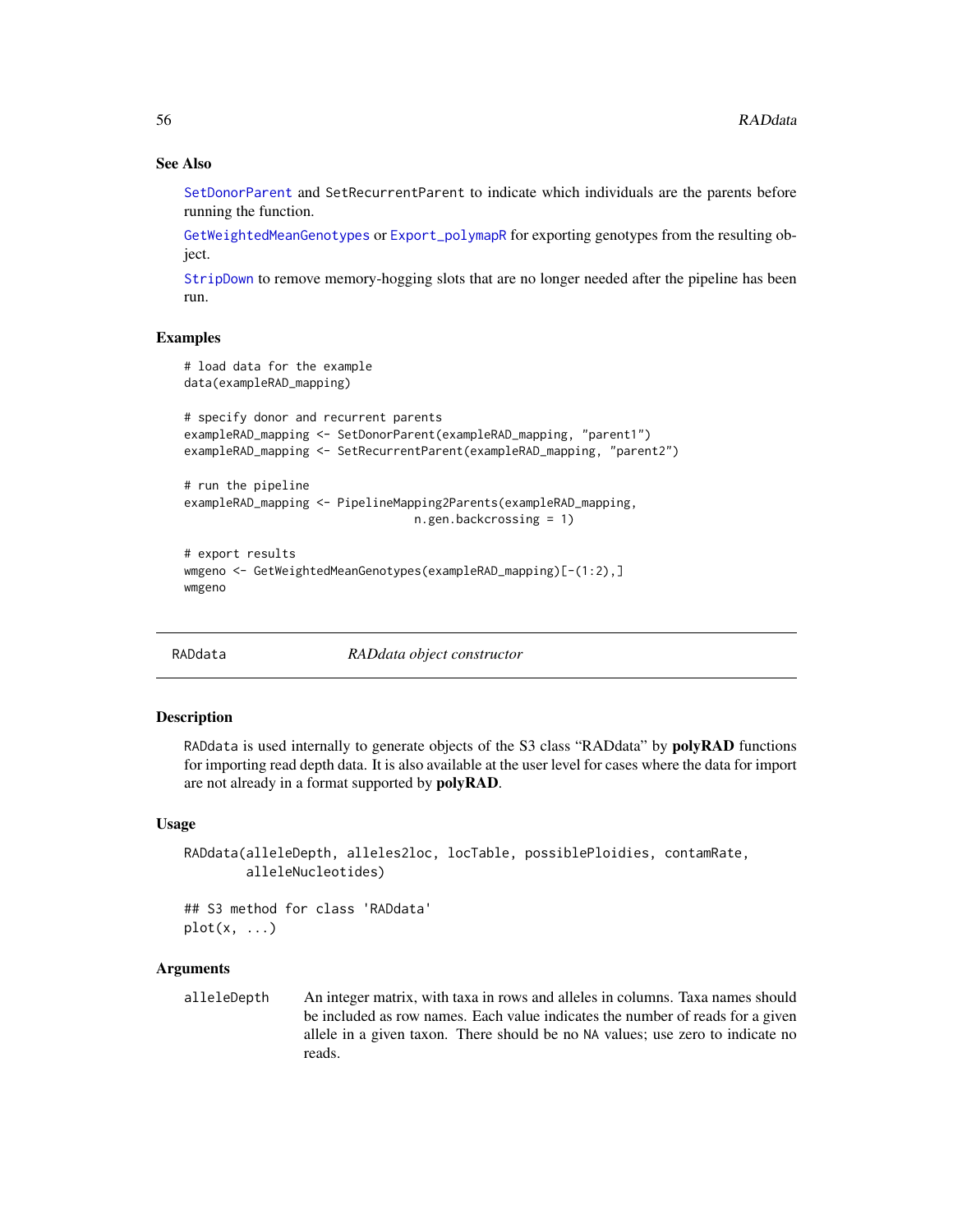- alleles2loc An integer vector with one value for each column of alleleDepth. The number indicates the identity of the locus to which the allele belongs. A locus can have any number of alleles assigned to it (including zero).
- locTable A data frame, where locus names are row names. There must be at least as many rows as the highest value of alleles2loc; each number in alleles2loc corresponds to a row index in locTable. No columns are required, although if provided a column named "Chr" will be used for indicating chromosome identities, a column named "Pos" will be used for indicating physical position, and a column named "Ref" will be used to indicate the reference sequence.

#### possiblePloidies

A list, where each item in the list is an integer vector (or a numeric vector that can be converted to integer). Each vector indicates an inheritance pattern that SNPs in the dataset might obey. 2 indicates diploid, 4 indicates autotetraploid, c(2,2) indicates allotetraploid, *etc.*

- contamRate A number ranging from zero to one (although in practice probably less than 0.01) indicating the expected sample cross-contamination rate.
- alleleNucleotides

A character vector with one value for each column of alleleDepth, indicating the DNA sequence for that allele. Typically only the sequence at variable sites is provided, although intervening non-variable sequence can also be provided.

- x A "RADdata" object.
	- ... Additional arguments to pass to plot, for example col or pch.

#### Details

For a single locus, ideally the string provided in locTable\$Ref and all strings in alleleNucleotides are the same length, so that SNPs and indels may be matched by position. The character "-" indicates a deletion with respect to the reference, and can be used within alleleNucleotides. The character "." is a placeholder where other alleles have an insertion with respect to the reference, and may be used in locTable\$Ref and alleleNucleotides. Note that it is possible for the sequence in locTable\$Ref to be absent from alleleNucleotides if the reference haplotype is absent from the dataset, as may occur if the reference genome is that of a related species and not the actual study species. For the alleleNucleotides vector, the attribute "Variable\_sites\_only" indicates whether non-variable sequence in between variants is included; this needs to be FALSE for other functions to determine the position of each variant within the set of tags.

#### Value

An object of the S3 class "RADdata". The following slots are available using the \$ operator:

| alleleDepth      | Identical to the argument provided to the function.                                                                                                                     |
|------------------|-------------------------------------------------------------------------------------------------------------------------------------------------------------------------|
| alleles2loc      | Identical to the argument provided to the function.                                                                                                                     |
| locTable         | Identical to the argument provided to the function.                                                                                                                     |
| possiblePloidies |                                                                                                                                                                         |
|                  | $\overline{\text{m}}$ and $\overline{\text{m}}$ and $\overline{\text{m}}$ and $\overline{\text{m}}$ are constructed and $\overline{\text{m}}$ and $\overline{\text{m}}$ |

The possiblePloidies argument, converted to integer.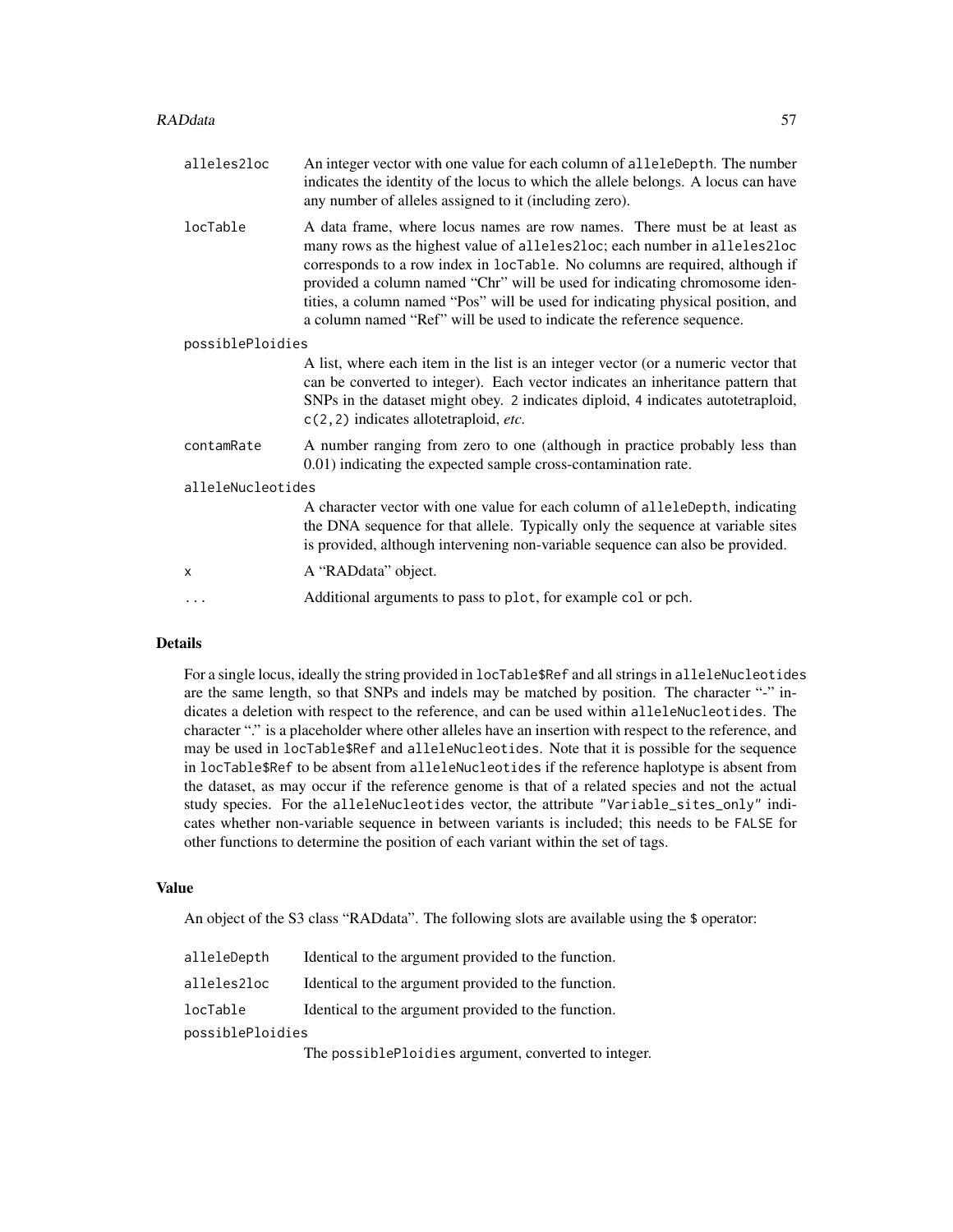| locDepth                  | A matrix with taxa in rows and loci in columns, with read depth summed across<br>all alleles for each locus. Column names are locus numbers rather than locus<br>names. See GetLocDepth for retrieving the same matrix but with locus names                      |  |
|---------------------------|------------------------------------------------------------------------------------------------------------------------------------------------------------------------------------------------------------------------------------------------------------------|--|
|                           | as column names.                                                                                                                                                                                                                                                 |  |
| depthSamplingPermutations |                                                                                                                                                                                                                                                                  |  |
|                           | A numeric matrix with taxa in rows and alleles in columns. It is calculated as<br>$log(locDepthchoosealleleDepth)$ . This is used as a coefficient for likelihood<br>estimations done by other polyRAD functions (i.e. AddGenotypeLikelihood).                   |  |
| depthRatio                | A numeric matrix with taxa in rows and alleles in columns. Calculated as<br>$alleleDepth/locDepth$ . Used by other <b>polyRAD</b> functions for rough estima-<br>tion of genotypes and allele frequency.                                                         |  |
| antiAlleleDepth           |                                                                                                                                                                                                                                                                  |  |
|                           | An integer matrix with taxa in rows and alleles in columns. For each allele, the<br>number of reads from the locus that do NOT belong to that allele. Calculated as<br>$locDepth - alleleDepth$ . Used for likelihood estimations by other polyRAD<br>functions. |  |
| alleleNucleotides         |                                                                                                                                                                                                                                                                  |  |
|                           | Identical to the argument provided to the function.                                                                                                                                                                                                              |  |
|                           | The object additionally has several attributes (see attr):                                                                                                                                                                                                       |  |
| taxa                      | A character vector listing all taxa names, in the same order as the rows of<br>alleleDepth.                                                                                                                                                                      |  |
| nTaxa                     | An integer indicating the number of taxa.                                                                                                                                                                                                                        |  |
| nLoc                      | An integer indicating the number of loci in locTable.                                                                                                                                                                                                            |  |

contamRate Identical to the argument provided to the function.

The plot method performs a principal components analysis with [AddPCA](#page-20-0) if not already done, then plots the first two axes. Points represent individuals (taxa). If mapping population parents have been noted in the object (see [SetDonorParent](#page-72-0)), they are indicated in the plot.

# Author(s)

Lindsay V. Clark

### See Also

Data import functions that internally call RADdata:

[readHMC](#page-62-0), [readTagDigger](#page-68-0), [VCF2RADdata](#page-81-0), [readStacks](#page-66-0), [readTASSELGBSv2](#page-70-0), [readProcessSamMulti](#page-65-0), [readProcessIsoloci](#page-64-0)

# Examples

```
# create the dataset
mydepth \leq matrix(sample(100, 16), nrow = 4, ncol = 4,
                 dimnames = list(paste("taxon", 1:4, sep = ""),paste("loc", c(1,1,2,2), "__", c(0,1,0,1), sep = ""))mydata <- RADdata(mydepth, c(1L,1L,2L,2L),
```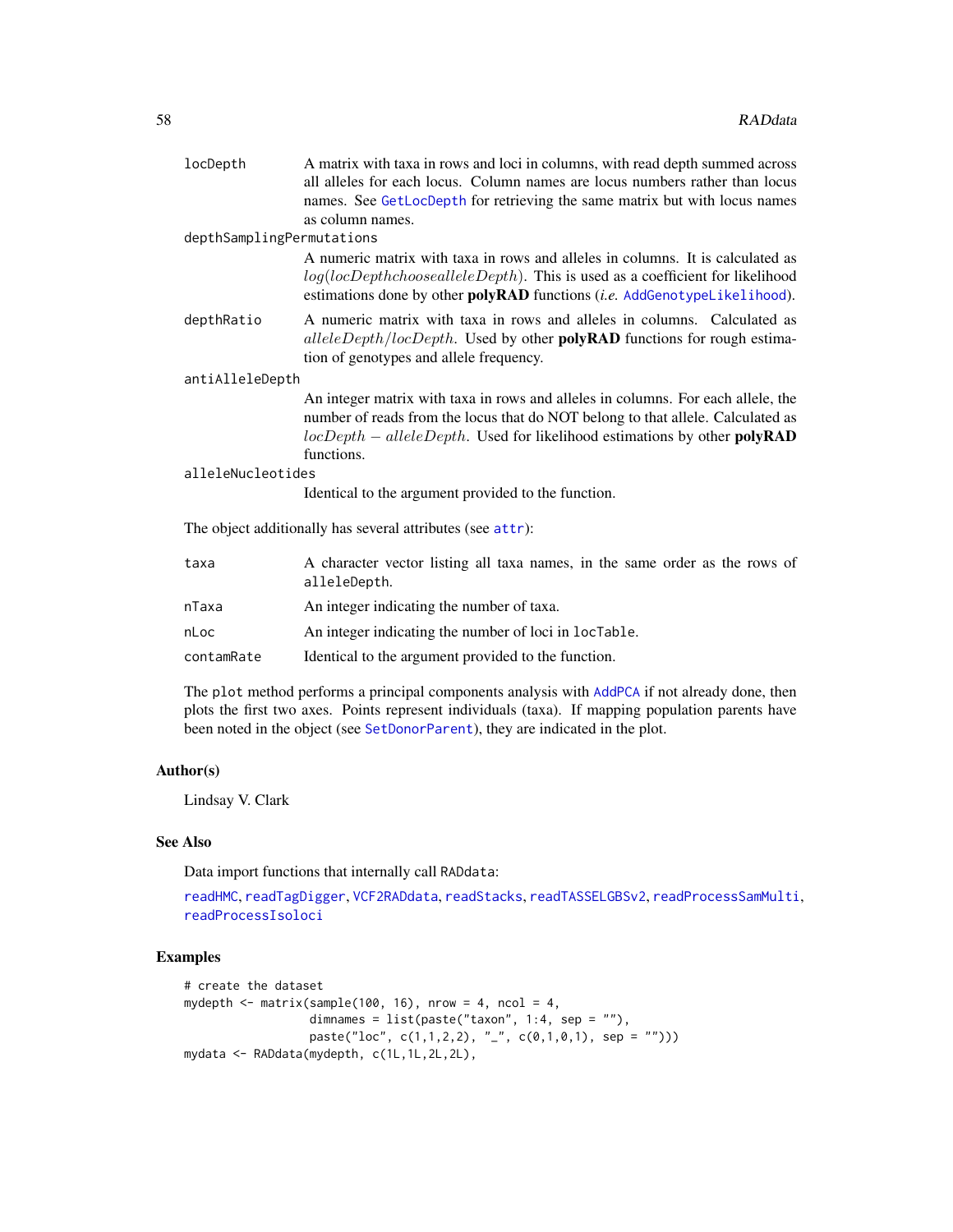# $RADdata2VCF$  59

```
data.frame(row.names = c("loc1", "loc2"),Chr = c(1,1),Pos = c(2000456, 5479880)),
                  list(2, c(2,2)), 0.001, c("A", "G", "G", "T"))
# inspect the dataset
mydata
mydata$alleleDepth
mydata$locDepth
mydata$depthRatio
# the S3 class structure is flexible; other data can be added
mydata$GPS <- data.frame(row.names = attr(mydata, "taxa"),
                        Lat = c(43.12, 43.40, 43.05, 43.27),
                        Long = -c(70.85, 70.77, 70.91, 70.95))
mydata$GPS
# If you have NA in your alleleDepth matrix to indicate zero reads,
# perform the following before running the RADdata constructor:
mydepth[is.na(mydepth)] <- 0L
# plotting a RADdata object
plot(mydata)
```
<span id="page-58-0"></span>

RADdata2VCF *Export RADdata Genotypes to VCF*

#### Description

Converts genotype calls from polyRAD into VCF format. The user may send the results directly to a file, or to a [CollapsedVCF](#page-0-0) for further manipulation.

#### Usage

```
RADdata2VCF(object, file = NULL, asSNPs = TRUE, hindhe = TRUE,
            sampleinfo = data.frame(row.names = GetTaxa(object)),
            contigs = data.frame(row.names = unique(object$locTable$Chr)))
```
### Arguments

| object | A RADdata object in which genotype calling has been performed. It is also<br>important for the data to have been imported in a way that preserves variant<br>positions (i.e. readProcessIsoloci, readTASSELGBSv2, VCF2RADdata using<br>the refgenome argument). |
|--------|-----------------------------------------------------------------------------------------------------------------------------------------------------------------------------------------------------------------------------------------------------------------|
| file   | An optional character string or connection indicating where to write the file.<br>Append mode may be used with connections if multiple RAD data objects need<br>to be written to one VCF.                                                                       |
| asSNPs | Boolean indicating whether to convert haplotypes to individual SNPs and indels.                                                                                                                                                                                 |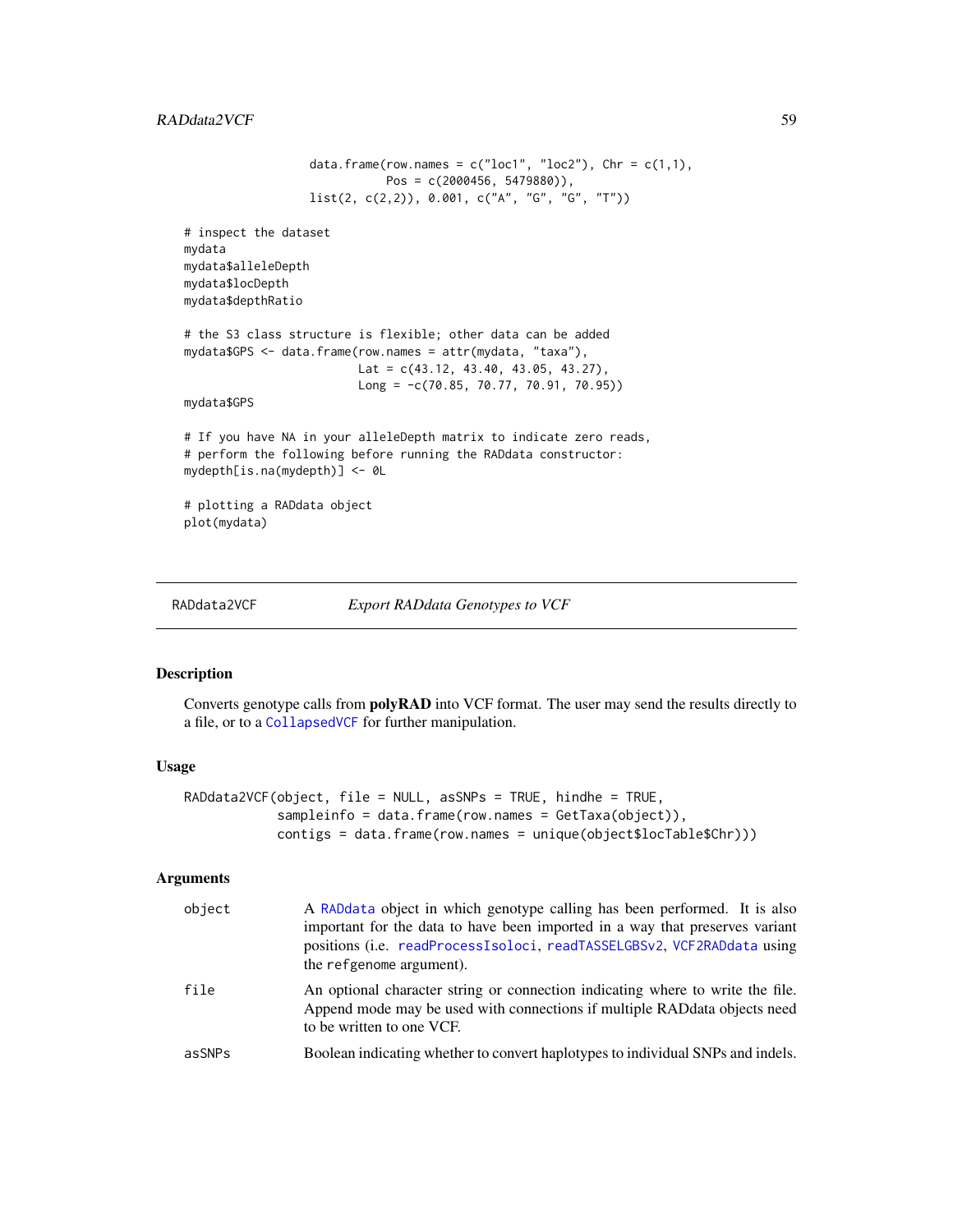| hindhe     | Boolean indicating whether to export a mean value of Hind/He (see HindHe) for<br>every sample and locus.        |
|------------|-----------------------------------------------------------------------------------------------------------------|
| sampleinfo | A data frame with optional columns indicating any sample metadata to export<br>to "SAMPLE" header lines.        |
| contigs    | A data frame with optional columns providing information about contigs to ex-<br>port to "contig" header lines. |

# Details

Currently, the FORMAT fields exported are GT (genotype), AD (allelic read depth), and DP (read depth). Genotype posterior probabilities are not exported due to the mathematical intractability of converting pseudo-biallelic probabilities to multiallelic probabilities.

Genotypes exported to the GT field are obtained internally using [GetProbableGenotypes](#page-37-1).

INFO fields exported include the standard fields NS (number of samples with more than zero reads) and DP (total depth across samples) as well as the custom fields LU (index of the marker in the original RADdata object) and HH (Hind/He statistic for the marker).

This function requires the BioConductor package VariantAnnotation. See [https://bioconductor](https://bioconductor.org/packages/release/bioc/html/VariantAnnotation.html). [org/packages/release/bioc/html/VariantAnnotation.html](https://bioconductor.org/packages/release/bioc/html/VariantAnnotation.html) for installation instructions.

#### Value

A [CollapsedVCF](#page-0-0) object.

### Author(s)

Lindsay V. Clark

# References

<https://samtools.github.io/hts-specs/VCFv4.3.pdf>

# See Also

[VCF2RADdata](#page-81-0), [ExportGAPIT](#page-30-1)

# Examples

```
# Set up example dataset for export.
# You DO NOT need to adjust attr or locTable in your own dataset.
data(exampleRAD)
attr(exampleRAD$alleleNucleotides, "Variable_sites_only") <- FALSE
exampleRAD$locTable$Ref <-
 exampleRAD$alleleNucleotides[match(1:nLoci(exampleRAD), exampleRAD$alleles2loc)]
exampleRAD <- IterateHWE(exampleRAD)
```

```
# An optional table of sample data
sampleinfo <- data.frame(row.names = GetTaxa(exampleRAD),
                        Population = rep(c("North", "South"), each = 50)
```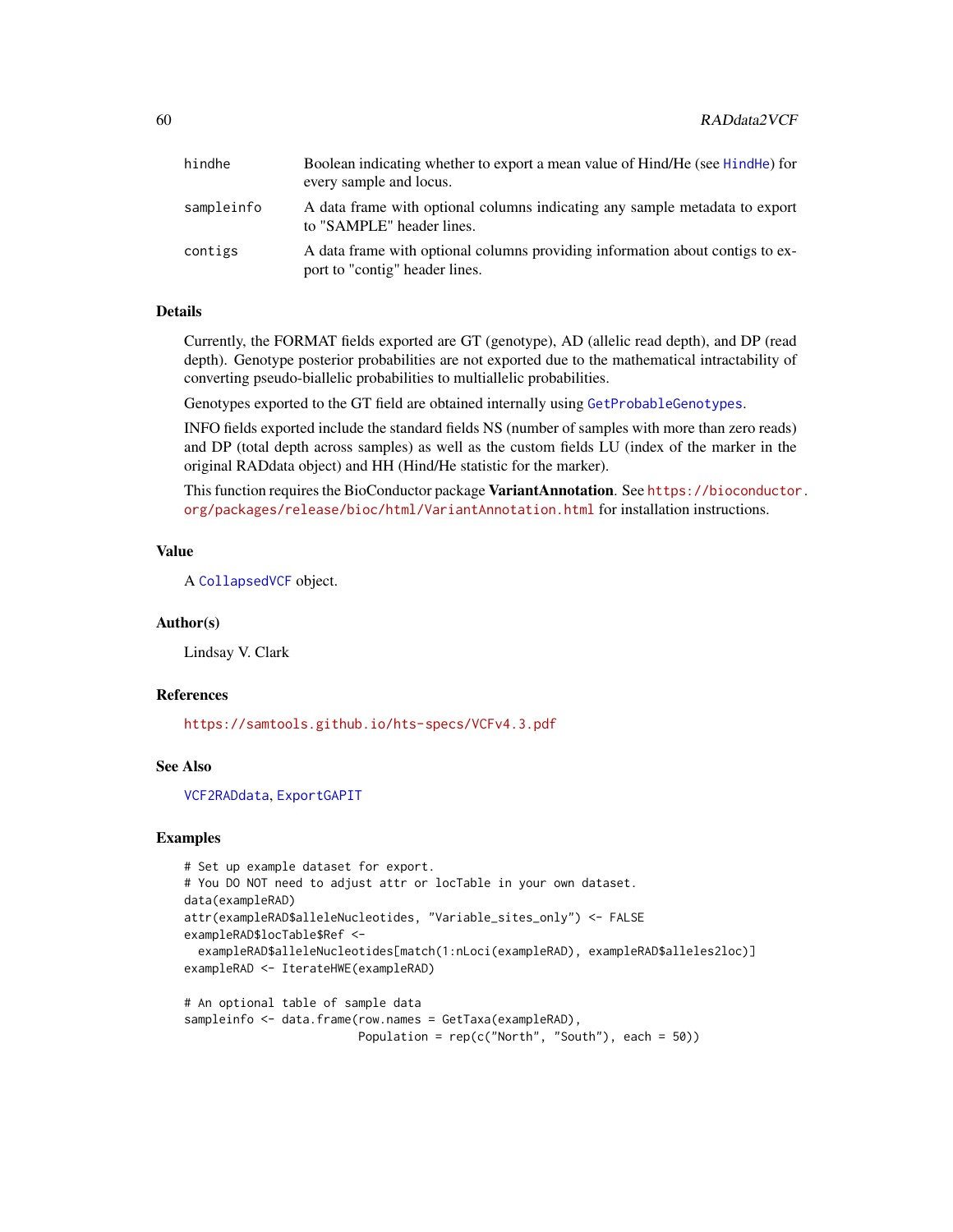#### readDArTag 61

```
# Add contig information (fill in with actual data rather than random)
mycontigs \leq data.frame(row.names = c("1", "4", "6", "9"), length = sample(1e8, 4),
                        URL = rep("ftp://mygenome.com/mygenome.fa", 4))
# Set up a file destination for this example
# (It is not necessary to use tempfile with your own data)
outfile <- tempfile(fileext = ".vcf")
# Export VCF
testvcf <- RADdata2VCF(exampleRAD, file = outfile, sampleinfo = sampleinfo,
                       contigs = mycontigs)
```
<span id="page-60-0"></span>readDArTag *Import Data from DArT Sequencing*

#### Description

[Diversity Array Technologies \(DArT\)](https://www.diversityarrays.com/) provides a tag-based genotyping-by-sequencing service. Together with [Breeding Insight,](https://breedinginsight.org/) a format was developed indicting haplotype sequence and read depth, and that format is imported by this function to make a [RADdata](#page-55-0) object. The target SNP and all off-target SNPs within the amplicon are imported as haplotypes. Because the file format does not indicate strandedness of the tag, BLAST results are used so that sequence and position are accurately stored in the RADdata object. See the "extdata" folder of the **polyRAD** installation for example files.

### Usage

```
readDArTag(file, botloci = NULL, blastfile = NULL, excludeHaps = NULL,
           includeHaps = NULL, n. header rows = 7, sample.name row = 7,trim.sample.names = "[-[^{\wedge}]] + [ABCDEFGH] [[:digit:]][012]?\",
           sep.counts = ",", sep.blast = "\t", possiblePloidies = list(2),
           contamRate = 0.001)
```
### Arguments

| file      | The file name of a spreadsheet from DArT indicating haplotype sequence and<br>read depth.                                                                                                                                                                 |
|-----------|-----------------------------------------------------------------------------------------------------------------------------------------------------------------------------------------------------------------------------------------------------------|
| botloci   | A character vector indicating the names of loci for which the sequence is on<br>the bottom strand with respect to the reference genome. All other loci are as-<br>sumed to be on the top strand. Only one of blastfile and botloci should be<br>provided. |
| blastfile | File name for BLAST results for haplotypes. The file should be in tabular for-<br>mat with gseqid, sseqid, sstart, send, and pident columns, indicated with<br>column headers. Only one of blastfile and botloci should be provided.                      |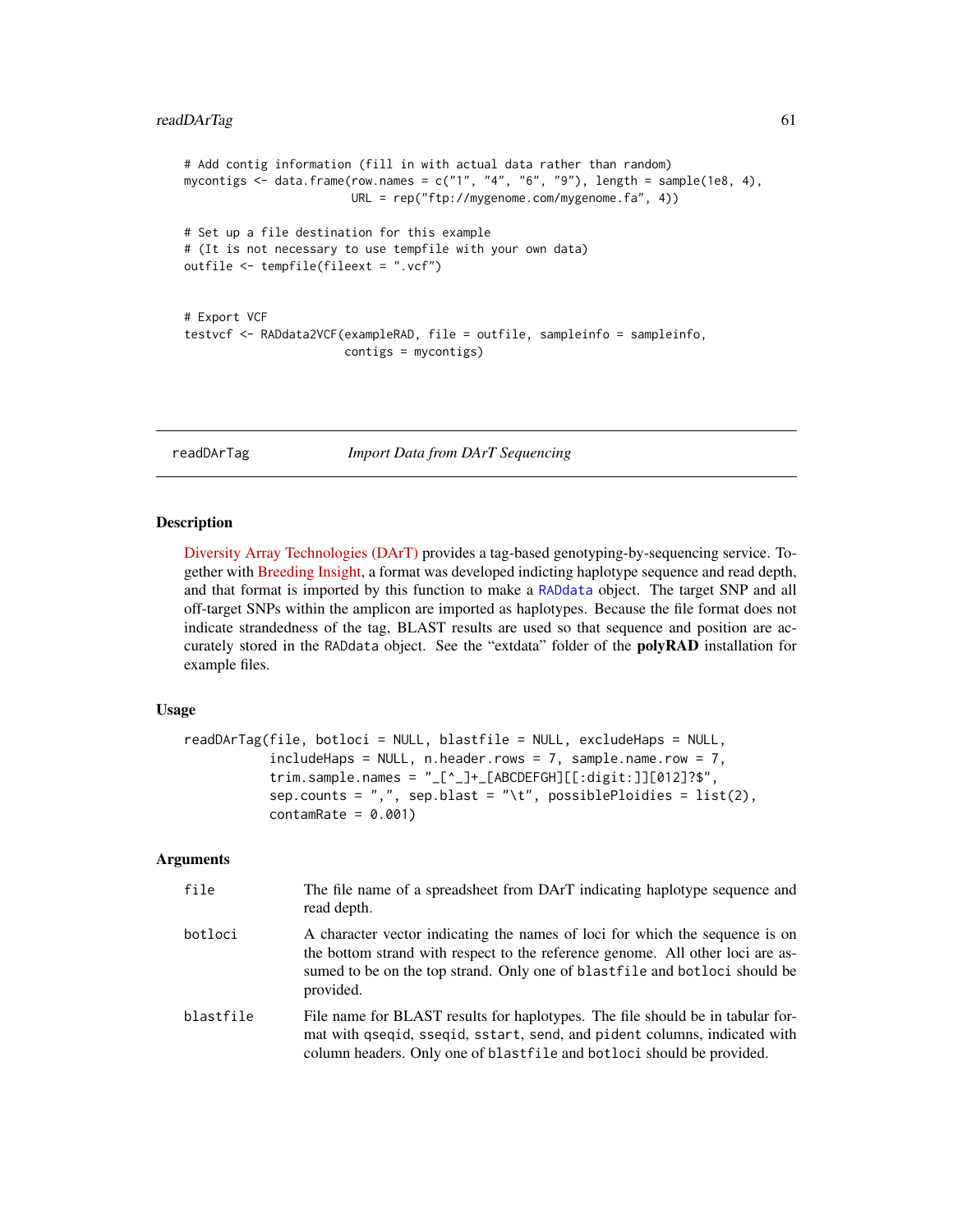| excludeHaps       | Optional. Character vector with names of haplotypes (from the "AlleleID" col-<br>umn) that should not be imported. Should not be used if includeHaps is pro-<br>vided. |  |
|-------------------|------------------------------------------------------------------------------------------------------------------------------------------------------------------------|--|
| includeHaps       | Optional. Character vector with names of haplotypes (from the "AlleleID" col-<br>umn) that should be imported. Should not be used if exclude Haps is provided.         |  |
| n.header.rows     | Integer. The number of header rows in file, not including the full row of col-<br>umn headers.                                                                         |  |
| sample.name.row   |                                                                                                                                                                        |  |
|                   | Integer. The row within file from which sample names should be derived.                                                                                                |  |
| trim.sample.names |                                                                                                                                                                        |  |
|                   | A regular expression indicating text to trim off of sample names. Use "" if no<br>trimming should be performed.                                                        |  |
| sep.counts        | The field separator character for file. The default assumes CSV.                                                                                                       |  |
| sep.blast         | The field separator character for the BLAST results. The default assumes tab-<br>delimited.                                                                            |  |
| possiblePloidies  |                                                                                                                                                                        |  |
|                   | A list indicating possible inheritance modes. See RADdata.                                                                                                             |  |
| contamRate        | Expected sample cross-contamination rate. See RADdata.                                                                                                                 |  |

# Details

The "CloneID" column is used for locus names, and is assumed to contain the chromosome (or scaffold) name and position, separated by an underscore. The position is assumed to refer to the target SNP, which is identified by comparing the "Ref\_001" and "Alt\_002" sequences. The position is then converted to refer to the beginning of the tag (which may have been reverse complemented depending on BLAST results), since additional SNPs may be present. This facilitates accurate export to VCF using [RADdata2VCF](#page-58-0).

Column names for the BLAST file can be "Query", "Subject", "S\_start", "S\_end", and "%Identity", for compatibility with Breeding Insight formats.

### Value

A [RADdata](#page-55-0) object ready for QC and genotype calling. Assuming the "Ref\_001" and "Alt\_002" alleles were not excluded, the locTable slot will include columns for chromosome, position, strand, and reference sequence.

# Author(s)

Lindsay V. Clark

# References

<https://www.diversityarrays.com/> <https://breedinginsight.org/>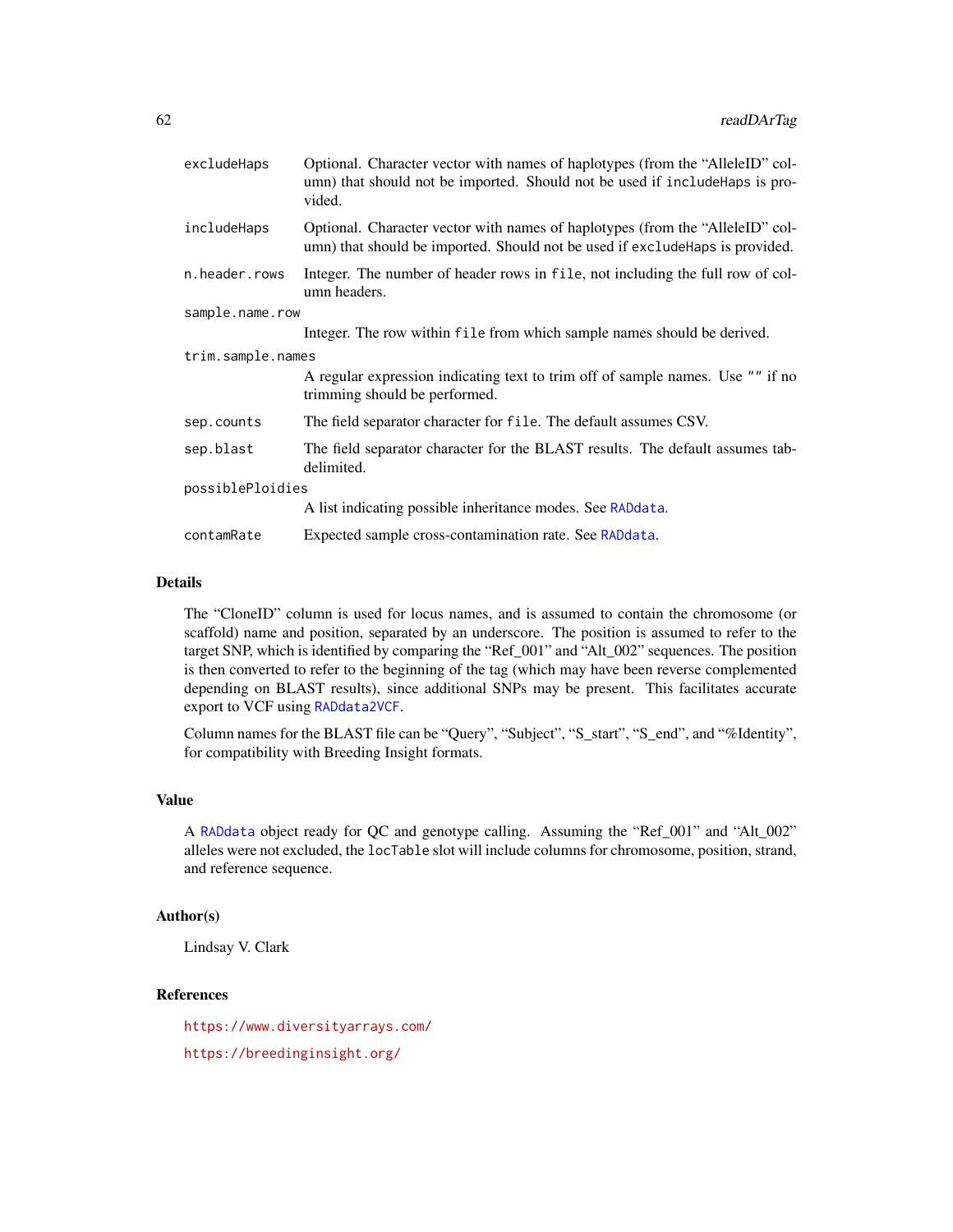### $readHMC$  63

# See Also

```
reverseComplement
readTagDigger, VCF2RADdata, readStacks, readTASSELGBSv2, readHMC
RADdata2VCF
```
### Examples

```
# Example files installed with polyRAD
dartfile <- system.file("extdata", "DArTag_example.csv", package = "polyRAD")
blastfile <- system.file("extdata", "DArTag_BLAST_example.txt",
                        package = "polyRAD")
# One haplotype doesn't seem to have correct alignment (see BLAST results)
exclude_hap <- c("Chr1_30668472|RefMatch_004")
# Import data
mydata <- readDArTag(dartfile, blastfile = blastfile,
                      excludeHaps = exclude_hap,
                      possiblePloidies = list(4))
```
<span id="page-62-0"></span>readHMC *Import read depth from UNEAK*

# Description

This function reads the "HapMap.hmc.txt" and "HapMap.fas.txt" files output by the UNEAK pipeline and uses the data to generate a "RADdata" object.

### Usage

```
readHMC(file, includeLoci = NULL, shortIndNames = TRUE,
       possiblePloidies = list(2), contamRate = 0.001,
       fastafile = sub("hmc.txt", "fas.txt", file, fixed = TRUE))
```
#### Arguments

| file             | Name of the file containing read depth (typically "HapMap.hmc.txt").                                                                                |  |
|------------------|-----------------------------------------------------------------------------------------------------------------------------------------------------|--|
| includeLoci      | An optional character vector of loci to be included in the output.                                                                                  |  |
| shortIndNames    | Boolean. If TRUE, taxa names will be shortened with respect to those in the<br>file, eliminating all text after and including the first underscore. |  |
| possiblePloidies |                                                                                                                                                     |  |
|                  | A list of numeric vectors indicating potential inheritance modes of SNPs in the<br>dataset. See RADdata.                                            |  |
| contamRate       | A number ranging from zero to one (typically small) indicating the expected rate<br>of sample cross-contamination.                                  |  |
| fastafile        | Name of the file containing tag sequences (typically "HapMap.fas.txt").                                                                             |  |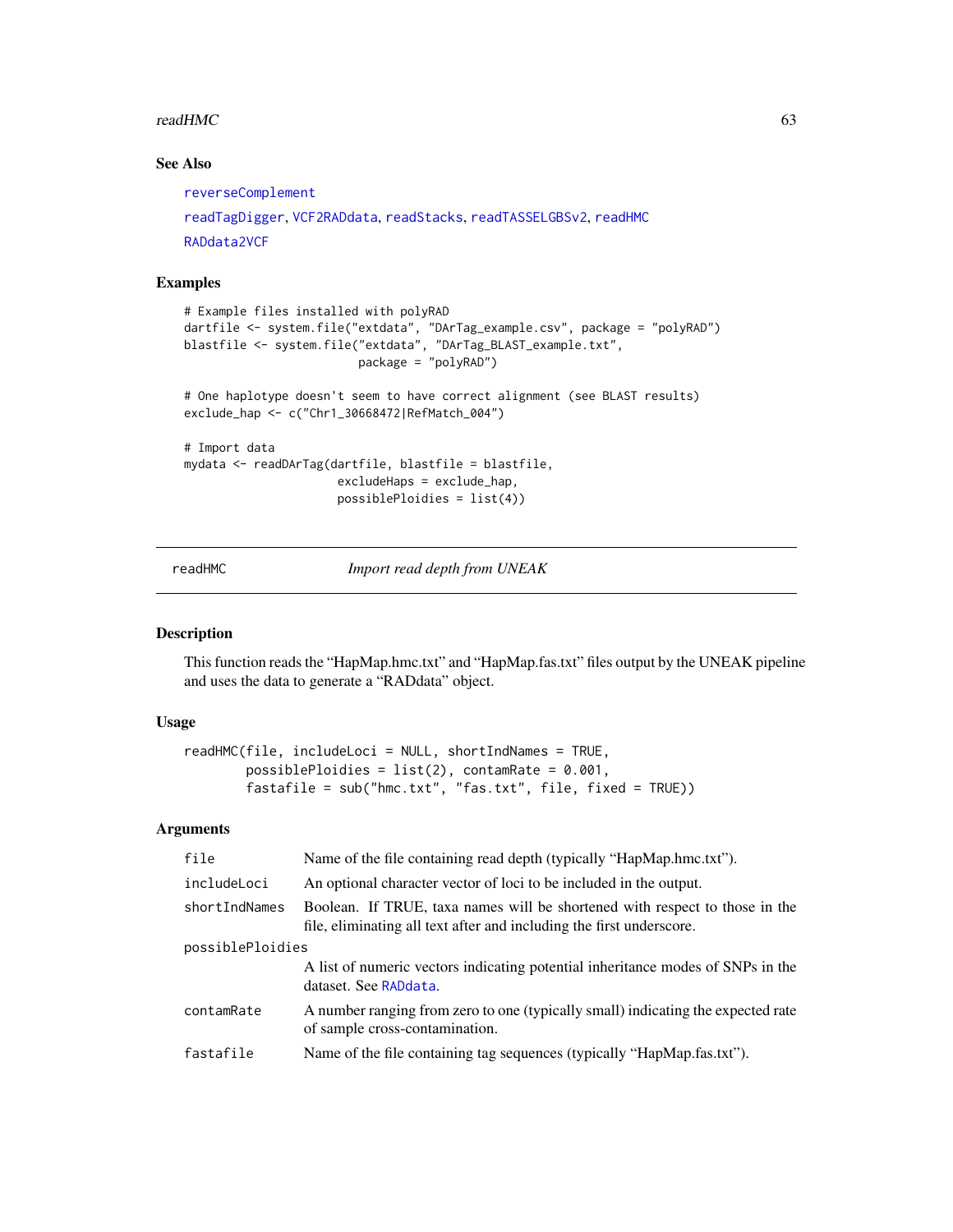#### Value

A [RADdata](#page-55-0) object containing read depth, taxa and locus names, and nucleotides at variable sites.

#### **Note**

UNEAK is not able to report read depths greater than 127, which may be problematic for high depth data on polyploid organisms. The UNEAK pipeline is no longer being updated and is currently only available with archived versions of TASSEL.

#### Author(s)

Lindsay V. Clark

### References

Lu, F., Lipka, A. E., Glaubitz, J., Elshire, R., Cherney, J. H., Casler, M. D., Buckler, E. S. and Costich, D. E. (2013) Switchgrass genomic diversity, ploidy, and evolution: novel insights from a network-based SNP discovery protocol. *PLoS Genetics* 9, e1003215.

<https://www.maizegenetics.net/tassel>

<https://tassel.bitbucket.io/TasselArchived.html>

#### See Also

[readTagDigger](#page-68-0), [VCF2RADdata](#page-81-0), [readStacks](#page-66-0), [readTASSELGBSv2](#page-70-0), [readDArTag](#page-60-0)

# Examples

```
# for this example we'll create dummy files rather than using real ones
hmc <- tempfile()
write.table(data.frame(rs = c("TP1", "TP2", "TP3"),ind1_merged_X3 = c("15|0", "4|6", "13|0"),
                       ind2_mereed_X3 = c("0|0", "0|1", "0|5"),
                       HetCount_allele1 = c(0, 1, 0),HetCount_allele2 = c(0, 1, 0),Count_allele1 = c(15, 4, 13),
                       Count_allele2 = c(0, 7, 5),
                       Frequency = c(0, 0.75, 0.5), row.names = FALSE,
            quote = FALSE, col.names = TRUE, sep = "\setminus t", file = hmc)
fas <- tempfile()
writeLines(c(">TP1_query_64",
             "TGCAGAAAAAAAACGCTCGATGCCCCCTAATCCGTTTTCCCCATTCCGCTCGCCCCATCGGAGT",
             ">TP1_hit_64",
             "TGCAGAAAAAAAACGCTCGATGCCCCCTAATCCGTTTTCCCCATTCCGCTCGCCCCATTGGAGT",
             ">TP2_query_64",
             "TGCAGAAAAACAACACCCTAGGTAACAACCATATCTTATATTGCCGAATAAAAAACAACACCCC",
             ">TP2_hit_64",
             "TGCAGAAAAACAACACCCTAGGTAACAACCATATCTTATATTGCCGAATAAAAAATAACACCCC",
             ">TP3_query_64",
             "TGCAGAAAACATGGAGAGGGAGATGGCACGGCAGCACCACCGCTGGTCCGCTGCCCGTTTGCGG",
             ">TP3_hit_64",
```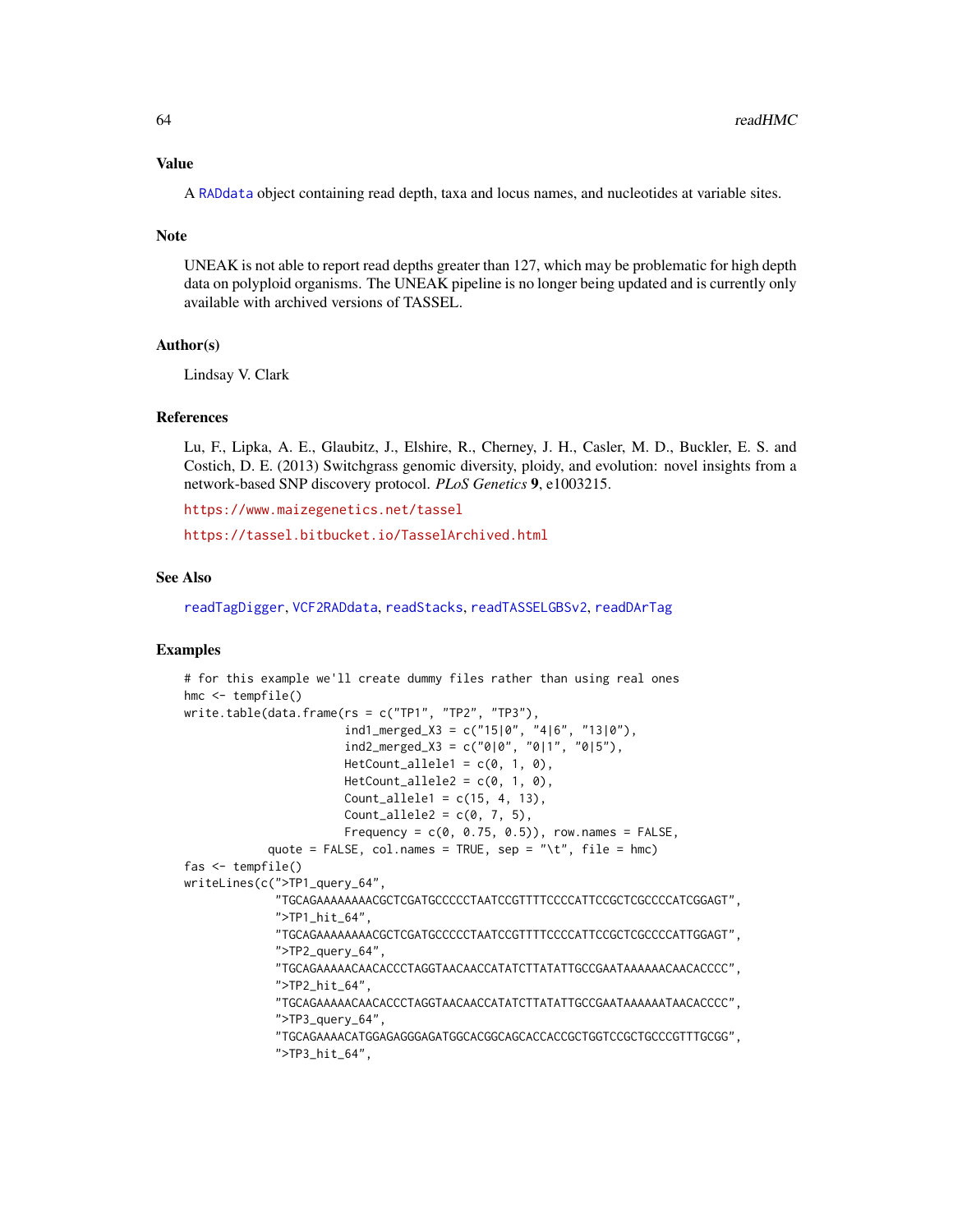# readProcessIsoloci 65

```
"TGCAGAAAACATGGAGATGGAGATGGCACGGCAGCACCACCGCTGGTCCGCTGCCCGTTTGCGG"),
             fas)
# now read the data
mydata <- readHMC(hmc, fastafile = fas)
# inspect the results
mydata
mydata$alleleDepth
mydata$alleleNucleotides
row.names(mydata$locTable)
```
<span id="page-64-0"></span>readProcessIsoloci *Import Read Depth from Output of process\_isoloci.py*

#### Description

After process\_isoloci.py is used to assign RAD tags to alignment locations within a highly duplicated genome, readProcessIsoloci imports the resulting CSV to a ["RADdata"](#page-55-0) object.

### Usage

```
readProcessIsoloci(sortedfile, min.ind.with.reads = 200,
                   min.ind.with.minor.allele = 10,
                   min.median.read.depth = 10,
                   possiblePloidies = list(2),
                   contamRate = 0.001,nameFromTagStart = TRUE, mergeRareHap = TRUE)
```
#### Arguments

```
sortedfile File path to a CSV output by process_isoloci.py.
min.ind.with.reads
                  Minimum number of individuals with reads needed to retain a locus.
min.ind.with.minor.allele
                  Minimum number of individuals with reads in a minor allele needed to retain a
                  locus.
min.median.read.depth
                  Minimum median read depth across individuals (including individuals with depth
                  0) needed to retain a locus.
possiblePloidies
                  A list indicating possible inheritance modes of loci. See RADdata.
contamRate Approximate rate of cross-contamination among samples.
nameFromTagStart
                  If TRUE loci will be named based on the alignment position and strand of the
                  RAD tag itself. If FALSE, loci will be named based on the leftmost position of
                  the variable region of the RAD tag. In either case, locTable$Pos within the
                  output will indicate the position of the variable region of the tag.
```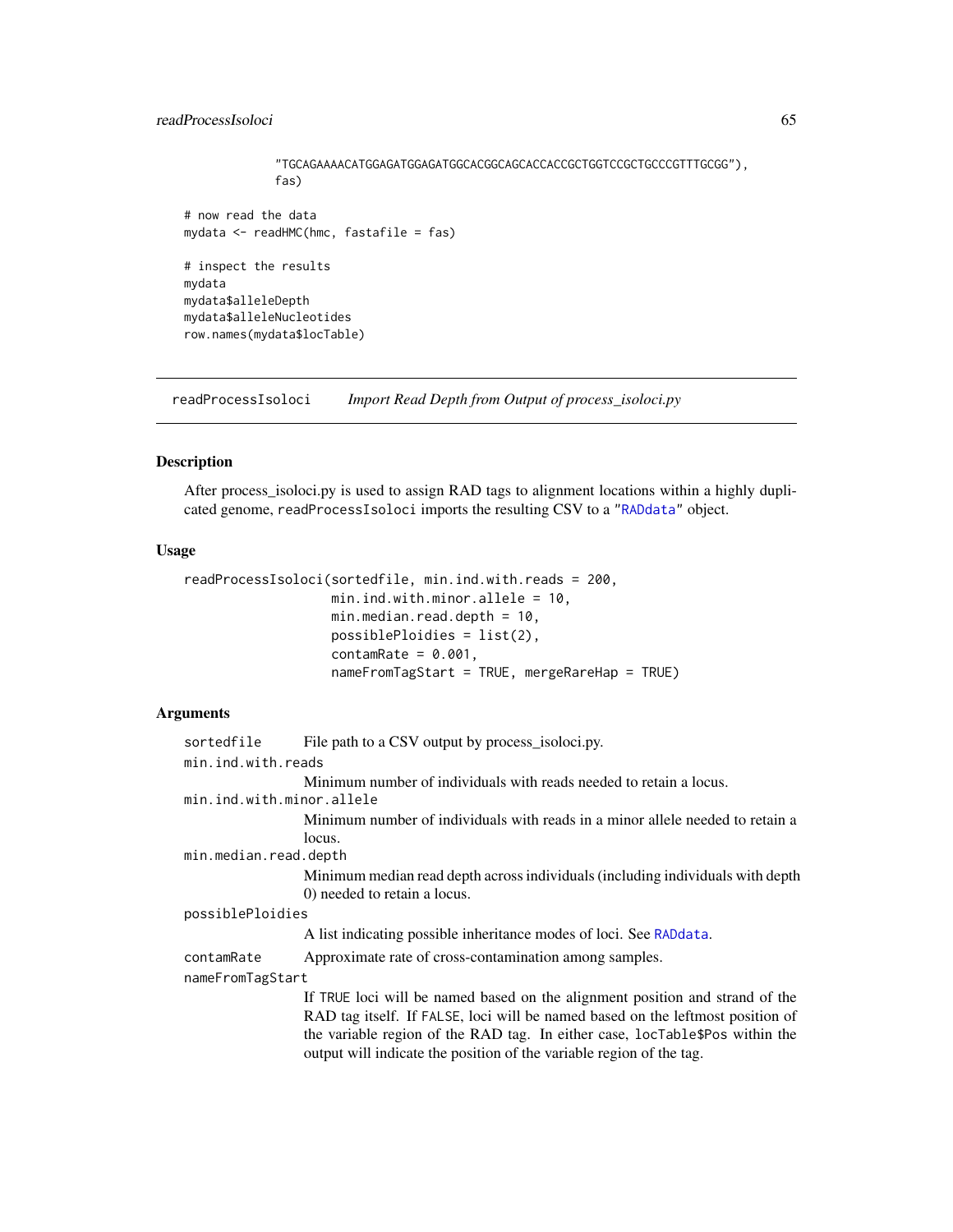mergeRareHap Boolean indicating whether to run [MergeRareHaplotypes](#page-50-0) after building the "RADdata" object.

# Details

[MergeIdenticalHaplotypes](#page-49-0) is used internally by this function to merge alleles with identical sequence for the region shared by all tags, in cases where tags vary in length within a locus.

# Value

A "RADdata" object containing read depth and alignment positions from sortedfile.

#### Author(s)

Lindsay V. Clark

#### See Also

[readProcessSamMulti](#page-65-0)

<span id="page-65-0"></span>readProcessSamMulti *Import Preliminary Data to Determine Parameters for Isolocus Sorting*

#### Description

This function imports the files output by process\_sam\_multi.py to a ["RADdata"](#page-55-0) object so that [HindHe](#page-40-0) can be run to filter samples and determine optimal parameters for process\_isoloci.py.

## Usage

```
readProcessSamMulti(alignfile,
                    depthfile = sub("align", "depth", alignfile),
                    expectedLoci = 1000,
                    min.ind.with.reads = 200,
                    min.ind.with.minor.allele = 10,
                    possiblePloidies = list(2),
                    contamRate = 0.001,expectedAlleles = expectedLoci * 15,
                    maxLoci = expectedLoci)
```
### Arguments

| alignfile    | A file output by process_sam_multi.py, generally in the format prefix_1_align.csv.  |
|--------------|-------------------------------------------------------------------------------------|
| depthfile    | A file output by process_sam_multi.py, generally in the format prefix_1_depth.csv.  |
| expectedLoci | The number of loci expected in the final object. The default, 1000, is fairly small |
|              | because this function is intended to be used for preliminary analysis only.         |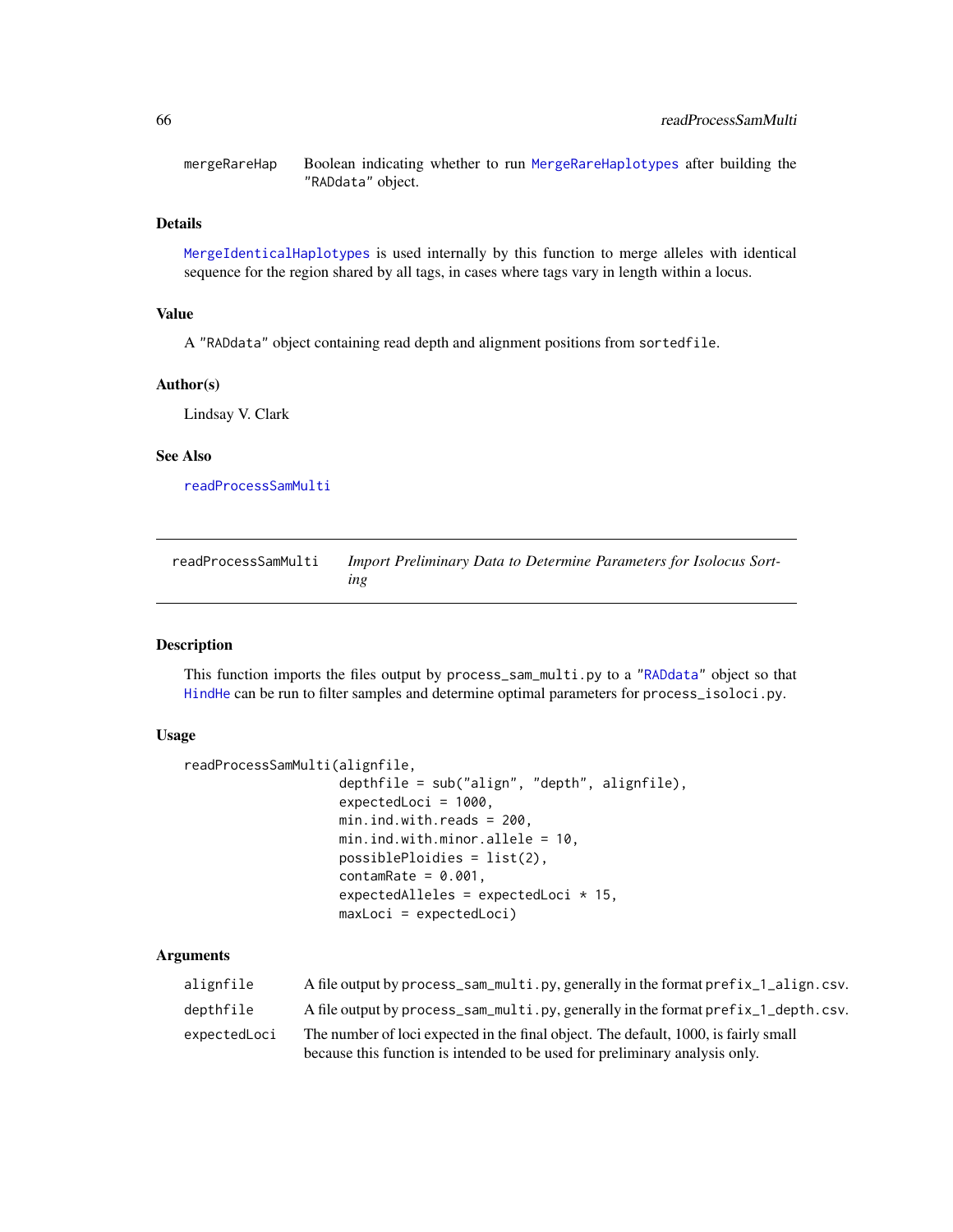#### readStacks 67

| min.ind.with.reads        |                                                                                                                                              |
|---------------------------|----------------------------------------------------------------------------------------------------------------------------------------------|
|                           | The minimum number of taxa with reads needed in order for a locus to be re-<br>tained in the output.                                         |
| min.ind.with.minor.allele |                                                                                                                                              |
|                           | The minimum number of taxa with the same minor allele needed in order for a<br>locus to be retained in the output.                           |
| possiblePloidies          |                                                                                                                                              |
|                           | A list indicating expected inheritance modes for markers. See RADdata.                                                                       |
| contamRate                | A number ranging from zero to one (although in practice probably less than<br>0.01) indicating the expected sample cross-contamination rate. |
| expectedAlleles           |                                                                                                                                              |
|                           | The expected number of alleles in the dataset.                                                                                               |
| maxLoci                   | The maximum number of loci to import before ceasing to read the file. Set to<br>Inf if you want to read the entire file.                     |

# Value

A "RADdata" object.

# Author(s)

Lindsay V. Clark

### See Also

[readProcessIsoloci](#page-64-0)

# Examples

```
## Not run:
myRAD <- readProcessSamMulti("mydata_2_align.csv")
```
## End(Not run)

<span id="page-66-0"></span>readStacks *Import Read Depth from Stacks*

# Description

Using the catalog files output by cstacks and matches file output by sstacks, this function imports read depth into a [RADdata](#page-55-0) object. If genomic alignments were used, alignment data can optionally be imported.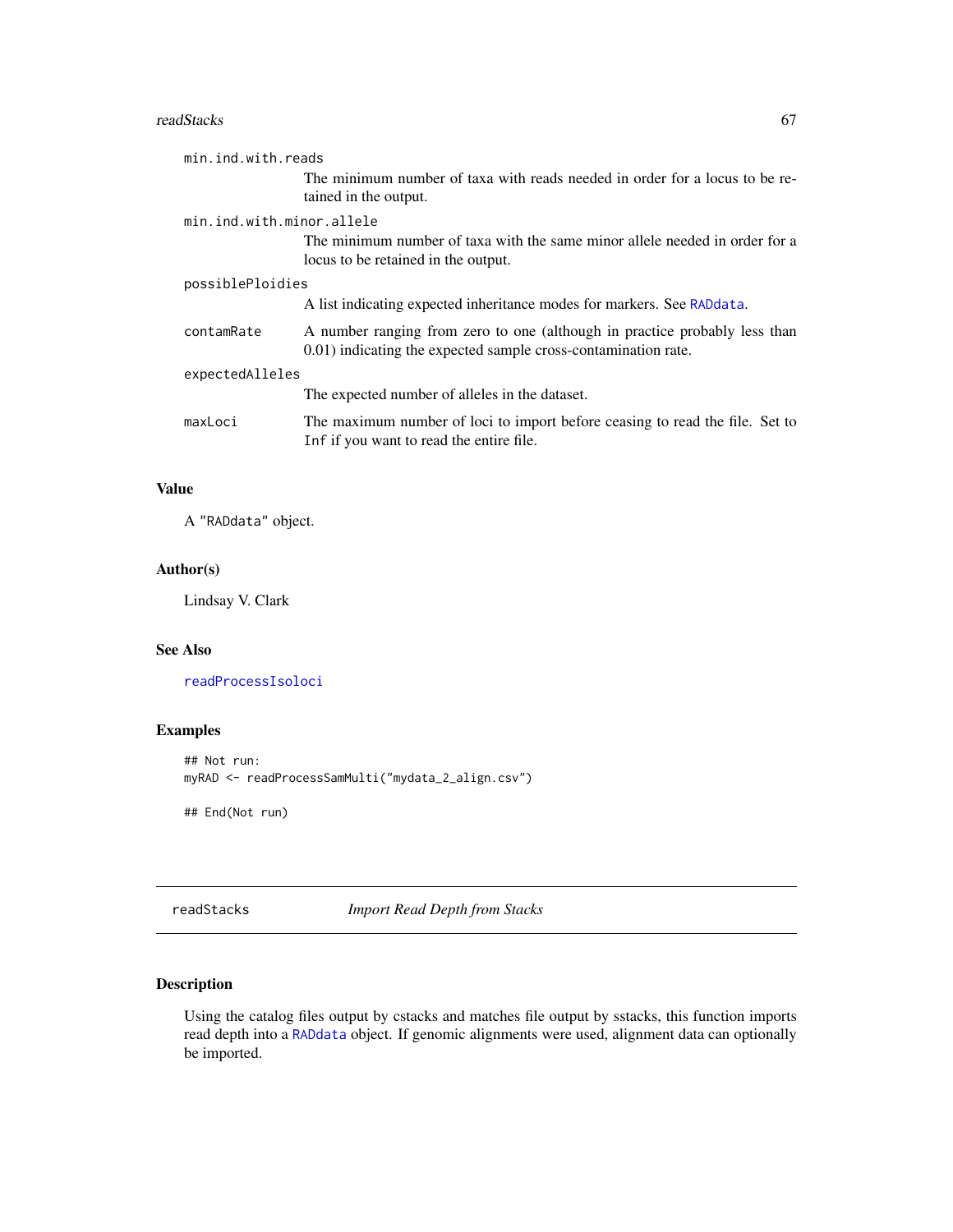# Usage

```
readStacks(allelesFile, matchesFolder, version = 2,
          min.ind.with.reads = 200,
          min.ind.with.minor.allele = 10, readAlignmentData = FALSE,
          sumstatsFile = "populations.sumstats.tsv",
          possiblePloidies = list(2), contamRate = 0.001)
```
# Arguments

| allelesFile               | Path to the "alleles" file from the Stacks catalog.                                                                                                                                                                                                                                                                                                                                                   |  |
|---------------------------|-------------------------------------------------------------------------------------------------------------------------------------------------------------------------------------------------------------------------------------------------------------------------------------------------------------------------------------------------------------------------------------------------------|--|
| matchesFolder             | Path to the folder containing "matches" files to import.                                                                                                                                                                                                                                                                                                                                              |  |
| version                   | Either the number 1 or 2, indicating the version of Stacks.                                                                                                                                                                                                                                                                                                                                           |  |
| min.ind.with.reads        |                                                                                                                                                                                                                                                                                                                                                                                                       |  |
|                           | For filtering loci. A locus must have at least this many samples with reads in<br>order to be retained.                                                                                                                                                                                                                                                                                               |  |
| min.ind.with.minor.allele |                                                                                                                                                                                                                                                                                                                                                                                                       |  |
|                           | For filtering loci. A locus must have at least this many samples with reads for<br>the minor allele in order to be retained. For loci with more than two alleles,<br>at least two alleles must be present in at least this many individuals. This ar-<br>gument is also passed internally to the min. ind. with. haplotype argument of<br>MergeRareHaplotypes to consolidate reads from rare alleles. |  |
| readAlignmentData         |                                                                                                                                                                                                                                                                                                                                                                                                       |  |
|                           | If TRUE and version $= 1$ , the "tags" file from the Stacks catalog will be read,<br>and chromosome, position, and strand will be imported to the locTable slot<br>of the output. It is assumed that the "tags" file is in the same directory as the<br>"alleles" file. If TRUE and version = 2, sumstats File will be used for import<br>of chromosome and position data.                            |  |
| sumstatsFile              | The name of the file containing summary statistics for loci. Ignored unless<br>$version = 2$ and readAlignmentData = TRUE.                                                                                                                                                                                                                                                                            |  |
| possiblePloidies          |                                                                                                                                                                                                                                                                                                                                                                                                       |  |
|                           | A list indicating possible inheritance modes in the dataset. See RADdata.                                                                                                                                                                                                                                                                                                                             |  |
| contamRate                | A number from 0 to 1 (generally very small) indicating the expected rate of cross<br>contamination between samples.                                                                                                                                                                                                                                                                                   |  |

## Value

A [RADdata](#page-55-0) object.

# Note

This function has been tested with output from Stacks 1.47.

# Author(s)

Lindsay V. Clark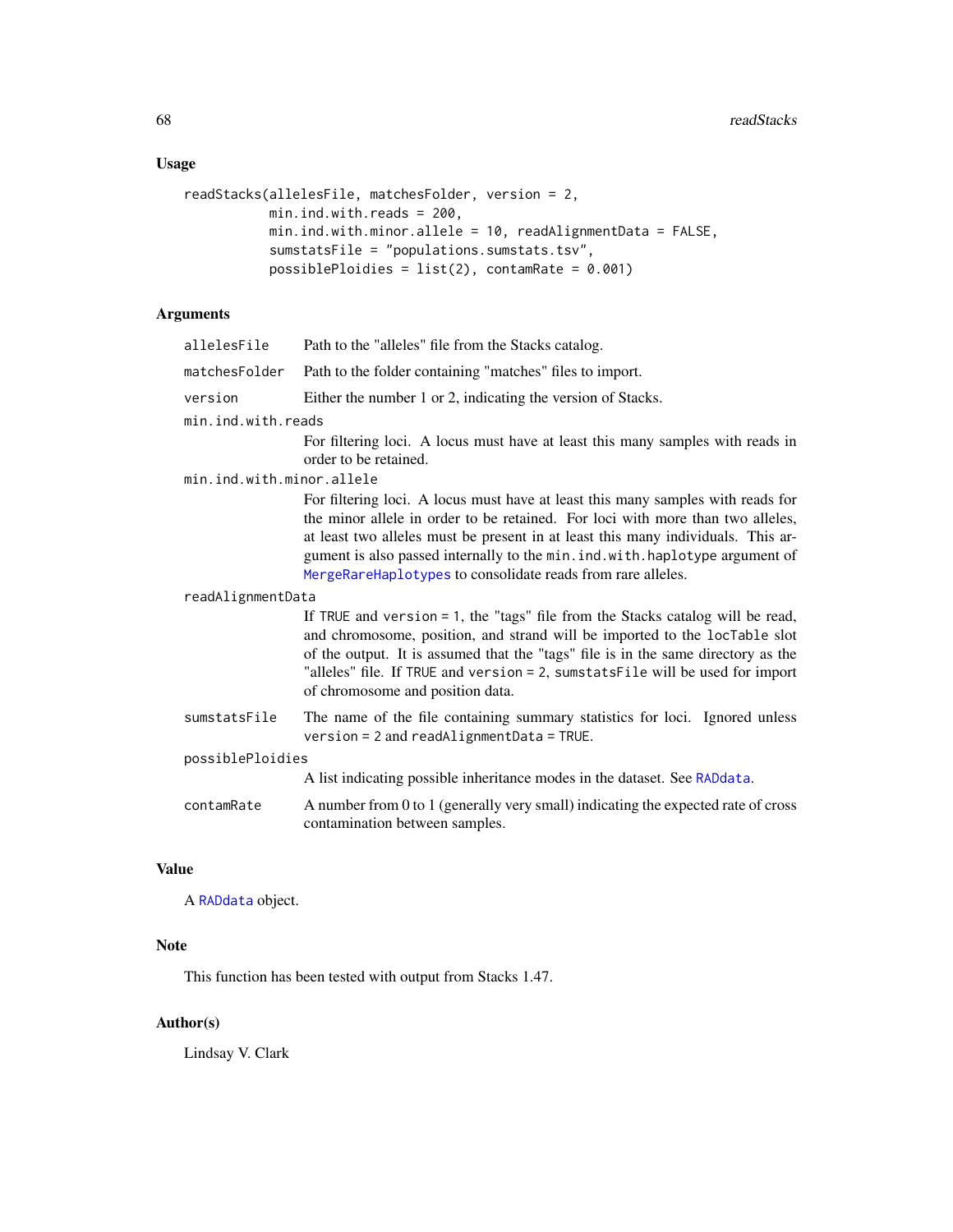# readTagDigger 69

#### References

Stacks website: <http://catchenlab.life.illinois.edu/stacks/>

Rochette, N. and Catchen, J. (2017) Deriving genotypes from RAD-seq short-read data using Stacks. *Nature Protocols* 12, 2640–2659.

Catchen, J., Hohenlohe, P. A., Bassham, S., Amores, A., and Cresko., W. A. (2013) Stacks: an analysis tool set for population genomics. *Molecular Ecology* 22, 3124–3140.

Catchen, J. M., Amores, A., Hohenlohe, P., Cresko, W., and Postlethwait, J. H. (2011) Stacks: building and genotyping loci de novo from short-read sequences. *G3: Genes, Genomes, Genetics* 1, 171–182.

### See Also

[VCF2RADdata](#page-81-0), [readTagDigger](#page-68-0), [readHMC](#page-62-0), [readTASSELGBSv2](#page-70-0), [readDArTag](#page-60-0)

### Examples

## Not run:

# Assuming the working directory contains the catalog and all matches files:

```
myStacks <- readStacks("batch_1.catalog.alleles.tsv", ".",
                       version = 1,
                       readAlignmentData = TRUE)
```
## End(Not run)

<span id="page-68-0"></span>readTagDigger *Import Read Counts from TagDigger*

#### Description

readTagDigger reads the CSV output containing read counts from TagDigger and generates a ["RADdata"](#page-55-0) object. Optionally, it can also import a tag database generated by the Tag Manager program within TagDigger, containing information such as alignment position, to be stored in the \$locTable slot of the "RADdata" object.

## Usage

```
readTagDigger(countfile, includeLoci = NULL,
              possiblePloidies = list(2), contamRate = 0.001,
              dbfile = NULL, dbColumnsToKeep = NULL,
              dbChrCol = "Chr", dbPosCol = "Pos",
              dbNameCol = "Marker name")
```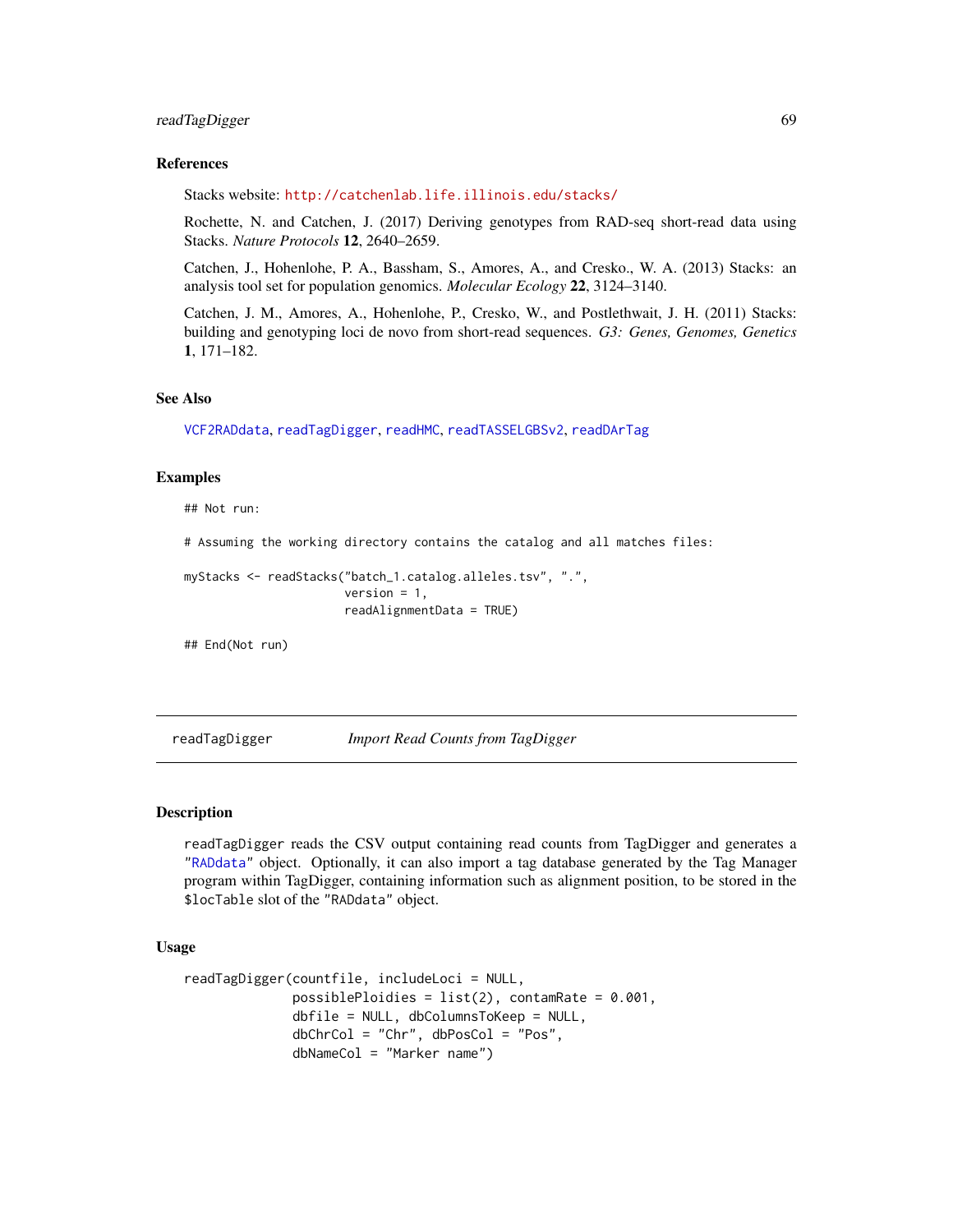# Arguments

| countfile        | Name of the file containing read counts.                                                                           |
|------------------|--------------------------------------------------------------------------------------------------------------------|
| includeLoci      | An optional character vector containing names of loci to retain in the output.                                     |
| possiblePloidies |                                                                                                                    |
|                  | A list of numeric vectors indicating potential inheritance modes of SNPs in the<br>dataset. See RADdata.           |
| contamRate       | A number ranging from zero to one (typically small) indicating the expected rate<br>of sample cross-contamination. |
| dbfile           | Optionally, name of the Tag Manager database file.                                                                 |
| dbColumnsToKeep  |                                                                                                                    |
|                  | Optionally, a character vector indicating the names of columns to keep from the<br>database file.                  |
| dbChrCol         | The name of the column containing the chromosome number in the database<br>file.                                   |
| dbPosCol         | The name of the column indicating alignment position in the database file.                                         |
| dbNameCol        | The name of the column containing marker names in the database file.                                               |

# Details

Nucleotides associated with the alleles, to be stored in the \$alleleNucleotides slot, are extracted from the allele names in the read counts file. It is assumed that the allele names first contain the marker name, followed by an underscore, followed by the nucleotide(s) at any variable positions.

## Value

A ["RADdata"](#page-55-0) object.

#### Author(s)

Lindsay V. Clark

# References

### <https://github.com/lvclark/tagdigger>

Clark, L. V. and Sacks, E. J. (2016) TagDigger: User-friendly extraction of read counts from GBS and RAD-seq data. *Source Code for Biology and Medicine* 11, 11.

# See Also

[readHMC](#page-62-0), [readStacks](#page-66-0), [VCF2RADdata](#page-81-0), [readTASSELGBSv2](#page-70-0), [readDArTag](#page-60-0)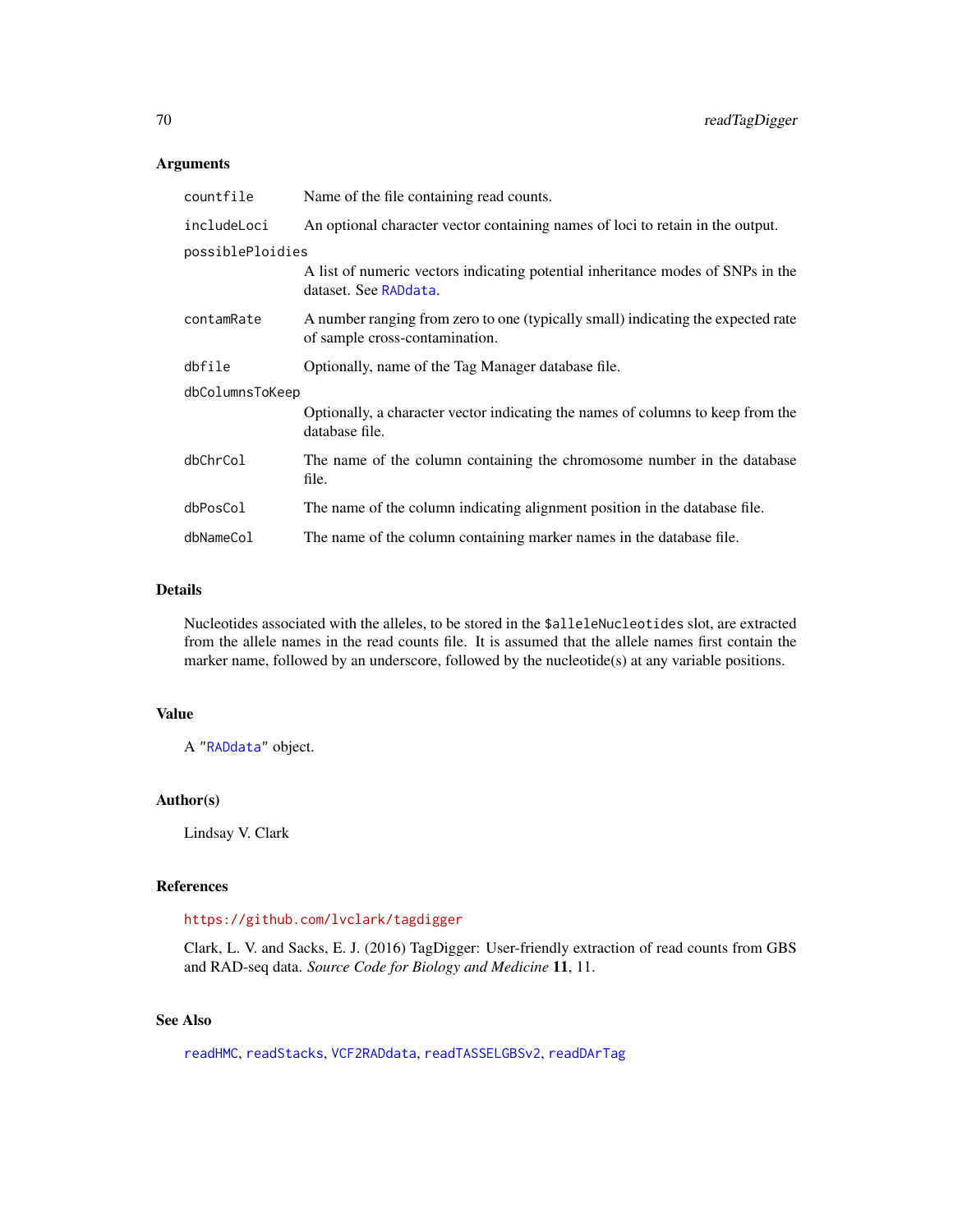# readTASSELGBSv2 71

### Examples

```
# for this example we'll create dummy files
countfile <- tempfile()
write.csv(data.frame(row.names = c("Sample1", "Sample2", "Sample3"),
                    Mrkr1_A_0 = c(0, 20, 4),Mrkr1_G_1 = c(7, 0, 12),
          file = countfile, quote = FALSE)
dbfile <- tempfile()
write.csv(data.frame(Marker.name = "Mrkr1", Chr = 5, Pos = 66739827),
          file = dbfile, row.name = FALSE, quote = FALSE)# read the data
myrad <- readTagDigger(countfile, dbfile = dbfile)
```
<span id="page-70-0"></span>readTASSELGBSv2 *Import Read Depth and Alignment from TASSEL GBS v2*

## Description

This function reads TagTaxaDist and SAM files output by the TASSEL 5 GBS v2 pipeline, and generates a [RADdata](#page-55-0) object suitable for downstream processing for genotype estimation. It elimintes the need to run the DiscoverySNPCallerPluginV2 or the ProductionSNPCallerPluginV2, since polyRAD operates on haplotypes rather than SNPs.

#### Usage

```
readTASSELGBSv2(tagtaxadistFile, samFile, min.ind.with.reads = 200,
               min.ind.with.minor.allele = 10, possiblePloidies = list(2),
                contamRate = 0.001, chromosomes = NULL)
```
## Arguments

| tagtaxadistFile           |                                                                                                                                                                                                                                                          |
|---------------------------|----------------------------------------------------------------------------------------------------------------------------------------------------------------------------------------------------------------------------------------------------------|
|                           | File name or path to a tab-delimited text file of read depth generated by the<br>GetTagTaxaDistFromDBPlugin in TASSEL.                                                                                                                                   |
| samFile                   | File name or path to the corresponding SAM file containing alignment informa-<br>tion for the same set of tags. This file is obtained by running the TagExportTo-<br>FastqPlugin in TASSEL, followed by alignment using Bowtie2 or BWA.                  |
| min.ind.with.reads        |                                                                                                                                                                                                                                                          |
|                           | Integer used for marker filtering. The minimum number of individuals that must                                                                                                                                                                           |
|                           | have read depth above zero for a locus to be retained in the output.                                                                                                                                                                                     |
| min.ind.with.minor.allele |                                                                                                                                                                                                                                                          |
|                           | Integer used for marker filtering. The minimum number of individuals possess-<br>ing reads for the minor allele for a locus to be retained in the output. This value is<br>also passed to the min. ind. with. haplotype argument of MergeRareHaplotypes. |
| possiblePloidies          |                                                                                                                                                                                                                                                          |
|                           | A list indicating inheritance modes that might be encountered in the dataset. See<br>RADdata.                                                                                                                                                            |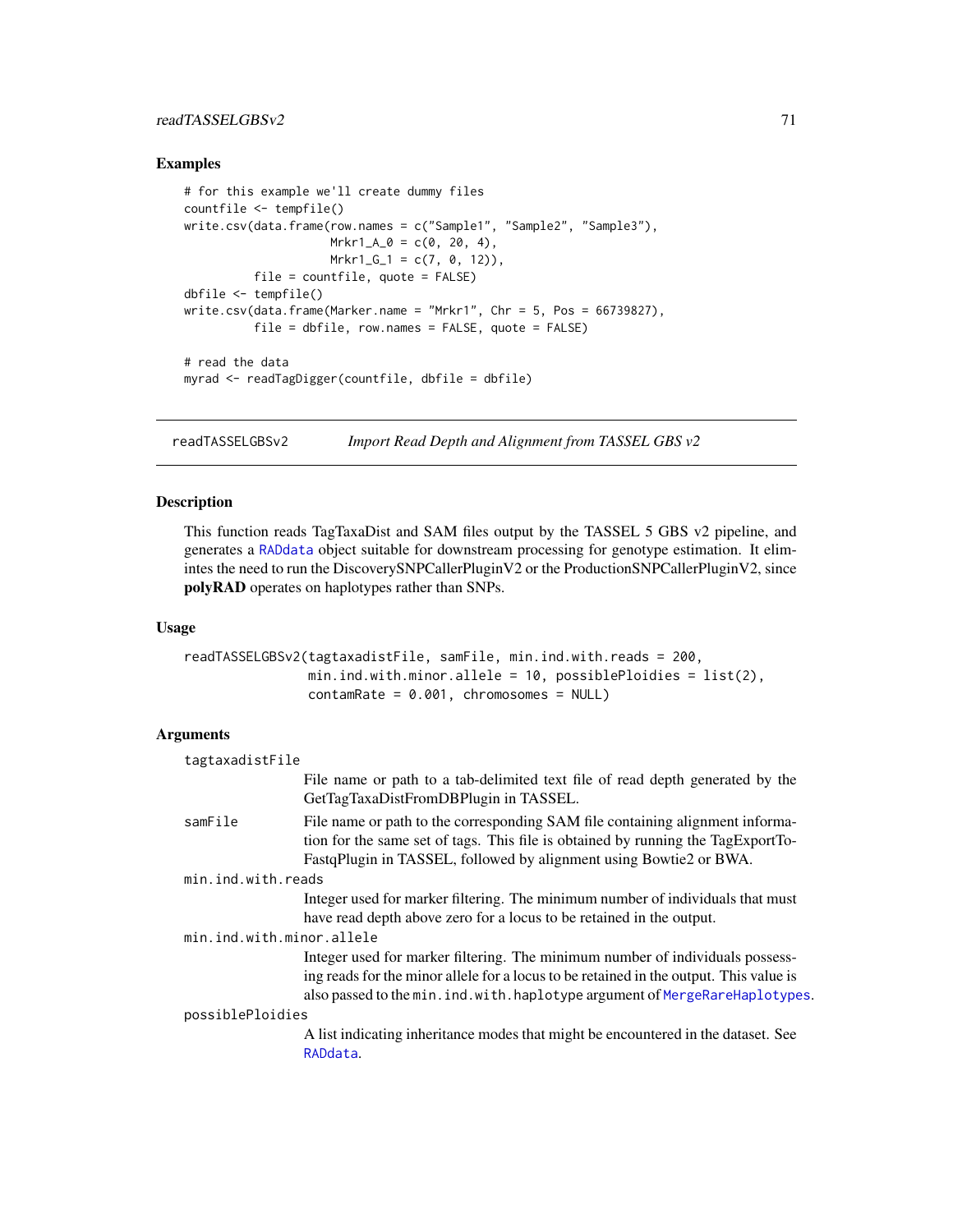| contamRate  | A number indicating the expected sample cross-contamination rate. See RADdata.                                                                                                                                                                                            |
|-------------|---------------------------------------------------------------------------------------------------------------------------------------------------------------------------------------------------------------------------------------------------------------------------|
| chromosomes | A character vector of chromosome names, indicating chromosomes to be re-<br>tained in the output. If NULL, all chromosomes to be retained. This argument is<br>intended to be used for reading data in a chromosome-wise fashion in order to<br>conserve computer memory. |

### Value

A RADdata object containing read depth and alignment infomation from the two input files.

### Note

Sequence tags must be identical in length to be assigned to the same locus by this function. This is to prevent errors with [MergeRareHaplotypes](#page-50-0).

#### Author(s)

Lindsay V. Clark

# References

TASSEL GBSv2 pipeline: <https://bitbucket.org/tasseladmin/tassel-5-source/wiki/Tassel5GBSv2Pipeline>

Bowtie2: <http://bowtie-bio.sourceforge.net/bowtie2/index.shtml>

BWA: <http://bio-bwa.sourceforge.net/>

# See Also

Other data import functions: [readStacks](#page-66-0), [readHMC](#page-62-0), [readTagDigger](#page-68-0), [VCF2RADdata](#page-81-0), [readDArTag](#page-60-0)

# Examples

```
# get files for this example
samfile <- system.file("extdata", "exampleTASSEL_SAM.txt",
                       package = "polyRAD")
ttdfile <- system.file("extdata", "example_TagTaxaDist.txt",
                       package = "polyRAD")
# import data
myrad <- readTASSELGBSv2(ttdfile, samfile, min.ind.with.reads = 8,
                        min.ind.with.minor.allele = 2)
```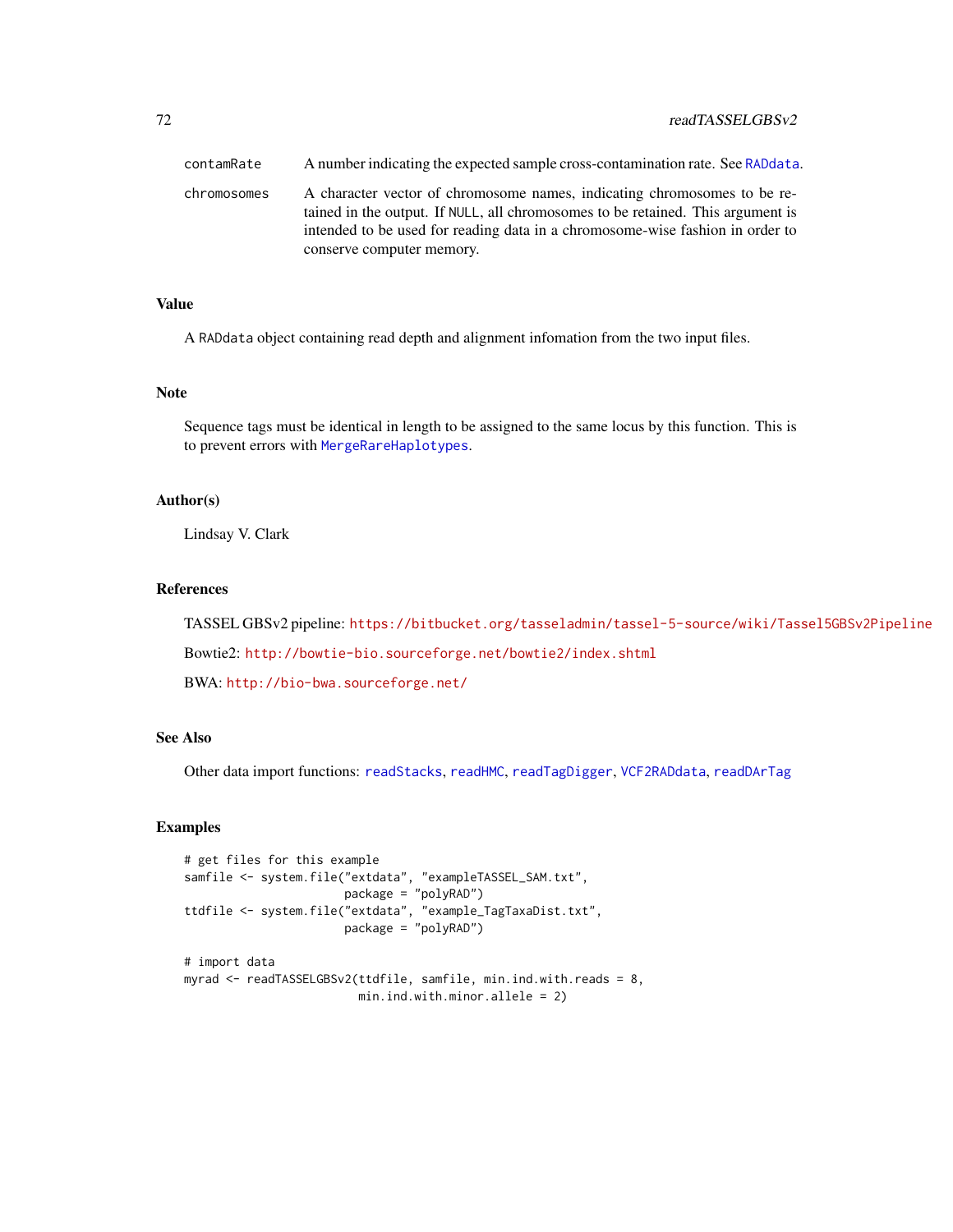<span id="page-72-0"></span>

# Description

Whereas the reverseComplement function available in Biostrings only functions on XString and XStringSet objects, the version in **polyRAD** also works on character strings. It is written as an S4 method in order to avoid conflict with **Biostrings**. It is primarily included for internal use by polyRAD, but may be helpful at the user level as well.

#### Usage

```
reverseComplement(x, ...)
```
#### Arguments

|          | A vector of character strings indicating DNA sequence using IUPAC codes. |
|----------|--------------------------------------------------------------------------|
| $\cdots$ | Additional arguments (none implemented)                                  |

# Value

A character vector.

# Author(s)

Lindsay V. Clark

# See Also

[readDArTag](#page-60-0) uses this function internally.

# Examples

```
reverseComplement(c("AAGT", "CCA"))
```
SetBlankTaxa *Functions to Assign Taxa to Specific Roles*

# Description

These functions are used for assigning and retrieving taxa from a ["RADdata"](#page-55-0) object that serve particular roles in the dataset. Blank taxa can be used for estimating the contamination rate (see [EstimateContaminationRate](#page-26-0)), and the donor and recurrent parents are used for determining expected genotype distributions in mapping populations. Many functions in polyRAD will automatically exclude taxa from analysis if they have been assigned to one of these roles.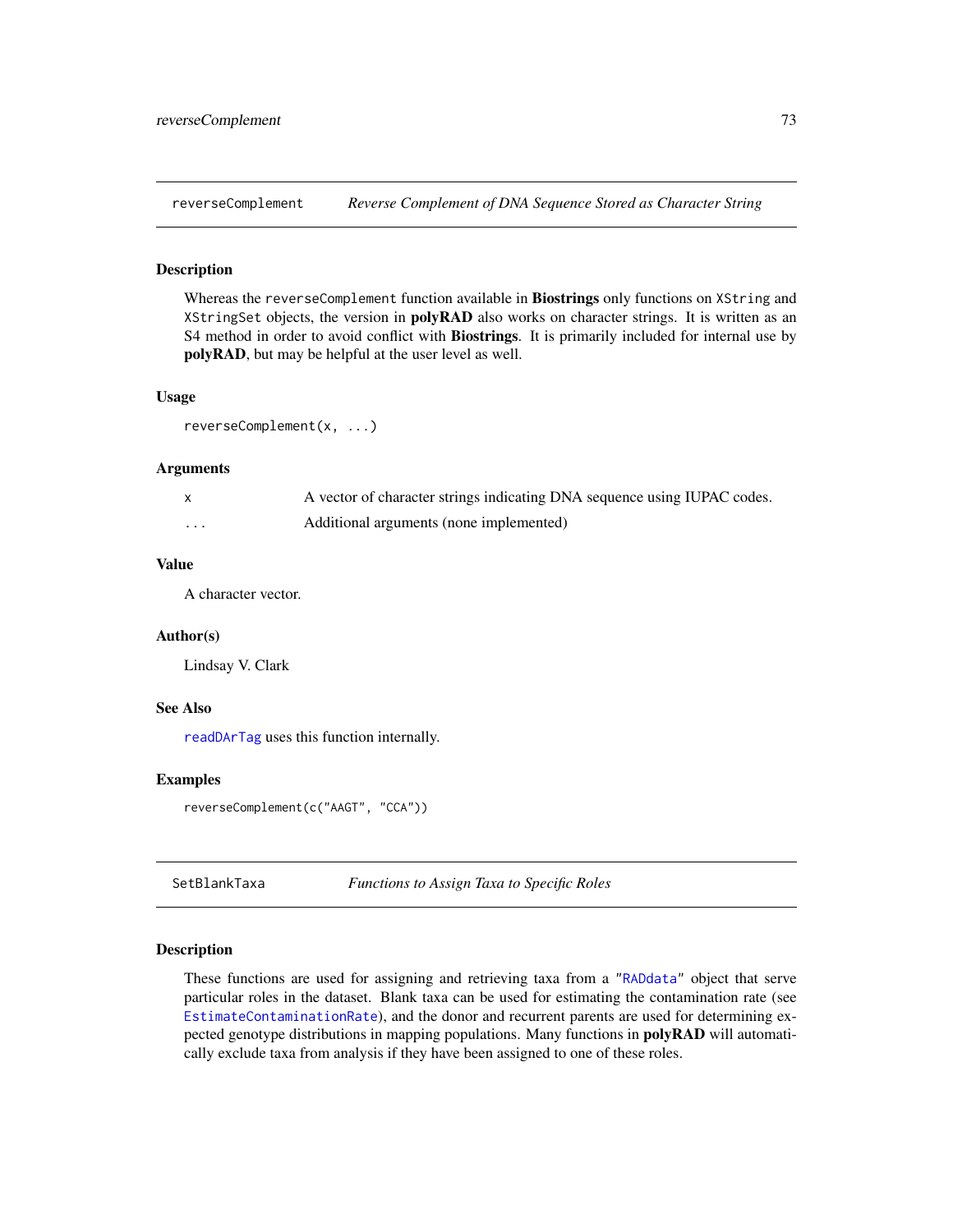# Usage

```
SetBlankTaxa(object, value)
GetBlankTaxa(object, ...)
SetDonorParent(object, value)
GetDonorParent(object, ...)
SetRecurrentParent(object, value)
GetRecurrentParent(object, ...)
```
# Arguments

| object                  | A "RADdata" object.                                                                                                     |
|-------------------------|-------------------------------------------------------------------------------------------------------------------------|
| value                   | A character string (or a character vector for SetBlankTaxa) indicating the taxon<br>or taxa to be assigned to the role. |
| $\cdot$ $\cdot$ $\cdot$ | Other arguments (none currently supported).                                                                             |

# Value

For the "Get" functions, a character vector indicating the taxon or taxa that have been assigned to that role. For the "Set" functions, a ["RADdata"](#page-55-0) object identical to the one passed to the function, but with new taxa assigned to that role.

#### Author(s)

Lindsay V. Clark

# See Also

[AddGenotypePriorProb\\_Mapping2Parents](#page-17-0)

# Examples

```
# assign parents in a mapping population
data(exampleRAD_mapping)
exampleRAD_mapping <- SetDonorParent(exampleRAD_mapping, "parent1")
exampleRAD_mapping <- SetRecurrentParent(exampleRAD_mapping, "parent2")
GetDonorParent(exampleRAD_mapping)
GetRecurrentParent(exampleRAD_mapping)
# assign blanks
exampleRAD_mapping <- SetBlankTaxa(exampleRAD_mapping,
                                   c("progeny019", "progeny035"))
```

```
GetBlankTaxa(exampleRAD_mapping)
```
<span id="page-73-0"></span>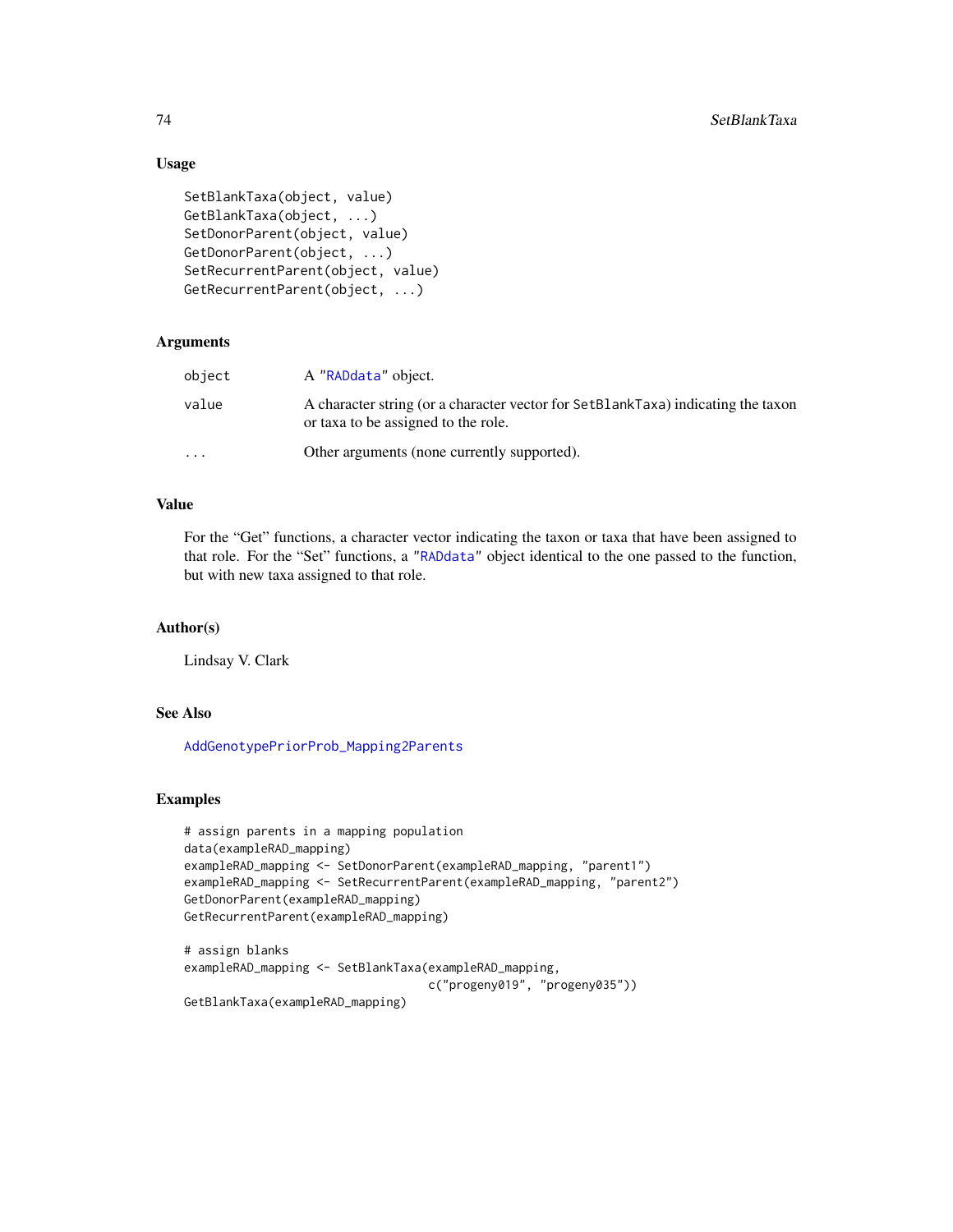<span id="page-74-0"></span>

# Description

This function is designed to be used after a [RADdata](#page-55-0) object has been processed by one of the [pipeline](#page-43-0) functions. Slots that are no longer needed are removed in order to conserve memory.

# Usage

```
StripDown(object, ...)
## S3 method for class 'RADdata'
StripDown(object,
          remove.slots = c("depthSamplingPermutations",
                            "depthRatio", "antiAlleleDepth",
                            "genotypeLikelihood", "priorProb",
                            "priorProbLD"),
          ...)
```
# Arguments

| object       | A RADdata object.                                      |
|--------------|--------------------------------------------------------|
| remove.slots | A character vector listing slots that will be removed. |
| $\cdot$      | Additional arguments (none implemented).               |

#### Details

The default slots that are removed take up a lot of memory but are not used by the export functions. Other slots to consider removing are alleleFreq, alleleFreqByTaxa, PCA, locDepth, alleleDepth, and alleleLinkages. Of course, if you have custom uses for some of the slots that are removed by default, you can change the remove.slots vector to not include them.

The function will throw an error if the user attempts to remove key slots that are needed for export and downstream analysis, including:

- alleles2loc
- alleleNucleotides
- locTable
- priorProbPloidies
- possiblePloidies
- ploidyChiSq
- posteriorProb

#### Value

A RADdata object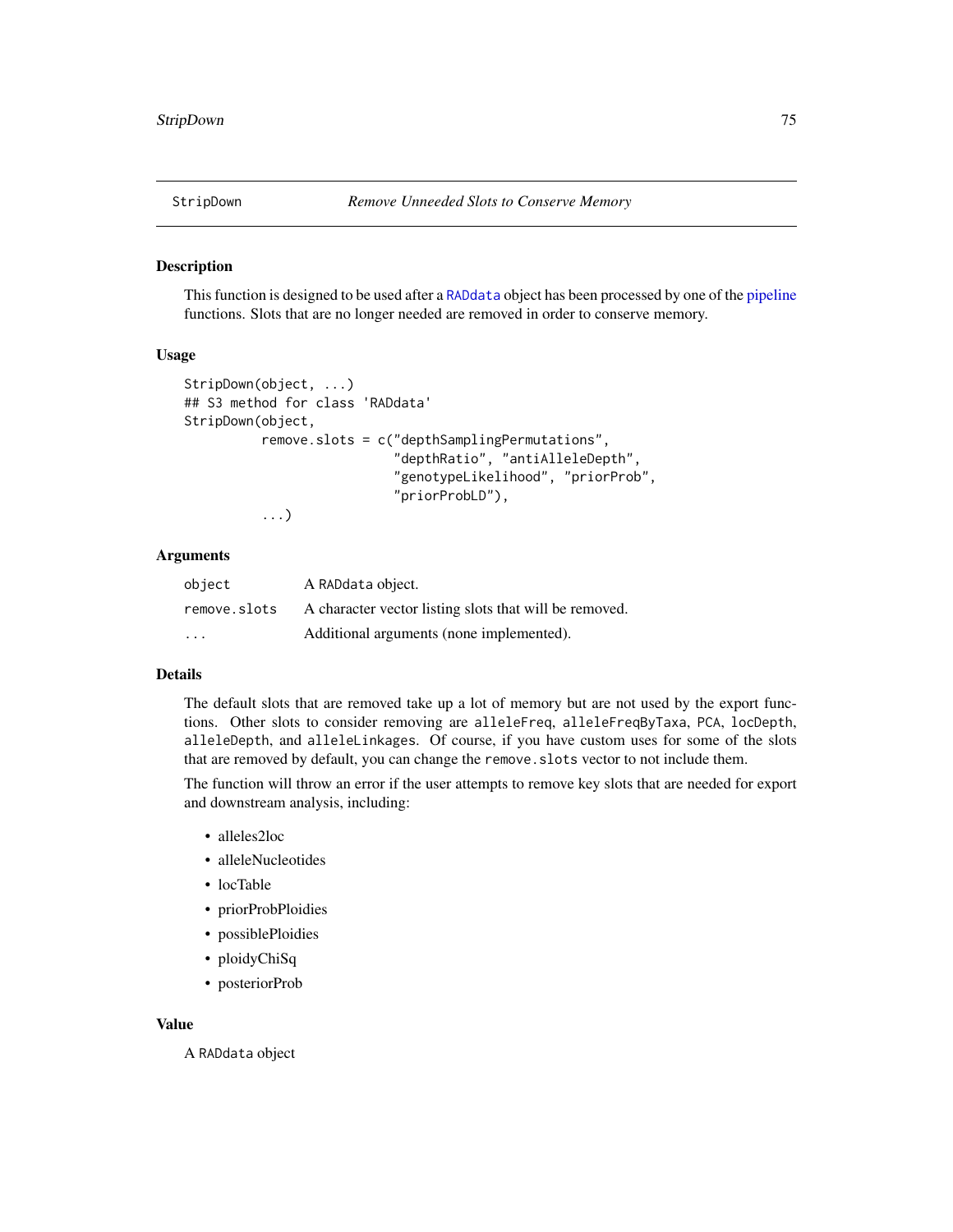#### <span id="page-75-2"></span>Author(s)

Lindsay V. Clark

# See Also

[SubsetByTaxon](#page-79-0), [SubsetByLocus](#page-75-0)

# Examples

```
# load a dataset for this example
data(exampleRAD)
# run a pipeline
exampleRAD <- IterateHWE(exampleRAD)
# check the size of the resulting object
object.size(exampleRAD)
# remove unneeded slots
exampleRAD <- StripDown(exampleRAD)
# check object size again
object.size(exampleRAD)
```
<span id="page-75-0"></span>SubsetByLocus *Create RADdata Objects with a Subset of Loci*

# <span id="page-75-1"></span>Description

These functions take a [RADdata](#page-55-0) object as input and generate smaller RADdata objects containing only the specified loci. SubsetByLocus allows the user to specify which loci are kept, whereas SplitByChromosome creates multiple RADdata objects representing chromosomes or sets of chromosomes. RemoveMonomorphicLoci eliminates any loci with fewer than two alleles. RemoveHighDepthLoci eliminates loci that have especially high read depth in order to eliminate false loci originating from repetitive sequence. RemoveUngenotypedLoci is intended for datasets that have been run through [PipelineMapping2Parents](#page-53-0) and may have some genotypes that are missing or non-variable due to how priors were determined.

#### Usage

```
SubsetByLocus(object, ...)
## S3 method for class 'RADdata'
SubsetByLocus(object, loci, ...)
SplitByChromosome(object, ...)
## S3 method for class 'RADdata'
SplitByChromosome(object, chromlist = NULL, chromlist.use.regex = FALSE,
                  fileprefix = "splitRADdata", ...)
```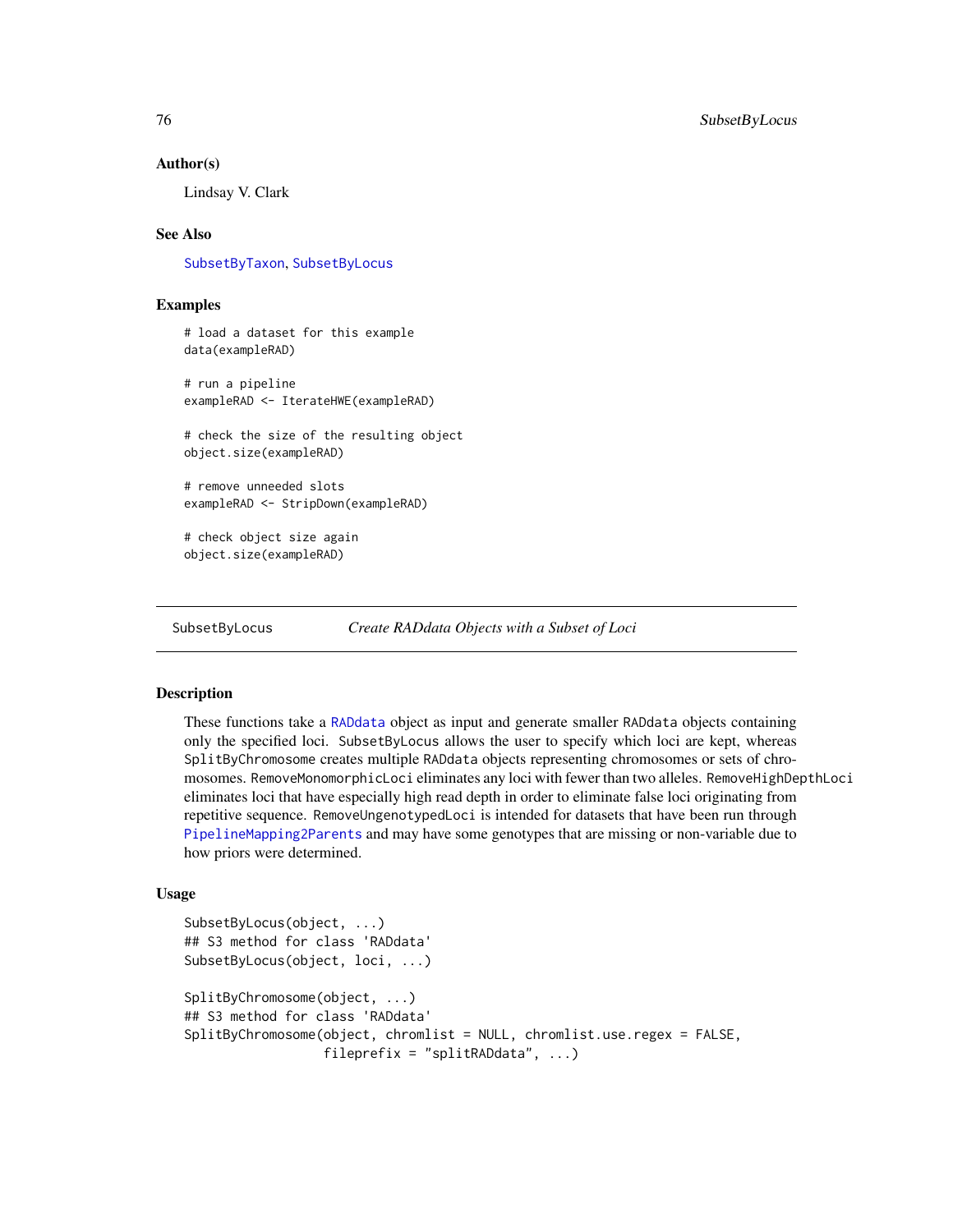```
RemoveMonomorphicLoci(object, ...)
## S3 method for class 'RADdata'
RemoveMonomorphicLoci(object, verbose = TRUE, ...)
```

```
RemoveHighDepthLoci(object, ...)
## S3 method for class 'RADdata'
RemoveHighDepthLoci(object, max.SD.above.mean = 2, verbose = TRUE, ...)
```

```
RemoveUngenotypedLoci(object, ...)
## S3 method for class 'RADdata'
RemoveUngenotypedLoci(object, removeNonvariant = TRUE, ...)
```
# Arguments

| object              | A RADdata object.                                                                                                                                                                                                                                                                                                                                                                                                   |
|---------------------|---------------------------------------------------------------------------------------------------------------------------------------------------------------------------------------------------------------------------------------------------------------------------------------------------------------------------------------------------------------------------------------------------------------------|
| loci                | A character or numeric vector indicating which loci to include in the output<br>RADdata object. If numeric, it refers to row numbers in object\$locTable. If<br>character, it refers to row names in object\$locTable.                                                                                                                                                                                              |
| chromlist           | An optional list indicating how chromosomes should be split into separate RADdata<br>objects. Each item in the list is a vector of the same class as object\$locTable\$Chr<br>(character or numeric) containing the names of chromosomes that should go into<br>one group. If not provided, each chromosome will be sent to a separate RADdata<br>object.                                                           |
| chromlist.use.regex |                                                                                                                                                                                                                                                                                                                                                                                                                     |
|                     | If TRUE, the character strings in chromlist will be treated as regular expres-<br>sions for searching chromosome names. For example, if one wanted all chro-<br>mosomes beginning with the string "scaffold" to go into one RADdata object,<br>one could include the string "^scaffold" as an item in chromlist and set<br>chromlist.use.regex = TRUE. If FALSE, exact matches to chromosome names<br>will be used. |
| fileprefix          | A character string indicating the prefix of .RData files to export.                                                                                                                                                                                                                                                                                                                                                 |
| max.SD.above.mean   |                                                                                                                                                                                                                                                                                                                                                                                                                     |
|                     | The maximum number of standard deviations above the mean read depth that a<br>locus can be in order to be retained.                                                                                                                                                                                                                                                                                                 |
| verbose             | If TRUE, print out information about the original number of loci and the num-<br>ber of loci that were retained. For RemoveHighDepthLoci, a histogram is also<br>plotted showing mean depth per locus, and the cutoff for removing loci.                                                                                                                                                                            |
| removeNonvariant    |                                                                                                                                                                                                                                                                                                                                                                                                                     |
|                     | If TRUE, in addition to removing loci where posterior probabilities are missing,<br>loci will be removed where posterior probabilities are uniform across the popu-<br>lation.                                                                                                                                                                                                                                      |
| $\ddots$            | Additional arguments (none implemented).                                                                                                                                                                                                                                                                                                                                                                            |
|                     |                                                                                                                                                                                                                                                                                                                                                                                                                     |

# Details

SubsetByLocus may be useful if the user has used their own filtering criteria to determine a set of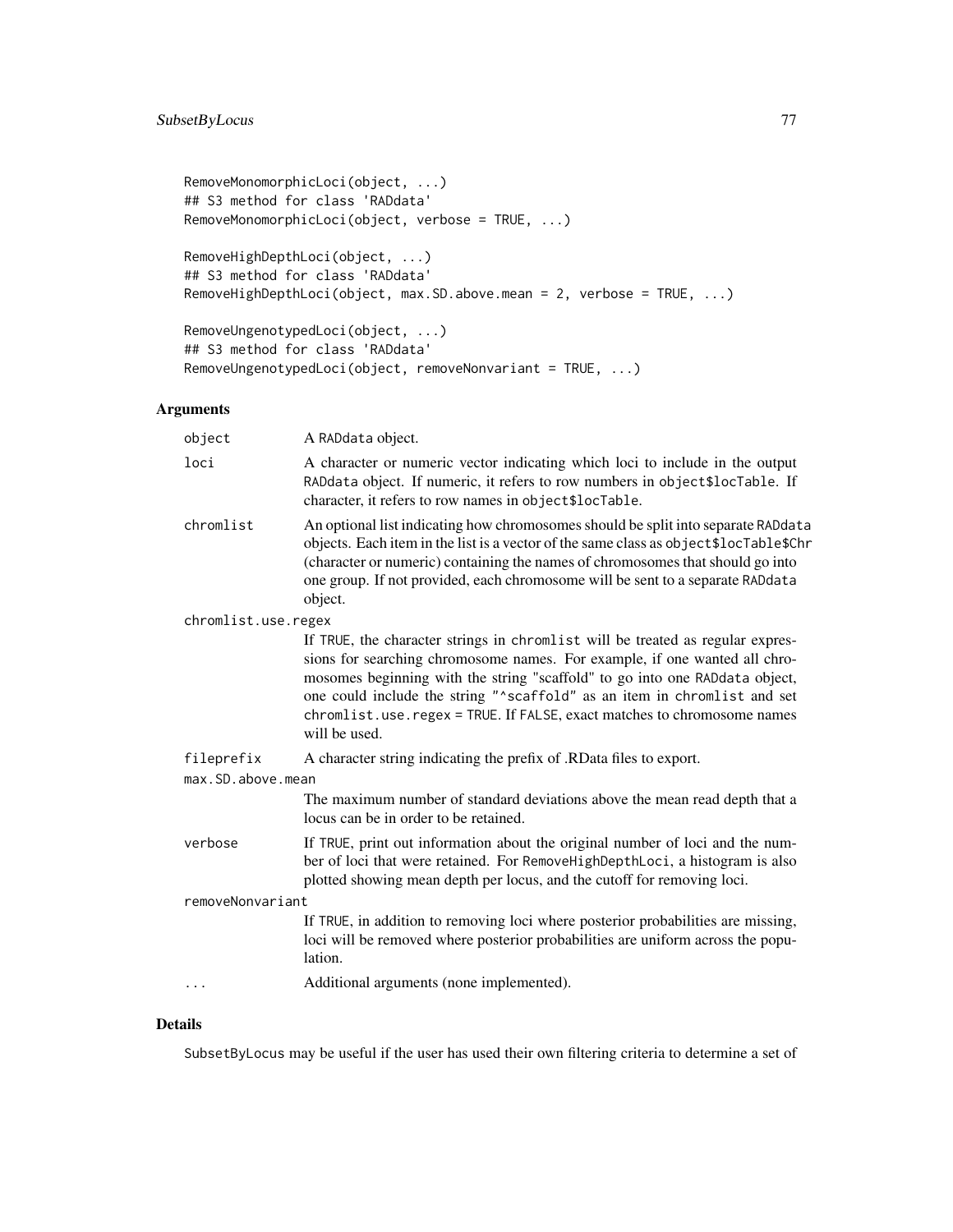loci to retain, and wants to create a new dataset with only those loci. It can be used at any point in the analysis process.

SplitByChromosome is intended to make large datasets more manageable by breaking them into smaller datasets that can be processed independently, either in parallel computing jobs on a cluster, or one after another on a computer with limited RAM. Generally it should be used immediately after data import. Rather than returning new RADdata objects, it saves them individually to separate workspace image files, which can than be loaded one at a time to run analysis pipelines such as [IteratePopStruct](#page-43-1). [GetWeightedMeanGenotypes](#page-37-0) or one of the export functions can be run on each resulting RADdata object, and the resulting matrices concatenated with cbind.

SplitByChromosome, RemoveMonomorphicLoci, and RemoveHighDepthLoci use SubsetByLocus internally.

# Value

SubsetByLocus, RemoveMonomorphicLoci, RemoveHighDepthLoci, and RemoveUngenotypedLoci return a RADdata object with all the slots and attributes of object, but only containing the loci listed in loci, only loci with two or more alleles, only loci without abnormally high depth, or only loci where posterior probabilities are non-missing and variable, respectively.

SplitByChromosome returns a character vector containing file names where .RData files have been saved. Each .RData file contains one RADdata object named splitRADdata.

# Author(s)

Lindsay V. Clark

# See Also

[VCF2RADdata](#page-81-0), [SubsetByTaxon](#page-79-0)

# Examples

```
# load a dataset for this example
data(exampleRAD)
exampleRAD
```

```
# just keep the first and fourth locus
subsetRAD <- SubsetByLocus(exampleRAD, c(1, 4))
subsetRAD
```

```
# split by groups of chromosomes
exampleRAD$locTable
tf <- tempfile()
splitfiles <- SplitByChromosome(exampleRAD, list(c(1, 4), c(6, 9)),
                                fileprefix = tf)
load(splitfiles[1])
splitRADdata
```

```
# filter out monomorphic loci (none removed in example)
filterRAD <- RemoveMonomorphicLoci(exampleRAD)
```
<span id="page-77-0"></span>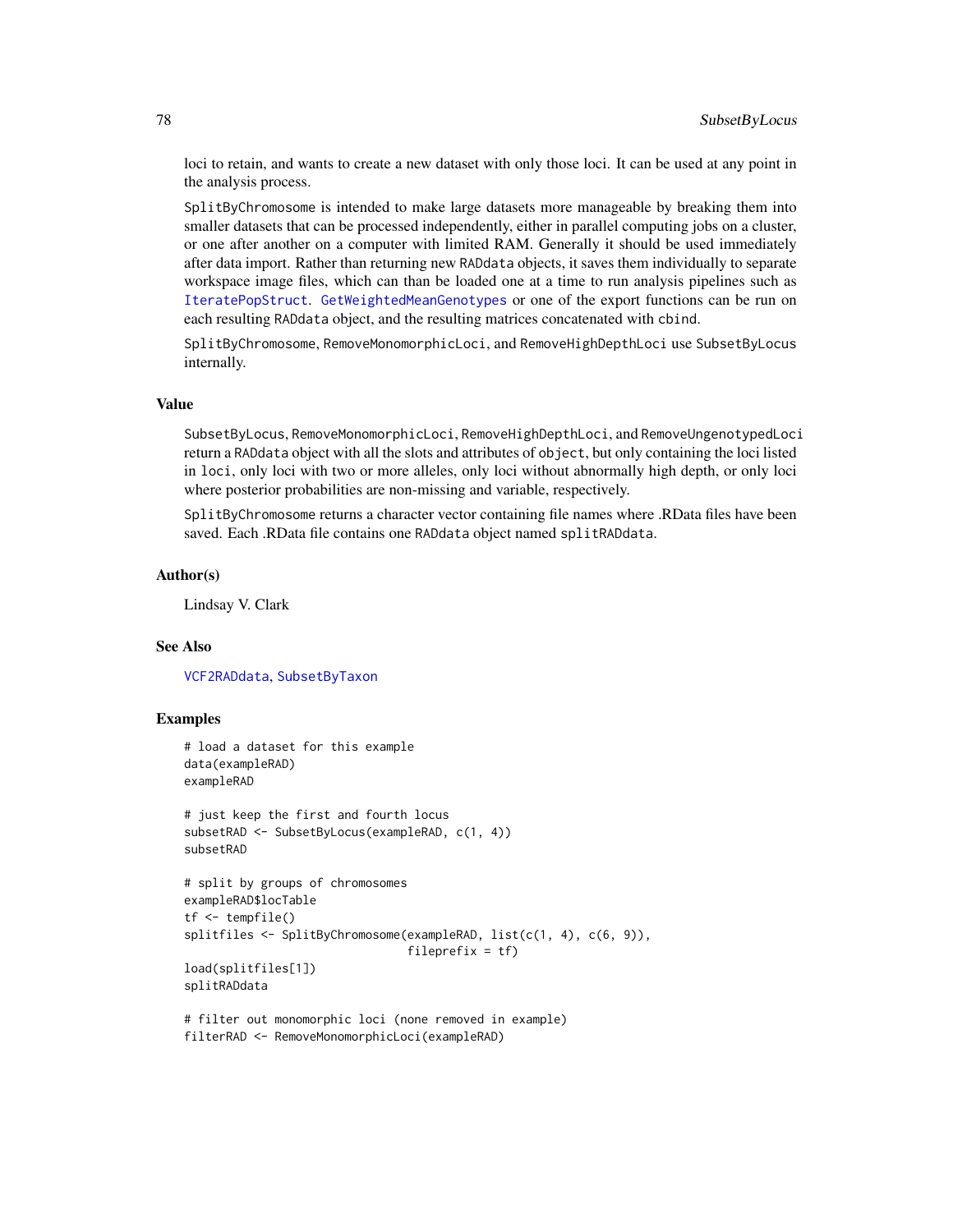# <span id="page-78-0"></span>SubsetByPloidy 79

```
# filter out high depth loci (none removed in this example)
filterRAD2 <- RemoveHighDepthLoci(filterRAD)
# filter out loci with missing or non-variable genotypes
# (none removed in this example)
filterRAD3 <- IterateHWE(filterRAD2)
filterRAD3 <- RemoveUngenotypedLoci(filterRAD3)
```

| SubsetByPloidy |  | Create a RAD data object with a Subset of Possible Ploidies |
|----------------|--|-------------------------------------------------------------|
|                |  |                                                             |

#### Description

This function is used for removing some of the ploidies (inheritance modes) stored in a [RADdata](#page-55-0) object. If genotype calling has already been performed, all of the relevant slots will be subsetted to only keep the ploidies that the user indicates.

# Usage

```
SubsetByPloidy(object, ...)
## S3 method for class 'RADdata'
SubsetByPloidy(object, ploidies, ...)
```
# Arguments

| object    | A RADdata object.                                                                                                                                                                                    |
|-----------|------------------------------------------------------------------------------------------------------------------------------------------------------------------------------------------------------|
| ploidies  | A list, formatted like object\$possiblePloidies, indicating ploidies to retain.<br>Each item in the list is a vector, where 2 indicates diploid, $c(2, 2)$ allotetraploid,<br>4 autotetraploid, etc. |
| $\ddotsc$ | Other arguments (none implemented).                                                                                                                                                                  |

# Details

Note that slots of object are subsetted but not recalculated. For example, [GetWeightedMeanGenotypes](#page-37-0) takes a weighted mean across ploidies, which is in turn used for estimating allele frequencies and performing PCA. If the values in object\$ploidyChiSq are considerably higher for the ploidies being removed than for the ploidies being retained, this difference is likely to be small and not substantially impact genotype calling. Otherwise, it may be advisable to [re-run genotype calling](#page-43-0) after running SubsetByPloidy.

# Value

A RADdata object identical to object, but only containing data relevant to the inheritance modes listed in ploidies.

# Author(s)

Lindsay V. Clark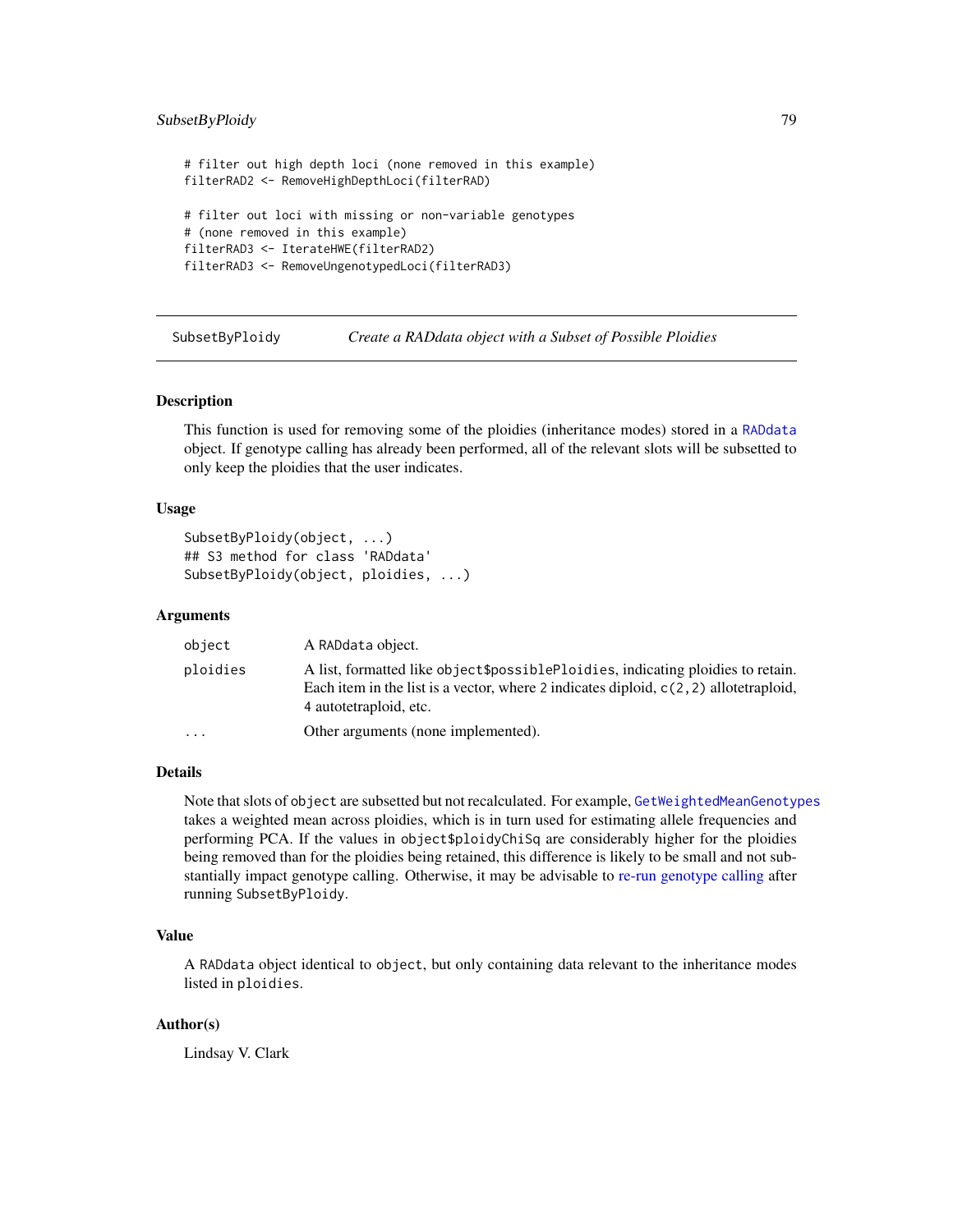# See Also

[SubsetByTaxon](#page-79-0), [SubsetByLocus](#page-75-0)

# Examples

```
# Example dataset assuming diploidy or autotetraploidy
data(exampleRAD)
exampleRAD <- IterateHWE(exampleRAD)
# Subset to only keep tetraploid results
exampleRAD <- SubsetByPloidy(exampleRAD, ploidies = list(4))
```
<span id="page-79-0"></span>SubsetByTaxon *Create RADdata Object with a Subset of Taxa*

# Description

This function is used for removing some of the taxa from a dataset stored in a [RADdata](#page-55-0) object.

# Usage

```
SubsetByTaxon(object, ...)
## S3 method for class 'RADdata'
SubsetByTaxon(object, taxa, ...)
```
# Arguments

| object                  | A RADdata object.                                                            |
|-------------------------|------------------------------------------------------------------------------|
| taxa                    | A character or numeric vector indicating which taxa to retain in the output. |
| $\cdot$ $\cdot$ $\cdot$ | Additional arguments (none implemented).                                     |

# Details

This function may be used for subsetting a RADdata object either immediately after data import, or after additional analysis has been performed. Note however that estimation of allele frequencies, genotype prior probabilities, PCA, *etc.* are very dependent on what samples are included in the dataset. If those calculations have already been performed, the results will be transferred to the new object but not recalculated.

# Value

A RADdata object containing only the taxa listed in taxa.

#### Author(s)

Lindsay V. Clark

<span id="page-79-1"></span>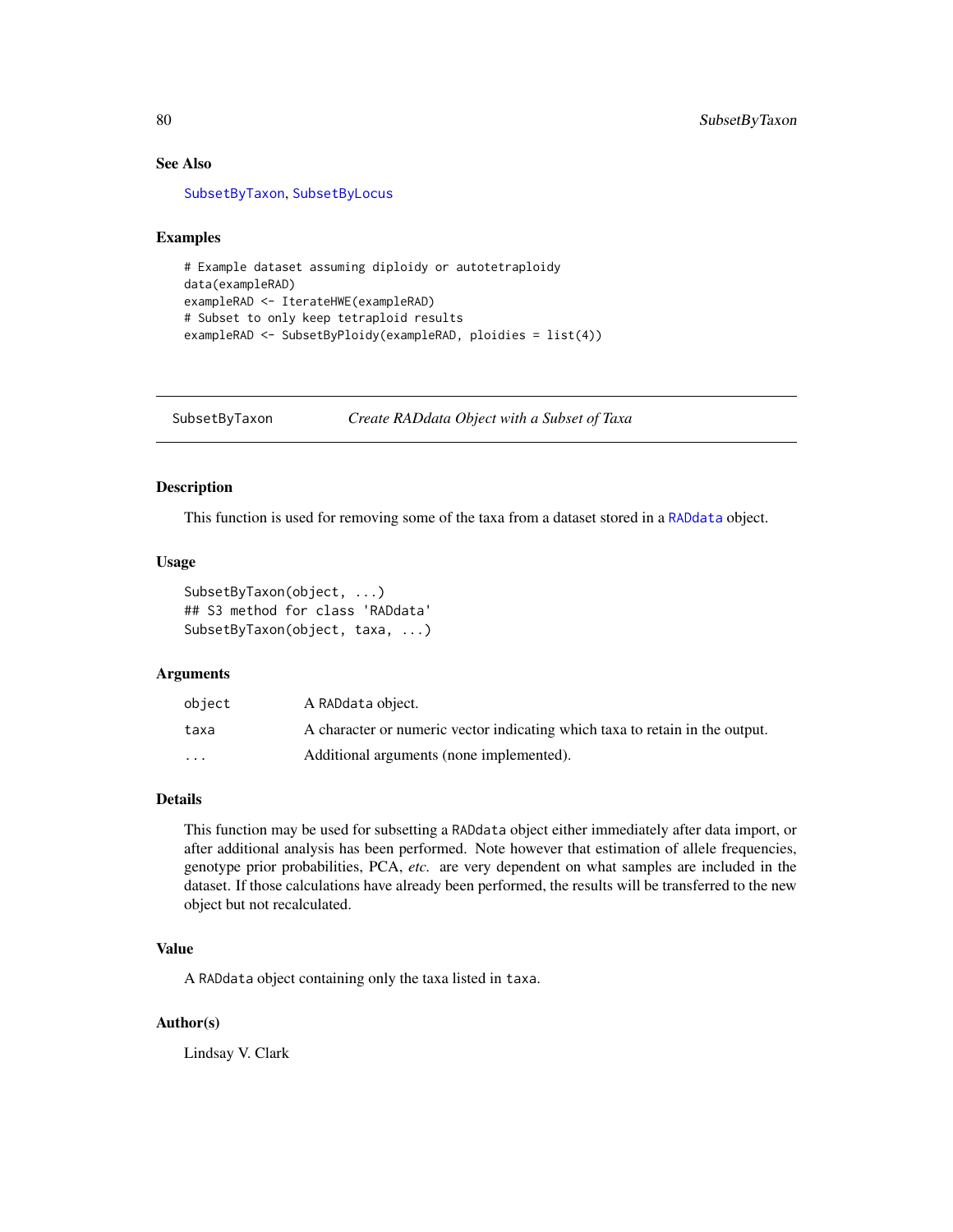# <span id="page-80-0"></span>TestOverdispersion 81

# See Also

[SubsetByLocus](#page-75-0)

# Examples

# load data for this example data(exampleRAD) exampleRAD

```
# just keep the first fifty taxa
subsetRAD <- SubsetByTaxon(exampleRAD, 1:50)
subsetRAD
```
TestOverdispersion *Test the Fit of Read Depth to Beta-Binomial Distribution*

# **Description**

This function is intended to help the user select a value to pass to the overdispersion argument of [AddGenotypeLikelihood](#page-9-0), generally via pipeline functions such as [IterateHWE](#page-43-0) or [PipelineMapping2Parents](#page-53-0).

# Usage

```
TestOverdispersion(object, ...)
```

```
## S3 method for class 'RADdata'
TestOverdispersion(object, to_test = seq(6, 20, by = 2), ...)
```
# Arguments

| object     | A RADdata object. Genotype calling does not need to have been performed,<br>although for mapping populations it might be helpful to have done a preliminary<br>run of PipelineMapping2Parents without linkage. |
|------------|----------------------------------------------------------------------------------------------------------------------------------------------------------------------------------------------------------------|
| to_test    | A vector containing values to test. These are values that will potentially be used<br>for the overdispersion argument of a pipeline function. They should all be<br>positive numbers.                          |
| $\ddots$ . | Additional arguments (none implemented).                                                                                                                                                                       |

# Details

If no genotype calling has been performed, a single iteration under HWE using default parameters will be done. object\$ploidyChiSq is then examined to determine the most common/most likely inheritance mode for the whole dataset. The alleles that are examined are only those where this inheritance mode has the lowest chi-squared value.

Within this inheritance mode and allele set, genotypes are selected where the posterior probability of having a single copy of the allele is at least 0.95. Read depth for these genotypes is then analyzed.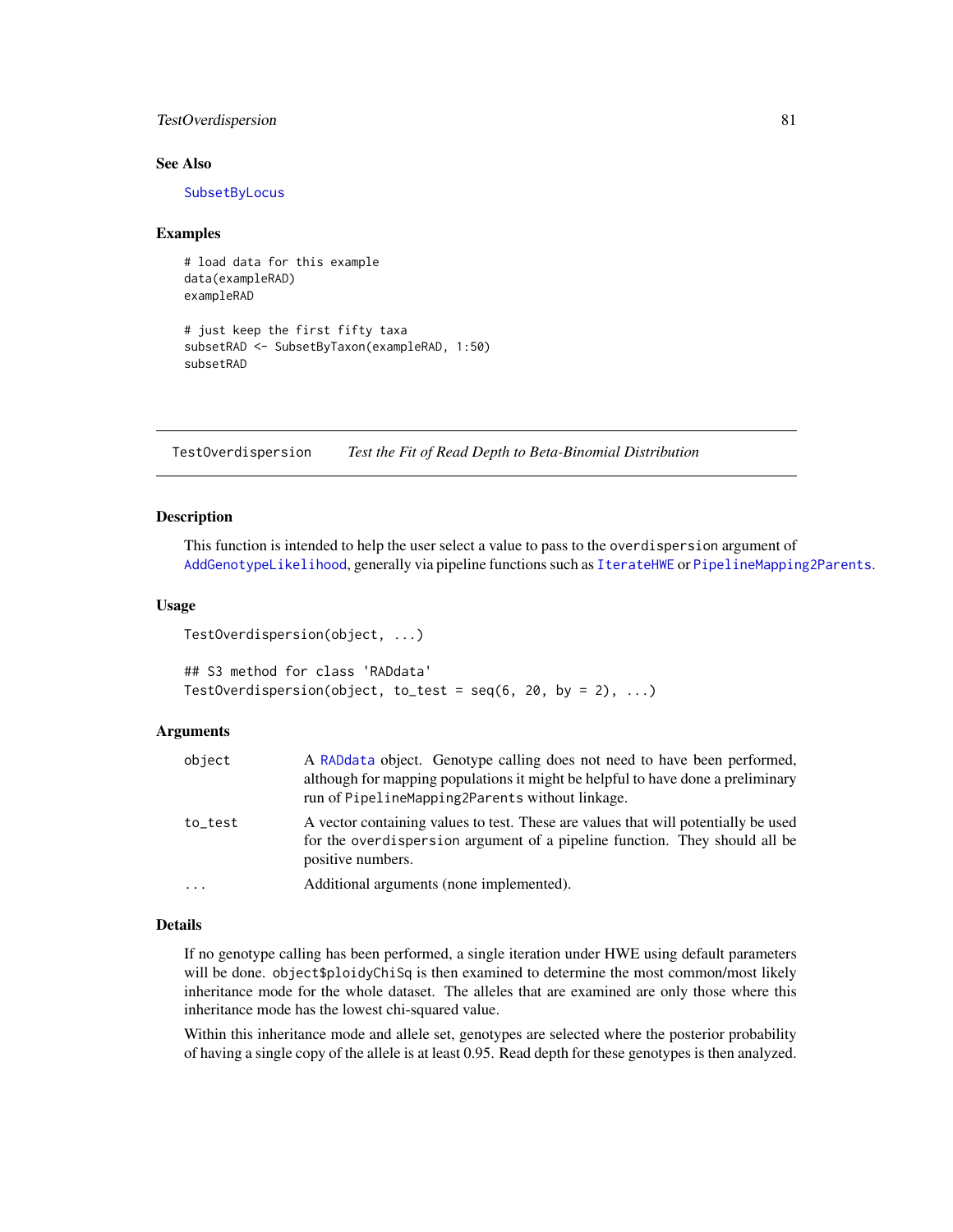<span id="page-81-1"></span>For each genotype, a two-tailed probability is calculated for the read depth ratio to deviate from the expected ratio by at least that much under the beta-binomial distribution. This test is performed for each overdispersion value provided in to\_test.

# Value

A list of the same length as to\_test plus one. The names of the list are to\_test converted to a character vector. Each item in the list is a vector of p-values, one per examined genotype, of the read depth ratio for that genotype to deviate that much from the expected ratio. The last item, named "optimal", is a single number indicating the optimal value for the overdispersion parameter based on the p-value distributions. If the optimal value was the minimum or maximum tested, NA is returned in the "optimal" slot to encourage the user to test other values.

# Author(s)

Lindsay V. Clark

# Examples

```
# dataset with overdispersion
data(Msi01genes)
# test several values for the overdispersion parameter
myP <- TestOverdispersion(Msi01genes, to_test = 8:10)
# view results as quantiles
sapply(myP[names(myP) != "optimal"],
      quantile, probs = c(0.01, 0.25, 0.5, 0.75, 0.99))
```

```
VCF2RADdata Create a RADdata Object from a VCF File
```
# Description

This function reads a Variant Call Format (VCF) file containing allelic read depth and SNP alignment positions, such as can be produced by TASSEL or GATK, and generates a [RADdata](#page-55-0) dataset to be used for genotype calling in **polyRAD**.

#### Usage

```
VCF2RADdata(file, phaseSNPs = TRUE, tagsize = 80, refgenome = NULL,
            tol = 0.01, al.depth.field = "AD", min.ind.with.reads = 200,
            min.ind.with.minor.allele = 10, possiblePloidies = list(2),
            contamRate = 0.001,samples = VariantAnnotation::samples(VariantAnnotation::scanVcfHeader(file)),
            svparam = VariantAnnotation::ScanVcfParam(fixed = "ALT", info = NA,
                                                      geno = al.depth.field,
                                                      samples = samples),
            yieldSize = 5000, expectedAlleles = 5e+05, expectedLoci = 1e+05,
            maxLoci = NA)
```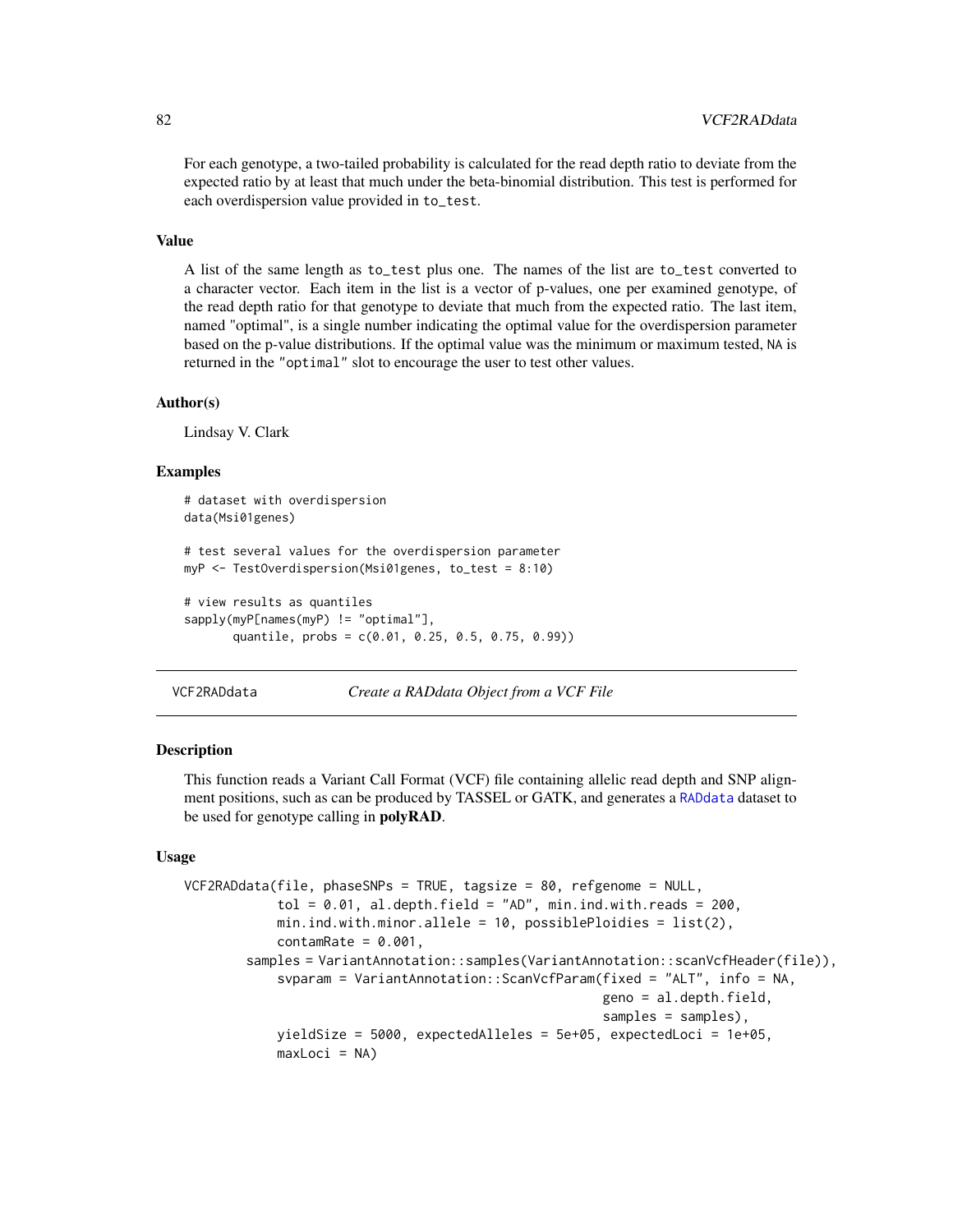# <span id="page-82-0"></span>Arguments

| file                      | The path to a VCF file to be read. This can be uncompressed, bgzipped using<br>Samtools or Bioconductor, or a TabixFile object from Bioconductor.                                                                                                                                                                                                                                                                                                                                                                                                                      |
|---------------------------|------------------------------------------------------------------------------------------------------------------------------------------------------------------------------------------------------------------------------------------------------------------------------------------------------------------------------------------------------------------------------------------------------------------------------------------------------------------------------------------------------------------------------------------------------------------------|
| phaseSNPs                 | If TRUE, markers that appear to have come from the same set of reads will be<br>phased and grouped into haplotypes. Otherwise, each row of the file will be<br>kept as a distinct marker.                                                                                                                                                                                                                                                                                                                                                                              |
| tagsize                   | The read length, minus any barcode sequence, that was used for genotyping. In<br>TASSEL, this is the same as the kmerLength option. This argument is used for<br>grouping SNPs into haplotypes and is ignored if phaseSNPs = FALSE.                                                                                                                                                                                                                                                                                                                                    |
| refgenome                 | Optional. The name of a FASTA file, or an FaFile object, containing the ref-<br>erence genome. When grouping SNPs into haplotypes, if provided this refer-<br>ence genome is used to insert non-variable nucleotides between the variable<br>nucleotides in the alleleNucleotides slot of the RADdata output. Ignored if<br>phaseSNPs = FALSE. Useful if exact SNP positions need to be retained for down-<br>stream analysis after genotype calling in <b>polyRAD</b> . In particular this argument<br>is necessary if you plan to export genotype calls back to VCF. |
| tol                       | The proportion by which two SNPs can differ in read depth and still be merged<br>into one group for phasing. Ignored if phaseSNPs = FALSE.                                                                                                                                                                                                                                                                                                                                                                                                                             |
|                           | al. depth. field The name of the genotype field in the VCF file that contains read depth at each<br>allele. This should be "AD" unless your format is very unusual.                                                                                                                                                                                                                                                                                                                                                                                                    |
| min.ind.with.reads        |                                                                                                                                                                                                                                                                                                                                                                                                                                                                                                                                                                        |
|                           | Integer used for filtering SNPs. To be retained, a SNP must have at least this<br>many samples with reads.                                                                                                                                                                                                                                                                                                                                                                                                                                                             |
| min.ind.with.minor.allele |                                                                                                                                                                                                                                                                                                                                                                                                                                                                                                                                                                        |
|                           | Integer used for filtering SNPs. To be retained, a SNP must have at least this<br>many samples with the minor allele. When there are more than two alleles, at<br>least two alleles must have at least this many samples with reads for the SNP to<br>be retained.                                                                                                                                                                                                                                                                                                     |
| possiblePloidies          |                                                                                                                                                                                                                                                                                                                                                                                                                                                                                                                                                                        |
|                           | A list indicating inheritance modes that might be encountered in the dataset. See<br>RADdata.                                                                                                                                                                                                                                                                                                                                                                                                                                                                          |
| contamRate                | A number indicating the expected sample cross-contamination rate. See RADdata.                                                                                                                                                                                                                                                                                                                                                                                                                                                                                         |
| samples                   | A character vector containing the names of samples from the file to export to the<br>RADdata object. The default is all samples. If a subset is provided, filtering with<br>min. ind. with. reads and min. ind. with. minor. allele is performed within<br>that subset. Ignored if a different samples argument is provided within svparam.                                                                                                                                                                                                                            |
| svparam                   | A ScanVcfParam object to be used with readVcf. The primary reasons to<br>change this from the default would be 1) if you want additional FIXED or INFO<br>fields from the file to be exported to the locTable slot of the RADdata object,<br>and/or 2) if you only want to import particular regions of the genome, as speci-<br>fied with the which argument of ScanVcfParam.                                                                                                                                                                                         |
| yieldSize                 | An integer indicating the number of lines of the file to read at once. Increasing<br>this number will make the function faster but consume more RAM.                                                                                                                                                                                                                                                                                                                                                                                                                   |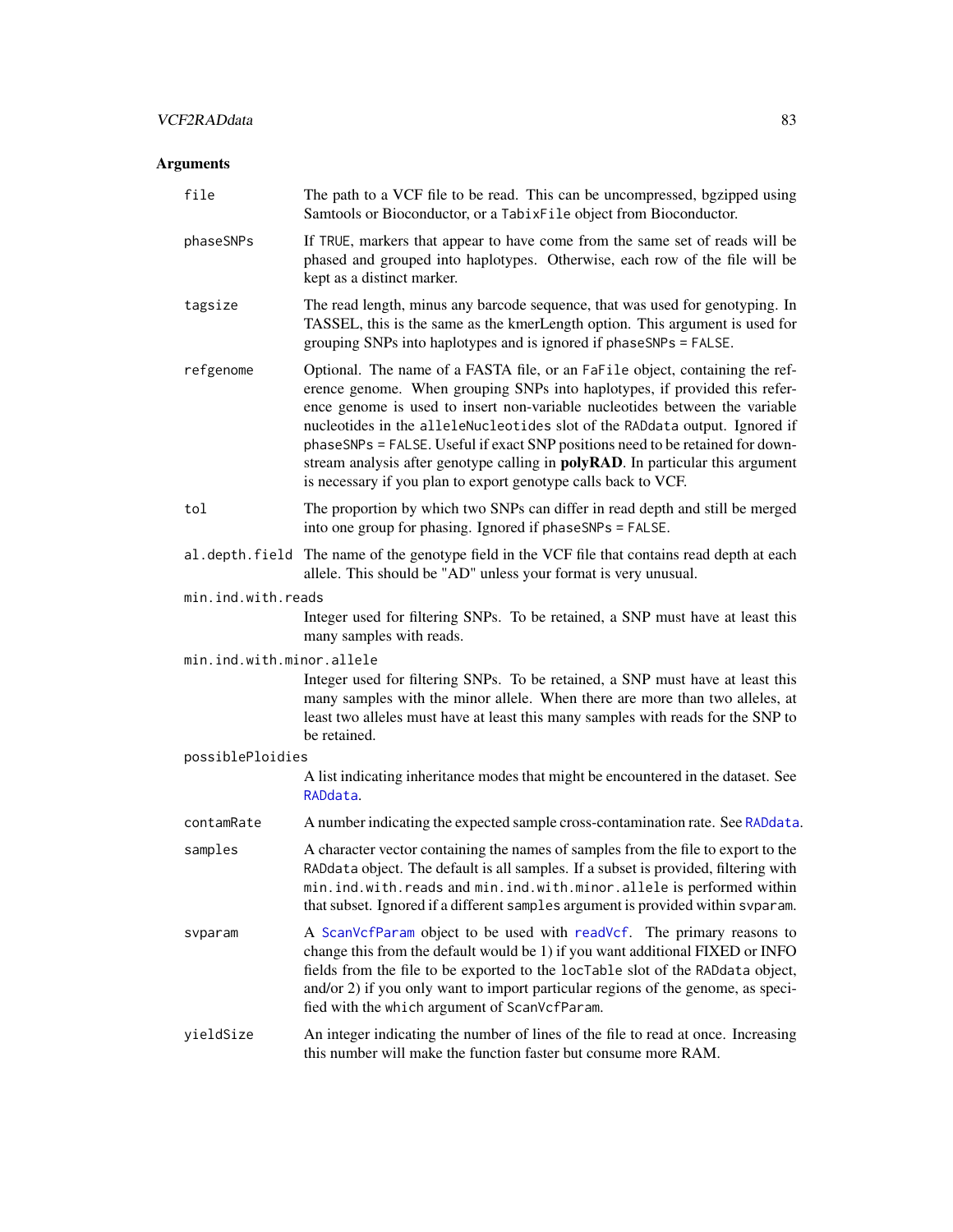<span id="page-83-0"></span>

| expectedAlleles |                                                                                                                                                                                                                                                                                                                                                                       |
|-----------------|-----------------------------------------------------------------------------------------------------------------------------------------------------------------------------------------------------------------------------------------------------------------------------------------------------------------------------------------------------------------------|
|                 | An integer indicating the approximate number of alleles that are expected to be<br>imported after filtering and phasing. If this number is too low, the function may<br>slow down considerably. Increasing this number increases the amount of RAM<br>used by the function.                                                                                           |
| expectedLoci    | An integer indicating the approximate number of loci that are expected to be<br>imported after filtering and phasing. If this number is too low, the function may<br>slow down considerably. Increasing this number increases the amount of RAM<br>used by the function.                                                                                              |
| maxLoci         | An integer indicating the approximate maximum number of loci to return. If<br>provided, the function will stop reading the file once it has found at least this<br>many loci that pass filtering and phasing. This argument is intended to be used<br>for generating small RADdata objects for testing purposes, and should be left NA<br>under normal circumstances. |

# Details

This function requires the BioConductor package VariantAnnotation. See [https://bioconductor](https://bioconductor.org/packages/release/bioc/html/VariantAnnotation.html). [org/packages/release/bioc/html/VariantAnnotation.html](https://bioconductor.org/packages/release/bioc/html/VariantAnnotation.html) for installation instructions.

If you anticipate running VCF2RADdata on the same file more than once, it is recommended to run bgzip and indexTabix from the package Rsamtools once before running VCF2RADdata. See examples.

min.ind.with.minor.allele is used for filtering SNPs as the VCF file is read. Additionally, because phasing SNPs into haplotypes can cause some haplotypes to fail to pass this threshold, VCF2RADdata internally runs [MergeRareHaplotypes](#page-50-0) with min.ind.with.haplotype = min.ind.with.minor.allele, then [RemoveMonomorphicLoci](#page-75-1), before returning the final RADdata object.

# Value

A [RADdata](#page-55-0) object.

#### Note

In the python directory of the **polyRAD** installation, there is a script called tassel\_vcf\_tags.py that can identify the full tag sequence(s) for every allele imported by VCF2RADdata.

# Author(s)

Lindsay V. Clark

# References

Variant Call Format specification: <http://samtools.github.io/hts-specs/> TASSEL GBSv2 pipeline: <https://bitbucket.org/tasseladmin/tassel-5-source/wiki/Tassel5GBSv2Pipeline> GATK: <https://gatk.broadinstitute.org/hc/en-us> Tassel4-Poly: <https://github.com/guilherme-pereira/tassel4-poly>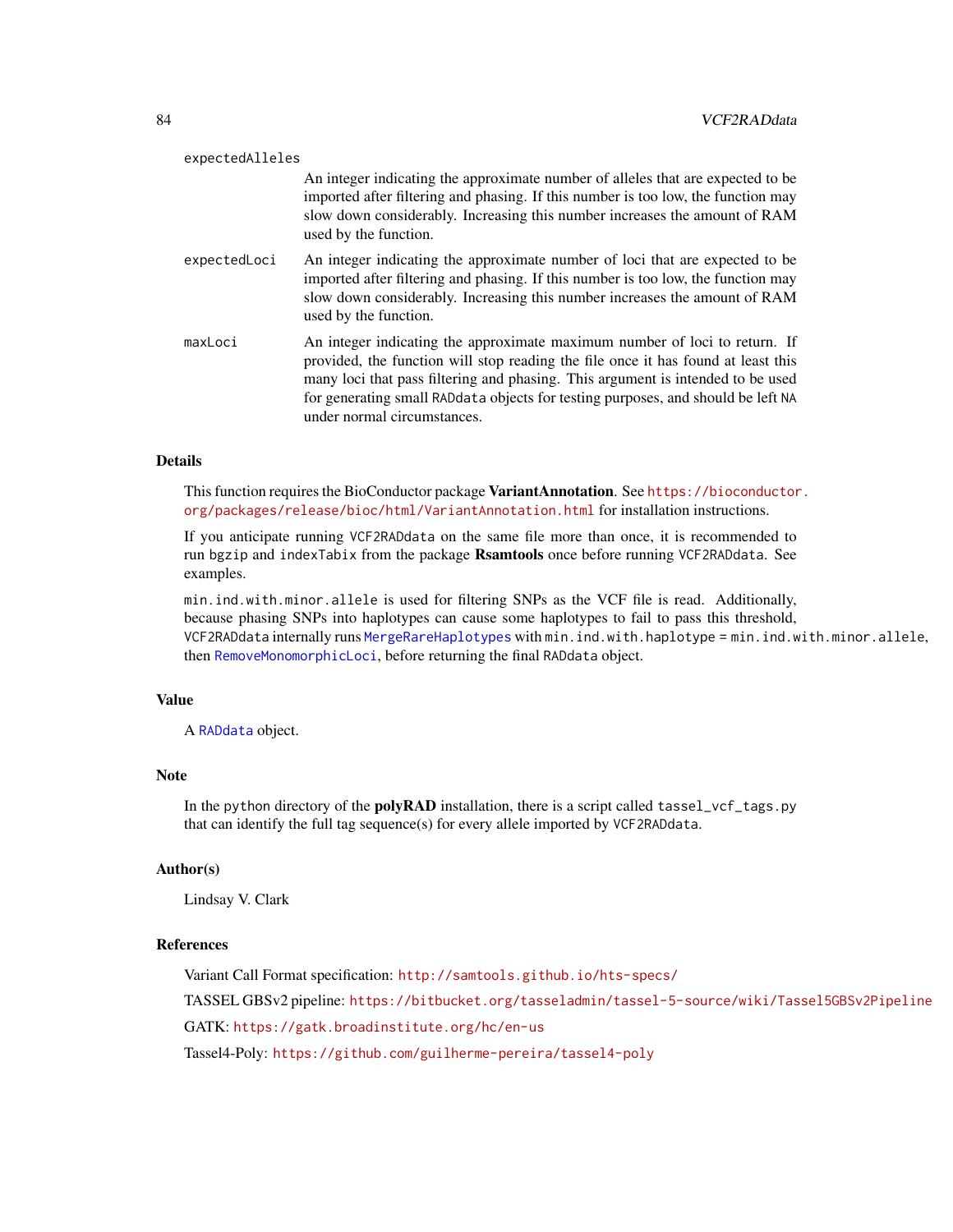# <span id="page-84-0"></span>VCF2RADdata 85

# See Also

[MakeTasselVcfFilter](#page-47-0) for filtering to a smaller VCF file before reading with VCF2RADdata.

To export to VCF: [RADdata2VCF](#page-58-0)

Other data import functions: [readStacks](#page-66-0), [readHMC](#page-62-0), [readTagDigger](#page-68-0), [readTASSELGBSv2](#page-70-0), [readProcessIsoloci](#page-64-0), [readDArTag](#page-60-0)

# Examples

```
# get the example VCF installed with polyRAD
exampleVCF <- system.file("extdata", "Msi01genes.vcf", package = "polyRAD")
# loading VariantAnnotation namespace takes >10s,
# so is excluded from CRAN checks
require(VariantAnnotation)
# Compress and index the VCF before reading, if not already done
if(!file.exists(paste(exampleVCF, "bgz", sep = "."))){
  vcfBG <- bgzip(exampleVCF)
  indexTabix(vcfBG, "vcf")
}
# Read into RADdata object
myRAD <- VCF2RADdata(exampleVCF, expectedLoci = 100, expectedAlleles = 500)
# Example of subsetting by genomic region (first 200 kb on Chr01)
mysv <- ScanVcfParam(fixed = "ALT", info = NA, geno = "AD",
                     samples = samples(scanVcfHeader(exampleVCF)),
                     which = GRanges("01", IRanges(1, 200000)))
myRAD2 <- VCF2RADdata(exampleVCF, expectedLoci = 100, expectedAlleles = 500,
                      svparam = mysv, yieldSize = NA_integer_)
```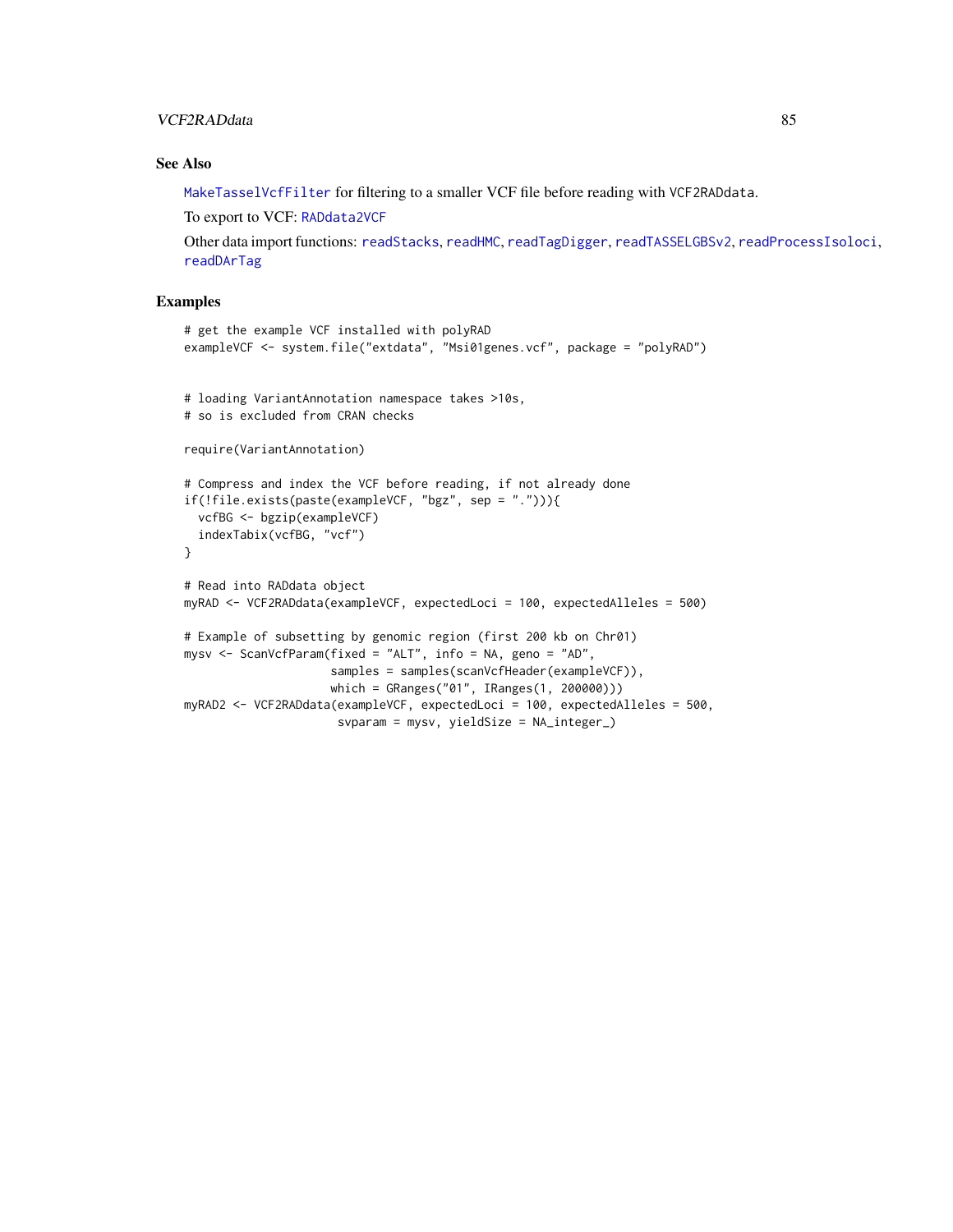# **Index**

∗ arith AddAlleleFreqHWE, [5](#page-4-0) AddAlleleFreqMapping, [6](#page-5-0) AddPriorTimesLikelihood, [25](#page-24-0) InbreedingFromHindHe, [43](#page-42-0) ∗ array AddAlleleLinkages, [8](#page-7-0) AddGenotypePosteriorProb, [12](#page-11-0) AddPriorTimesLikelihood, [25](#page-24-0) GetWeightedMeanGenotypes, [38](#page-37-1) ∗ datagen ExpectedHindHe, [29](#page-28-0) ∗ datasets exampleRAD, [28](#page-27-0) ∗ distribution AddGenotypePriorProb\_ByTaxa, [13](#page-12-0) AddGenotypePriorProb\_Even, [14](#page-13-0) AddGenotypePriorProb\_HWE, [16](#page-15-0) AddGenotypePriorProb\_Mapping2Parents, [18](#page-17-1) AddPloidyChiSq, [22](#page-21-0) AddPloidyLikelihood, [23](#page-22-0) HindHe, [41](#page-40-0) TestOverdispersion, [81](#page-80-0) ∗ file ExportGAPIT, [31](#page-30-0) MakeTasselVcfFilter, [48](#page-47-1) RADdata2VCF, [59](#page-58-1) readDArTag, [61](#page-60-1) readHMC, [63](#page-62-1) readProcessIsoloci, [65](#page-64-1) readProcessSamMulti, [66](#page-65-0) readStacks, [67](#page-66-1) readTagDigger, [69](#page-68-1) readTASSELGBSv2, [71](#page-70-1) VCF2RADdata, [82](#page-81-1) ∗ iteration IterateHWE, [44](#page-43-2) ∗ manip

EstimateContaminationRate, [27](#page-26-1) ExportGAPIT, [31](#page-30-0) MergeIdenticalHaplotypes, [50](#page-49-0) MergeRareHaplotypes, [51](#page-50-1) MergeTaxaDepth, [52](#page-51-0) StripDown, [75](#page-74-0) SubsetByLocus, [76](#page-75-2) SubsetByPloidy, [79](#page-78-0) SubsetByTaxon, [80](#page-79-1) ∗ methods Accessors, [3](#page-2-0) AddAlleleFreqByTaxa, [4](#page-3-0) AddAlleleFreqHWE, [5](#page-4-0) AddAlleleFreqMapping, [6](#page-5-0) AddGenotypeLikelihood, [10](#page-9-1) AddGenotypePosteriorProb, [12](#page-11-0) AddGenotypePriorProb\_ByTaxa, [13](#page-12-0) AddGenotypePriorProb\_Even, [14](#page-13-0) AddGenotypePriorProb\_HWE, [16](#page-15-0) AddGenotypePriorProb\_Mapping2Parents, [18](#page-17-1) AddPCA, [21](#page-20-0) AddPloidyChiSq, [22](#page-21-0) AddPriorTimesLikelihood, [25](#page-24-0) CanDoGetWeightedMeanGeno, [26](#page-25-0) GetLikelyGen, [37](#page-36-0) GetWeightedMeanGenotypes, [38](#page-37-1) MergeRareHaplotypes, [51](#page-50-1) MergeTaxaDepth, [52](#page-51-0) OneAllelePerMarker, [53](#page-52-0) RADdata, [56](#page-55-1) SetBlankTaxa, [73](#page-72-0) TestOverdispersion, [81](#page-80-0) ∗ misc PipelineMapping2Parents, [54](#page-53-1) ∗ regression AddAlleleFreqByTaxa, [4](#page-3-0) AddAlleleLinkages, [8](#page-7-0) ∗ utilities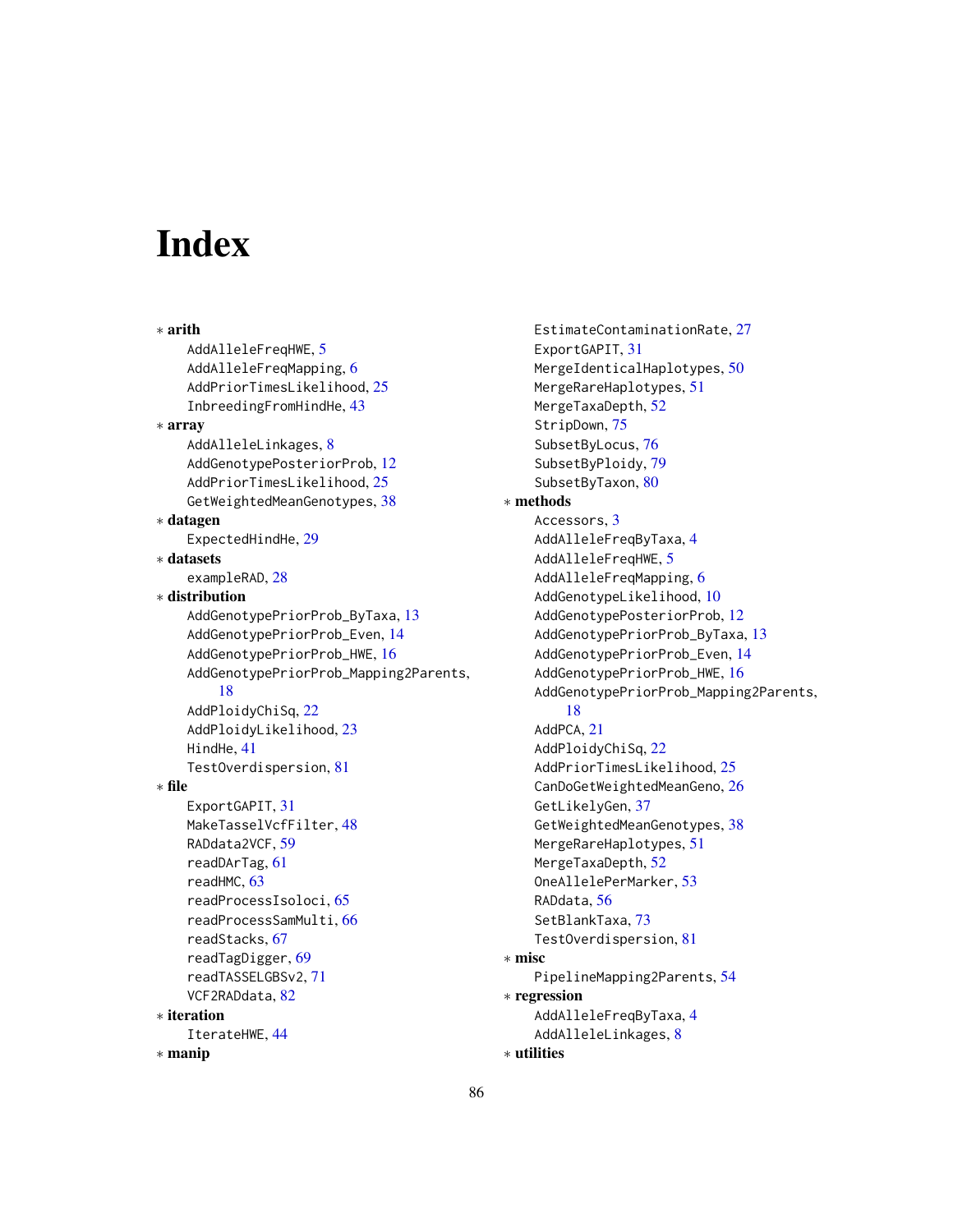# INDEX  $87$

Accessors, [3](#page-2-0) CanDoGetWeightedMeanGeno, [26](#page-25-0) LocusInfo, [47](#page-46-0) OneAllelePerMarker, [53](#page-52-0) SetBlankTaxa, [73](#page-72-0) Accessors, [3](#page-2-0) AddAlleleFreqByTaxa, [4,](#page-3-0) *[13](#page-12-0)*, *[22](#page-21-0)*, *[26](#page-25-0)*, *[45,](#page-44-0) [46](#page-45-0)* AddAlleleFreqHWE, [5,](#page-4-0) *[7](#page-6-0)*, *[11](#page-10-0)*, *[16](#page-15-0)*, *[30](#page-29-0)*, *[45,](#page-44-0) [46](#page-45-0)* AddAlleleFreqMapping, *[6](#page-5-0)*, [6,](#page-5-0) *[11](#page-10-0)*, *[18](#page-17-1)*, *[30](#page-29-0)*, *[54,](#page-53-1) [55](#page-54-0)* AddAlleleLinkages, [8,](#page-7-0) *[45,](#page-44-0) [46](#page-45-0)* AddDepthSamplingPermutations *(*AddGenotypeLikelihood*)*, [10](#page-9-1) AddGenotypeLikelihood, [10,](#page-9-1) *[12](#page-11-0)*, *[14](#page-13-0)*, *[17](#page-16-0)*, *[20](#page-19-0)*, *[23](#page-22-0)*, *[25](#page-24-0)*, *[29](#page-28-0)*, *[38](#page-37-1)*, *[45,](#page-44-0) [46](#page-45-0)*, *[54,](#page-53-1) [55](#page-54-0)*, *[58](#page-57-0)*, *[81](#page-80-0)* AddGenotypePosteriorProb, [12,](#page-11-0) *[14](#page-13-0)*, *[26](#page-25-0)*, *[39](#page-38-0)*, *[45,](#page-44-0) [46](#page-45-0)*, *[54](#page-53-1)* AddGenotypePriorProb\_ByTaxa, *[5](#page-4-0)*, [13,](#page-12-0) *[17](#page-16-0)*, *[45,](#page-44-0) [46](#page-45-0)* AddGenotypePriorProb\_Even, [14](#page-13-0) AddGenotypePriorProb\_HWE, *[6](#page-5-0)*, *[9](#page-8-0)*, *[14,](#page-13-0) [15](#page-14-0)*, [16,](#page-15-0) *[20](#page-19-0)*, *[45](#page-44-0)* AddGenotypePriorProb\_LD, *[45,](#page-44-0) [46](#page-45-0)* AddGenotypePriorProb\_LD *(*AddAlleleLinkages*)*, [8](#page-7-0) AddGenotypePriorProb\_Mapping2Parents, *[12](#page-11-0)*, *[14](#page-13-0)*, *[17](#page-16-0)*, [18,](#page-17-1) *[25](#page-24-0)*, *[54](#page-53-1)*, *[74](#page-73-0)* AddPCA, *[4](#page-3-0)*, [21,](#page-20-0) *[26](#page-25-0)*, *[45,](#page-44-0) [46](#page-45-0)*, *[53](#page-52-0)*, *[58](#page-57-0)* AddPloidyChiSq, *[14](#page-13-0)*, [22,](#page-21-0) *[24](#page-23-0)*, *[26](#page-25-0)*, *[39](#page-38-0)*, *[45,](#page-44-0) [46](#page-45-0)*, *[54](#page-53-1)* AddPloidyLikelihood, *[23](#page-22-0)*, [23](#page-22-0) AddPriorTimesLikelihood, *[12](#page-11-0)*, [25](#page-24-0) attr, *[58](#page-57-0)*

# BSgenome, *[47](#page-46-0)*

CanDoGetWeightedMeanGeno, [26](#page-25-0) checkF1, *[34](#page-33-0)* CollapsedVCF, *[59,](#page-58-1) [60](#page-59-0)*

EstimateContaminationRate, [27,](#page-26-1) *[73](#page-72-0)* EstimateParentalGenotypes, *[42](#page-41-0)* EstimateParentalGenotypes *(*AddGenotypePriorProb\_Mapping2Parents*)*, [18](#page-17-1) exampleRAD, [28](#page-27-0) exampleRAD\_mapping *(*exampleRAD*)*, [28](#page-27-0) ExpectedHindHe, [29,](#page-28-0) *[43,](#page-42-0) [44](#page-43-2)* ExpectedHindHeMapping *(*ExpectedHindHe*)*, [29](#page-28-0)

Export\_adegenet\_genind *(*ExportGAPIT*)*, [31](#page-30-0) Export\_GWASpoly *(*ExportGAPIT*)*, [31](#page-30-0) Export\_MAPpoly *(*ExportGAPIT*)*, [31](#page-30-0) Export\_polymapR, *[56](#page-55-1)* Export\_polymapR *(*ExportGAPIT*)*, [31](#page-30-0) Export\_polymapR\_probs *(*ExportGAPIT*)*, [31](#page-30-0) Export\_rrBLUP\_Amat *(*ExportGAPIT*)*, [31](#page-30-0) Export\_rrBLUP\_GWAS *(*ExportGAPIT*)*, [31](#page-30-0) Export\_Structure *(*ExportGAPIT*)*, [31](#page-30-0) Export\_TASSEL\_Numeric *(*ExportGAPIT*)*, [31](#page-30-0) ExportGAPIT, [31,](#page-30-0) *[60](#page-59-0)*

# FaFile, *[47](#page-46-0)*

GetAlleleNames *(*Accessors*)*, [3](#page-2-0) GetBlankTaxa *(*SetBlankTaxa*)*, [73](#page-72-0) GetContamRate *(*Accessors*)*, [3](#page-2-0) GetDonorParent *(*SetBlankTaxa*)*, [73](#page-72-0) GetLikelyGen, *[19,](#page-18-0) [20](#page-19-0)*, *[23](#page-22-0)*, *[30](#page-29-0)*, [37,](#page-36-0) *[55](#page-54-0)* GetLocDepth, *[58](#page-57-0)* GetLocDepth *(*Accessors*)*, [3](#page-2-0) GetLoci, *[48](#page-47-1)* GetLoci *(*Accessors*)*, [3](#page-2-0) GetProbableGenotypes, *[14](#page-13-0)*, *[30](#page-29-0)*, *[32,](#page-31-0) [33](#page-32-0)*, *[60](#page-59-0)* GetProbableGenotypes *(*GetWeightedMeanGenotypes*)*, [38](#page-37-1) GetRecurrentParent *(*SetBlankTaxa*)*, [73](#page-72-0) GetTaxa, *[54](#page-53-1)* GetTaxa *(*Accessors*)*, [3](#page-2-0) GetWeightedMeanGenotypes, *[5](#page-4-0)*, *[7](#page-6-0)*, *[14](#page-13-0)*, *[26](#page-25-0)*, *[32](#page-31-0)*, *[36](#page-35-0)*, [38,](#page-37-1) *[46](#page-45-0)*, *[53](#page-52-0)*, *[56](#page-55-1)*, *[78,](#page-77-0) [79](#page-78-0)*

HindHe, *[29](#page-28-0)*, [41,](#page-40-0) *[43,](#page-42-0) [44](#page-43-2)*, *[60](#page-59-0)*, *[66](#page-65-0)* HindHeMapping *(*HindHe*)*, [41](#page-40-0)

InbreedingFromHindHe, *[29](#page-28-0)*, *[43](#page-42-0)*, [43](#page-42-0) IterateHWE, [44,](#page-43-2) *[55](#page-54-0)*, *[81](#page-80-0)* IterateHWE\_LD *(*IterateHWE*)*, [44](#page-43-2) IteratePopStruct, *[31](#page-30-0)*, *[55](#page-54-0)*, *[78](#page-77-0)* IteratePopStruct *(*IterateHWE*)*, [44](#page-43-2) IteratePopStructLD *(*IterateHWE*)*, [44](#page-43-2)

#### LocusInfo, [47](#page-46-0)

MakeTasselVcfFilter, [48,](#page-47-1) *[85](#page-84-0)* makeTxDbFromGFF, *[48](#page-47-1)* MergeIdenticalHaplotypes, [50,](#page-49-0) *[66](#page-65-0)* MergeRareHaplotypes, *[50](#page-49-0)*, [51,](#page-50-1) *[66](#page-65-0)*, *[68](#page-67-0)*, *[71,](#page-70-1) [72](#page-71-0)*, *[84](#page-83-0)* MergeTaxaDepth, [52](#page-51-0)